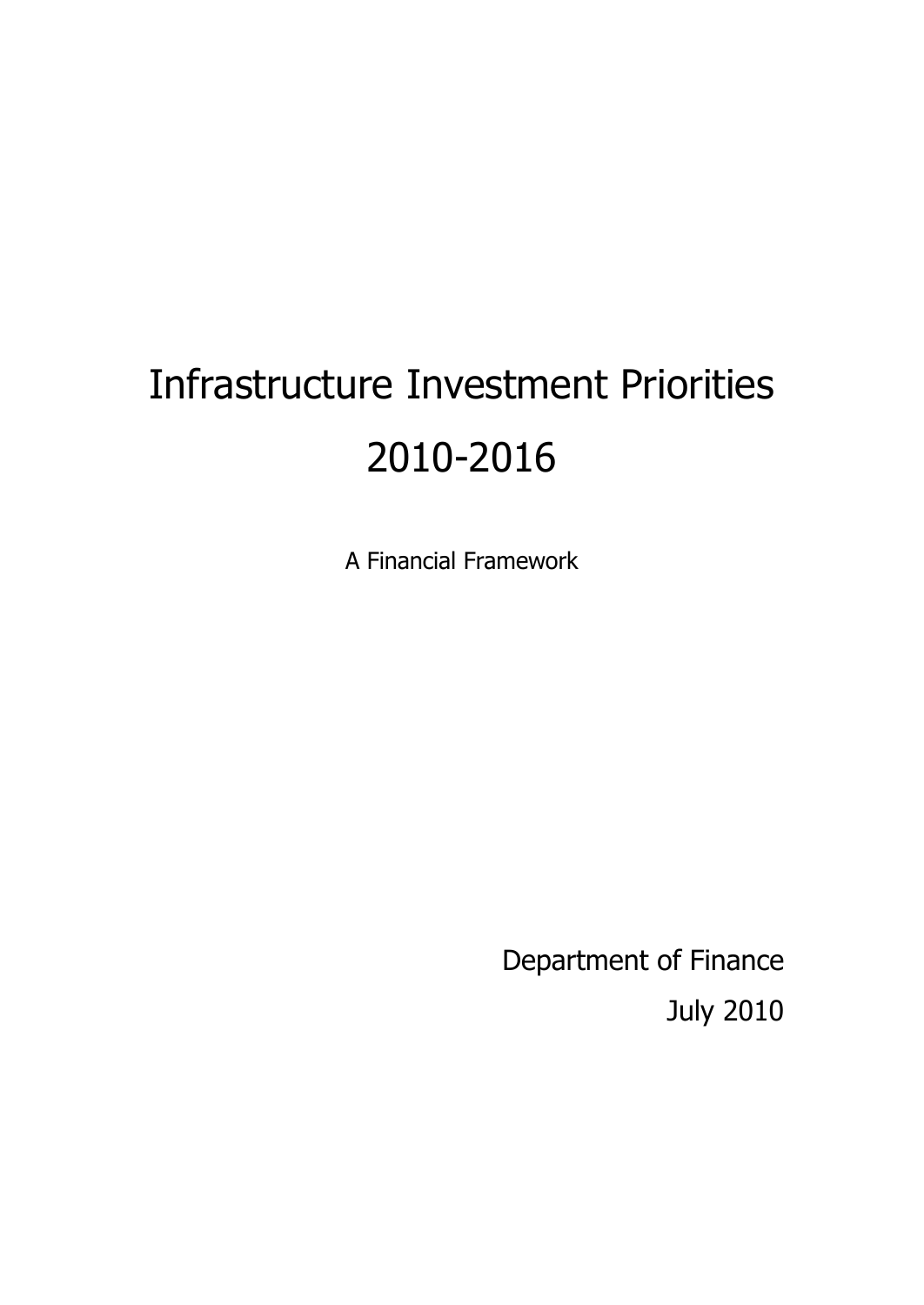# **Table of Contents**

| 1   |            |                                                              |  |  |  |  |
|-----|------------|--------------------------------------------------------------|--|--|--|--|
| 2.  |            |                                                              |  |  |  |  |
| 3.  |            |                                                              |  |  |  |  |
| 4.  |            |                                                              |  |  |  |  |
| 5.  |            |                                                              |  |  |  |  |
| 6.  |            |                                                              |  |  |  |  |
| 7.  |            |                                                              |  |  |  |  |
| 8   |            |                                                              |  |  |  |  |
| 9.  |            |                                                              |  |  |  |  |
| 10  |            |                                                              |  |  |  |  |
| 11. |            |                                                              |  |  |  |  |
| 12. |            |                                                              |  |  |  |  |
| 13. |            |                                                              |  |  |  |  |
| 14. |            |                                                              |  |  |  |  |
| 15. |            |                                                              |  |  |  |  |
| 16. |            | Conclusion - A New Direction in Infrastructure Investment103 |  |  |  |  |
|     | Appendix A |                                                              |  |  |  |  |
|     | Appendix B |                                                              |  |  |  |  |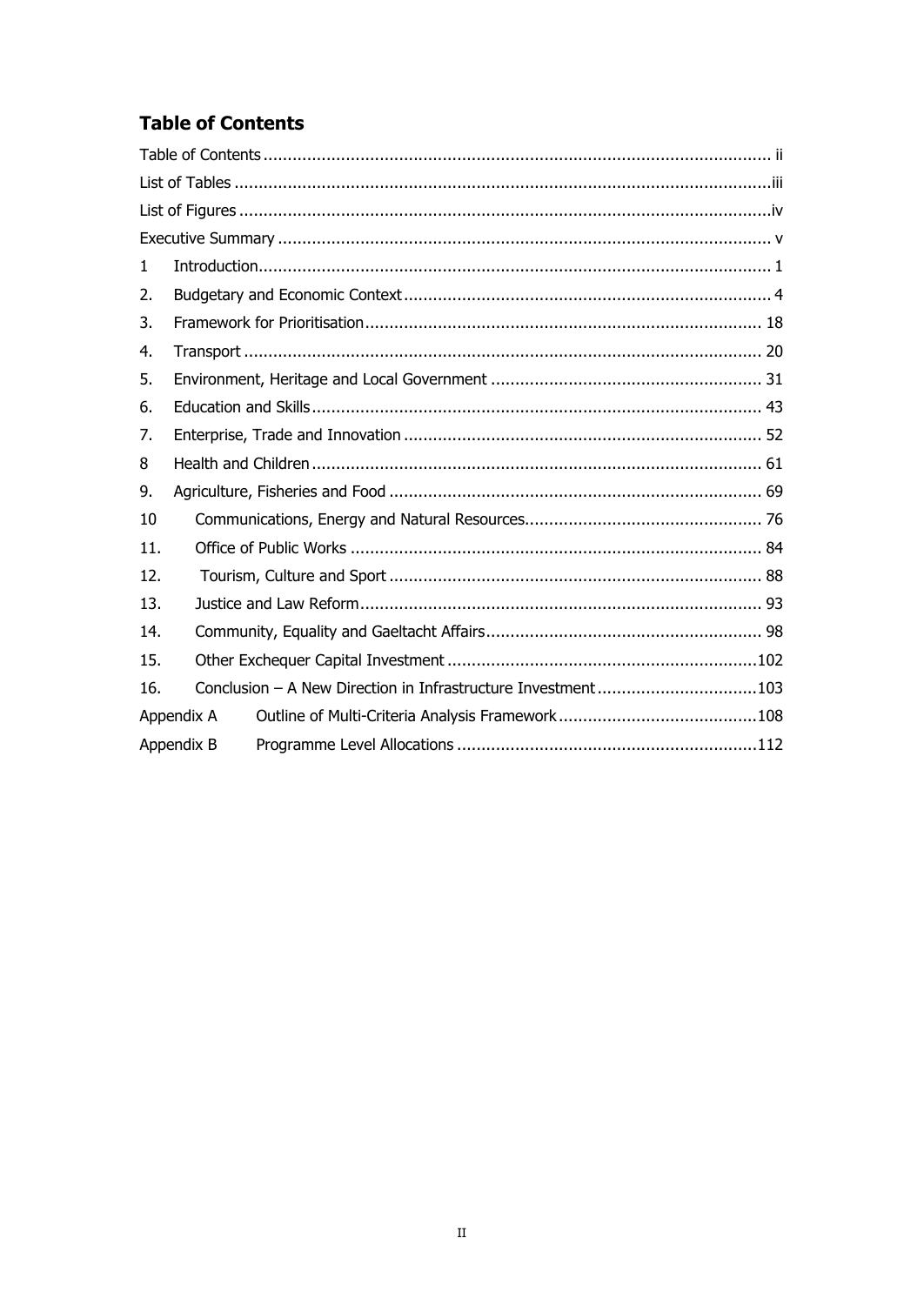## **List of Tables**

| Table 2.1         | Profile of Capital Investment, 2009                                                |
|-------------------|------------------------------------------------------------------------------------|
| Table 2.2         | Trends in Selected Short-Medium Term Infrastructure Demand Drivers                 |
| Table 2.3         | Estimated Labour Intensity of Construction Phase of Infrastructure                 |
| Table 4.1         | Department of Transport Reprioritised Envelope, 2010 - 2016                        |
| Table 5.1         | Department of Environment, Heritage and Local Government Capital Expenditure by    |
|                   | Programme, 2004 - 2009                                                             |
| Table 5.2         | Housing Programme Descriptions and Allocations 2009                                |
| Table 5.3         | Department of Environment, Heritage and Local Government Reprioritised Envelope,   |
|                   | 2010 - 2016                                                                        |
| Table 6.1         | Department of Education and Science Capital Expenditure by Programme, 2004 -2009   |
| Table 6.2         | Projections of Full-time Higher Education Enrolment, 2010 - 2016                   |
| Table 6.3         | Department of Education and Skills Reprioritised Envelope, 2010 - 2016             |
| Table 7.1         | Department of Enterprise, Trade and Innovation Reprioritised Envelope, 2010 - 2016 |
| Table 8.1         | Department of Health and Children Capital Expenditure by Programme, 2004 -2009     |
| Table 8.2         | Department of Health and Children Reprioritised Envelope, 2010 - 2016              |
| Table 9.1         | Department of Agriculture, Fisheries and Food Capital Expenditure by Programme,    |
|                   | 2005 - 2009                                                                        |
| Table 9.2         | Department of Agriculture, Fisheries and Food Reprioritised Envelope, 2010 - 2016  |
| Table 10.1        | Department of Communications, Energy and Natural Resources Capital Expenditure     |
|                   | by Programme, 2005 - 2009                                                          |
| Table 10.2        | Department of Communications, Energy and Natural Resources Reprioritised           |
|                   | Envelope, 2010 - 2016                                                              |
| Table 11.1        | Office of Public Works Capital Expenditure by Programme, 2004 - 2009               |
| Table 11.2        | Office of Public Works Reprioritised Envelope, 2010 - 2016                         |
| Table 12.1        | Department of Tourism, Culture and Sport Reprioritised Envelope, 2010 - 2016       |
| Table 13.1        | Department of Justice, Equality and Law Reform Capital Expenditure by Programme,   |
|                   | $2004 - 2009$                                                                      |
| Table 13.2        | Department of Justice and Law Reform Reprioritised Envelope, 2010 - 2016           |
| <b>Table 14.1</b> | Department of Community, Equality and Gaeltacht Affairs Reprioritised Envelope,    |
|                   | 2010 - 2016                                                                        |
| <b>Table 15.1</b> | Other Exchequer Capital Investment, 2010-2016                                      |
| Table A.1         | Economic Infrastructure Evaluation Criteria and Scoring                            |
| Table A.2         | Social Infrastructure Evaluation Criteria and Scoring                              |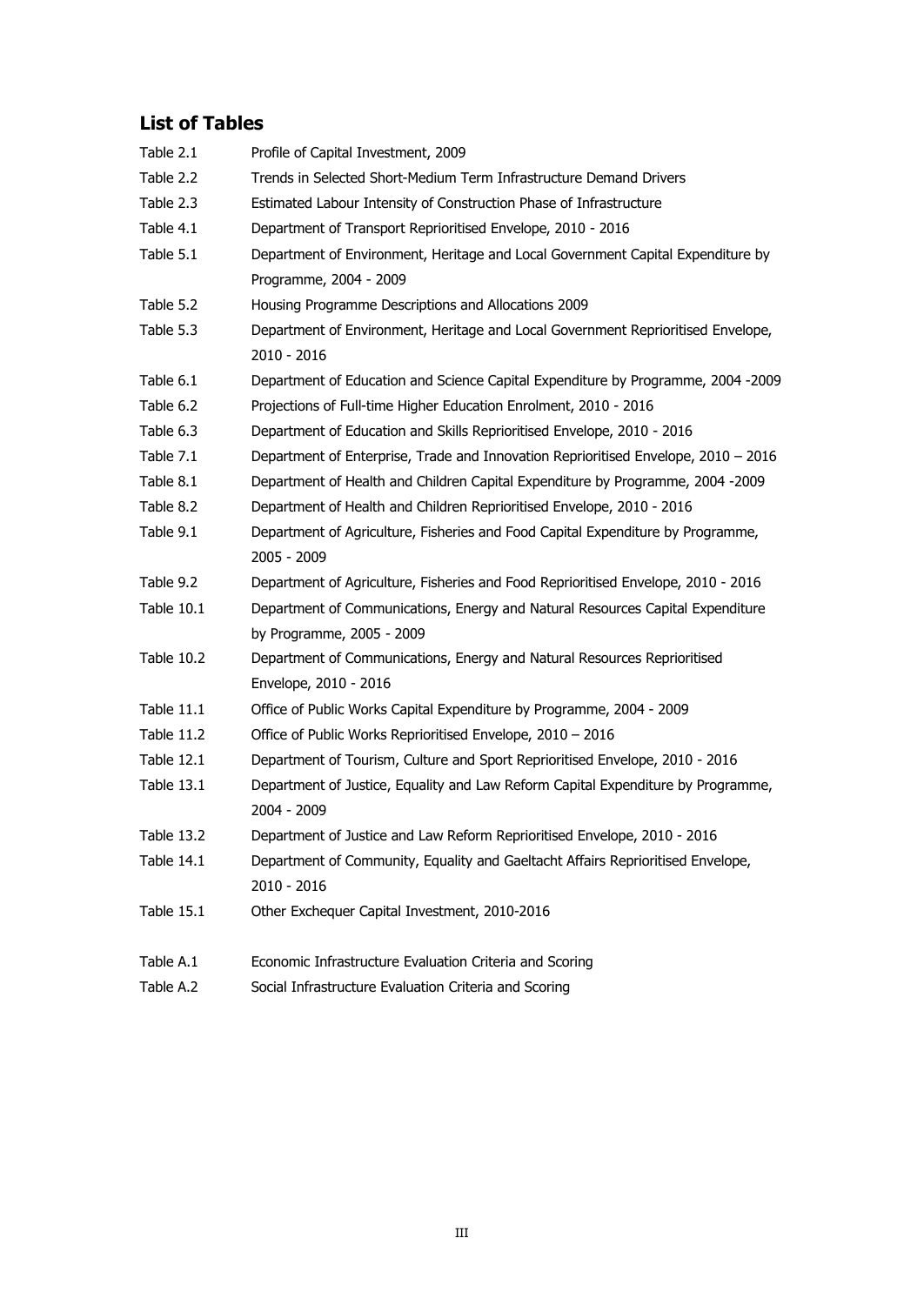## **List of Figures**

- Figure 2.1 Exchequer Capital Expenditure, 1997-2009
- Figure 2.2 Capital Investment as a proportion of GNP, 1997-2009
- Figure 2.3 Capital Investment 2008 Share by Sector
- Figure 2.4 Phase Shift in the Path of GDP Growth
- Figure 2.5 Tender Price Index, 2006-09
- Figure 6.1 Projected Primary School Enrolments, 2010-2023
- Figure 7.1 Enterprise Investment as a proportion of Total Capital Investment
- Figure 16.1 Changing Infrastructure Investment Priorities
- Figure 16.2 Profile of Employment Created or Sustained through the Public Capital Programme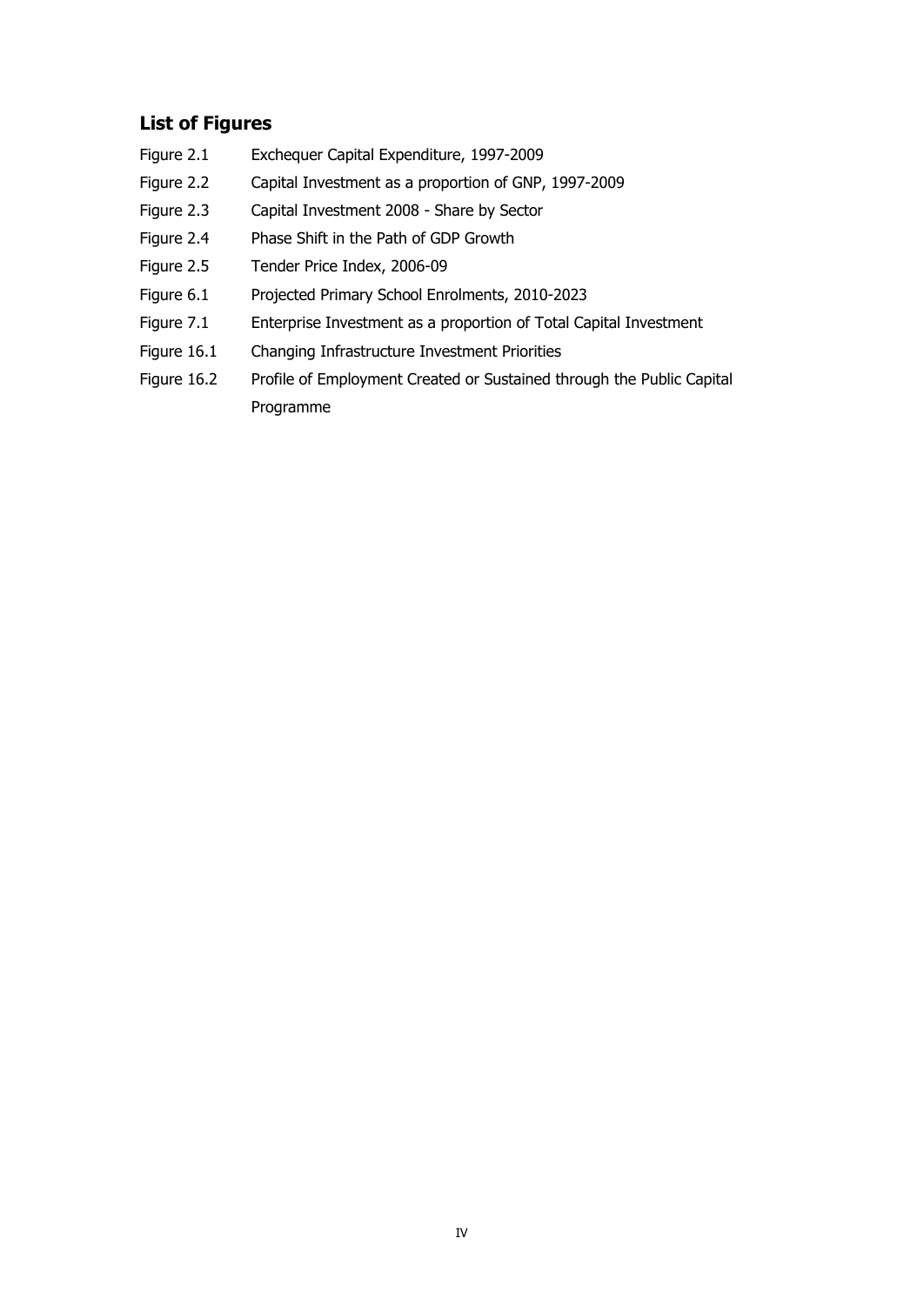## **Executive Summary**

#### **1. Introduction**

This Review of capital investment sets out infrastructure investment priorities for the years 2010-2016 and in doing so fullfills the requirement to publish a revised set of investment priorities as pledged in the Renewed Programme for Government. The Review represents a reappraisal of the Government's Public Capital Programme, designed to re-focus investment plans and ready the Irish economy for a return to growth. The pace and depth of the changes which have beset the national economy over 2008 and 2009 have altered the environment in which infrastructure investment takes place and challenged the assumptions on which previous investment plans were founded. It is necessary, therefore, to reassess investment priorities in light of both changes in demand for infrastructure and affordability constraints given the very challenging fiscal position.

In the past, capital investment has been a key enabler of economic advancement, providing the capacity and scope for growth in national output. Appropriately targeted capital investment – as set out in this Review - can again be central to underpinning economic renewal.

The Review seeks to identify the optimum level of infrastructure investment and the sectors in which this investment will take place in order to:

- Contribute to economic recovery;
- § Support employment;
- § Deliver important social infrastructure; and
- § Develop a low-carbon, Smart Economy.

The result of this analysis – which was supported by targeted external consultation with experts in academia and the private sector $1 -$  is a reoriented set of infrastructure investment priorities.

## **2. Macroeconomic and Budgetary Context**

Exchequer capital investment has been significantly ramped up over the past decade, both in nominal terms and as a proportion of GNP. The chart overleaf illustrates the very significant increase over the period under consideration. This focus on infrastructure development over

 $^{\rm 1}$  In particular, thanks are due to Professor John FitzGerald, Economic and Social Research Institute and to Mr Alan Gray, Managing Director, Indecon International Economic Consultants for helpful comments on the analysis and preliminary findings. The usual disclaimer applies.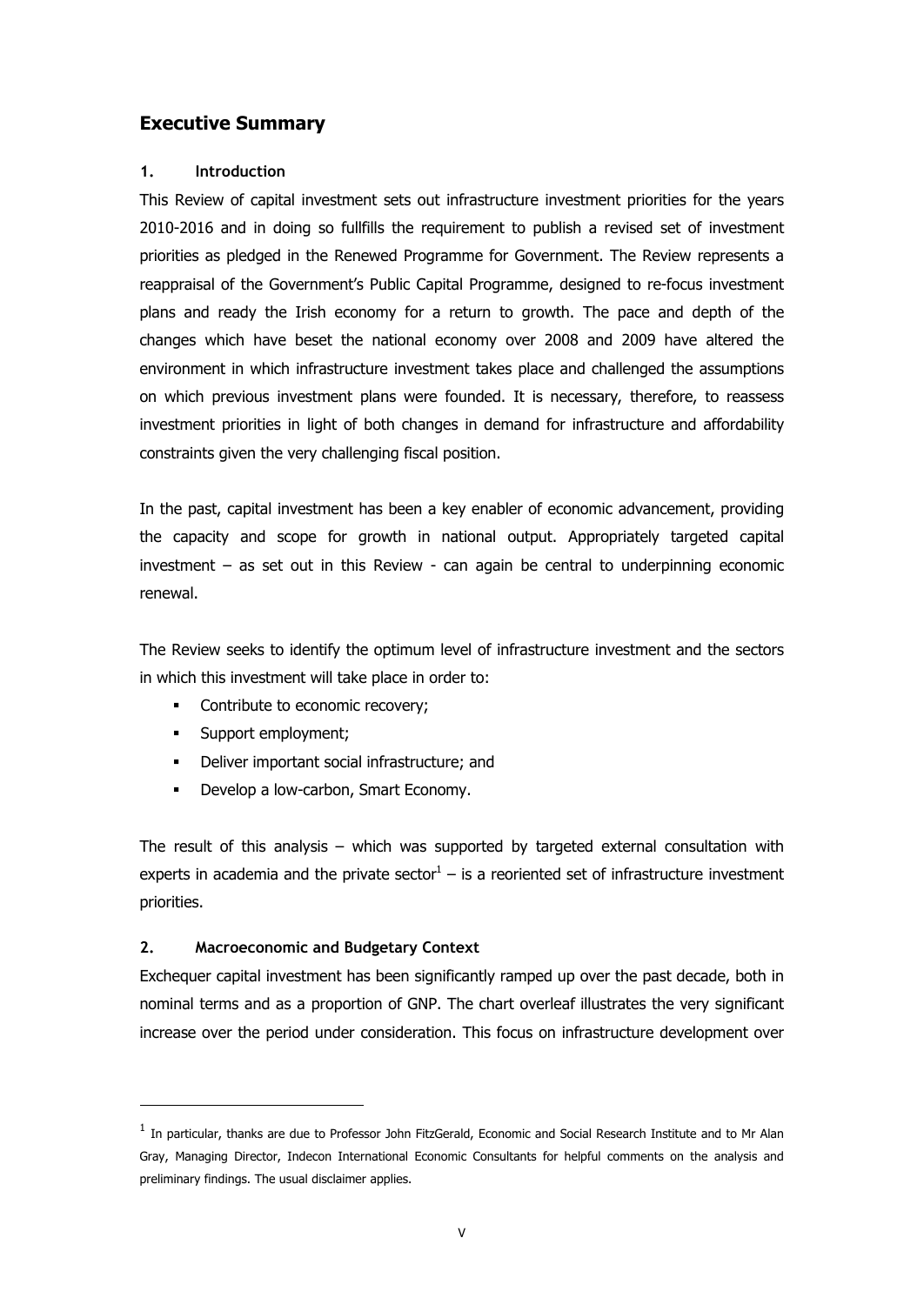the past decade succeeded in addressing many of the infrastructure deficits which had previously characterised the Irish economy.



**Exchequer Capital Expenditure, 1997-2009**

The economic developments which set the parameters for this review are well known: we now face a very challenging fiscal position, higher unemployment and shifting requirements for economic and social infrastructure. The circumstances prevailing are therefore in stark contrast with those prevailing when NDP 2007-2013 was launched.

#### **Macroeconomic Developments Since Launch of NDP**

The broad macroeconomic developments which have taken place in recent years have undermined the assumptions on which investment priorities set out in the NDP were predicated. These assumptions included

- § 4 4½ percent GDP growth per annum in the years to 2013;
- § A gradual decline in housing output; and
- § A benign international environment.

Clearly then these conditions no longer hold and it is necessary to reappraise the ongoing validity of investment priorities, both in terms of changing demand for capacity in different sectors of the economy and affordability constraints.

Yet there is a need for continued investment. Provision of capital can assist in bolstering productivity; can contribute to the restoration of national competitiveness; can support sustainable employment; and can deliver much needed social infrastructure. While the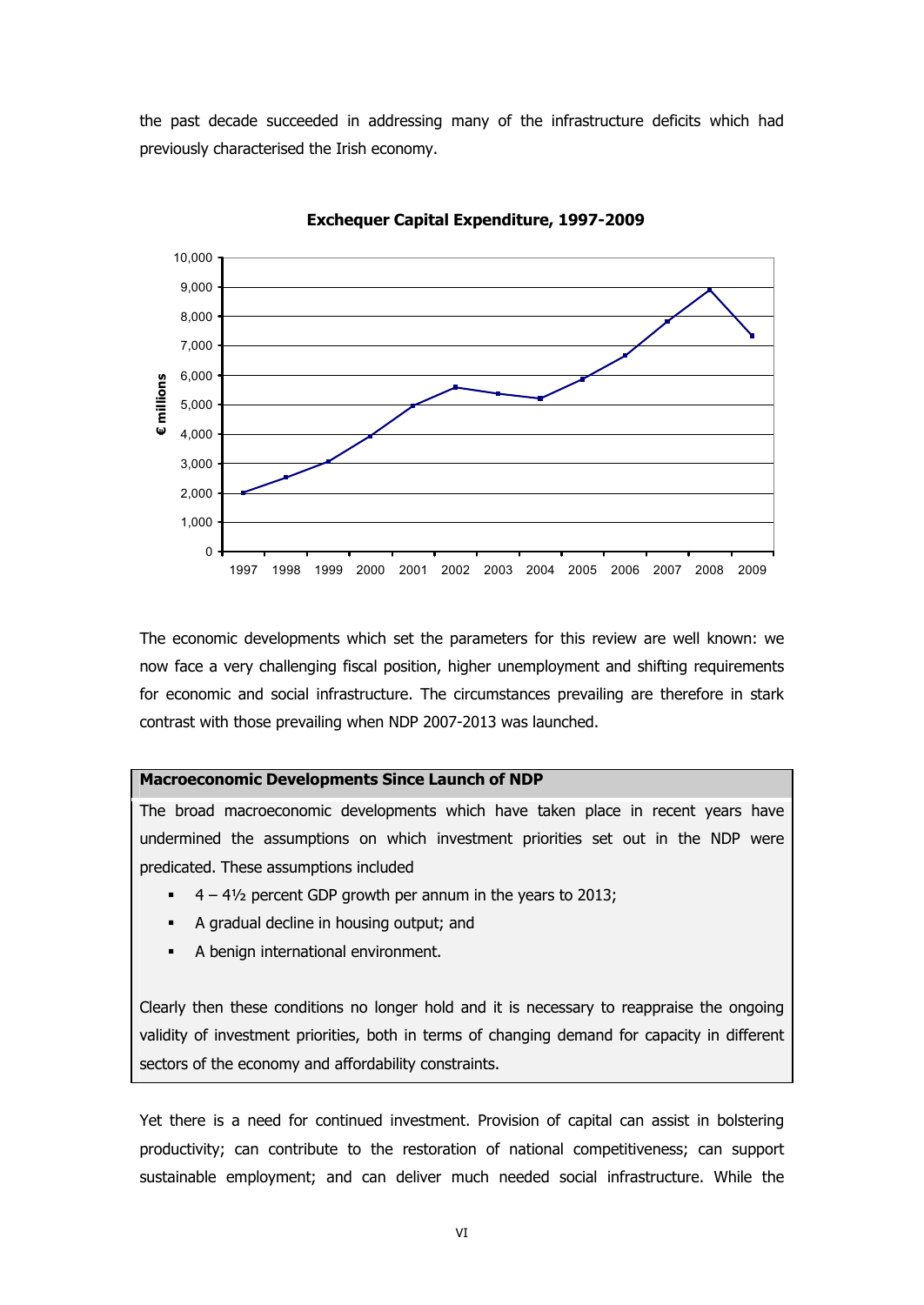changes in the structural composition of the economy will serve to mute the medium-term demand for capacity in some sectors, it is necessary to take a strategic, long-term view of capital provision in order to assess how the return on public investment can be maximised when growth reasserts itself.

In addition to reduced demand in a number of areas, improved value for money is now available in the procurement of public infrastructure: tender values are now somewhere in the region of 30 percent lower than those prevailing at the peak of the market. It is therefore the case that a very substantial level of capital stock can be achieved with a lower level of exchequer resources.

Capital investment can contribute to employment creation – estimates of the labour intensity of investment in infrastructure across sectors are in the range of eight to twelve jobs created per €1 million invested. Given the pace at which unemployment has risen over the past year, supporting employment must obviously be a key goal of policy. In this regard however the primary focus of capital investment should be on creating the framework conditions in which the enterprise sector can thrive and create longer-term, sustainable employment.

While the focus of this review is on exchequer capital investment, it is also important to note that the stock of infrastructure in the economy will also be expanded through investment by the commercial State bodies and investment financed through public-private partnerships (PPPs).

#### **3. Analysis and Findings**

This review seeks to identify the key priority areas for infrastructure investment given the prevailing economic conditions.

The major investment programmes of Government Departments were evaluated against the criteria underpinning this Review. A range of factors were considered such as: the rationale for Government spending in each area; progress in each sector in recent years in developing capacity; anticipated medium term demand for infrastructure given the contraction in aggregate economic activity; and required outputs and outcomes over the medium-term. Taking account of these analyses, an assessment is made in each area in relation to the appropriate funding allocations to each programme. The findings of department-bydepartment analysis are summarised below.

## Department of Transport

• The programme of investment pursued over the past decade has transformed the quality and quantity of the stock of transport capital and the infrastructure deficit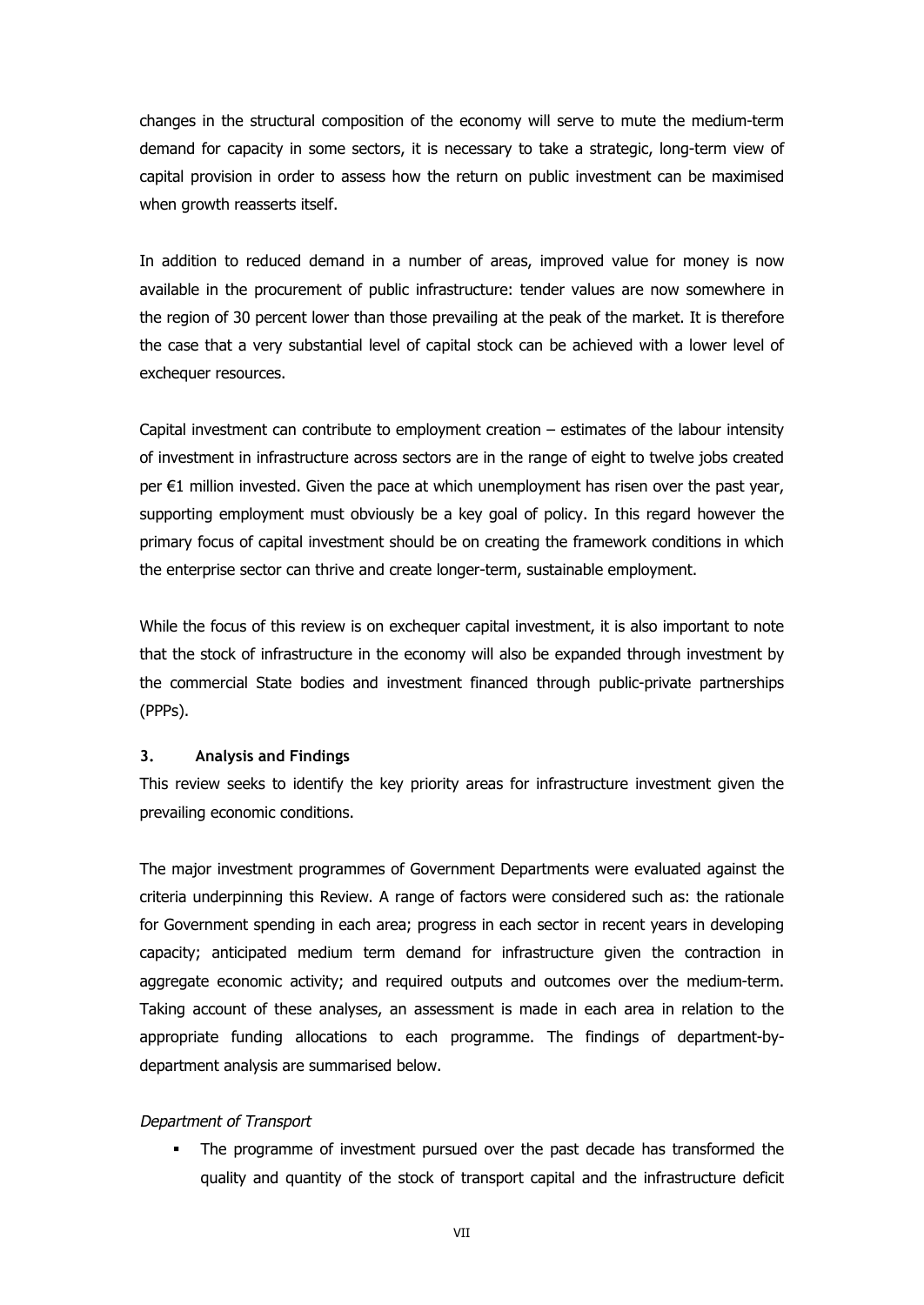which previously characterised the transport network in Ireland has been significantly addressed.

- The expanded capacity levels achieved are likely to be sufficient to meet anticipated demand over the medium term in most areas.
- § Nonetheless, further targeted investment has the potential to unlock productive capacity in the economy and enhance national competitiveness. Such investment will also offer alternatives to car transport, thereby reducing emissions and enabling the transport sector to cater for the demands associated with longer term population and employment growth in a sustainable manner.
- Projects recommended for investment are the completion of the Major Inter Urban-Routes (MIUs), and a number of remaining national roads projects of key strategic importance, such as aspects of the Atlantic Route Corridor and the N11. In addition to these projects, essential maintenance and a continued high level of investment in the regional roads network will be required.
- § The Renewed Programme for Government commits to the advancement of Metro North and Dart Underground projects and, accordingly, the reprioritised Envelope set out for the Department of Transport also includes the upfront exchequer funding for these projects. Other public transport investment to be prioritised includes investment in the rail safety and traffic management programmes and continued planning of future priorities.
- Increased investment is also needed in walking and cycling infrastructure given the potentially large number of trips that can be accommodated on these environmentally sustainable modes.

## Department of Environment, Heritage and Local Government

- Developments in the property market suggest that a new policy approach is appropriate for the housing capital programme. Incorporating a balance between leasing and building will present an opportunity to redeploy a significant degree of resources from the housing programme while still meeting a very high level of housing need.
- § Nonetheless, very significant funding will be channelled toward regeneration and remediation of Local Authority estates, including large-scale regeneration projects in Limerick and Ballymun.
- Water services investment is a key priority and can deliver significant returns. There will be a continued need for investment in this area to achieve and maintain compliance with various requirements (including those arising from the implementation of the Water Framework Directive), to address issues in relation to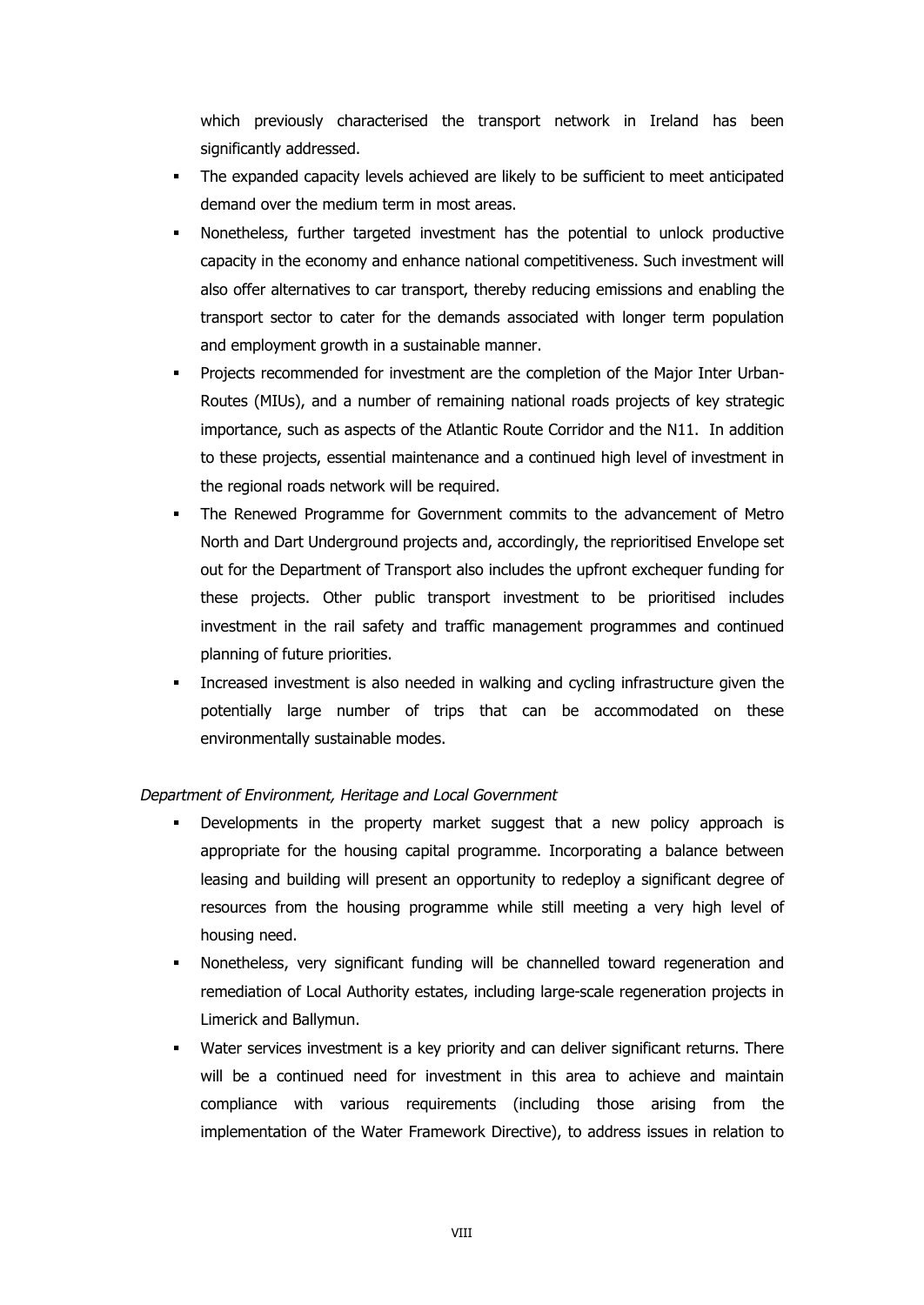the condition of water infrastructure in key urban centres and to meet future demand requirements.

- Policy in this area is also geared toward reducing the level of water lost through leakages in the distribution network.
- § Continued investment will be required in other areas such as waste management, the local government programme and other services.

## Department of Education and Skills

- The stock of educational capital has been very significantly upgraded by investment in school building and maintenance and expansion and upgrading of higher education facilities and research space.
- § Demographic developments are likely to exert further pressure on our stock of schools over the coming years.
- § A continued high level of funding will be made available to the primary and secondlevel schools programmes over the medium-term. Given falling land values and tender prices, this will make it possible to substantially improve the stock of educational capital in real terms.
- In some cases, improvements and enhancement to the existing stock may offer a better alternative to new school builds.
- Regarding higher education infrastructure, targeted investment should proceed, where there is a robust economic case. The potential for more efficient use of existing infrastructure should also be explored.

## Department of Enterprise, Trade and Innovation

- The programmes supported by D/ET&I and its agencies will be very important in achieving a return to economic growth through promoting the export potential of enterprise in Ireland.
- § This Review provides for an unprecedented level of investment through the Enterprise Development Agencies.
- Investment in science, technology and innovation (STI) is a key pillar in the Government's Smart Economy Framework and a continued commitment to spending in this area is set out in this Review. Future policy will focus heavily on commercialisation of research outputs and transforming the enterprise base to drive economic renewal.
- § Funding through IDA Ireland and Enterprise Ireland will be important in efforts to return to economic growth. It is critical that these agencies are flexible and adaptive to the needs of their client base while maintaining the highest standards in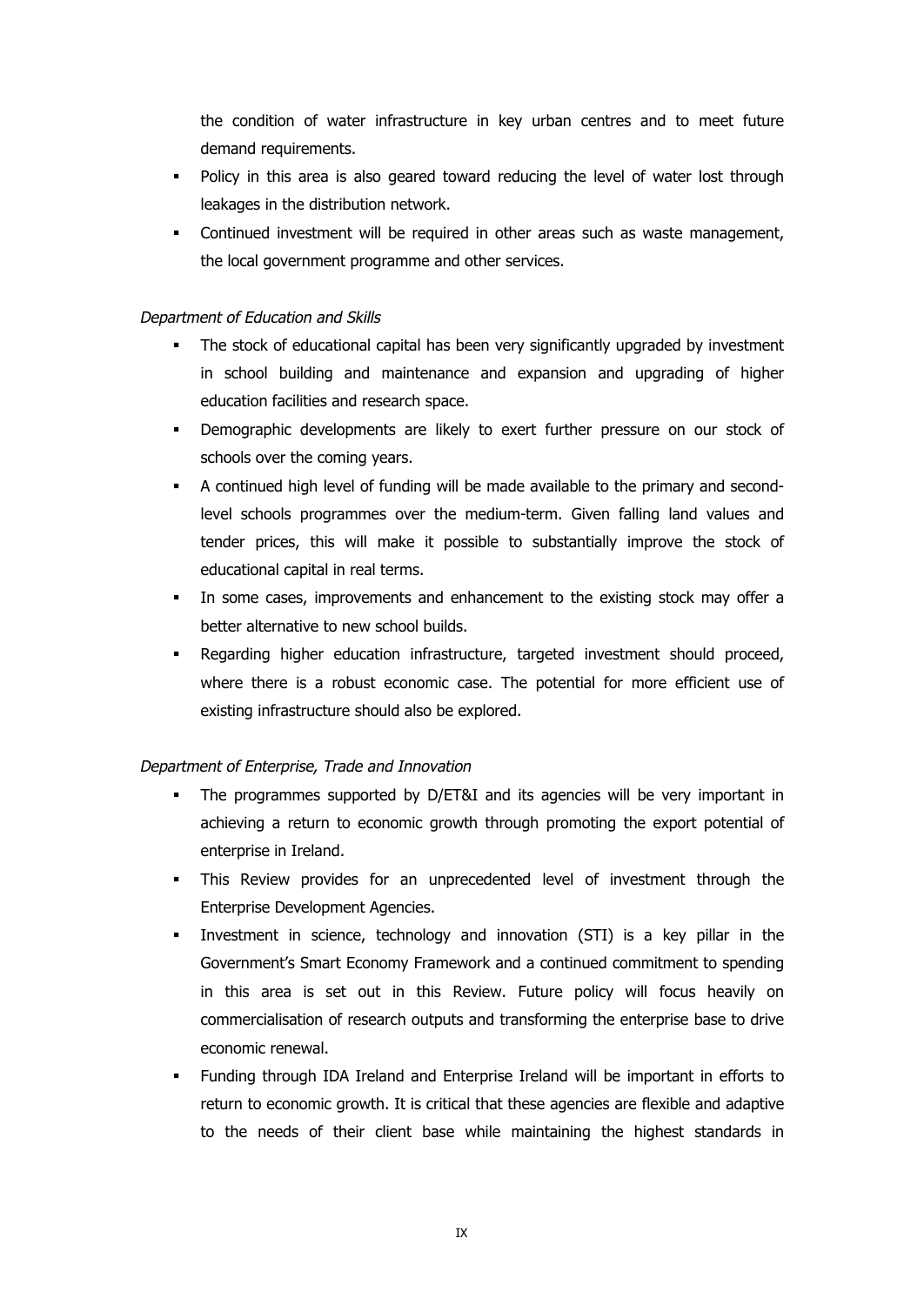investment project appraisal. A continued high level of funding will be required for these programmes.

Regarding the broader STI agenda, increased targeting and a more efficient allocation of resources can be achieved through a unified funding stream for the entire STI policy sphere.

## Department of Health and Children

- § While there has been very significant investment in health capital and an improvement in the quality and quantity of infrastructure, there is scope for further improvement in the stock of health capital.
- § A number of factors are driving a continued need for investment into the mediumterm, in particular modernisation of health facilities to ensure efficient delivery of quality services, demographic factors and a more stringent regulatory environment.
- All future capital investment will be consistent with broad policy goals in relation to developing capacity in the primary community and continuing care areas and in modernising acute facilities.
- § A substantial level of funding will be maintained into the medium-term. Given the enhanced opportunities for value for money, this will facilitate a considerable upgrade of infrastructure in real terms.

## Department of Agriculture, Fisheries and Food

- The capital programme implemented by the Department of Agriculture, Fisheries and Food provides a comprehensive range of schemes for the development of on-farm infrastructure (in particular through the Farm Waste Management Scheme).
- § Investment also targets development of marketing and processing facilities in the food industry and the development of the fisheries and forestry sectors.
- § As well as the economic and benefits, the forestry programme, in particular, provides significant climate change benefits.
- § Actual expenditure and further existing commitments have increased the level of investment to a very significant level in recent years.
- § There is a requirement for further investment in the coming years which should be closely monitored to ensure maximum return for public investment.

## Department of Communications, Energy and Natural Resources

**•** This Review sets out an investment of in excess of  $\epsilon$ 1.2 billion over the 6 year period. This spending will complement and help leverage over  $\epsilon$ 20 billion capital investment in energy and telecommunications infrastructure from the private and semi-state sector over the same period.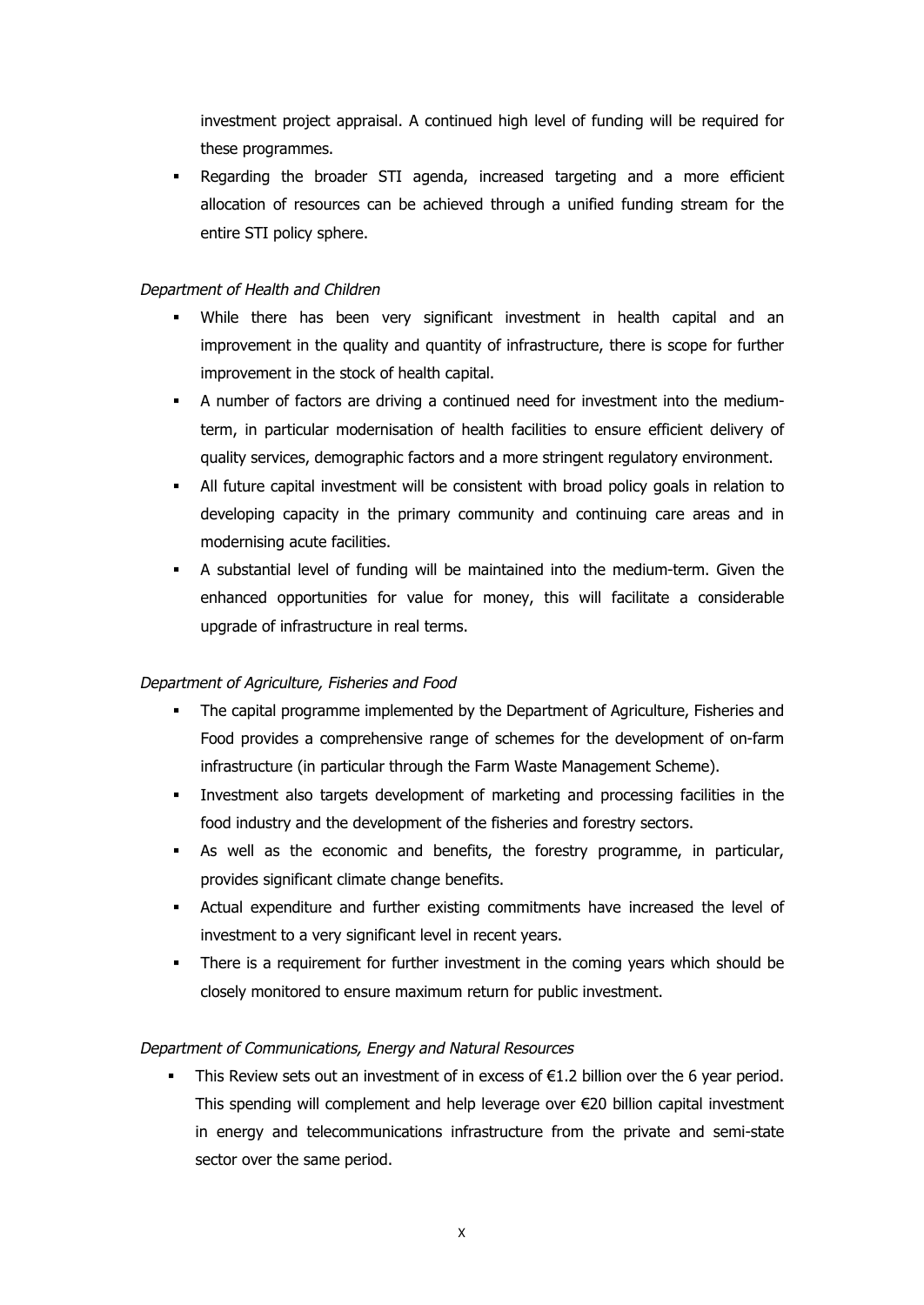- Investment in energy programmes is designed to support the development of a competitive, low carbon and secure energy supply. Particular emphasis is placed on reducing energy use in our building stock, on making Ireland a world leader in the deployment of renewable energy supplies and on the development of a new industrial base in the use of ICT technologies to improve energy efficiency.
- Investment in ICT infrastructure is vital if Ireland is to emerge as a hub for globallytraded services and cloud computing. Investment in this area will deliver universal broadband within the next two years, continue to underpin private sector investment in Next Generation Networks and develop the digital skills of our citizens.

## Office of Public Works

- In light of the economic contraction and very significant changes in the property market there will be downscaling of investment in office accommodation.
- Lower tender prices, pursuit of leasing solutions where suitable and increased efficiency in the use of the existing buildings asset base should be exploited to maximum effect.
- § Ongoing investment will prioritise flood mitigation and relief.

## Department of Tourism, Culture and Sport

- There has been very significant investment in sports, cultural and film infrastructure over the past number of years.
- Alongside the intrinsic value of cultural investment, significant economic benefits can be realised.
- There are substantial public health and community development benefits associated with sports investment.
- Investment over the past number of years has upgraded facilities across the range of sub-sectors and a number of headline projects such as the AVIVA Stadium (Lansdowne Road) and Conference Centre Dublin will deliver substantial benefits into the medium-term and beyond.
- § Tourism is an important internationally traded service and will require a significant programme of investment over the 2010-2016 period. This will support the tourism industry in contributing to national economic recovery and can deliver strong employment benefits in the delivery phase of new works.
- There will therefore be continued investment across these sectors into the mediumterm.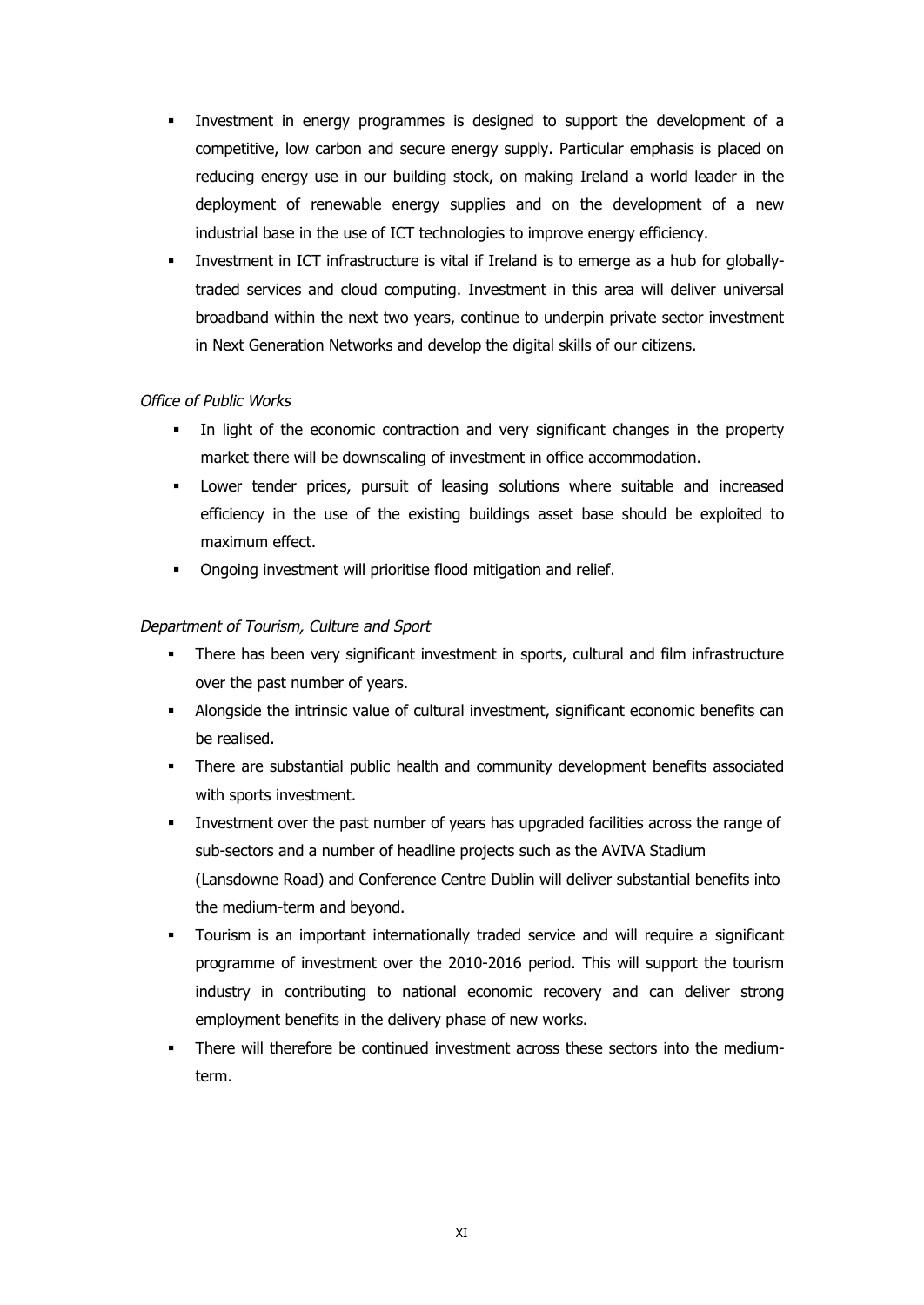## Department of Justice and Law Reform

- § Significant investments have been made in programmes such as detention centres, the courts infrastructure and ICT systems to support the activities of the Garda Síochána.
- There will be a continued need for selective investment in detention facilities to address shortages in places. As resources permit, existing courthouses will be upgraded and new courthouses provided.

## Department of Community, Equality and Gaeltacht Affairs

- There has been considerable investment in Community, Rural and Gaeltacht infrastructure over the past number of years, supporting the development of community and rural life and contributing major new infrastructure to the islands.
- § Further funding will be required under certain programmes (principally LEADER) although given the need to maximise economic and social return on investment, the same levels of investment as recent years cannot be sustained.
- § A number of investment programmes under the aegis of D/CE&GA fund investment are analogous to mainstream investment programmes in larger Departments. In future, any residual or ongoing investment needs should be funded by the Government Department which has primary sectoral responsibility, in consultation with D/CE&GA where appropriate.

## **4. A New Direction in Infrastructure Investment**

The analysis set out in this Review gives rise to shifting priorities for capital expenditure. The box opposite identifies the areas where it is considered that the return on scarce public resources can be maximised.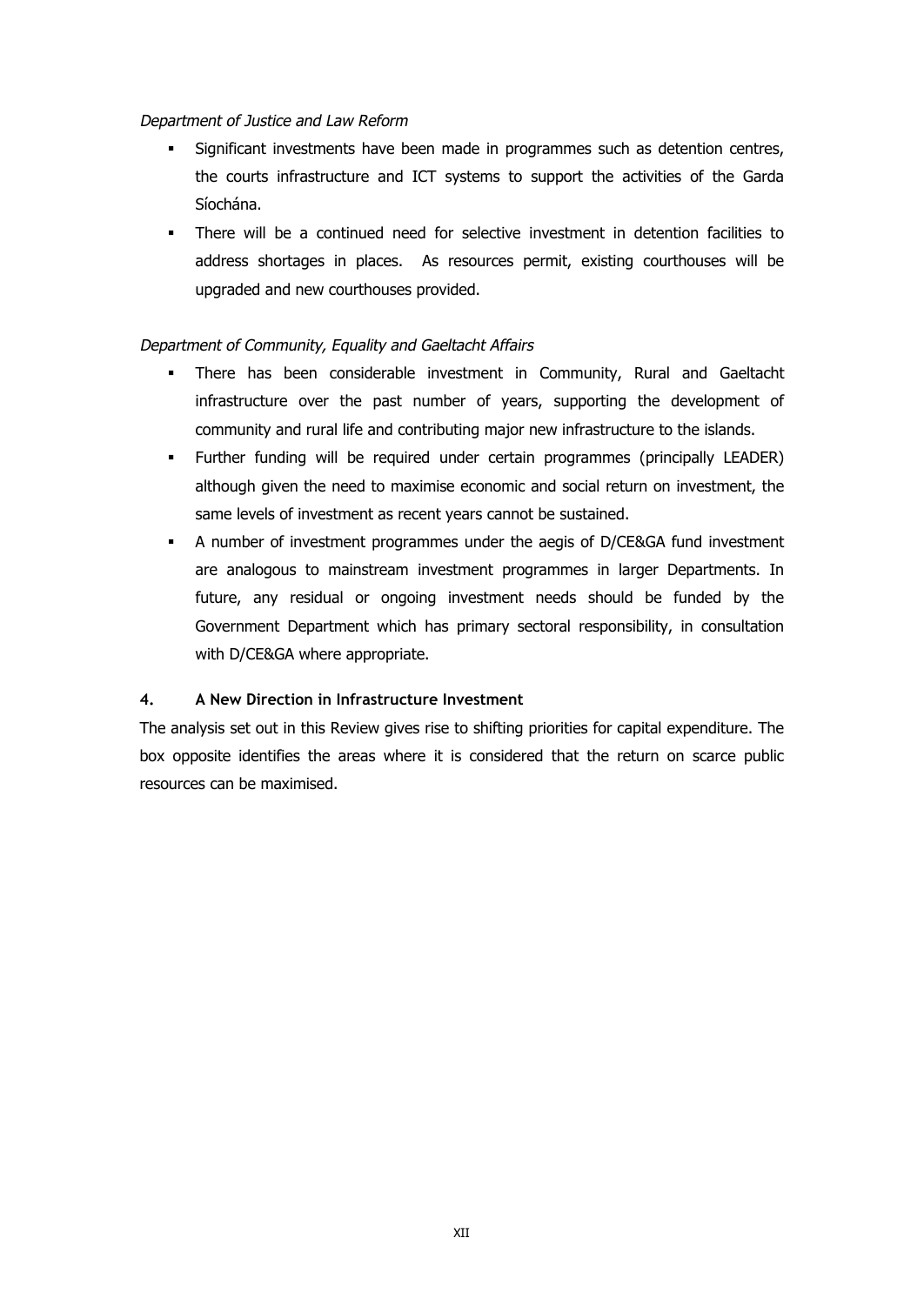## **Retuning Capital Investment for Growth**

Based on the foregoing analysis, the following areas are prioritised in the Public Capital Programme

- § Strategic STI investment at the core of the smart economy
- § The Enterprise Development Agencies
- Water services investment
- § Key strategic transport infrastructure
- § Investment in education infrastructure
- § Energy efficiency supports
- **•** Health capital investment
- Funding to boost the tourism sector
- Regeneration of Local Authority Housing, including major projects in Limerick and **Ballymun**

It is also proposed that significant savings can be realised over the course of the capital envelope owing to

- The enhanced quantity and quality of capital stock achieved in recent years;
- § A lower demand for capacity in the economy over the medium-term; and
- Improved opportunities for value for money.

A high level of capital stock – relative to demand – can therefore be supplied from a lower level of nominal expenditure.

The revised Public Capital Programme also incorporates a new 'Capital Reserve Fund'. This Fund will be used to finance emerging investment priorities which may arise over the medium term. The Fund will only be drawn upon in circumstances where economic developments present emerging opportunities for investments which produce demonstrable net benefits to the State.

The net effect of the revised capital investment programme in the years to 2016 is a refocused set of priorities which can assist in economic recovery and the important transition to a low carbon economy. The focus is on the outcomes that this investment can bring. The new direction of investment policy is also evident in changing allocations to each area as illustrated by the chart overleaf.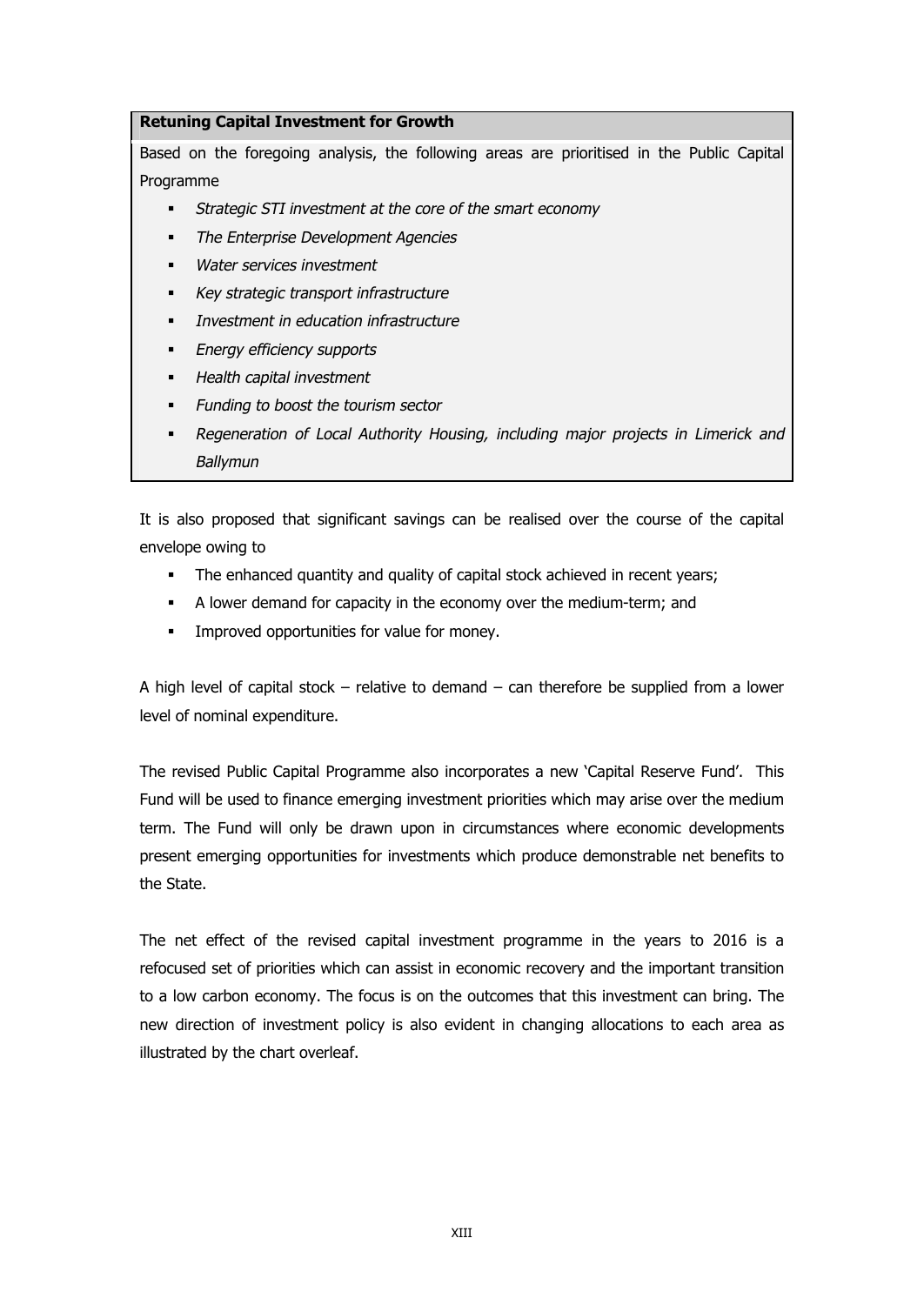

#### **Changing Infrastructure Investment Priorities**

Among the key trends discernable from the new direction in infrastructure investment are:

- § A move away from road transport in favour of public transport, reflecting the fact that the motorway network between Dublin and the main regional centres is substantially complete and a high-level policy shift in favour of public transport;
- § A very significant increase in the focus on water services investment (included above in 'environmental services') driven by the need to address remaining deficiencies in water infrastructure in key urban areas and the need to meet pressing environmental targets;
- § A reduction in the allocation to housing programmes owing to the major changes in that sector; and
- § A doubling of the share of total investment delivered through the Enterprise Development Agencies demonstrating the commitment to realising the goals of the Smart Economy and the need to return to sustainable employment creation.

These policy shifts are fully consistent with the Renewed Programme for Government and the goals of the Smart Economy Framework. The medium-term focus of capital investment will deliver many important outcomes including:

- § Long-term, sustainable employment creation through the Enterprise Development Agencies;
- Reduced journey times on our major inter-urban road routes;
- A modal shift towards public transport over the medium-term;
- Significant progress in meeting social housing need;
- Progress in making the final steps to full compliance with water services standards;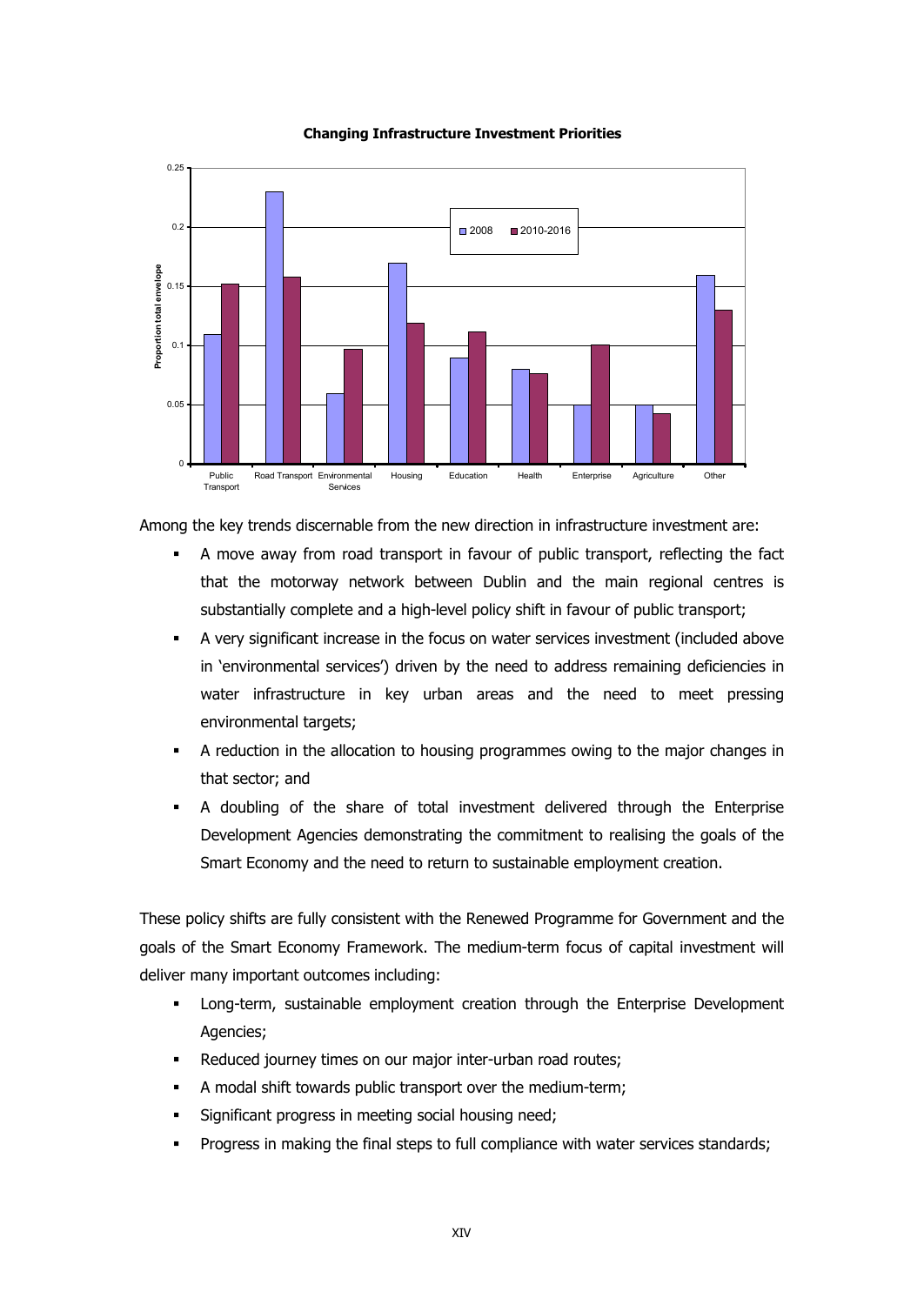- § Expansion of our schools and higher education capacity to satisfy demographic demands;
- § Major enhancements in our innovation infrastructure and further development of the stock of human capital required to make the Smart Economy a reality;
- The achievement of untapped economies and environmental benefits through the National Retrofit Programme;
- Enhancement of our communications infrastructure;
- Improved health sector infrastructure; and
- An enhanced tourism product offering.

These outcomes will be delivered through a multitude of projects across the various sectors. Many of these projects are already underway or will be underway shortly. In the short-term key projects include:

- The completion of motor-way connections between Dublin and the main regional centres;
- The completion and opening of Conference Centre Dublin;
- § Progress on the remaining stages of the Ballymun Regeneration project and the initiation of Phase 1 of Limerick Regeneration;
- § The commencement of Metro North and DART Underground, subject to Government decision;
- The suite of projects nationwide contained in the Water Services Investment Programme, 2010 – 2012; and
- § A range of small scale tourism projects also on a nationwide basis.

Taken together, the allocations contained in this Report – presented overleaf - represent the optimum configuration of investment to enable a return to enterprise-led growth and sustainable employment creation.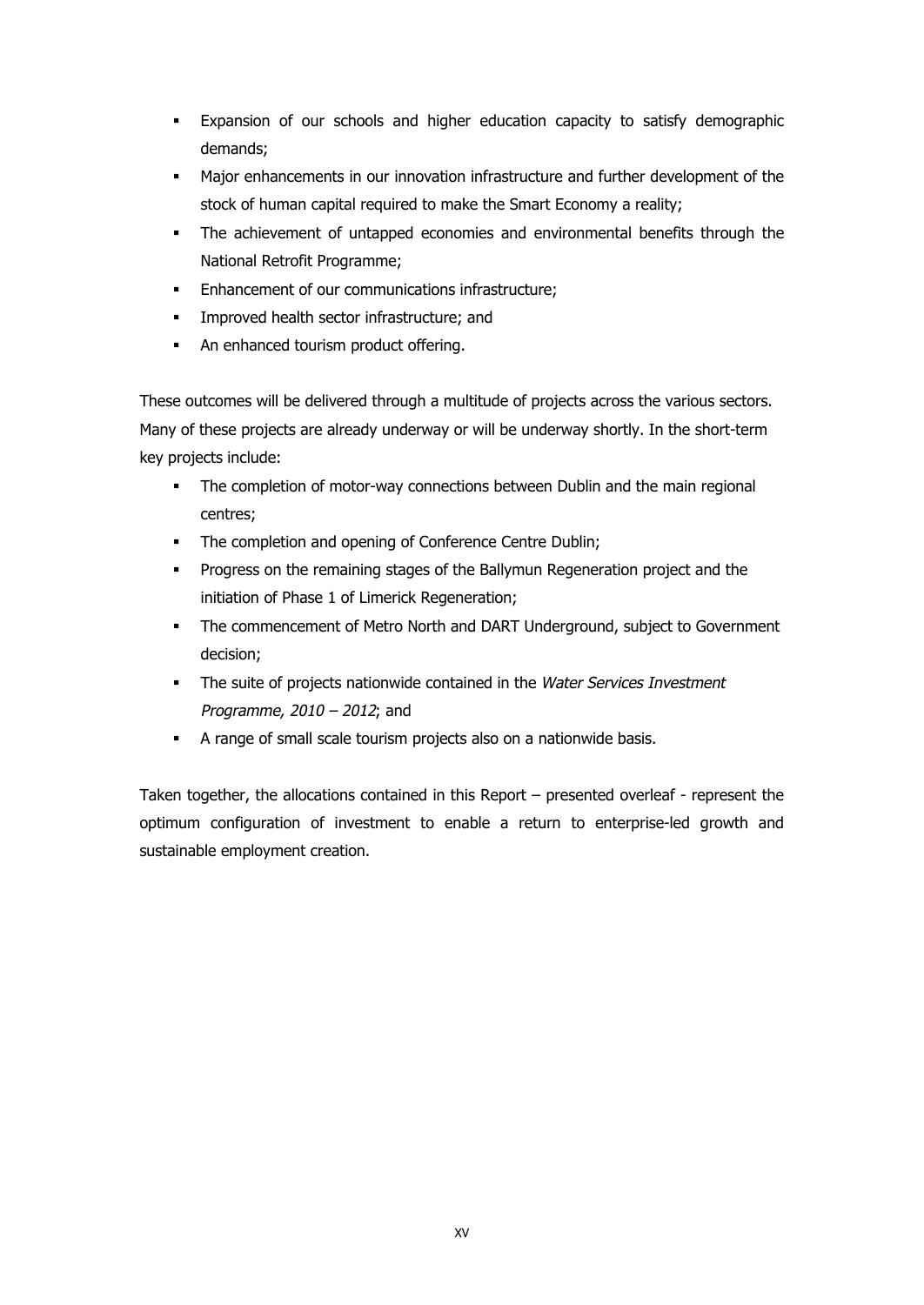| Public Capital Investment Programme, 2010 - 2016 |       |                |                |                |                |                |                |          |                         |
|--------------------------------------------------|-------|----------------|----------------|----------------|----------------|----------------|----------------|----------|-------------------------|
| <b>Department</b>                                | 2010  | 2011           | 2012           | 2013           | 2014           | 2015           | 2016           | 2010-'16 | % of total<br>allocated |
| Agriculture, Fisheries and Food                  | 430   | 350            | 170            | 170            | 170            | 170            | 170            | 1,630    | 4.3%                    |
| Communications, Energy & Natural Resources       | 172   | 170            | 186            | 186            | 186            | 186            | 186            | 1,272    | 3.4%                    |
| Community, Equality & Gaeltacht Affairs          | 105   | 86             | 86             | 86             | 40             | 30             | 30             | 463      | 1.2%                    |
| Defence                                          | 16    | 13             | 14             | 14             | 14             | 14             | 14             | 99       | 0.3%                    |
| <b>Education and Skills</b>                      | 706   | 594            | 585            | 575            | 570            | 580            | 615            | 4,225    | 11.2%                   |
| Enterprise, Trade & Innovation                   | 481   | 523            | 557            | 567            | 572            | 562            | 527            | 3,789    | 10.0%                   |
| Environment Heritage & Local Government          | 1,509 | 1,253          | 1,250          | 1,250          | 1,100          | 1,100          | 1,100          | 8,562    | 22.7%                   |
| Finance [Less OPW]                               | 6     | 5              | 5              | 5              | 5 <sup>5</sup> | 5              | 5 <sup>1</sup> | 36       | 0.1%                    |
| <b>OPW</b>                                       | 158   | 140            | 140            | 140            | 140            | 140            | 140            | 998      | 2.6%                    |
| Foreign Affairs                                  | 10    | $\overline{4}$ | $\overline{4}$ | $\overline{4}$ | $\overline{4}$ | $\overline{4}$ | $\overline{4}$ | 34       | 0.1%                    |
| Health & Children                                | 491   | 400            | 400            | 400            | 400            | 400            | 400            | 2,891    | 7.7%                    |
| Justice and Law Reform                           | 123   | 90             | 90             | 90             | 90             | 90             | 90             | 663      | 1.8%                    |
| Social Protection                                | 10    | $\overline{7}$ | 7              | $7^{\circ}$    | 6              | 6              | 6              | 49       | 0.1%                    |
| Tourism, Culture, & Sport                        | 132   | 120            | 120            | 120            | 110            | 110            | 110            | 822      | 2.2%                    |
| Transport                                        | 2,081 | 1,740          | 1,550          | 1,765          | 1,745          | 1,645          | 1,645          | 12,171   | 32.3%                   |
| Capital Reserve Fund                             |       | 5              | 336            | 121            | 348            | 458            | 458            | 1,726    |                         |
| <b>Total</b>                                     | 6,430 | 5,500          | 5,500          | 5,500          | 5,500          | 5,500          | 5,500          | 39,430   | 100%                    |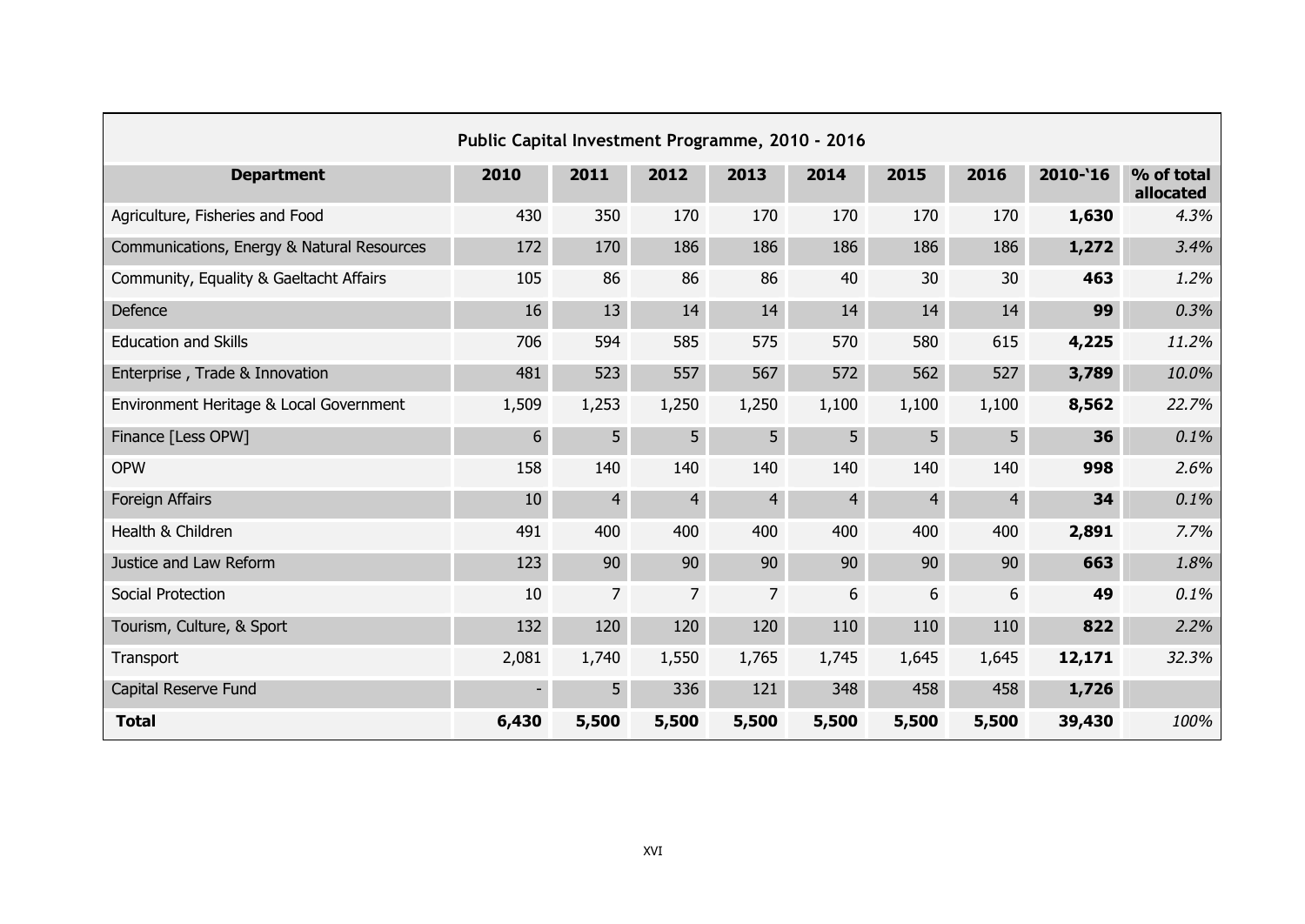## **1 Introduction**

## **1.1 Overview**

This Review sets out the medium-term priorities for exchequer capital investment and meets the requirement to publish a revised capital investment programme as pledged in the Renewed Programme for Government. The findings are set against the backdrop of a very challenging fiscal position, higher unemployment and shifting requirements for economic and social infrastructure. Capital investment played an important role in driving Irish economic and social advancement over the past decade, and the quality of the capital stock across a variety of sectors attests to the progress registered in that time. Similarly, appropriately prioritised capital expenditure can again facilitate economic recovery.

This Review therefore identifies areas for investment which can position the Irish economy for a return to growth into the medium-term. The investment priorities set out here are designed to drive productivity enhancements, lay the foundations for a return to export-led growth, assist in sustainable employment creation and deliver essential social infrastructure. In this way, capital investment can be central to the push for economic renewal.

The Government's overall strategy to address the economic challenges and put Ireland back on the road to growth has three main elements:

- **•** Stabilise the public finances;
- Restore the banking system to health; and
- Restore and enhance competitiveness.

This strategy provides a framework within which a return to growth can take place, and Government capital investment can play an important role in restoring competitiveness. Accordingly, this Review serves to reappraise public capital spending priorities over the medium-term.

## **1.2 Approach to Reprioritising Spending Programmes**

This Revised Exchequer Capital Programme is the product of detailed analysis and consultation. Its key task was to identify priorities for capital expenditure over the mediumterm, given emerging shifts in the structural composition of the economy, changes in demand and the challenges presented by the new fiscal position. Economic infrastructure programmes were assessed with regard to their potential to deliver a high return in terms of productivity and competitiveness, support employment, achieve environmental targets and support the implementation of the National Spatial Strategy (NSS). Social infrastructure programmes were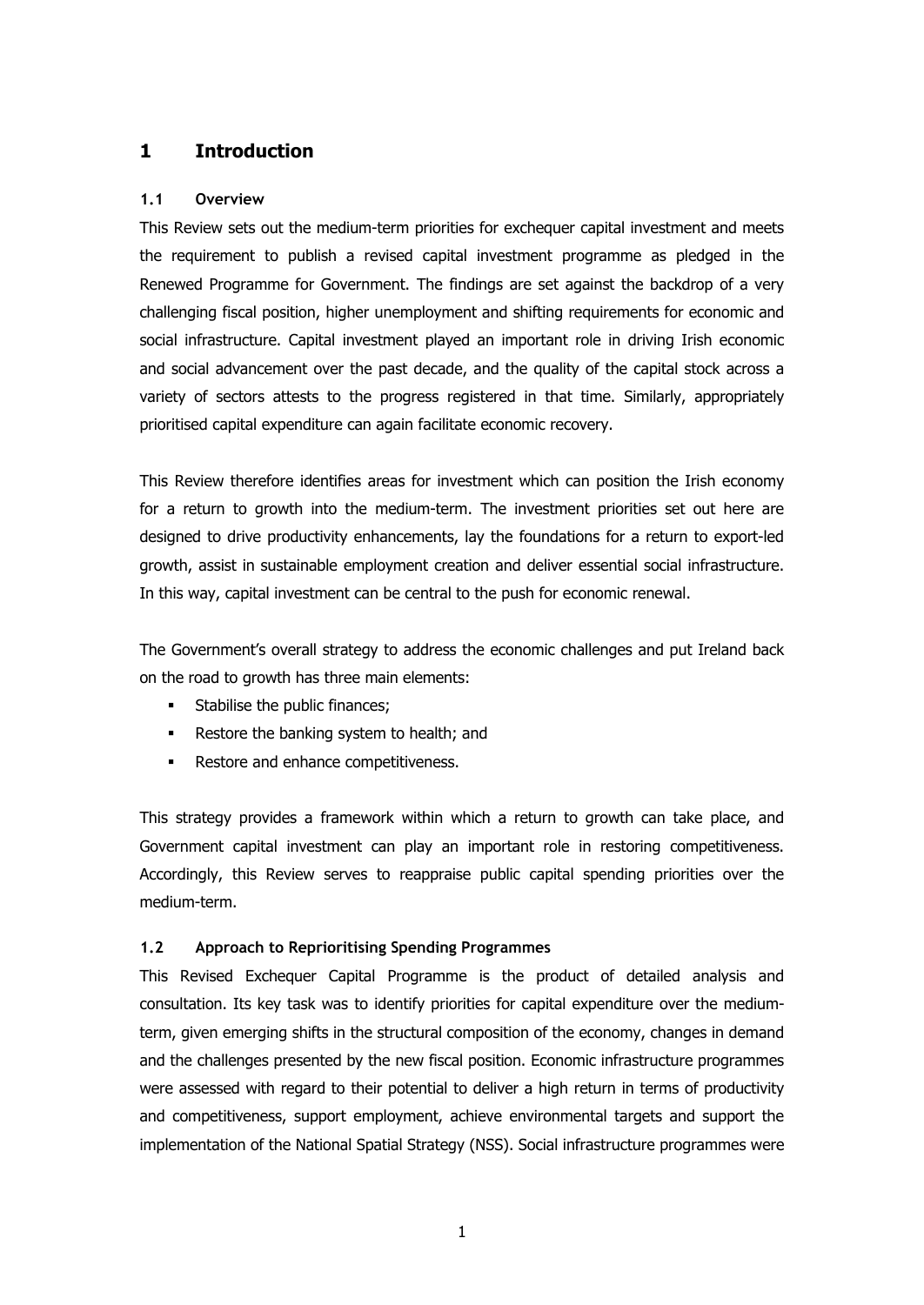assessed with regard to their potential to address critical deficits in provision and to support employment and the implementation of the NSS.

## **1.3 Implementation of the National Spatial Strategy (NSS)**

From a regional and sustainable development perspective, the Exchequer Capital Programme takes account of the NSS and prioritises actions to restore and enhance Ireland's national competitiveness such as:

- § Supporting the overall national and international economic role played by Ireland's capital, Dublin, through more strategic and planning/infrastructure-led development;
- § Outside Dublin, revitalising the development of the NSS Gateways as the key motors of growth within their regions and extending the reach of the gateways into more rural areas through the support for NSS Hub towns;
- § Supporting the integrated development of the Dublin Belfast corridor and of the Atlantic Gateways; and
- § Continued support to enable the diversification and revitalisation of the rural economy.

An update on implementation of the NSS is due to be published shortly. This will outline in more detail how sustained and co-ordinated capital investment can support national and regional economic recovery, working in tandem with reform of the local government and planning systems.

The Gateways Innovation Fund will also be re-established with an indicative level of funding of €200 million from 2012. The objective of the Fund will be to stimulate and support innovative and locally co-funded projects that will prioritise Gateway development in line with the NSS.

## **1.4 Purpose of this Review**

The purpose of this Review is to assess, within a sustainable budgetary framework, whether the current sectoral allocations are optimal, what areas of capital investment should now be prioritised and what level of capital resources might be freed up for other purposes. This review has taken account of

- the rationale for investment across various sectors;
- the impact of previous investment and the projected demand for further investment in certain areas;
- the opportunity to secure greater value for money;
- the extent to which necessary capital investment can support employment;
- § social infrastructure priorities;
- the maintenance of existing investment; and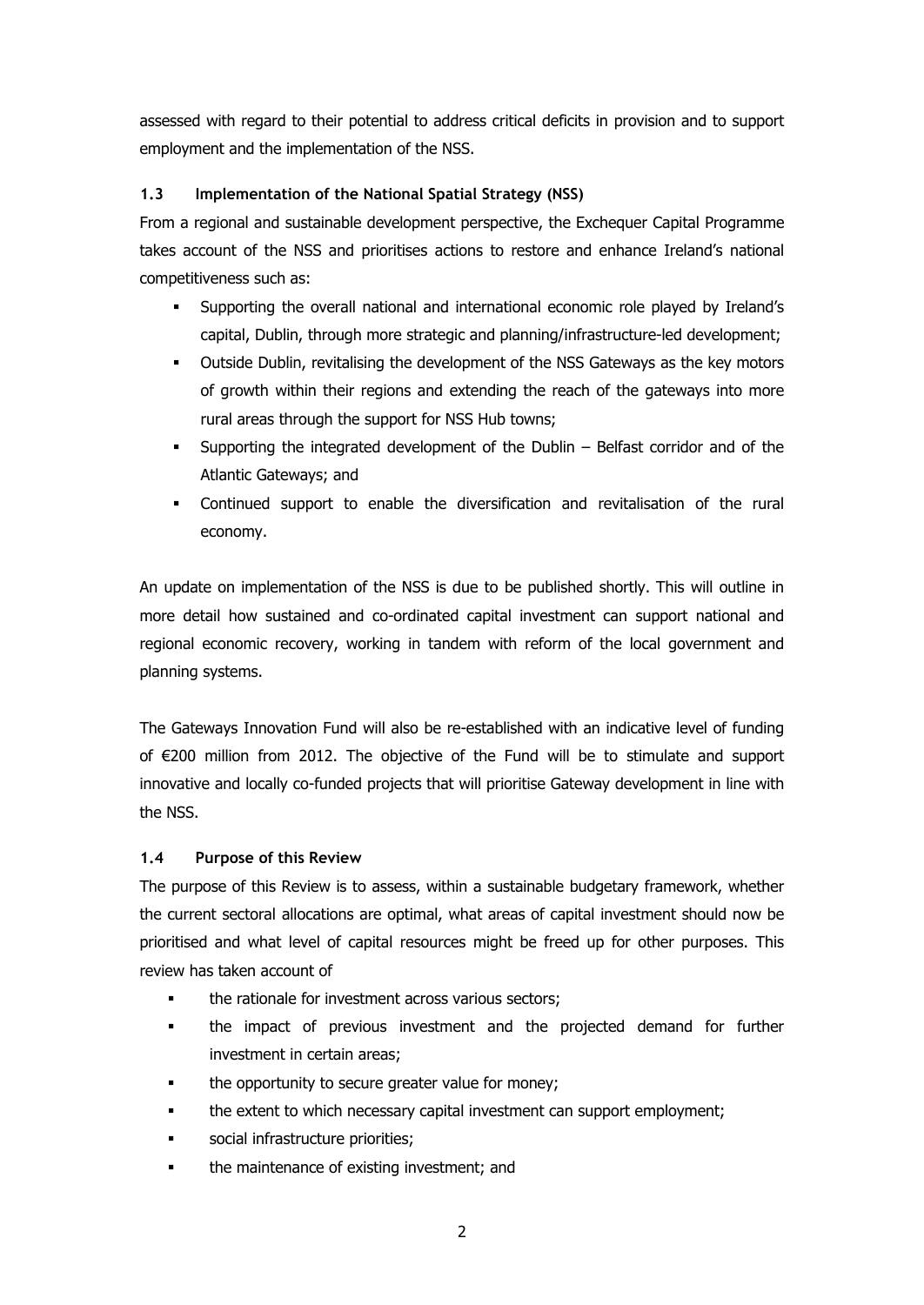§ most importantly, the potential contribution of a project or a programme to economic recovery, to long-term sustainable economic development and to the development of the low carbon, smart/green economy.

The Review takes account of the importance of providing a stable framework for capital investment decisions and delivery which will optimise value for money.

Each spending programme was assessed through a high level evaluation of the rationale for the investment, recent achievements in infrastructure development and anticipated mediumterm demand for capacity. From this analysis, a re-oriented set of infrastructure investment priorities is developed.

## **1.4 Report Structure**

The structure of this report is as follows: Section 2 sets out the broad budgetary and economic parameters in which this review operates, outlining the importance of capital investment in the economy and the changed environment in which infrastructure investment will be made. Section 3 sets out the framework through which capital investment is reprioritised and Sections 4 - 15 analyse expenditure programmes across all Departments. Section 16 concludes the report and sets out the new direction in public capital investment into the medium-term and anticipated employment impacts.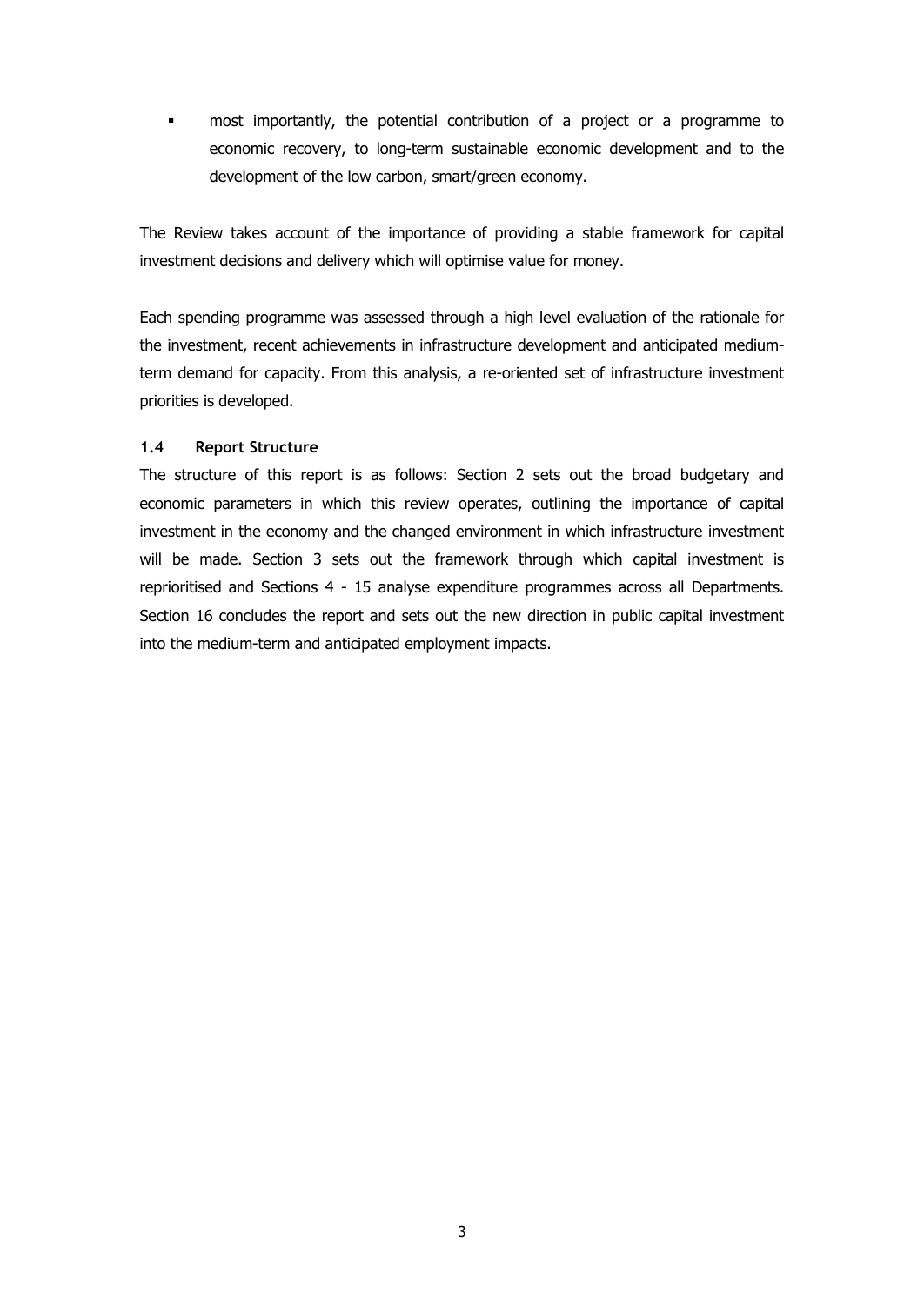## **2. Budgetary and Economic Context**

This Section sets out the broad economic and budgetary parameters informing infrastructure investment priorities over the medium term. Trends in exchequer-funded capital investment are discussed and the relevant developments which have taken place since the formulation of the National Development Plan, 2007-2013 (NDP) are set out. A brief discussion of the role of capital investment in bolstering productivity and creating employment is also presented along with an analysis of increased opportunities for value for money in public procurement.

## **2.1 Budgetary Parameters**

The budgetary parameters which frame the context for this exercise set a target for a reduction in the government deficit to below 3 per cent of GDP by 2014. Significant expenditure adjustments have already taken place in the form of Budget 2009, the savings set out in February 2009, the Supplementary Budget in April 2009 and Budget 2010. This review sets out a reprioritised capital investment envelope to gear the economy for a return to growth over the medium-term and as such is an important component of the national imperatives of stabilising the public finances and restoring competitiveness in the economy.

## **2.2 Trends and Profile of Capital Expenditure**

Sections 4 - 15 of this Review consider achievements in capital investment and medium-term demand for investment across each sector. A key point to emerge from the analysis underpinning this Review is the marked improvement in the quality and quantity of capital stock across the economy. In aggregate terms, these improvements have been driven by the renewed focus on capital investment over the past decade. Figure 2.1 shows the trend in capital investment in nominal terms since 1997. As is evident from the chart, exchequer capital investment more than quadrupled in the years to 2008, before necessarily contracting somewhat in 2009.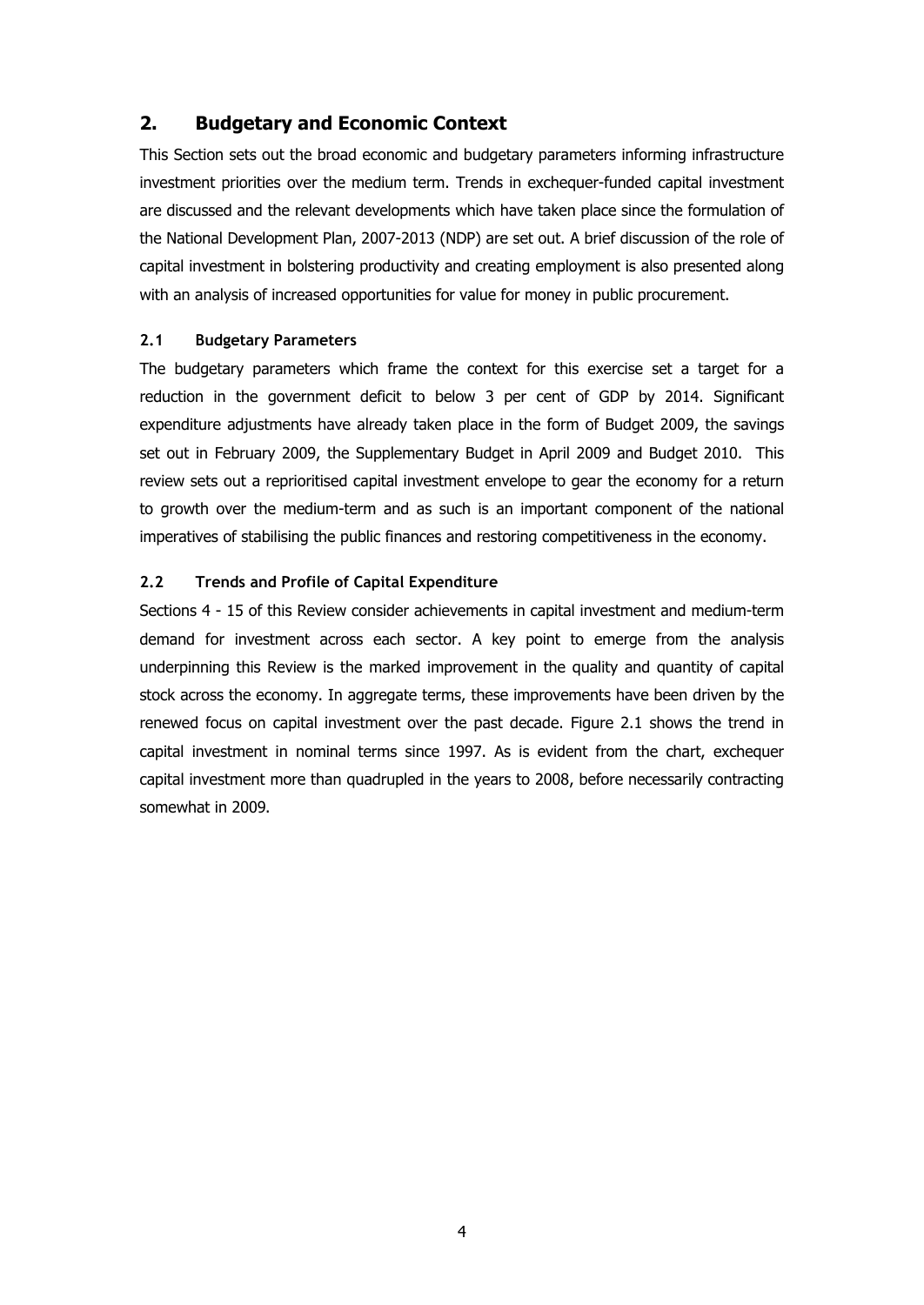

More importantly, the trend in capital investment as a proportion of national output has also been upwards in trajectory. Notwithstanding a slight fall-off in the middle years of the last decade, capital investment as a proportion of GNP grew from 3.4 percent in 1997 to 5.6 percent in 2008 before contracting slightly in 2009. The effect of this investment has been to significantly expand the economy's output potential. Figure 2.2 below illustrates the trend over the period.



**Figure 2.2 Capital Investment as a proportion of GNP, 1997 -2009**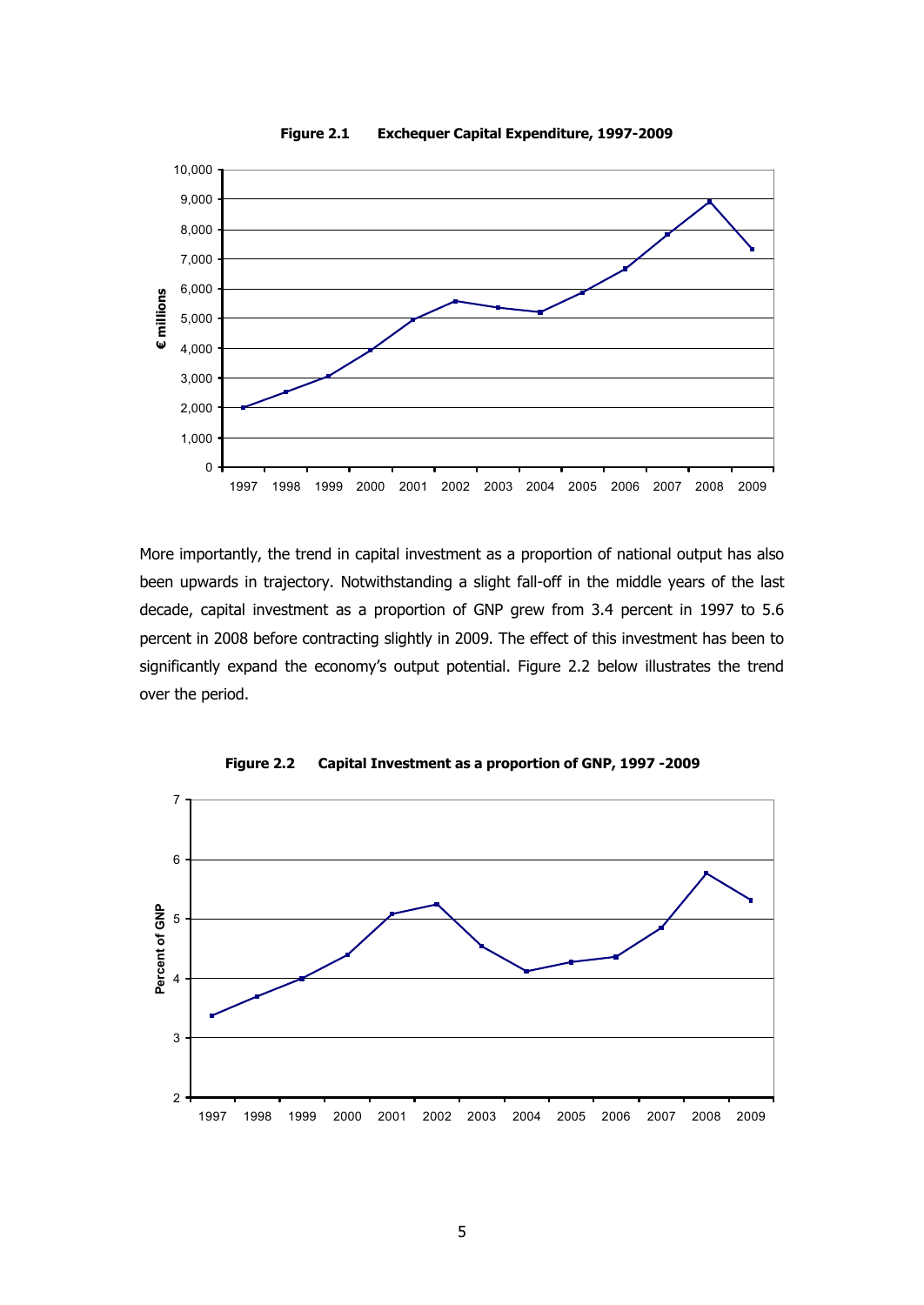Exchequer capital investment funds both economic and social infrastructure. Table 2.1 below shows the broad breakdown based on 2009 allocations.

| $\mid$ Table 2.1                     | <b>Profile of Capital Investment, 2009</b> |            |  |  |  |  |
|--------------------------------------|--------------------------------------------|------------|--|--|--|--|
|                                      | $\epsilon$ billion                         | Proportion |  |  |  |  |
| Economic / Productive Infrastructure | 5.05                                       | 68.9%      |  |  |  |  |
| Social Infrastructure                | 2.30                                       | 31.1%      |  |  |  |  |

Figure 2.3 below presents a more detailed breakdown of investment by economic and social sector. Investment through the Department of Transport and the Department of the Environment, Heritage and Local Government makes up more than 50 percent of total public capital investment. Capital spending peaked in 2008 and that year's data are used to illustrate the sectoral split.



**Figure 2.3 Capital Investment 2008 - Share by Sector**

As is evident from these data, exchequer-funded capital investment has been increased substantially in both nominal terms and as a proportion of national output over the past decade or more and is the source of funding for investment in infrastructure across all socioeconomic sectors. International benchmarking shows that over the past number of years, general government gross fixed capital formation in Ireland has exceeded that of a range of comparator countries and in 2008 was more than double the EU 15 average<sup>2</sup>. Sections 4 - 15

<sup>&</sup>lt;sup>2</sup> European Commission AMECO Database as cited in National Competitiveness Council (2009) Annual Competitiveness Report Volume 1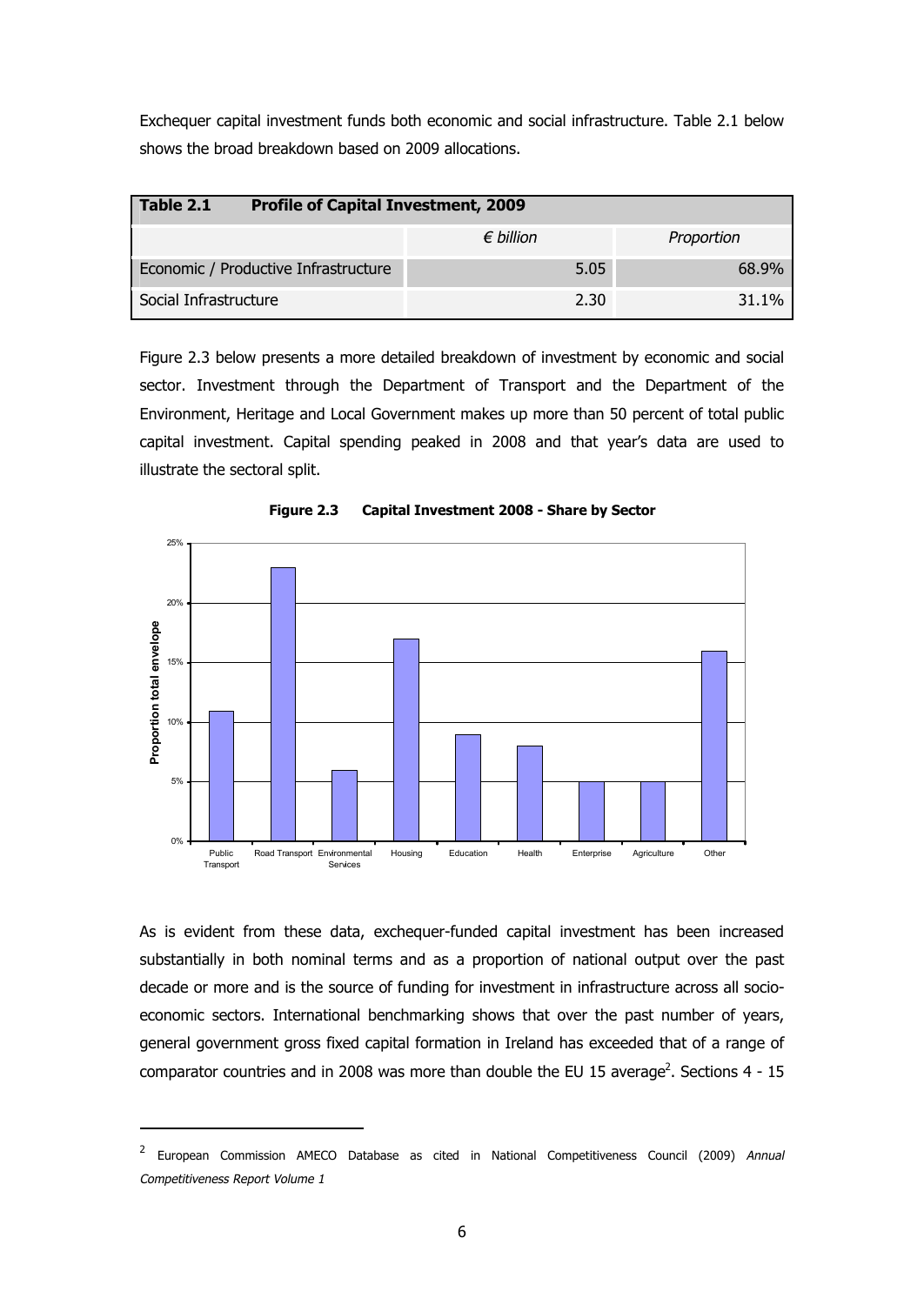of this Review set out in greater detail the achievements of this investment in building capacity in the economy.

While the focus of this Review is on exchequer capital investment, it is also important to note that the stock of infrastructure in the economy will also be expanded through investment by the commercial State bodies and investment finance through public-private partnerships (PPPs).

Recent years have seen growth in the use of PPPs as a means of procuring infrastructure. Typically, a PPP is a long-term arrangement with a private firm for the provision of a State asset and associated services which would otherwise be procured conventionally. A number of different types of PPP arrangement have been used in Ireland, but it is the 'classic' privately financed PPP which offers greatest potential to supplement exchequer investment. The main areas where PPP procurement has been used successfully to date are noted below.

- Transport seven road schemes are now operational.
- The education sector schools and third level institutions.
- § Waste/wastewater projects in the Local Government sector.
- The new Criminal Courts Complex.
- Convention Centre Dublin.

There are also 12 projects in construction or near completion, each with a capital value of over €20 million in the transport, education, and environmental services sectors. There are further projects at various stages of the appraisal/procurement process. It is also proposed that the two major public transport schemes for Dublin - Metro North and DART Underground - will be procured as PPPs.

In relation to the commercial State bodies, the majority of investment over the coming years is likely to be carried out by the State energy and transport companies and will include renewable energy generation, energy networks, waste management and additional capacity at key transport hubs.

## **2.3 Macroeconomic Context**

## 2.3.1 Developments since launch of the National Development Plan

Economic activity in Ireland went into reverse in 2008, the first time this has happened in a quarter of a century. The decline in 2009 of 7.6 percent of GDP<sup>3</sup> is among the sharpest in the developed world, reflecting our exposure to the construction sector as well as the

 $3$  CSO (2010) Quarterly National Accounts - Quarter 1 2010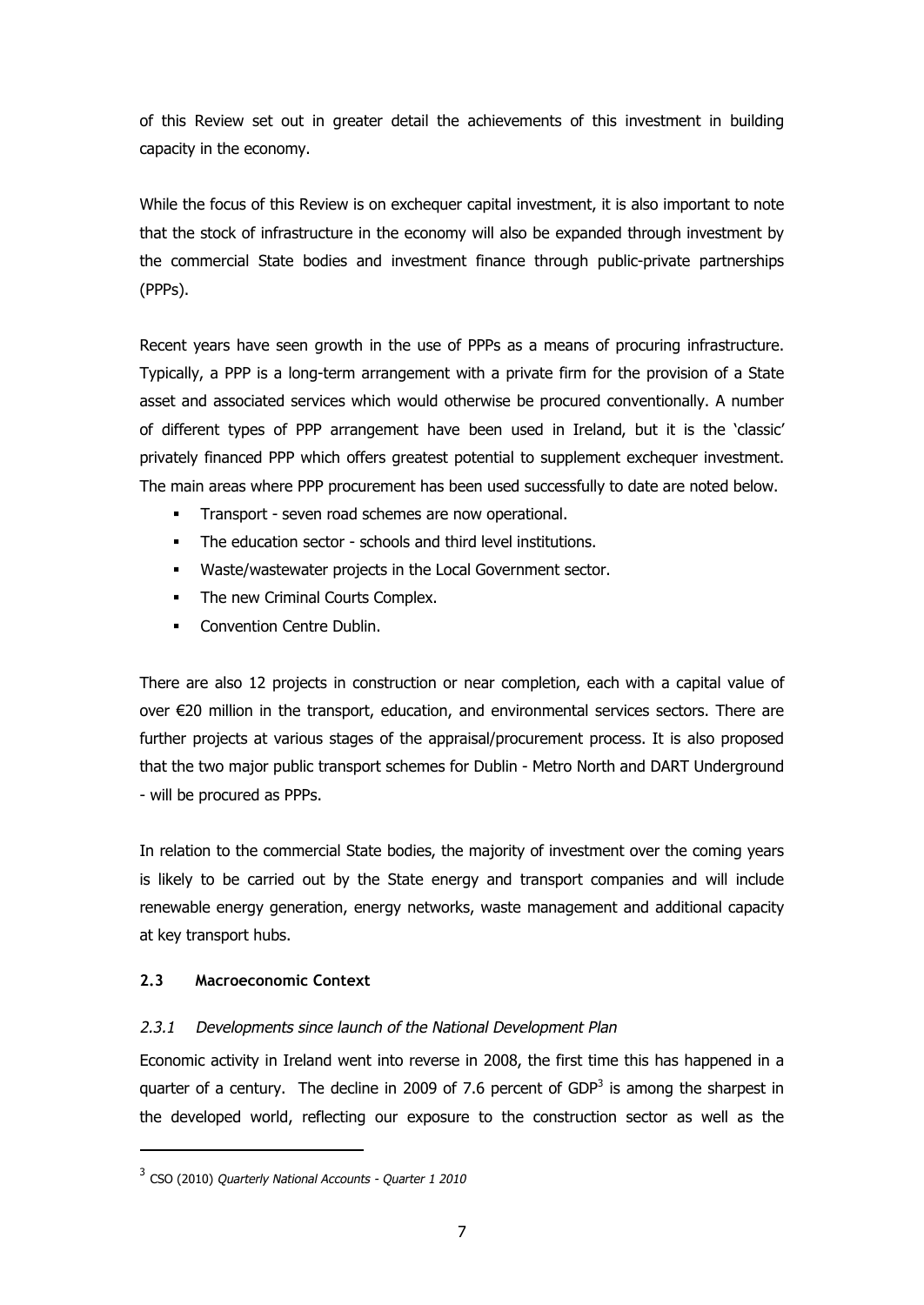openness of the economy. Employment has fallen significantly, with the construction, manufacturing and retail sectors bearing the brunt of the adjustment. Unemployment has risen to over 13 percent, having been below 5 percent at the beginning of 2008. Taxation revenue has fallen substantially - the level of tax receipts is now running at around 2003 levels. These developments have resulted in an unsustainable gap between public spending plans and revenue available.

Data for Quarter 1 2010 shows a return to growth in GDP, while GNP continued to contract marginally<sup>4</sup>. While this signals the technical end of the recession, the circumstances prevailing are nonetheless in stark contrast with those which applied when capital priorities contained in the NDP 2007-2013 were formulated. For example the scale of investment set out in the NDP was predicated on  $4 - 4\frac{1}{2}$  percent GDP growth per annum in the years to 2013, a gradual decline in housing output and a benign international environment.

Given the changed circumstances it is therefore necessary to reappraise the validity of capital priorities in terms of both requirement for additional investment and affordability of the totality of measures. Figure 2.4 below illustrates the extent of the phase shift in the path of real GDP as compared to that on which the NDP was based. This has implications for both capacity requirements in the economy and affordability of investment plans.





Source: Compiled from NDP assumptions, CSO data and Department of Finance forecasts.

<sup>&</sup>lt;sup>4</sup> CSO (2010) *Quarterly National Accounts - Quarter 1 2010*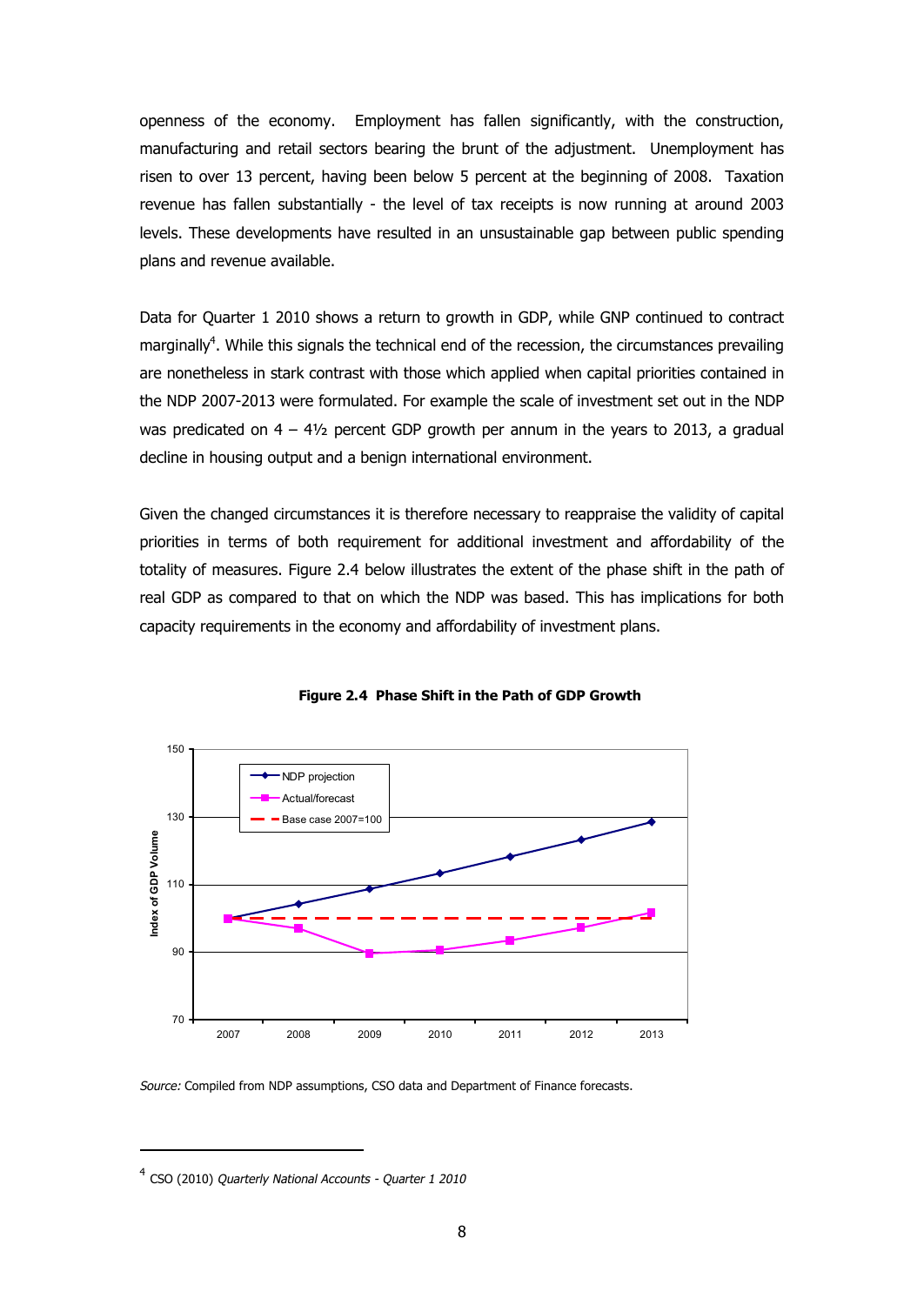It is unlikely that the economy will return to 2007 levels of GDP before 2013 and this has clear implications for the need for infrastructural investment required. Alongside this review of capital expenditure, it will also be timely to reassess broad policy approaches within individual sectors in some detail, as the parameters which framed sector-specific policy goals have also changed across the range of sectors of the economy.

## 2.3.2 Demand for Capacity in the Economy

Given shifts in the structural composition of the economy and the aggregate level of economic output, reductions in capital expenditure need not have as adverse an impact on the economy's real level of capital stock relative to demand, as the nominal level of reduction might imply.

In broad terms, the demand for capacity in an economy is a function of its medium term output path. Because many of the key drivers of demand for capacity have experienced reversals in trends, it should be possible to maintain a given level of capacity in the capital stock with a smaller level of investment. For instance, lower commuter numbers, significantly lower house completion rates and lower numbers in employment will have implications for medium-term demand on the country's transport infrastructure. It will therefore be possible to meet demand in that sector with reduced resources. Similar trends will be observed across other areas of capital investment. While this point will be mitigated to some extent by the fact that there remains – by comparative international standards – an infrastructure deficit in certain sectors of the Irish economy, it is nonetheless the case that reductions in capital investment need not curtail capacity provision to the extent that nominal reductions might otherwise suggest. Further, because of the fall in aggregate output, the economic efficiency principle of 'just in time' construction implies deferral of some capacity enhancing projects at this time<sup>5</sup>. These broad principles inform the analysis underpinning this reprioritisation.

Table 2.2 illustrates recent developments regarding a number of key drivers of demand for infrastructural capacity in the economy.

<sup>&</sup>lt;sup>5</sup> As discussed by McCarthy, C (2009) Stabilising the Public Finances, address to Green Party Convention 2009.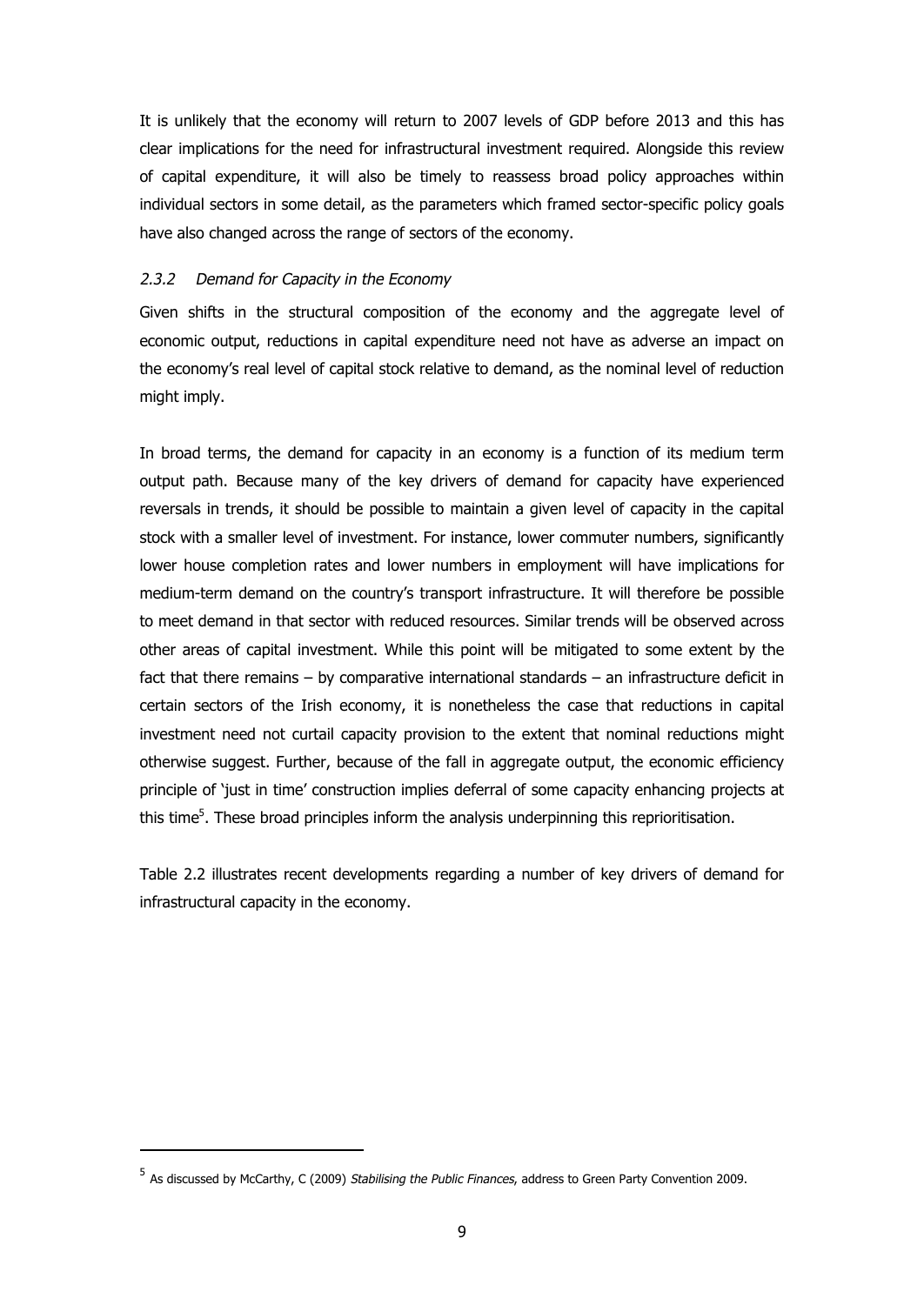| Table 2.2<br><b>Trends in Selected Short-Medium Term Infrastructure Demand</b> |                                                                                                                                                                                                                                                                             |  |  |  |  |
|--------------------------------------------------------------------------------|-----------------------------------------------------------------------------------------------------------------------------------------------------------------------------------------------------------------------------------------------------------------------------|--|--|--|--|
| <b>Drivers</b>                                                                 |                                                                                                                                                                                                                                                                             |  |  |  |  |
| <b>Driver</b>                                                                  | Trend observed                                                                                                                                                                                                                                                              |  |  |  |  |
| Residential construction                                                       | • House completions down to approximately<br>26,000 in 2009 from over 90,000 at the<br>peak of the boom.                                                                                                                                                                    |  |  |  |  |
| Commuter numbers                                                               | · Luas passenger numbers fell<br>by one<br>million in 2008 and a further two million in<br>2009;<br>• Dublin Bus numbers down by 3 per cent in<br>2008 and an estimated 10 percent in<br>2009;<br>• Bus Eireann numbers down by 2 per cent<br>in 2008 and 4 percent in 2009 |  |  |  |  |
| Car registrations / vehicle fleet / road traffic<br>volumes                    | • New car registrations fell by over 34,000 in<br>2008, and dropped again by some 92,000<br>in 2009. There have been increases again<br>in 2010;<br>• Truck traffic fell by 12 percent in 2009 and<br>the total number of private cars licensed<br>has contracted slightly. |  |  |  |  |

Sources: NRA, CSO, ESRI, RPA, CIE, NCC

## 2.3.3 Enhanced Opportunities for Value for Money

The market through which capital infrastructure is procured has also undergone rapid and dramatic change. A positive development associated with the correction currently being observed in the construction industry are the markedly improved opportunities for value for money in public expenditure.

Tender prices have fallen. Available data show that prices for the second half of 2009 were at the same level as those for early 1999<sup>6</sup>. Figure 2.5 illustrates the extent of the fall over recent years.

 $^6$  Society of Chartered Surveyors (2010) Tender Price Index.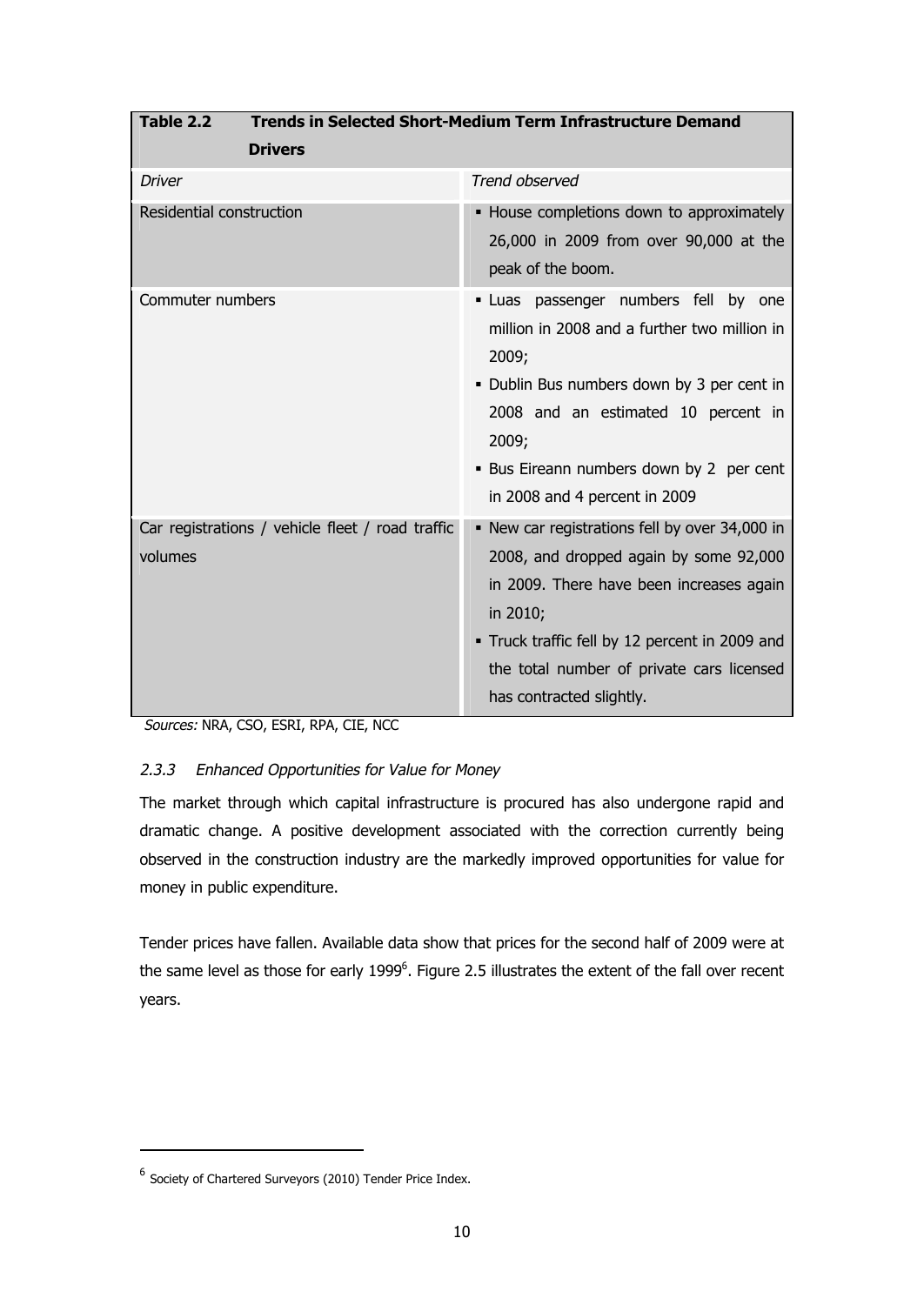



Source: compiled from SCS data

It is likely that the downward trend in tender prices may continue into the short-term at least. Even if a reversal in this trend is manifest in the coming years, lower prices coupled with improvements in public sector procurement procedures (such as fixed price contracts) will afford greater opportunities for value for money than existed during the boom years. Government Departments are already benefiting from these changed market conditions and have reported to the Department of Finance on the magnitude of savings available. In some sectors – generally involving larger scale capital projects – there will be a lag in achieving reductions as a substantial proportion of resources was contractually committed at a time when prices were at or closer to their peak. In other areas however, smaller projects and shorter time horizons will permit more prompt realisation of savings.

The combination of these developments then, is that the potential impact of reductions in public capital expenditure is tempered in real terms<sup>7</sup>. The analysis contained in Sections 4 -15 of this report considers exchequer allocations to Departments in light of these new improved value for money circumstances.

#### **2.4 The Rationale for Government Intervention in Capital Provision**

The first question which must be asked in an exercise such as the reprioritisation of public capital investment is why Government needs to be involved in providing services in a given sector; why should it not be left to market forces to provide. As a general rule, competitive

 $^7$  As also discussed by Morgenroth, E (2009) *Irish Public Capital Spending Cuts in a Recession* ESRI Working Paper No. 298.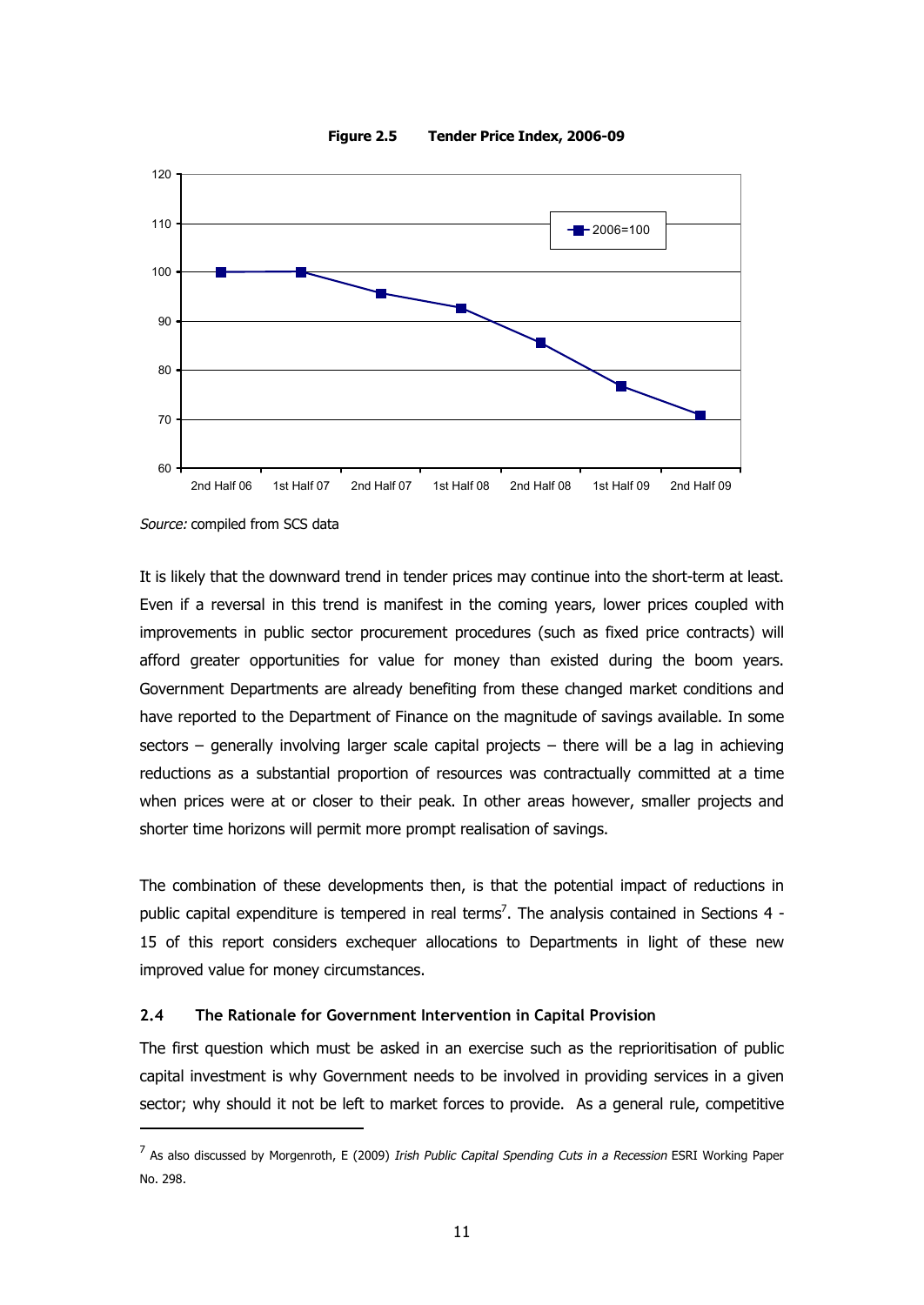markets will provide goods and services more efficiently than Government can, both because private operators utilise resources and produce outputs subject to market disciplines and because market pricing avoids the economic disincentives that taxation creates (the same logic underpins the user-pays/polluter-pays principles). Nevertheless there are many instances where the market will not provide the optimal level of outputs, i.e. there is a market failure, and in these instances Government intervention may lead to better, more economically efficient outcomes. Four scenarios are usually advanced to justify government intervention, all centred on the concept of market failure $8$ :

- Interventions to provide public goods which cannot be supplied by the market;
- Positive or negative side effects of market provision (e.g. taxing consequences such as pollution so as to limit it or subsidising activities such as education so as to encourage greater participation);
- Interventions for the purpose of income redistribution; and
- Interventions to provide merit goods such as health or education where the outcome of providing these facilities by purely market means is not socially acceptable.

This Review has assessed the case for government intervention across capital investment programmes in light of these criteria and only programmes warranting Government intervention on the basis of identifiable market failure justifying intervention on economic efficiency grounds are considered for ongoing Exchequer funding.

## **2.5 The Role of Capital Investment in Advancing the Smart Economy**

## 2.5.1 The Smart Economy

In December 2008 the Government set out its vision for the next phase of Ireland's economic development, predicated on addressing the severe economic conditions we currently face. Building Ireland's Smart Economy – A Framework for Sustainable Economic Renewal seeks to combine the successful elements of the enterprise economy and the innovation economy while promoting a high quality environment, improving energy security and promoting social cohesion.

The framework is made up of a series of inter-locking elements each of which is reflected in a set of action points for Government policy. The five key Action Areas outlined in the Framework are:

- § Meeting the Short-term Challenge Securing the Enterprise Economy and Restoring Competitiveness;
- § Building the Ideas Economy Creating the 'Innovation Island';

<sup>&</sup>lt;sup>8</sup> ESRI, as cited in Department of Finance (2007) V*alue for Money and Policy Review Initiative Manual*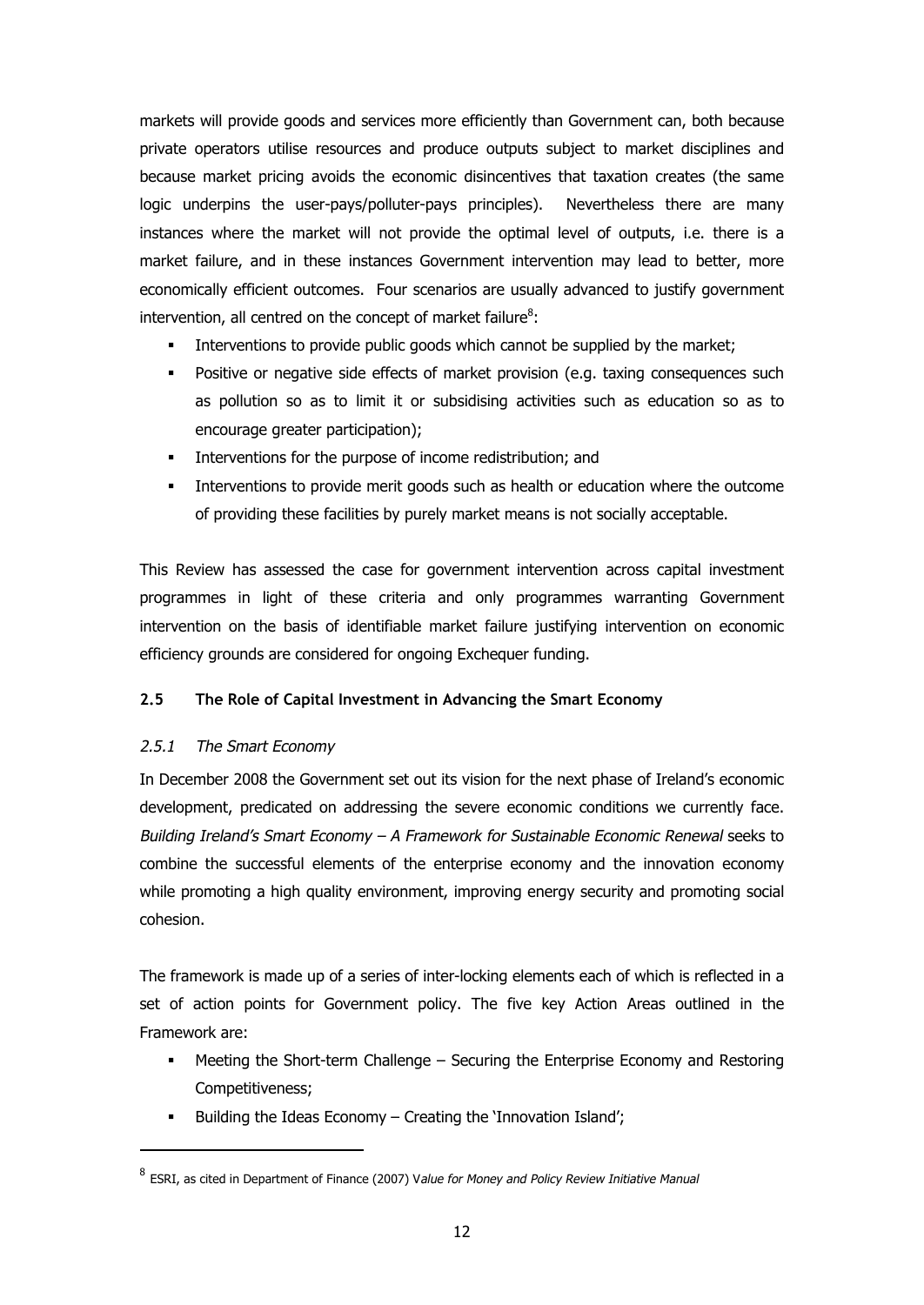- Enhancing the Environment and Securing Energy Supplies;
- Investing in Critical Infrastructure; and
- § Providing Efficient and Effective Public Services and Smart Regulation.

Delivering on these Action Areas will be central to returning to economic growth over the medium-term and the set of investment priorities outlined here are consistent with this approach.

## 2.5.2 Capital investment and productivity growth

In support of the goals of the Smart Economy Framework, public capital investment can play an important role in reducing bottlenecks, bolstering productivity and enabling an improvement in international competitiveness.

Investment in private capital stock has long been recognised as a driver of productivity in firms<sup>9</sup> and public capital investment in infrastructure can be a significant driver of economic growth also. OECD research has highlighted the fact that government investment has a positive impact on per-capita output growth $10$ . In the UK, the Treasury Department has identified investment as one of the 'five drivers' of productivity<sup>11</sup>. International analysis has shown that public capital investment in infrastructure enhances economic growth by reducing firms' transportation and coordination costs $12$ . A recent analysis of public capital spending looked at investment in the specific context of the global financial crisis. While highlighting the importance of robust project appraisal and regulatory systems to foster competition, this analysis showed that investment in infrastructure has positive spill-overs throughout the economy $^{13}$ .

Productivity enhancement will be an important aspect of economic recovery. While the key to long-term economic sustainability will be a dynamic, export-oriented enterprise base, public capital investment which enhances the productivity of the locally traded sector will also be valuable as it will serve to lower the cost base faced by firms located in Ireland and operating in the internationally traded sector. Capital investment that is co-ordinated around the framework of the National Spatial Strategy will also position strategic locations as the drivers

<sup>&</sup>lt;sup>9</sup> For instance Jorgenson (2005) found that capital accumulation accounted for over 50 percent of total economic growth in United States between 1948 and 2002.

<sup>10</sup> OECD (2003) The Sources of Economic Growth in OECD Countries. Paris

 $11$  Along with skills, innovation, entrepreneurship and competition.

<sup>&</sup>lt;sup>12</sup> Shiffbauer (2006) as cited in Iparraquirre J (2006) The Five Drivers of Productivity. How much does each one Contribute? ERNI Monograph No 14.

<sup>&</sup>lt;sup>13</sup> OECD (2009) Going for Growth 2009. Paris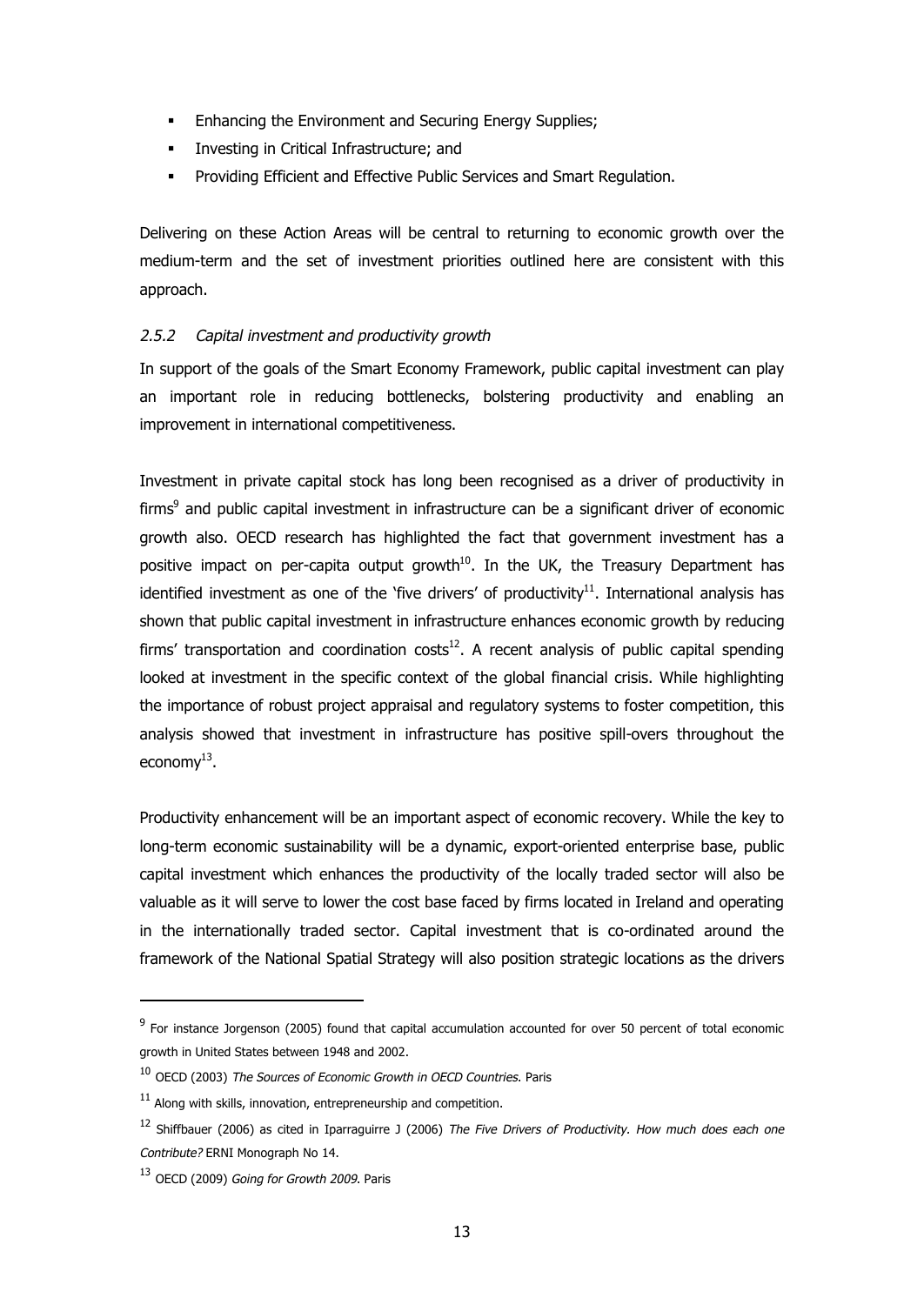for growth through improved productivity and securing more sustainable patterns of development.

## 2.5.3 Capital investment and employment

Stimulus packages incorporating investment in public capital infrastructure have been a feature of many governments' responses to the global downturn. Such investment is beneficial as it can provide much needed employment and at the same time deliver valuable public capital infrastructure. In 2009 the Department of Finance carried out a survey of Government Departments to identify the employment intensity of capital investment. It was found that the labour intensity of capital projects falls within the range of 8 - 12 jobs for every €1 million invested. Table 2.3 below summarises the results of this survey across investment areas.

| Table 2.3<br><b>Estimated Labour Intensity of Construction Phase of Infrastructure</b> |                                        |  |  |  |
|----------------------------------------------------------------------------------------|----------------------------------------|--|--|--|
| Sector                                                                                 | Jobs Sustained per €1 million invested |  |  |  |
| <b>HSE Capital</b>                                                                     | 12                                     |  |  |  |
| Regional and Local roads                                                               | 11.5                                   |  |  |  |
| National roads                                                                         | 10                                     |  |  |  |
| Prisons                                                                                | 10                                     |  |  |  |
| <b>Schools</b>                                                                         | 9.3                                    |  |  |  |
| Housing                                                                                | 8                                      |  |  |  |
| Public transport                                                                       | 8                                      |  |  |  |
| Water services                                                                         | 8                                      |  |  |  |

These estimates are averages across spending programmes, and within these averages, analysis has shown that more minor works such as routine maintenance, refurbishment etc tend to be more labour intensive. Benefits in this regard however must be considered in terms of the opportunity cost of not diverting resources into longer-term and larger scale capacity enhancing projects. The estimates include direct jobs only and do not factor in the effects of indirect or induced employment. These are once-off effects, relating to jobs created during the infrastructure delivery phase.

Capital investment can also play a direct role in more cost-effective and sustainable employment creation through the Enterprise Development Agencies. Data show that the average cost of creating and sustaining employment in companies supported by IDA Ireland and Enterprise Ireland has fallen steadily over the past number of years. In the case of EI,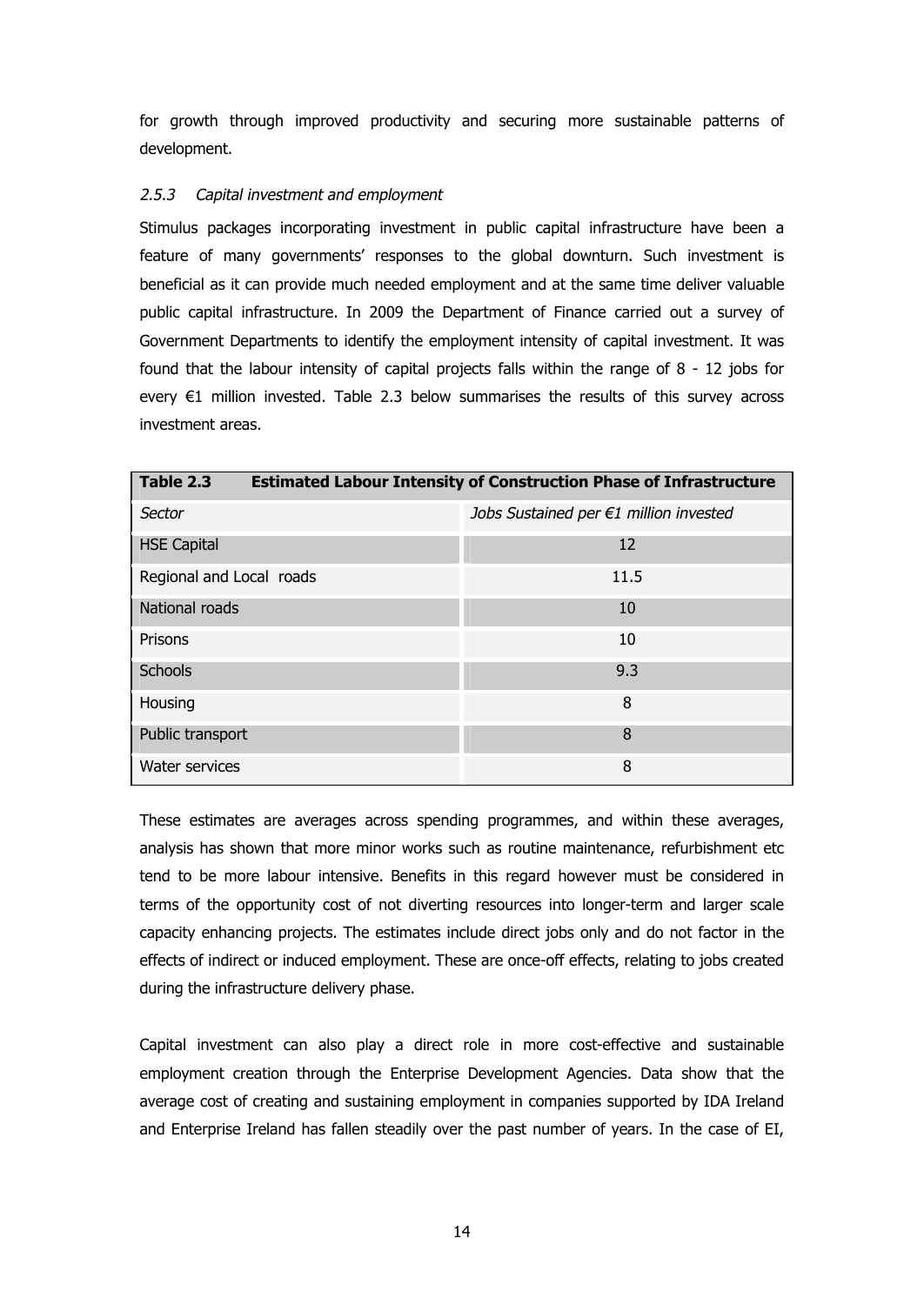the cost per job sustained over the 2002/08 period was €8,235 and the case of IDA, the cost was  $\text{\large\ensuremath{\in}} 12,485$  over the 2000/06 period<sup>14</sup>.

Given the pace at which unemployment has risen over the past year, employment creation must obviously be a key goal of policy. In this regard however the focus of capital investment must be on creating the framework conditions in which the enterprise sector can thrive, as opposed to subsidising short-term, direct employment. While direct employment is a welcome ancillary benefit of capital investment, it must be a secondary concern. As pointed out by recent ESRI analysis, capital investment must be prioritised on the basis of long-run return to the entire economy $^{15}$ .

Direct employment benefits can nonetheless play a role in ameliorating the effects of the economic downturn and assisting in economic recovery over the short-medium term. Also, as small-scale works are more labour intensive, there can be nationwide employment benefits as projects such as refurbishments, fit-outs etc are progressed across the entire country and not just in major urban centres.

Among the largest groups now in unemployment are those previously employed in the construction sector. It is neither likely nor desirable that the construction sector return to previous levels of activity, and so it is necessary to equip these workers with the skills to find employment in other sectors of the economy. Of course the downturn has given rise to unemployment across all sectors and those affected will equally require the upskilling and / or retraining to rejoin the workforce.

## 2.5.4 Need for expertise in investment planning and delivery

The desirability of retaining a degree of capacity and expertise in the construction sector should be noted. A stable - if lower than envisaged in the NDP - level of capital investment over the next five years will help maintain capacity in the construction sector. The investment programme emerging from this Review will help ensure that the necessary skills and expertise continue to be available from within the Irish construction sector. When capital investment began to be ramped-up from the late 1990s onwards, inflationary pressures manifested themselves because the necessary skills and expertise were not available in the desired quantities. The augmentation of the principal procurement agencies and the build up

<sup>&</sup>lt;sup>14</sup> Data received from Forfás. IDA job costs are higher on account of greater capital intensity of investments supported. Cost per job metrics in this area must be interpreted slightly differently to those in the construction sector as figures relating to enterprise-agency job creation refer to the average cost of jobs created whereas figures relating to construction jobs refer to the *marginal* level of job creation arising from additional expenditure.

<sup>&</sup>lt;sup>15</sup> Morgenroth, E (2009) *Irish Public Capital Spending in a Recession* ESRI Working Paper No. 298.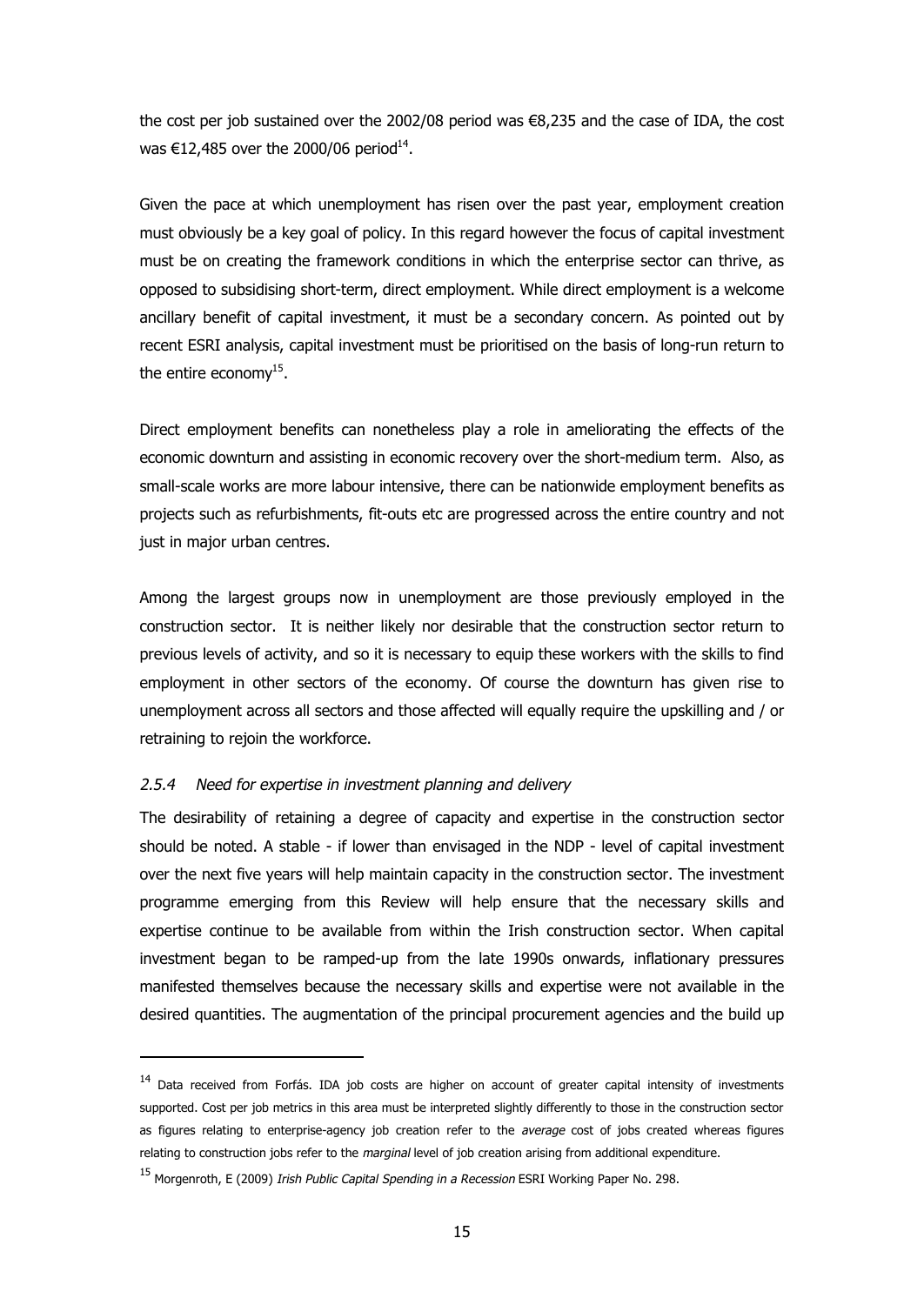of capacity within the construction sector has since helped to ensure that most of the large projects are now delivered on time and within budget, and, to ensure that this continues into the medium term, the retention of a base level of capacity and expertise will be important.

## 2.5.5 Issues in relation to project appraisal and programme evaluation

The Government has put in place a range of mechanisms which make up the Value for Money Frameworks. A core element in this regard are the Guidelines for the Appraisal and Management of Capital Investment Proposals in the Public Sector, published in February 2005.<sup>16</sup> It is imperative that all capital investment is conducted in accordance with the Guidelines, in relation to project appraisal, project planning, project implementation and postproject review. All public capital investment must proceed on the basis that it returns a net benefit to State and represents the optimum means of achieving a desired outcome. Regarding capital investment proposals valued in excess of €30 million, a robust cost-benefit analysis (CBA) should be undertaken and show a clear net benefit to the State prior to the project progressing.

In addition, in light of the significant changes in unemployment rates, a higher value should be attributed to new job creation for use in CBA than pertained during the full employment era. This should be implemented in practice by applying a shadow cost of labour in future CBAs. On a related point, it is important that a shadow cost of public funds of 150 percent should be applied to exchequer sourced funds in CBAs of capital investment proposals in the public sector, so as to account for the distortionary effects of taxation.

<sup>&</sup>lt;sup>16</sup> As updated by the January 2006 Department of Finance Circular Letter on VFM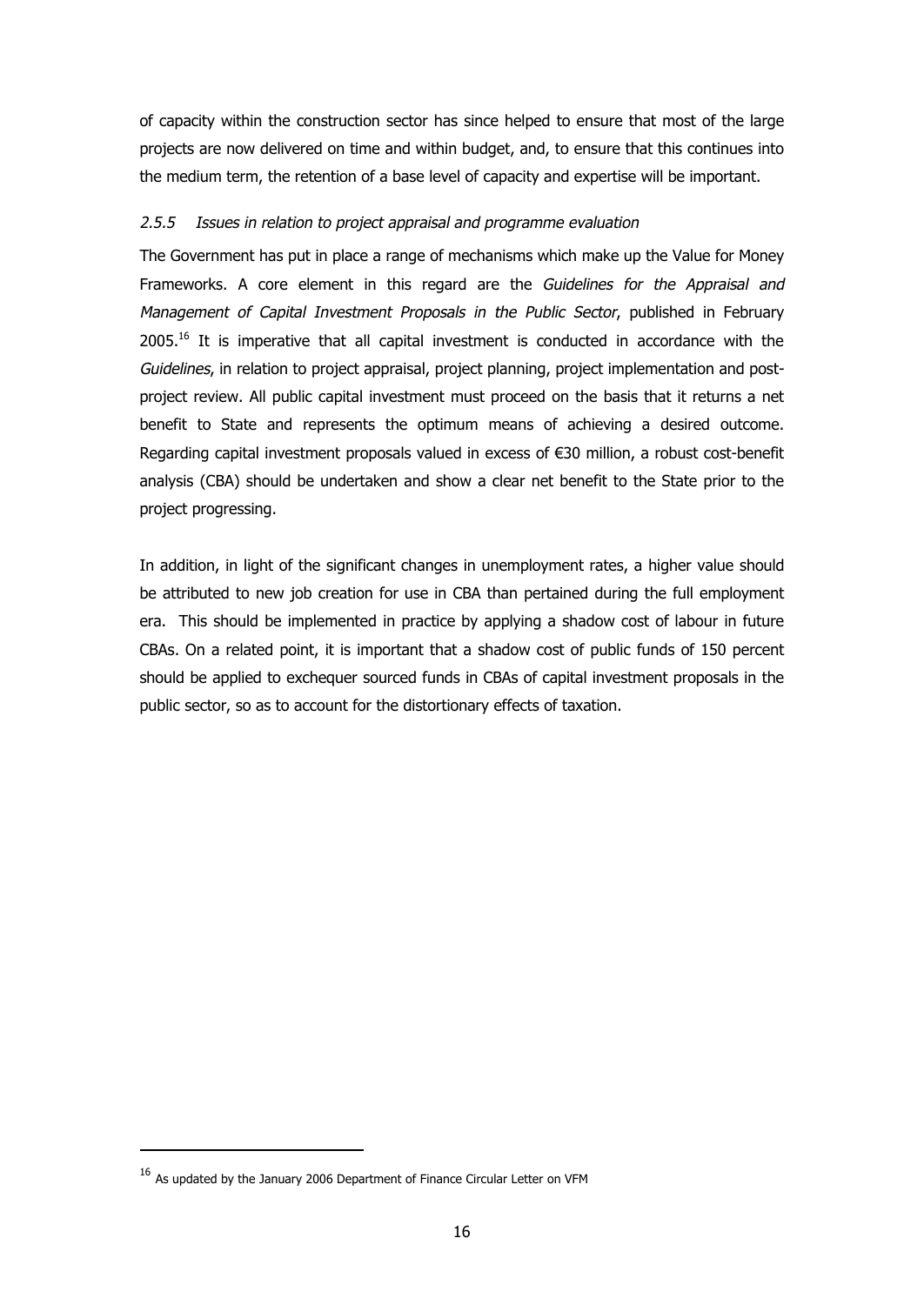## **Macroeconomic and Budgetary Context – Summary of Findings**

- The economic context which sets the parameters for this review is characterised by a very challenging fiscal position, high unemployment and shifting requirements for economic and social infrastructure.
- The circumstances prevailing are therefore in stark contrast with those which applied when capital priorities contained in the NDP were formulated and it is now necessary to reappraise investment plans based on both changing demand for capacity and constrained affordability.
- § Appropriately targeted capital investment can nonetheless play an important role in putting the economy back on the path to prosperity.
- § Because the economy is on a lower growth path at present, a reduced level of infrastructural capacity is required to meet demand in the economy over the medium term.
- Added to this, tender prices have fallen markedly, and so much better value for money is available in procurement and construction of public capital. Opportunities to achieve significant savings are available therefore, while still expanding the capital stock in real terms.
- The combination of these developments means that capacity in the economy can be expanded - relative to demand – with a lower level of capital investment than previously anticipated.
- There is a large body of international evidence pointing to the positive effects of public capital investment on economic growth. The revised public capital programme set out in this review can play a role in enhancing productivity growth and restoring competitiveness in the Irish case.
- In terms of jobs creation, the most substantial benefits will be in creating the framework conditions for employment growth in a more export-oriented and sustainable enterprise base.
- There will also be a role for capital investment in supporting direct, once off employment and estimates of the labour intensity of various types of public capital investment are in the region of  $8 - 12$  jobs per €1 million invested.
- Capital investment will also be central to advancing the goals of the Smart Economy Framework.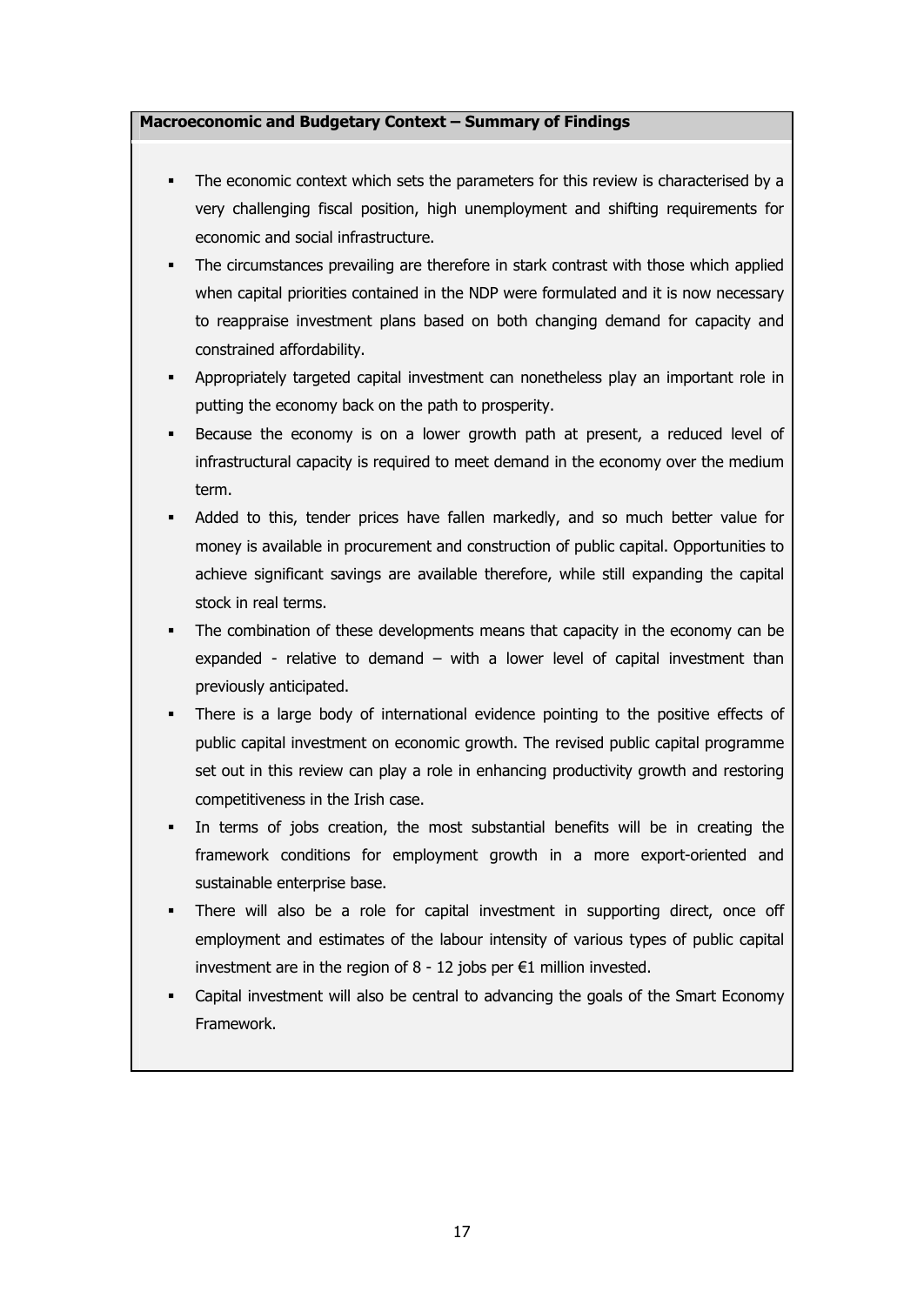## **3. Framework for Prioritisation**

Sections 4 - 15 seek to reprioritise Government capital investment over the medium term with a view to those areas of investment which can best position the Irish economy for a return to economic growth. Section 16 summarises the new direction emerging in public capital investment.

Capital spending programmes are evaluated on a Department-by-Department basis and the coming sections assess existing capital programmes with regard to:

- Recent trends in capital expenditure in each area;
- The rationale for government spending in each area having regard to the stated strategic objectives of each programme and the extent to which programmes are designed to address an existing market failure;
- § Progress in each sectoral area in recent years in terms of the effectiveness of previous investment, the expansion of the capital stock achieved and the anticipated demand for capacity into the medium term in the context of reduced economic activity; and
- An overall assessment of the appropriate level of investment required in each area taking account of all of these factors.

Departmental assessments are presented in order of magnitude of levels of capital allocation.

Alongside the analysis in each section, a straight forward multi-criteria framework was used in assisting to determine the revised capital investment priorities contained in each sector. As per the criteria underpinning this review, a distinction is made between economic infrastructure and social infrastructure. Details of the multi-criteria framework are set out in Appendix A.

Assessing the potential benefit of investment across such a broad range of programmes is not an exact science however, and so this analysis acted as an aid to decision-making process which was combined with other research and analysis in arriving at the recommended Departmental allocations.

The types of factors that were considered as part of this analysis include:

- Achievements of investment to date  $-$  e.g. capacity of the road network, extent of compliance with EU water directives, number of science PhDs in the workforce etc;
- External factors driving medium-term demand for investment  $-$  e.g. growing EU environmental compliance burden;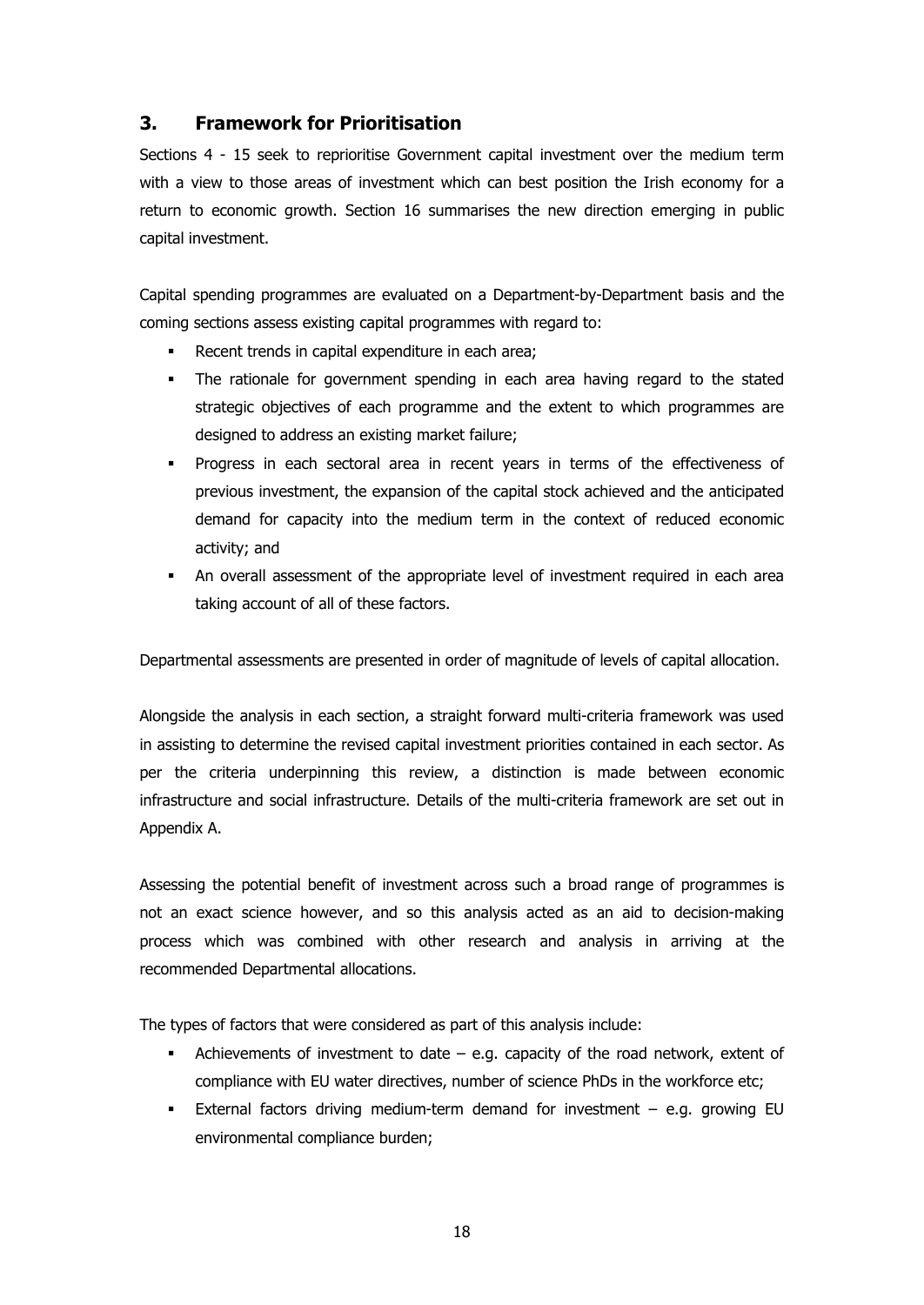- The type of capital stock required for the smart economy e.g. faster and more ubiquitous connectivity, adequate research infrastructure; and
- Changes in the price of procuring capital infrastructure tender prices are 30 percent lower than at the peak of the market.

From the analysis detailed above, the specific enhancements in capacity required in each priority area were identified. The net effect of the revised capital investment programme in the years to 2016 is a refocused set of priorities which can assist in economic recovery and the important transition to a low carbon economy. The following chapters set out further detail on specific elements of this ambitious investment programme.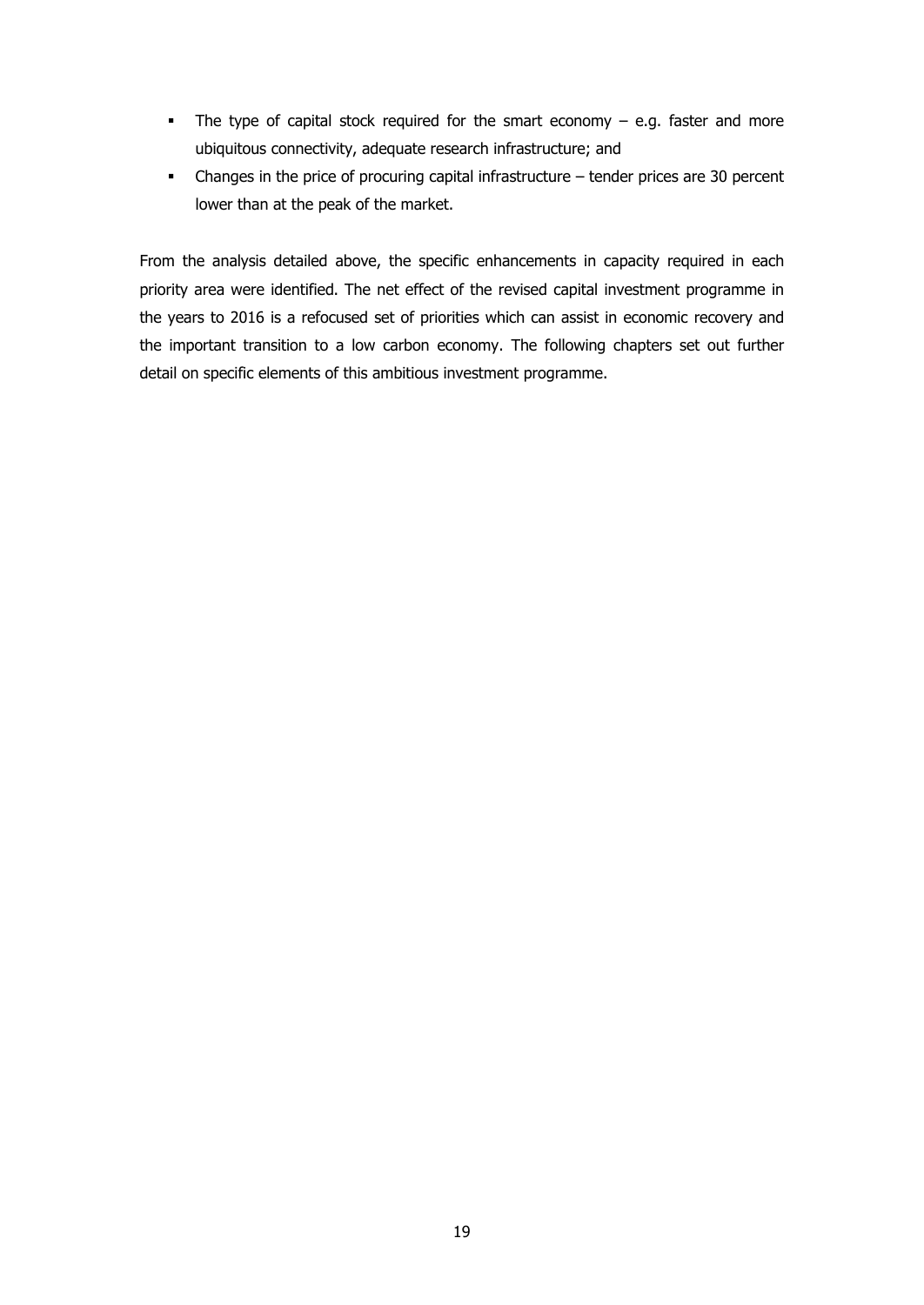## **4. Transport**

## **4.1 Overview**

In the years to 2016 the Government will invest in excess of  $E$ 12 billion in enhancing the accessibility, capacity, sustainability and quality of the transport network in Ireland. Having successfully focused on the delivery of major roads infrastructure over the past decade or so, the focus of investment in transport infrastructure will increasingly shift towards public transport.

The box below summarises the key elements of the Government's approach to investment in this sector.

## **Transport Investment 2010-2016**

In excess of €12 billion will be invested in the years to 2016 in enhancing the national transport infrastructure. The core elements of this are:

- **€5.7** billion will be invested in public transport programmes (including provision for Metro North and the Dart Underground which are included in the Renewed Programme for Government);
- $\epsilon$   $\epsilon$ 6 billion will be spent on close-out payments associated with the completion of the major inter-urban road routes and delivering a select number of new key strategic road projects; and
- Within these allocations there will also be funding for important safety and maintenance work and for progressing planning of future transport priorities.

The Department of Transport is four years into its ten-year investment programme, Transport 21. Launched in late 2005 and building on the significant levels of Exchequer investment made under NDP 2000-2006, the programme reflected Government's prioritisation of transport infrastructure in setting out an investment framework that was unprecedented in the history of the State in terms of ambition and financial scale.

By the end of 2010, which will represent a mid-point in the Transport 21 Programme, almost  $€11$  billion will have been invested in national roads and public transport, with a further  $€1.6$ billion in regional and local roads. The outputs of this investment at that point will include full motorway connections between Dublin and each of the main regional cities, a fully upgraded three-lane M50 with freeflow tolling and interchanges, and an enhanced regional and local road network. Key public transport outputs include the DART upgrade and new modern bus and rail fleets for Irish Rail, Dublin Bus and Bus Eireann, new or upgraded train lines to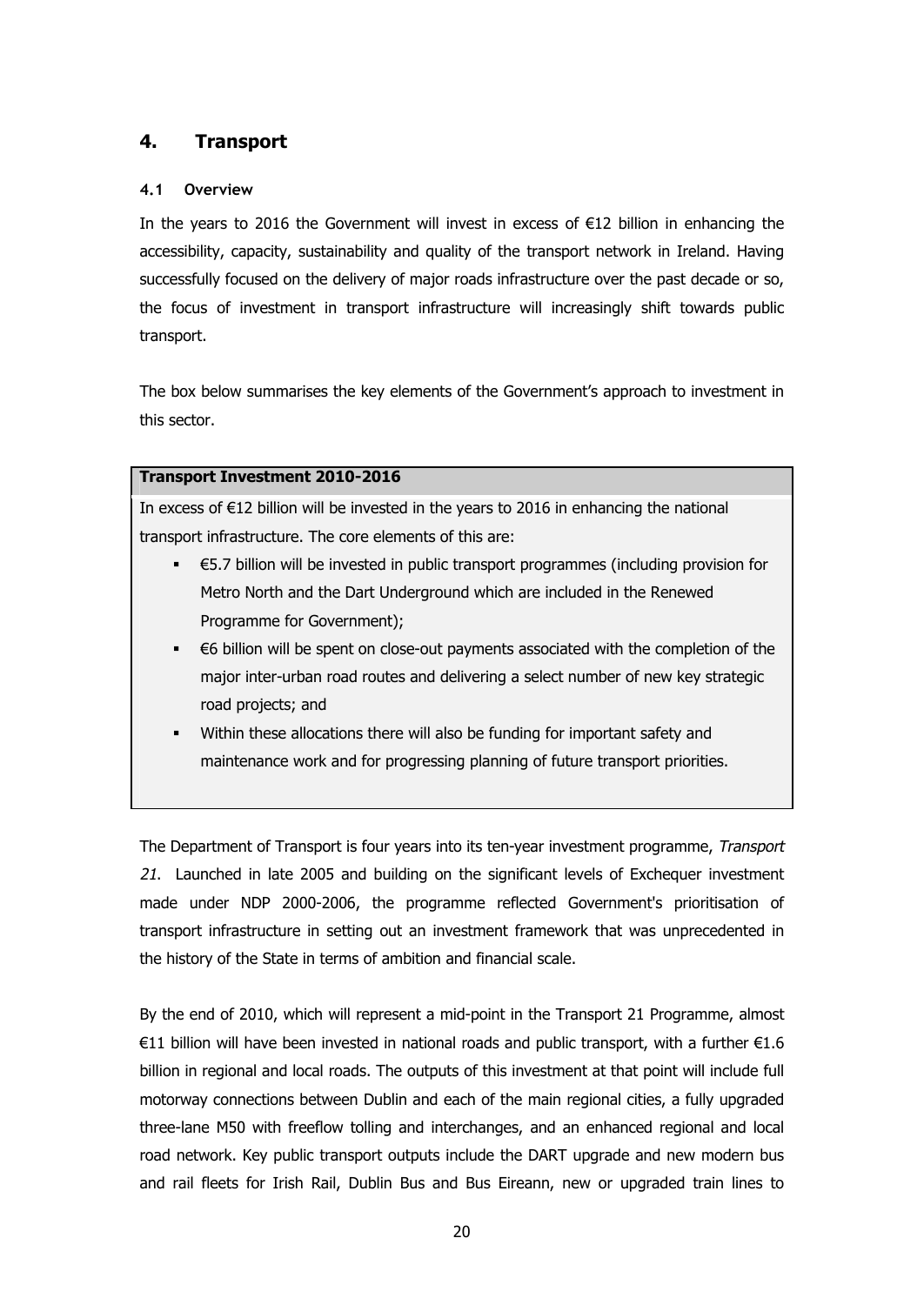Dunboyne and Kildare, new commuter rail in Cork, Phase 1 of the Western Rail Corridor, new Luas extensions to the Docklands and Cherrywood, as well as substantial implementation of Integrated Ticketing and the Luas line to Citywest. In light of the achievements made to date and anticipated future demand for capacity, it is necessary to review priorities to ensure that investment is made in those areas which can deliver the greatest and most sustainable economic return.

#### **4.2 Rationale for Continued Investment<sup>17</sup>**

#### 4.2.1 Roads Programme

The strategic objective of investment in roads is to provide Ireland with a road system commensurate with a modern society and economy, which facilitates economic competitiveness, is integrated with other transport modes and can support all-island cooperation. In the particular economic context of today, the immediate objective must be to focus on those road connections which are needed to facilitate and promote economic recovery. By definition such roads are the major interurban routes between Dublin and the regional cities - which will be completed by end 2010 - and key strategic routes linking Dublin and Cork to Rosslare Port (part of the Trans European Network) and linking Galway to Cork (part of the Atlantic Road Corridor). The existing road network should be maintained to a sufficient standard to ensure the value of the original capital investment does not depreciate prematurely over the coming years.

While the public private partnership approach has been very effective over the last decade in helping to deliver key elements of the national road network, the private sector's involvement in the provision of roads is predicated on a known financial return over the course of the agreed contract. This is effected through annual lump sum payments or a combination of such payments and toll receipts, where the particular road is tolled. There is no potential for the private sector to build roads without State support, as even in cases where toll collection is possible, such income deriving can only be expected to cover a relatively small part of the initial capital outlay and ongoing maintenance costs. Therefore, the provision of roads needs to be understood as a public utility that requires ongoing State investment.

# 4.2.2 Public Transport Programme

The strategic objective of investment in public transport is to provide Ireland with an integrated public transport system which supports economic competitiveness, relieves road

<sup>&</sup>lt;sup>17</sup>All strategic objectives cited here for D/Transport Capital Programmes are sourced from the NDP Annual Report 2007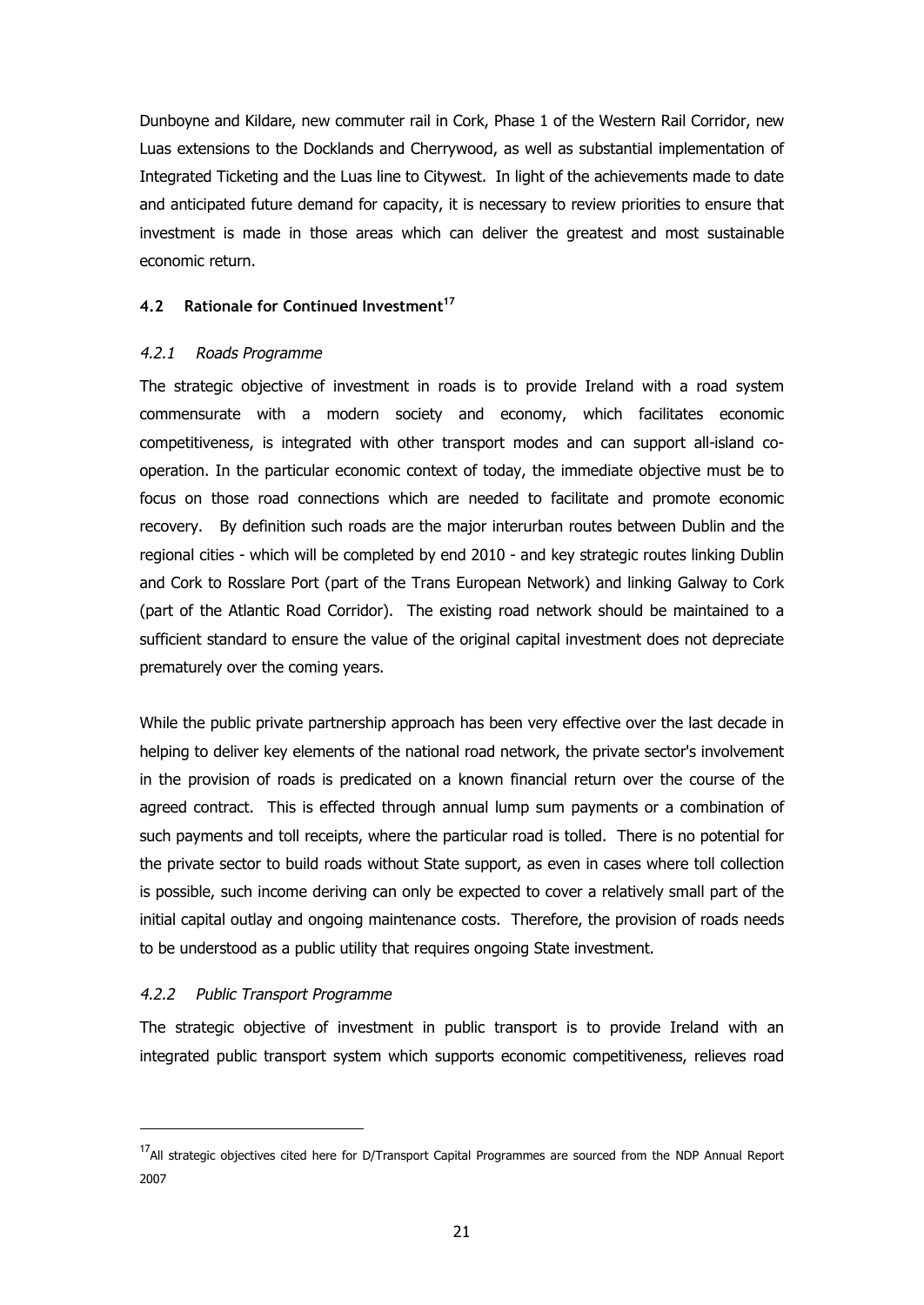congestion, promotes environmental sustainability and is integrated with other transport modes.

The economic justification for intervention in public transport is not uniform across the various elements which comprise the programme. In the case of mainline rail, metro and Luas, the economic rationale for government intervention derives primarily from the prohibitive start-up costs, which generally cannot be recovered through user charges and therefore act as a barrier to private provision of services. Associated positive externalities underscore the case for State intervention in some cases.

In the case of bus transport, market failures do not exist to the same extent and the State can simply act as another provider in a competitive, liberalised market $^{18}$ .

#### 4.2.3 Airports Programme

The strategic objective of this programme is to ensure that Ireland has a modern airport infrastructure sufficient to meet demand and which supports international competitiveness by enhancing air access for people, goods and services. The Dublin Airport Authority is responsible for the principal public investment in airports i.e. in Dublin, Cork and Shannon airports and for addressing this strategic goal. This investment however is financed by commercial revenues and airport charges and is not Exchequer funded.

The focus of Exchequer investment has been on regional airports, which are located along the Western and Southern coast from Donegal to Waterford. To a large extent, the case for development of regional airports has been driven more as a supply- than a demand-led policy, inspired by regional development goals rather than to satisfy a latent demand in the market. The size of the PSO subvention required to keep many routes operational attests to this. For this reason - and given the much improved rail and road links to the major regional centres - it is prudent to reconsider the policy at this time.

# 4.2.4 Ports Programme

The strategic objective of this programme is to ensure that Ireland has a modern ports infrastructure capable of meeting demand and which supports international competitiveness by enhancing sea access for people, goods and services. This programme has come to an end and the expectation is that all future investment by the port companies will be made on a commercial basis, funded by user charges and other revenue streams developed by the companies. A small level of continued Exchequer capital investment in regional ports will be required prior to their handover to local authorities.

 $18$ Although market regulation and governance issues require further attention.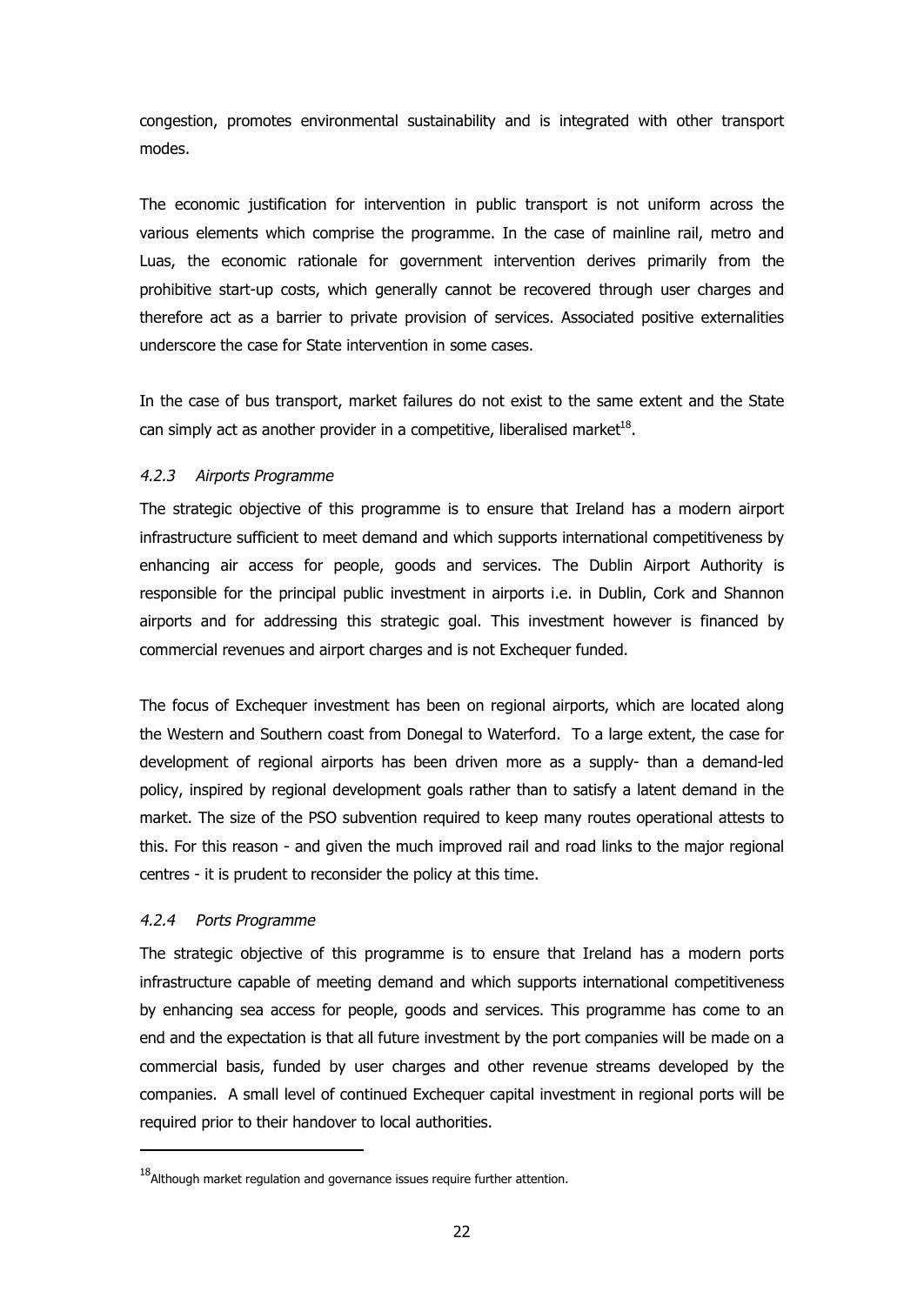#### 4.2.5 Sustainable Transport

The overarching rationale is to work towards achieving a sustainable transport system by 2020 so that the Government targets as set out in the Smarter Travel strategy are met. These include a modal shift to alternatives to the private car from 45 percent to 65 percent. In particular the potential for travel by foot and bike will be exploited through implementation of the National Cycle Policy Framework, mobility management programmes and retrofitting of urban spaces to promote these modes.

#### **4.3 Assessment of Sectoral Capacity and Anticipated Medium-term Demand**

Investment in transport infrastructure is the single largest spending priority in the current NDP, and having been a key component of the previous Plan, investment to date has made very substantial progress in addressing the infrastructural deficit that previously characterised the Irish economy. Having spent the best part of the last decade in catch up phase with economic growth to provide the necessary transport infrastructure, it would be imprudent to suddenly cease investment. The Government is faced with stark choices of reprioritisation given the present budgetary constraints however, and therefore previous ambitious plans must be reappraised. Achievements in each programme and the anticipated medium-term capacity requirements are discussed below in the context of the contraction in aggregate economic activity.

#### 4.3.1 Roads Programme (including regional and local roads)

Investment in this area has transformed the quality and quantity of the national road network over the past decade. Capital spending under NDP 2000-2006 and as part of Transport 21 in the current Plan has overcome capacity deficits and there is strong evidence of a high economic return on this investment<sup>19</sup>. The priority to date has been the completion of the major inter-urban routes (MIUs). The regional and local road network has also benefited from substantial investment.

The MIUs will be complete by end-2010 and the completion and integration of the network will enhance the return on individual sections of the roads system. Given that roads projects delivered to date were prioritised on the basis of economic return, the subsequent impact of further investment may be expected to diminish compared to the return on recently delivered routes. While there may be a strong case for further development of outstanding routes between the major regional centres, the very significant achievements to date in building

<sup>19</sup> As discussed by FitzGerald, J et al (2003) The Mid-Term Evaluation of the National Development Plan and Community Support Framework for Ireland, 2000 to 2006: Final Report to the Department of Finance. ESRI, Dublin.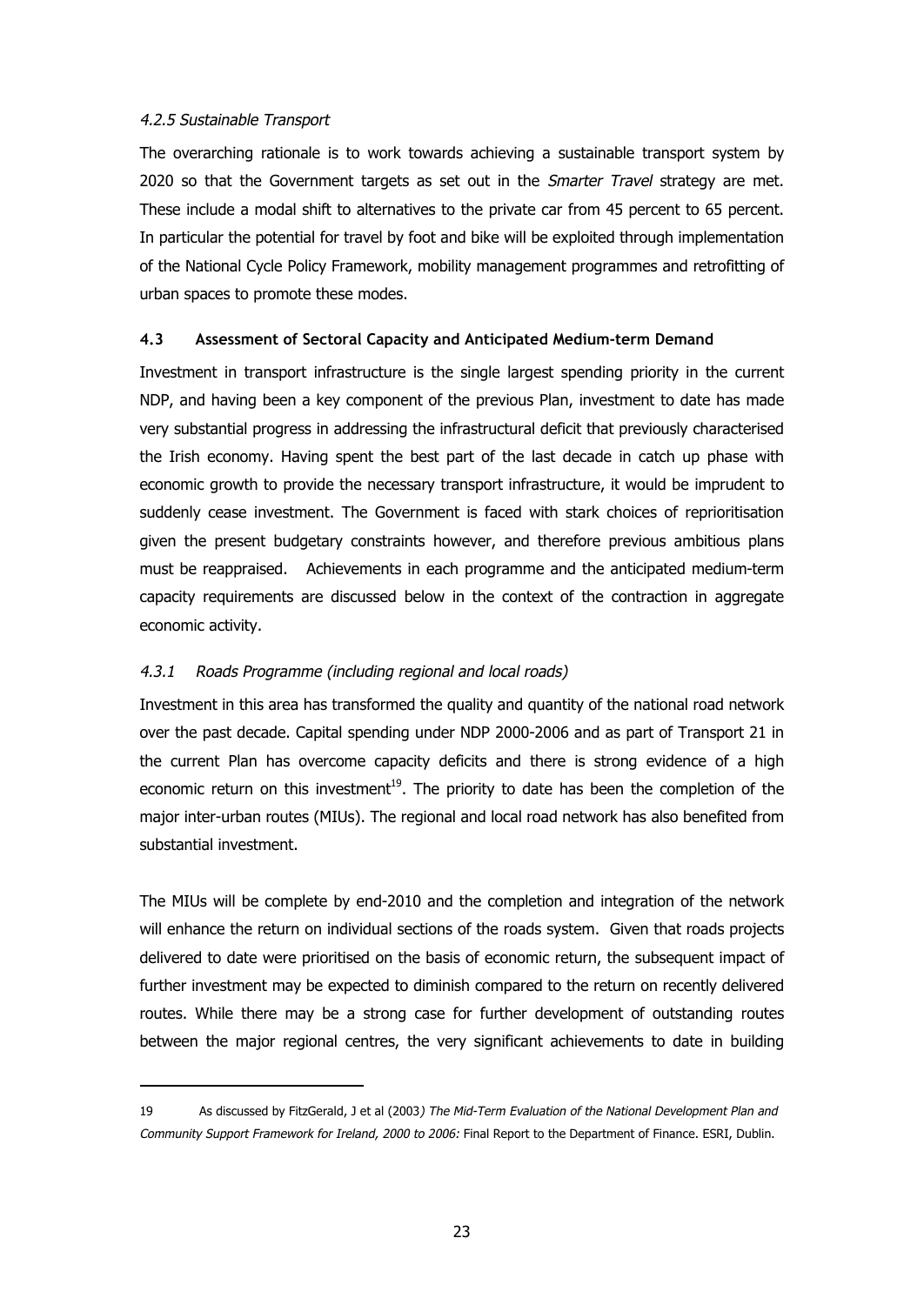capacity in the road network means that further investment on the scale of recent years will not be required. The Renewed Programme for Government contained a commitment to review the completion dates and appropriate road standard for the remaining national road projects. This review is due to be completed later this year.

The national fleet of vehicles has contracted somewhat and new car registrations fell dramatically in 2008 and 2009 before recording some growth again in 2010.

There are however projects that can yield considerable economic benefit, with the key consideration being to improve the road transport accessibility of export-oriented enterprises. Projects to be prioritised here include progression of the Atlantic Corridor and the N11.

#### 4.3.2 Public Transport Programme

As in the case of roads investment, capital expenditure in this programme over the course of NDP 2000-2006 and into the current Plan has driven a step change in the public transport network in Ireland. Among the most significant achievements of this investment in the Greater Dublin Area are:

- The Luas light rail system;
- Enhanced Dart and rail capacity; and
- An expanded and upgraded bus fleet.

Outside of Dublin, major steps forward were taken in the form of the renewal of large parts of the rail network and rolling stock and improvements to bus capacity, frequency and accessibility in the regional cities.

The changing economic conditions will have implications for required capacity in public transport infrastructure. As discussed at Section 2, many of the factors which have driven demand for capital investment over the past number of years are experiencing reversals in trends. These patterns are of particular relevance regarding demand for public transport: a significant fall in house completions and a reduction in numbers of people commuting owing to increasing unemployment will serve to dampen demand for public transport infrastructure in the short-medium term. Accordingly any reprioritisation of capital spending in this area must be cognisant of the economic inefficiency of excess capacity in the absence of matching demand. Nonetheless, there is a significant time lag at play in public transport infrastructure provision from the point at which the decision is made to provide it, through to design, planning and construction – especially with rail projects – and therefore, a focus should be kept on medium-long term demand projections. Where budgetary constraints dictate a slowdown in project delivery in the short-medium term, it is important to protect future infrastructure provision by continuing to invest, as appropriate, in project planning in order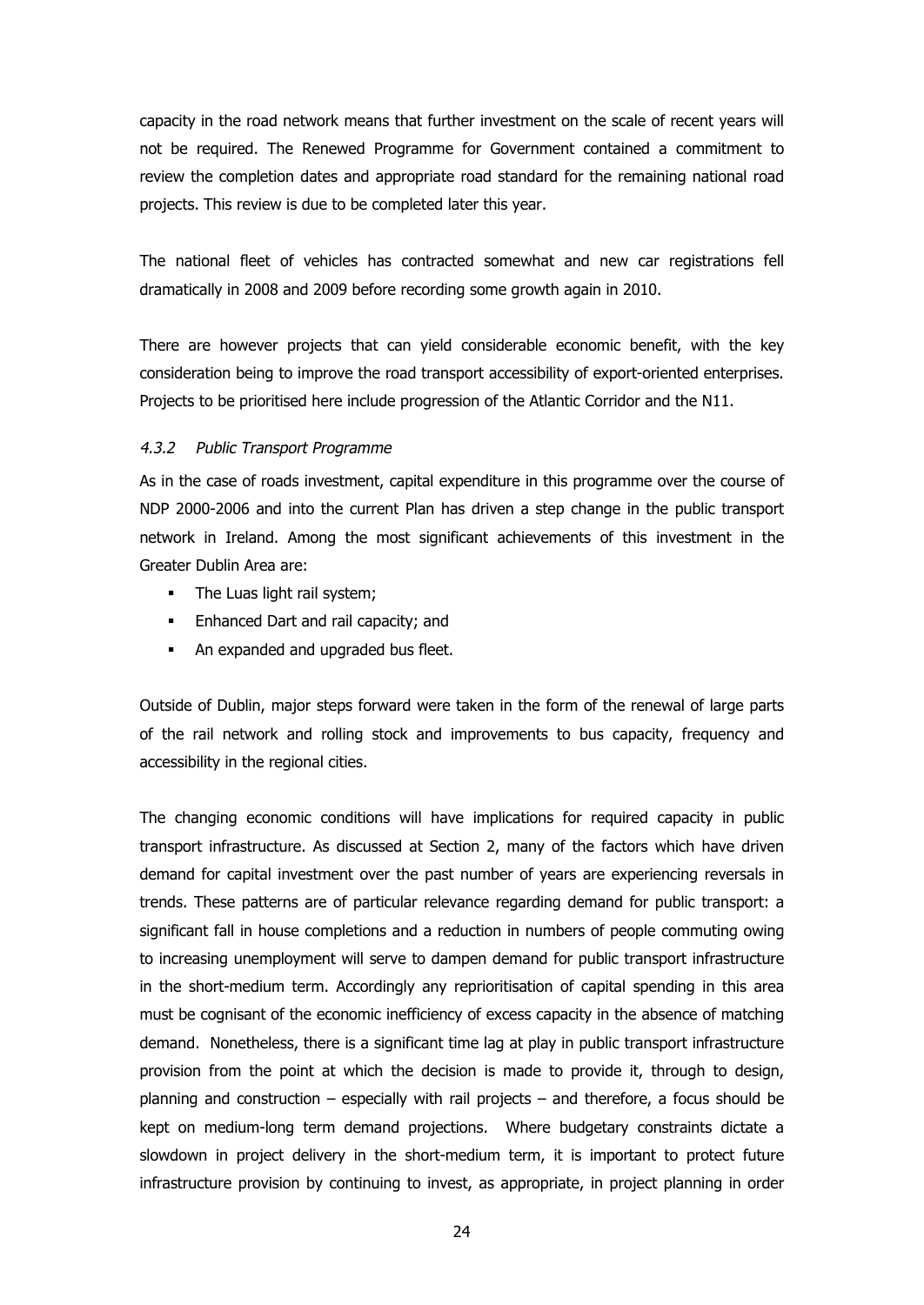that projects are ready, 'on the shelf', for delivery when finance becomes available and pending a continuing economic case and relative priority.

#### Commuter Rail Services

Key strategic projects being prioritised include Navan Rail Line Phase 1 and the Luas Cherrywood extension and these are expected to be complete in 2010. In addition, the Citywest Luas will be operational in early 2011 and a railway order in respect of Phase 2 of the Navan Line is currently being prepared. This is in addition to the completion of the DART upgrade (extended trains and platforms), enhancements to interurban rail services and the opening of Cork to Midleton commuter line, the completion of Phase 1 of the Western Rail Corridor, the Kildare Route Project and the Luas extension to Docklands.

The Renewed Programme for Government establishes Metro North and the DART Underground programme as the key medium-term public transport priorities. Spending in this area will be complemented by investment in ongoing public transport programmes such as the Railway Safety and Traffic Management Programmes and in progressing the planning of potential future public transport investment.

Since the initial investment in Luas, there has been further capacity expansion. In 2008, trams were expanded from 30 metres to 40 metres on the red line (Tallaght – Connolly Station)<sup>20</sup>. On this mode too however, passenger numbers are in decline: users fell by 1 million in 2008 and by close to 2 million in  $2009<sup>21</sup>$ . It is therefore reasonable to conclude that no new expansion of capacity on the existing Luas lines should take place in the mediumterm as existing capacity will be sufficient to cater for demand. Planning and design work on other metro and light rail projects should continue with a view to commencement of construction when economic circumstances allow and demand necessitates.

#### Mainline rail

Considerable investment has been made in enhancing mainline rail infrastructure over the last decade or so. The rail track has been renewed, the rolling stock has been substantially replaced and modernised and new lines have been opened or are scheduled to open in the near future. In recent times however - as is the case of other modes discussed - demand for rail services is in decline. Passenger numbers fell in 2008 and again this trend intensified in 2009.

<sup>&</sup>lt;sup>20</sup> Department of Transport (2009) Annual Output Statement 2008

<sup>&</sup>lt;sup>21</sup> Data received from RPA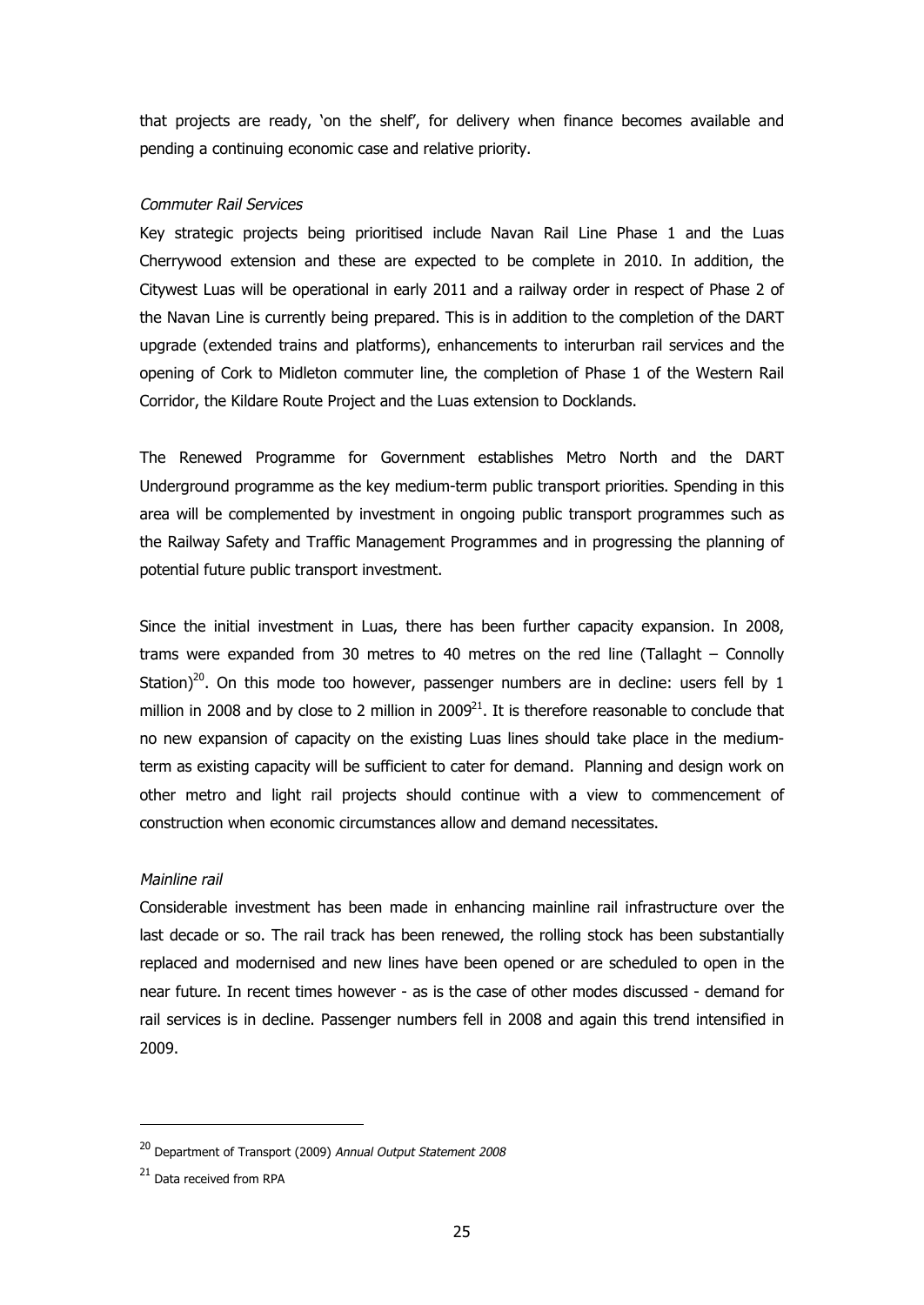Given this substantial investment, the enhancement of roads between our main cities (which also facilitates bus-based public transport), and the fall-off in demand, investment until 2016 should focus on maintenance of existing infrastructure, capacity enhancing projects aimed at removing speed restrictions, essential safety-related work and progressing the planning of potential future investment.

#### Bus Services

Considerable investment has been made in recent years in expanding and renewing the Dublin, provincial city and national bus fleets. Capacity was expanded at a faster rate than passenger numbers grew however. Over the 2000 - 2007 period capacity was expanded by 25 percent whereas numbers only grew by 6 percent<sup>22</sup>. On top of this, 239 new buses<sup>23</sup> were delivered in 2008<sup>24</sup>, further expanding capacity in the absence of corresponding demand growth. At present, passenger numbers are in decline: numbers fell by 4 percent in  $2008^{25}$ and by 10 percent in 2009.

The potential for a regulatory response and the contribution of the private sector to providing bus-based transport should be fully explored before any consideration is given to further investment in increasing capacity on the publicly owned bus fleet.

#### 4.3.3 Regional Airports Programme

There are now six regional airports in the State and government investment in Derry City Airport also benefits air travellers to and from the North West. More than sufficient capacity exists in this sector.

The arguments challenging the rationale for government intervention through this programme outlined at Section 4.2.3 are also of relevance on the point of required future capacity. It can also be expected that the contraction in economic activity and enhancements to other transport links to the regions will serve to further mute any existing demand for air links.

# 4.3.4 Ports Programme

Ireland's port infrastructure was also significantly improved under NDP 2000 - 2006, and data for the period showed substantial increases in traffic over the period<sup>26</sup>.

<sup>&</sup>lt;sup>22</sup> Deloitte (2009) Report to the Department of Transport Cost and Efficiency Review of Dublin Bus and Bus Eireann

 $^{23}$  Of which 100 were additions to the fleet and the remainder replacements.

<sup>&</sup>lt;sup>24</sup> Department of Transport (2009) Annual Output Statement 2008.

 $25$  Deloitte *op cit* 

<sup>26</sup> As cited in NDP 2007-2013.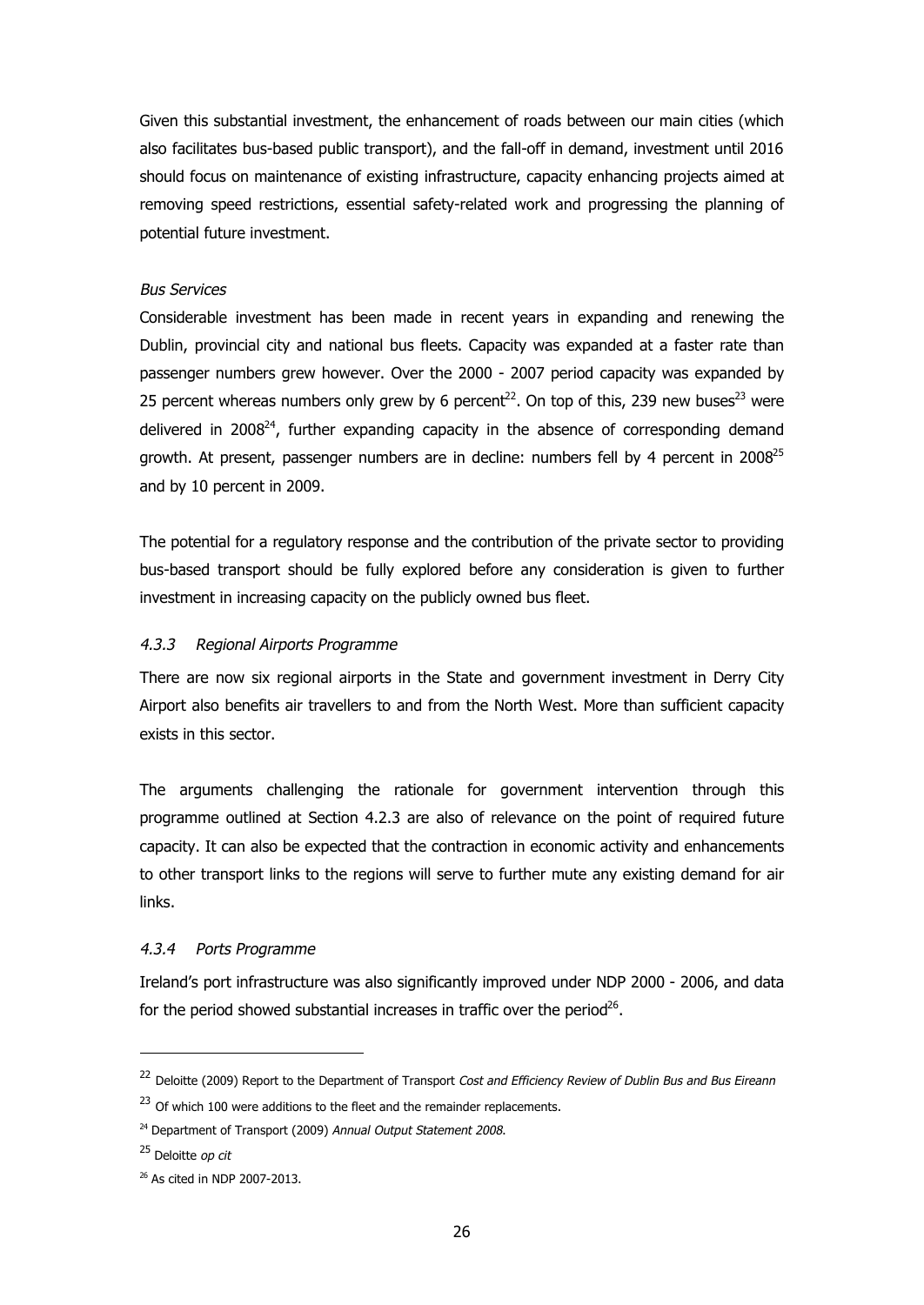Future capacity can be funded through user charges, and so - in terms of satisfying anticipated infrastructure demands - there is little or no role for government funding through this Programme. As stated above, a small level of continued exchequer capital investment in remedial works at the regional ports will be required prior to their handover to local authorities.

#### **4.4 Focus of Medium Term Policy**

Based on the foregoing analysis, this section sets out medium-term funding allocations and policy priorities for capital investment in the Transport sector.

#### 4.4.1 Roads Programme

As discussed above, there has been very significant progress in expanding the capacity of the national road network. Nonetheless there can be expected to be a significant return on a number of targeted, strategic investment projects. Projects to be prioritised here include progression of the Atlantic Corridor, the N11 and other key strategic routes.

Improved value for money can be achieved in procuring these new projects on account of the lower tender prices on offer as detailed in Section 2.

Information received from the National Roads Authority indicates that in due course it may be possible to recoup up to €200 million per annum in tolling income. This could be achieved through a combination of raising toll rates on existing facilities, where feasible, introducing new tolls on new roads and introducing new tolls on existing roads (or sections of) not presently tolled. It is recommended that any income generated through tolling be retained by the NRA and used to help fund ongoing road investment, and in particular should be targeted at maintenance of the existing road network.

Regarding regional and local roads, there has been very significant investment to improve quality and capacity. Regional and local roads investment is decided and contracted on a year-to-year basis, which means that there is a minimal level of advance contractual commitment and consequently a real opportunity to maximise value for money from lower tender prices. Alongside the enhanced value for money available, spending in this area offers considerable advantages in terms of employment creation. Small works such as the type funded under this programme are known to be labour intensive and this is a further advantage of investment in this area. In addition, continuing investment will be required to address the consequences of the extreme weather conditions experienced in late 2009 and into 2010. Alongside funding for the strategic priorities outlined above, funding is also included for continued infrastructure planning.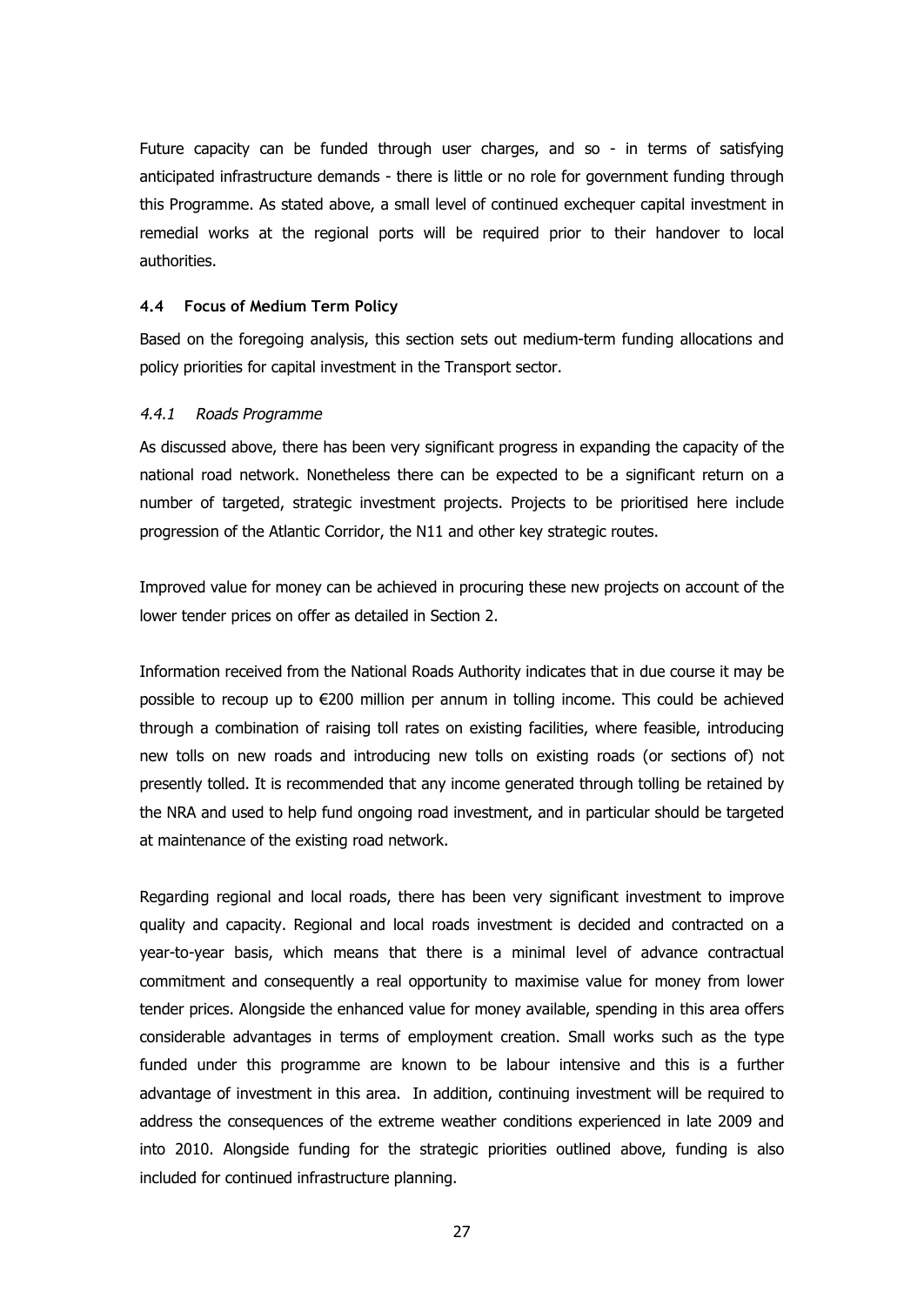#### 4.4.2 Public Transport Programme

As mentioned above, Metro North and the DART Underground (and associated projects) are provided for in the Renewed Programme for Government and accordingly comprise the vast bulk of investment in this Programme in the period to 2016. Both Metro North and Dart Underground are being progressed as PPP projects and it must be noted that continued substantial Exchequer expenditure will be required over the next 25-30 years to repay the private financing element.

Outside of these projects – beyond essential maintenance and safety-related work – the primary focus should be on the continuation of planning of future priorities and, as in the case of the cross-city Luas line, carrying out preliminary work, where appropriate, to minimise future construction impacts .

Table 4.1 illustrates the financial allocation to the programme of capital investment in the Transport sector in the years to 2016 including provision for:

- The completion of a range of public transport projects at advanced planning and implementation stage;
- **•** Metro North;
- DART Underground and associated projects;
- The completion of the MIUs;
- The commencement of a number of key strategic national road priority projects (including progression of the Atlantic Corridor and the N11) and essential maintenance of the national network;
- Funding for ongoing local and regional road maintenance and improvement;
- § Funding for ongoing public transport programmes including the rail safety and traffic management programmes; and

| Table 4.1           | <b>Department of Transport Reprioritised Envelope, 2010 - 2016</b> |       |       |       |       |       |       |              |  |
|---------------------|--------------------------------------------------------------------|-------|-------|-------|-------|-------|-------|--------------|--|
|                     | 2010                                                               | 2011  | 2012  | 2013  | 2014  | 2015  | 2016  | <b>Total</b> |  |
|                     | $\epsilon$ million                                                 |       |       |       |       |       |       |              |  |
| Public<br>Transport | 615                                                                | 540   | 560   | 975   | 1,055 | 1,005 | 1,005 | 5,755        |  |
| Roads               | 1,414                                                              | 1,150 | 920   | 720   | 620   | 570   | 570   | 5,964        |  |
| Other               |                                                                    |       |       |       |       |       |       |              |  |
| Programmes          | 52                                                                 | 50    | 70    | 70    | 70    | 70    | 70    | 452          |  |
| <b>Total</b>        | 2,081                                                              | 1,740 | 1,550 | 1,765 | 1,745 | 1,645 | 1,645 | 12,171       |  |

Funding for ongoing planning.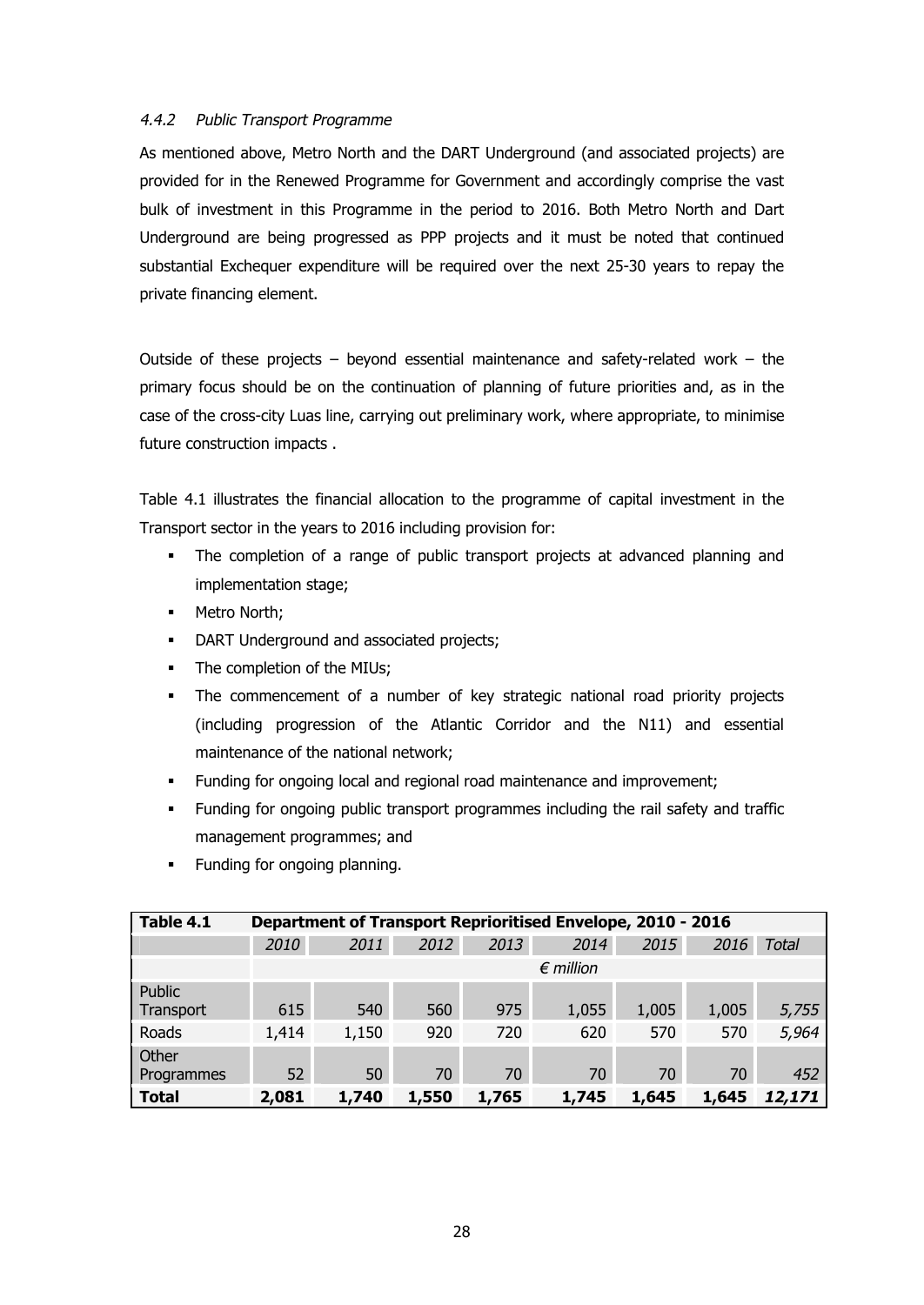# **4.5 Anticipated Outcomes of Investment**

In the years to 2016 Government will

- Invest in excess of €12 billion in building a sustainable and economically valuable transport network and services;
- **•** Prioritise appropriate public transport responses and initiatives;
- **•** Complete the major inter-urban road routes and initiate a number of key road projects of strategic economic importance; and
- § Make significant investment in local and regional road improvements helping to support direct employment.

Planning for future investment projects will also continue, alongside investment in important programmes such as rail safety and traffic management.

The benefits of this investment will be significant and some highlights of the outcomes to be achieved include:

- Journey time on all our major inter-urban road connections will be significantly reduced
	- M1 Belfast/Dublin 2 hours
	- N4/N6 Galway/Dublin 2 hours
	- N7 Limerick/Dublin 2 hours
	- N8 Cork/Dublin 2 hours 30 minutes
	- N9 Waterford/Dublin 1 hour 45 minutes
	- M20 Limerick/Cork 50 minutes
- By 2016, the Luas will be carrying 42 million passengers and remove 12 million car trips from the road network annually
- In its first year of operation, Metro North will remove 13 million car trips from the road network
- § Passenger numbers on the DART and Greater Dublin Area commuter network will grow from a 2009 base of 29 million toward a target of 36 million
- The Road Safety Strategy will target continuing the downward trend in road deaths.
- **•** Investment in cycling and pedestrian infrastructure will result in increased modal shares for each

These achievements will be significant and will contribute to enhanced environmental outcomes along with unlocking productive capacity in the economy.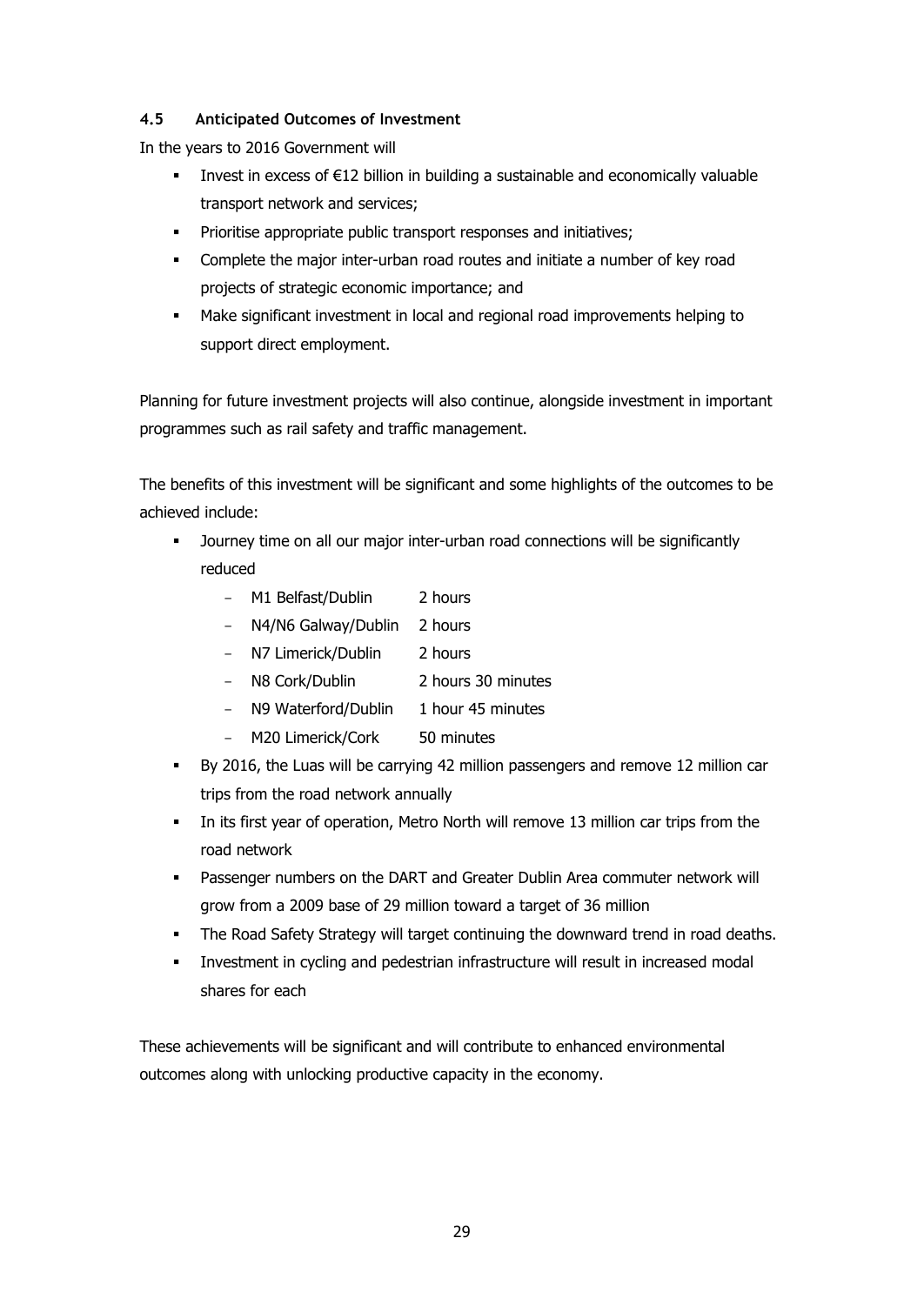#### **Transport Capital Investment – Summary of Findings**

Analysis of spending programmes under the aegis of the Department of Transport has given rise to the following broad findings:

- The Department of Transport Capital Programme is the largest single programme of expenditure and accounts for around one third of all Government capital investment.
- The programme of investment pursued over the past decade or so has transformed the quality and quantity of the stock of transport capital and the infrastructure deficit which previously characterised the transport network in Ireland has been significantly addressed.
- This is true of all aspects of transport infrastructure including regional and local roads, light and mainline rail and the bus, port and airport stock.
- In light of the economic contraction currently being experienced, the expanded capacity levels achieved over the past number of years are likely to be sufficient to meet anticipated demand over the medium term. Nonetheless planning for a return to growth should continue.
- § In most areas then, the priority for further investment will be on essential maintenance and safety-related spending.
- In other areas however further investment has the potential to unlock productive capacity in the economy and enhance national competitiveness. The completion of the MIUs and the development of key strategic national roads and public transport projects are among the projects to which there could be a significant economic return.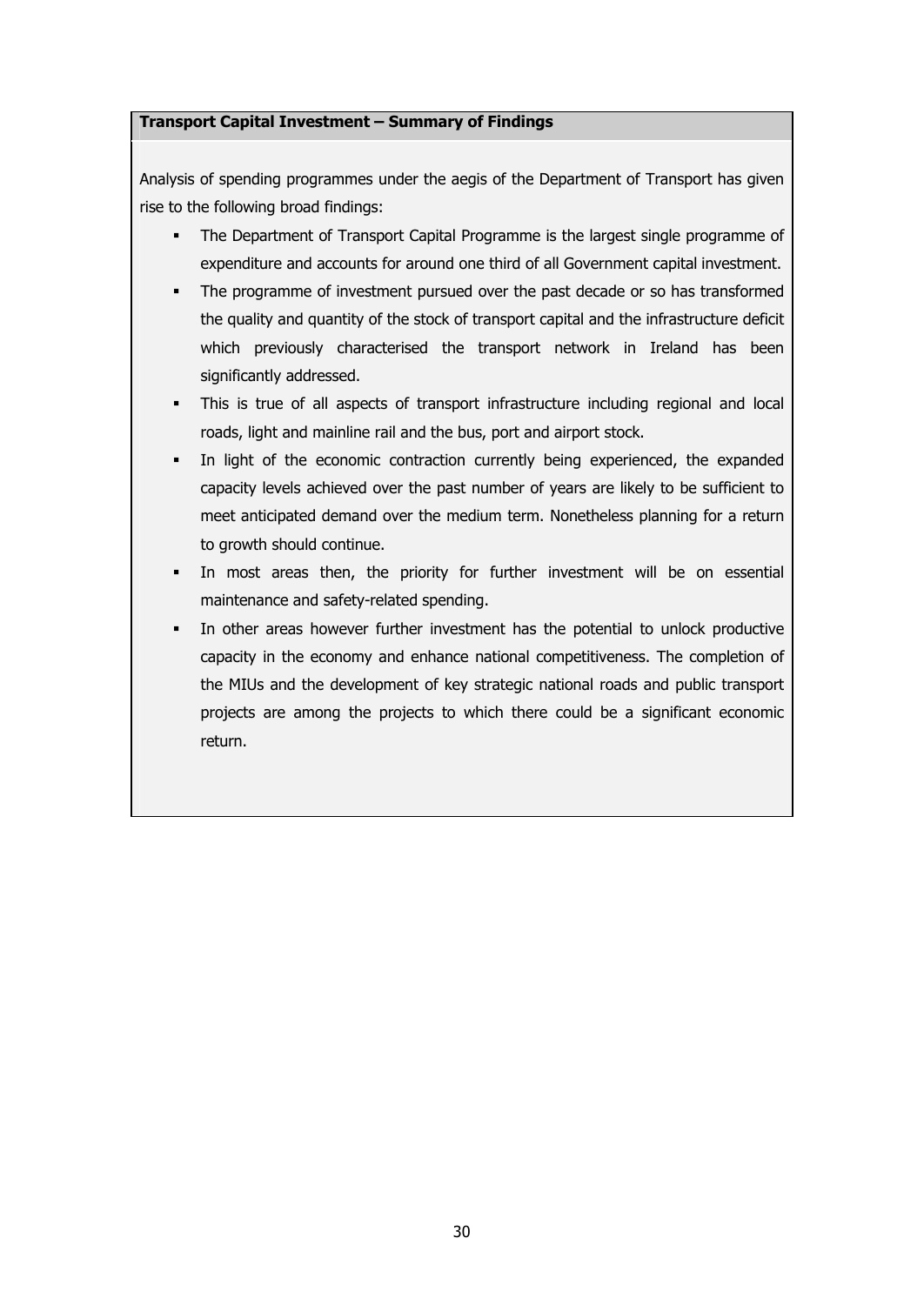# **5. Environment, Heritage and Local Government**

# **5.1 Overview**

In the years to 2016 the Government will invest in excess of €8 billion in capital spending programmes under the aegis of the Department of Environment, Heritage and Local Government. This will build on the very significant progress achieved in these spending programmes over the past decade. The box below summarises the key focus of medium-term investment plans.

# **Environment, Heritage and Local Government Investment 2010-2016**

In excess of €8 billion will be invested in the years to 2016 in environment, heritage and local government infrastructure. The core elements of this are:

- **•** In excess of  $\epsilon$ 3.4 billion will be invested in upgrading and expanding the national water services infrastructure targeted at priority projects required in the light of future demand and essential environmental and public health standards.
- $\epsilon$   $\in$  4.4 billion will be invested in social housing programmes, meeting the needs of tens of thousands of households and progressing much needed regeneration programmes in Dublin, Limerick and other areas.
- Over €100 million will be invested in important waste infrastructure
- **•** In excess of  $\epsilon$ 200 million will be invested in valuable local services such as fire and emergency services, libraries and more.
- In excess of  $E200$  million will be invested in important heritage and architectural protection.

# **5.2 Rationale for continued Investment<sup>27</sup>**

# 5.2.1 Housing Programme

The high-level objective for this programme is to contribute to national social and economic development through the promotion of quality housing in sustainable communities, including the provision of accommodation for low income groups. The Housing Programme covers a range of activities and programmes from the social housing investment programme, the regeneration/remediation of social housing (including regeneration projects such as Ballymun and Limerick, improvement works on existing local authority housing, and energy efficiency programmes for public housing), provision of accommodation for Travellers, provision of

 $27$  Strategic objectives stated in this section are drawn from the NDP Annual Report 2007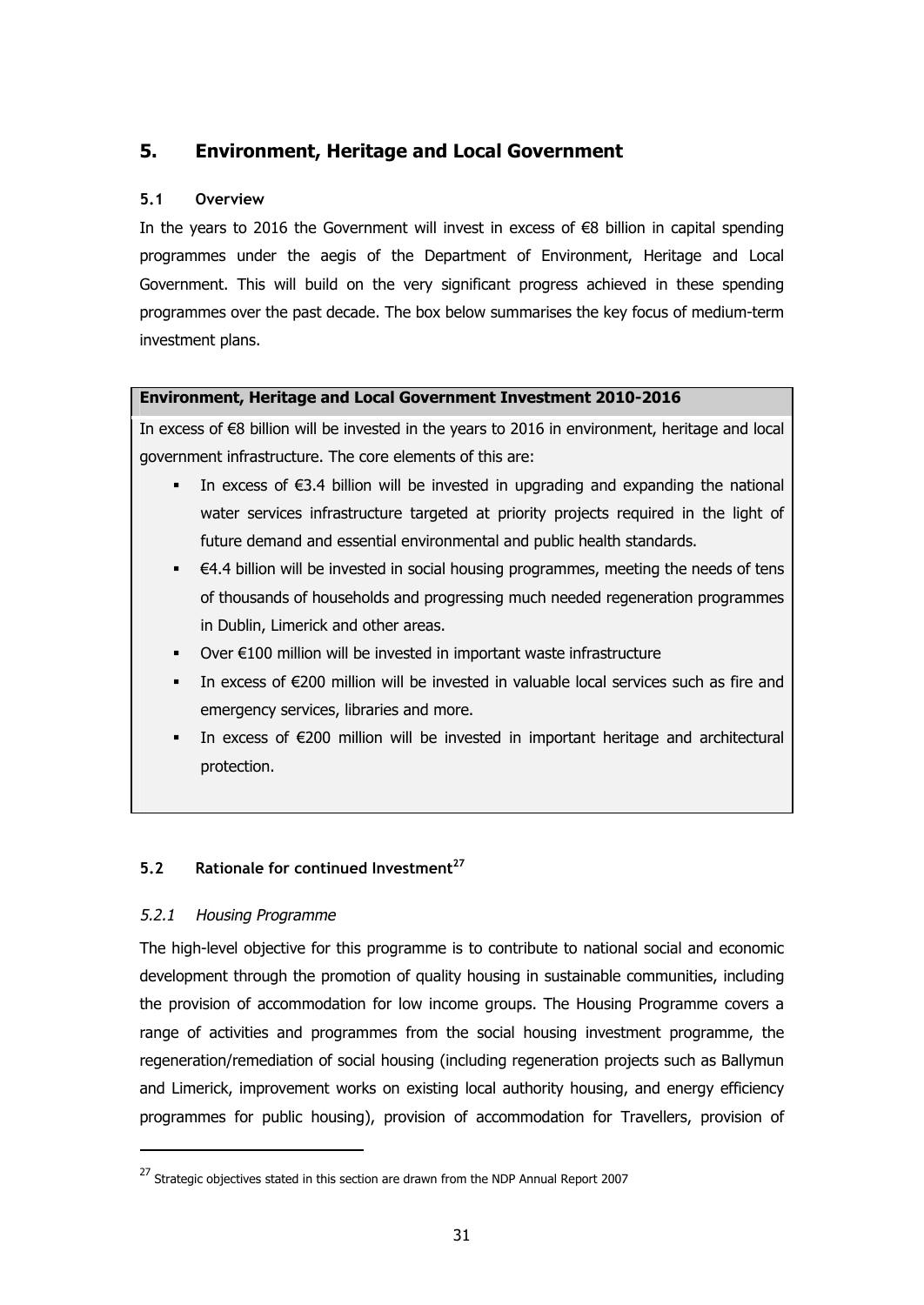accommodation for the homeless, support for social housing provided through the voluntary and co-operative sector, and the provision of housing adaptation grants for the elderly and the disabled.

With specific regard to social housing – which accounts for the vast bulk of expenditure in this area - the strategic objective is to address the housing requirements of those who cannot meet their own housing needs from within their own resources by direct provision of social housing, improving the overall quality of the social housing stock, and meeting the particular needs of the homeless and Travellers.

In terms of the economic justification for intervention, the social housing programme can be viewed as a straight forward redistributive measure in favour of low income households, the homeless and Travellers. A case for addressing the central market failure persists where beneficiaries have insufficient income to provide for their own accommodation needs. As discussed below however, the environment in which housing policy operates has been transformed in recent times and so the scale and nature of supports in this sector must now be reconsidered.

#### 5.2.2 Water Services Programme

The strategic objective for this programme is to provide a water and wastewater treatment infrastructure capable of meeting the needs of the population and economy, facilitating proper planning and sustainable development and complying with national and EU environmental requirements. Key priorities have focused on facilitating development, meeting the terms of EU directives and addressing public health issues. In addition, activities have sought to protect and improve water resources, drinking water quality and water dependent eco systems.

In terms of the economic justification for intervention, water services have some characteristics of public goods as they are somewhat non-excludable. The potential for private sector investment is limited by the absence of a pricing mechanism but as in the case of other areas of capital investment there is scope for greater private sector involvement in the operation of services.

A critical consideration here in terms of the rationale behind government support is the need to comply with EU directives in this area. The prospect of substantial fines associated with failure to meet the required targets for wastewater treatment and drinking water quality - as well as bathing and shellfish water standards – in part drives the need to invest in this area.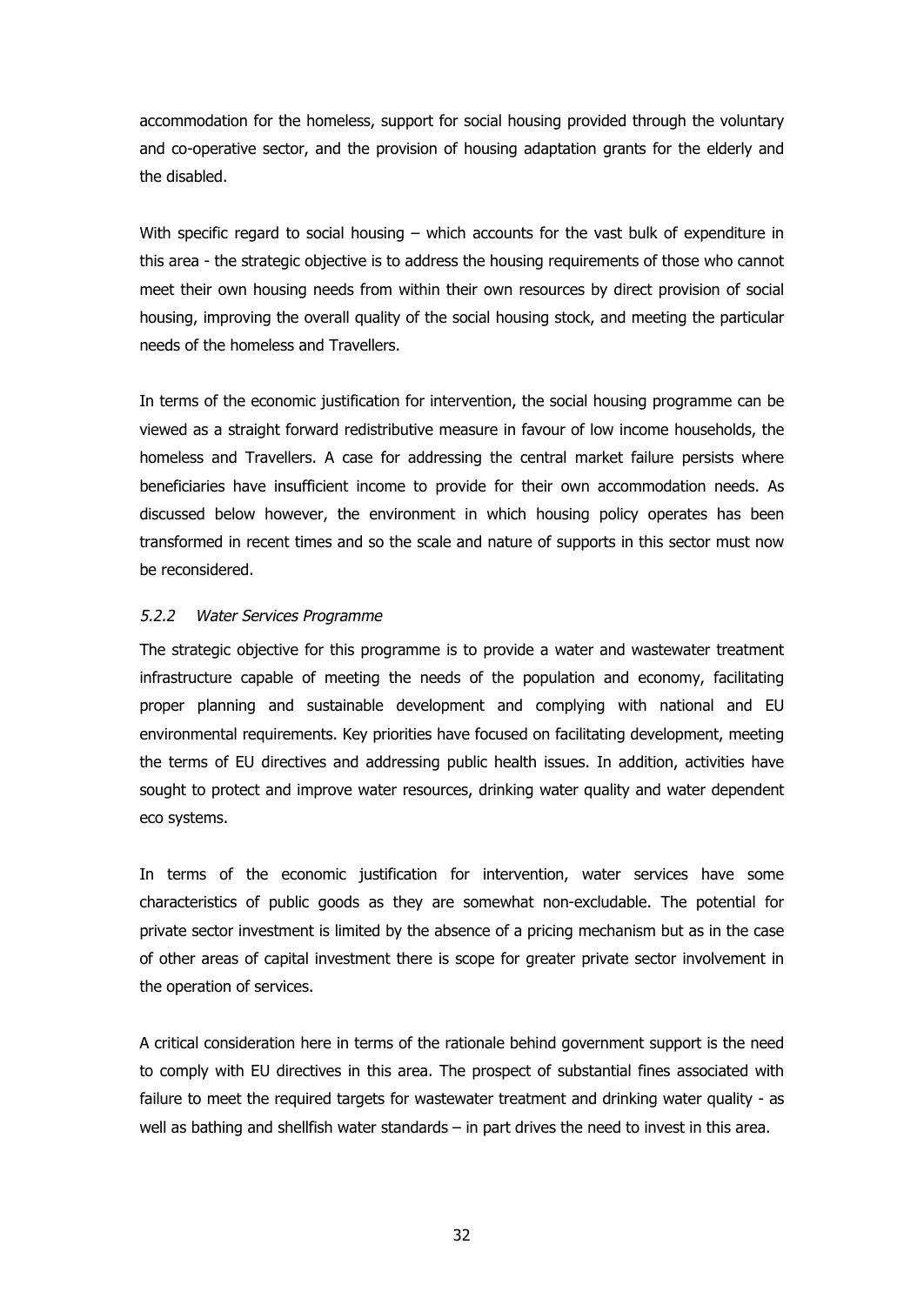#### 5.2.3 Waste Management

This programme seeks to deliver an integrated waste management strategy to ensure that various EU and domestic targets are satisfied, in particular in relation to diversification from landfill. Activities have involved landfill remediation, enhancing recycling and recovery services and support of waste management processes generally.

Regarding the economic justification for government intervention, policy in this area is designed to address historical under-investment in this sector and the negative spill-overs that arise from externalities associated with pollution and sub-standard disposal of waste. As in the case of water services investment, the need to meet domestic and EU compliance targets is also a major consideration.

#### 5.2.4 Environment

The primary strategic objective of this programme is to support Ireland's response to obligations under the Kyoto protocol.

#### 5.2.5 Other capital spending programmes

A number of smaller programmes complete capital expenditure under the aegis of D/EH&LG, namely:

- § Local Government Programme (incorporating Fire and Emergency Services, Library Services and Community and Social Inclusion);
- **EXEC** Heritage Programme; and
- § Other services (of which spending under the Peace and Reconciliation Programme is the main capital outlay).

In parallel to the various strategic objectives under these programmes, government intervention is largely predicated on the basis of providing merit goods, public goods and essential social services not available from the market.

# **5.3 Assessment of Sectoral Capacity and Anticipated Medium-term Demand**

#### 5.3.1 Overview

Very significant investment in the programmes under the aegis of D/EH&LG over the past number of years has transformed the quality and quantity of infrastructure. Table 5.1 shows spending by programme since 2004.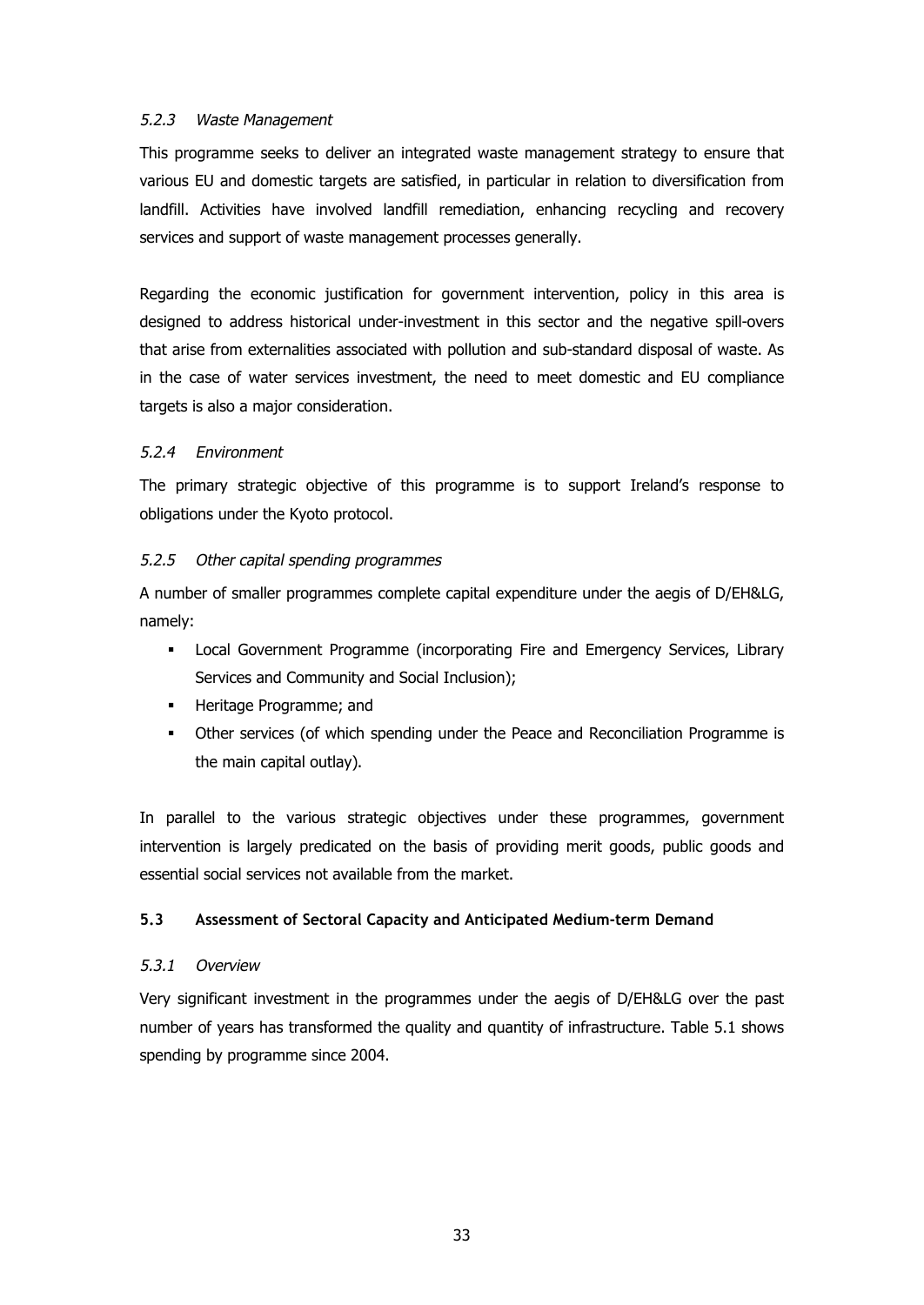| Table 5.1   | Department of Environment, Heritage and Local Government |       |                     |       |       |       |  |  |  |  |  |  |
|-------------|----------------------------------------------------------|-------|---------------------|-------|-------|-------|--|--|--|--|--|--|
|             | Capital Expenditure by Programme, 2004-2009              |       |                     |       |       |       |  |  |  |  |  |  |
|             | 2004                                                     | 2005  | 2006                | 2007  | 2008  | 2009  |  |  |  |  |  |  |
| Programme   | $\epsilon$ million                                       |       |                     |       |       |       |  |  |  |  |  |  |
| Housing     | 1,003                                                    | 1,085 | 1,179               | 1,364 | 1,515 | 1,160 |  |  |  |  |  |  |
| Water       | 400                                                      | 418   | 465                 | 477   | 496   | 500   |  |  |  |  |  |  |
| Environment | 3                                                        | 3     | 25                  | 3     | 12    | 54    |  |  |  |  |  |  |
| Waste       |                                                          |       | 15                  | 9     | 56    | 5     |  |  |  |  |  |  |
| Local Govt  | 53                                                       | 64    | 88                  | 52    | 55    | 40    |  |  |  |  |  |  |
| Heritage    | 27                                                       | 32    | 38                  | 47    | 57    | 32    |  |  |  |  |  |  |
| Planning    | 24                                                       | 18    | 21                  | 23    | 12    |       |  |  |  |  |  |  |
| Other       | 39                                                       | 44    | 10<br>40<br>11<br>9 |       |       |       |  |  |  |  |  |  |
| Total       | 1,550                                                    | 1,665 | 1,871               | 1,985 | 2,215 | 1,807 |  |  |  |  |  |  |

# 5.3.2 Housing

Progress under this programme has been significant: for example the needs of some 20,000 households were met in 2008 through the various social and affordable housing measures. A similar level of progress was achieved in 2009. Demand for social housing support has increased however. Most recent data indicate that at end March 2008, just over 56,000 households were in need of social housing support compared with nearly 43,000 in 2005, an increase of over 30 percent.<sup>28</sup>

Table 5.2 illustrates the various housing programmes and approximate allocations for 2009.

<sup>&</sup>lt;sup>28</sup> Department of Environment, Heritage and Local Government (2008) Local Authority Social Housing Needs Assessment.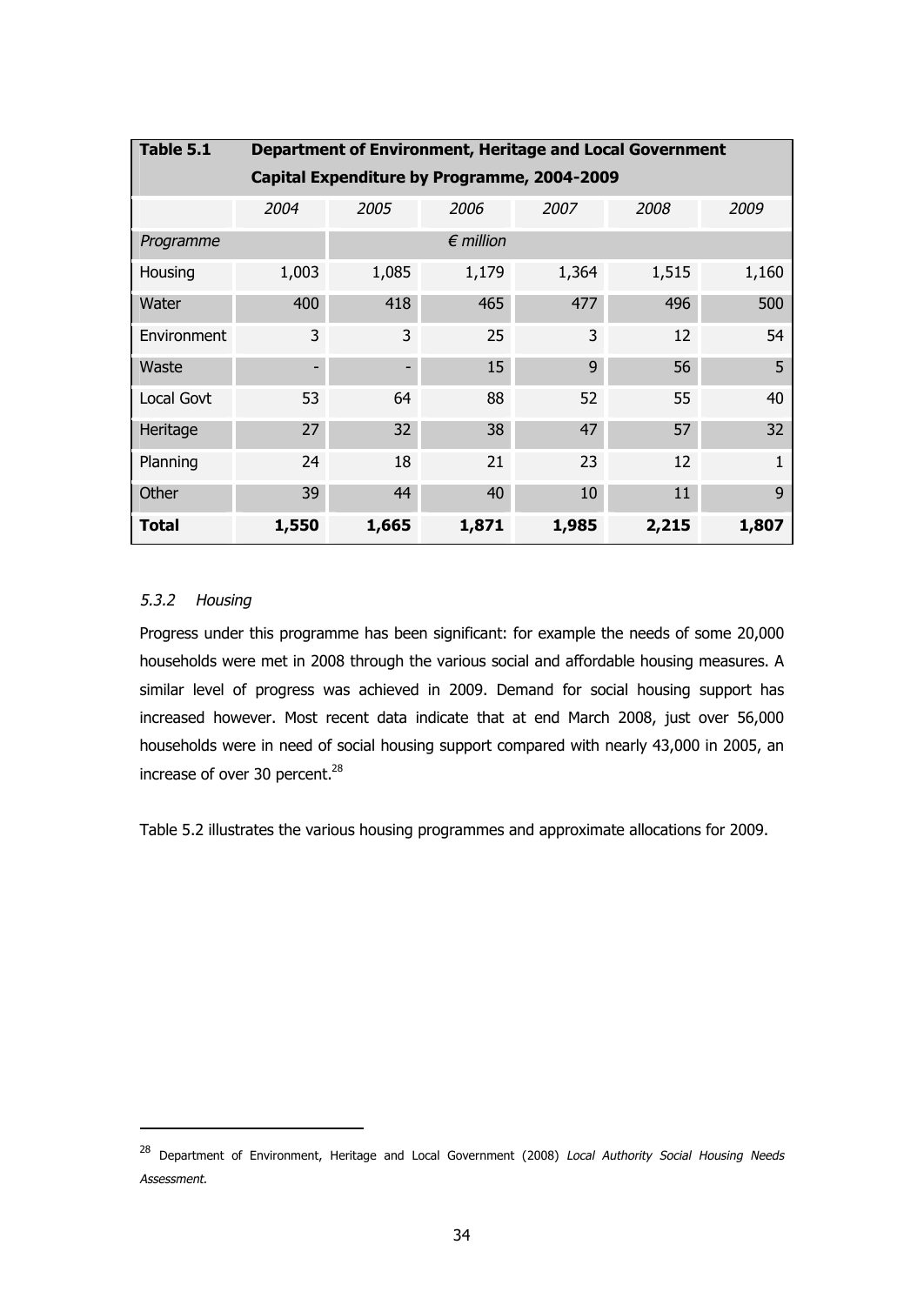| Table 5.2<br><b>Housing Programme Descriptions and Allocations 2009</b> |                |                                                                                                                                                                                 |  |  |  |  |  |  |
|-------------------------------------------------------------------------|----------------|---------------------------------------------------------------------------------------------------------------------------------------------------------------------------------|--|--|--|--|--|--|
| <b>Capital Housing Programmes</b>                                       | $\epsilon$ mil | Programme Description                                                                                                                                                           |  |  |  |  |  |  |
| Social Housing                                                          |                |                                                                                                                                                                                 |  |  |  |  |  |  |
| <b>Local Authority Housing</b>                                          | 740            | Supply of Local Authority social housing                                                                                                                                        |  |  |  |  |  |  |
| Regeneration/Remedial Works                                             | 190            | Regeneration programmes, the central heating<br>programme and improvement works                                                                                                 |  |  |  |  |  |  |
| Voluntary & Co-operative Housing                                        | 110            | Grants to voluntary bodies to provide housing                                                                                                                                   |  |  |  |  |  |  |
| Capital Assistance Scheme (CAS)                                         |                | to vulnerable groups such as the elderly and<br>the disabled                                                                                                                    |  |  |  |  |  |  |
| Traveller Accommodation &                                               | 35             | Provision<br>refurbishment<br><b>of</b><br><b>Traveller</b><br>and                                                                                                              |  |  |  |  |  |  |
| Support                                                                 |                | specific accommodation                                                                                                                                                          |  |  |  |  |  |  |
| <b>Childcare Facilities</b>                                             | 0.5            | Meets the capital costs of providing childcare<br>facilities in both new and existing LA housing<br>estates and other social housing projects                                   |  |  |  |  |  |  |
| Communal Facilities in Voluntary &                                      | 2.5            | for the<br>provision<br><b>Funding</b><br>0f<br>communal                                                                                                                        |  |  |  |  |  |  |
| Co-operative Schemes                                                    |                | facilities in voluntary and co-operative housing<br>schemes                                                                                                                     |  |  |  |  |  |  |
| Affordable Housing & Private Sector Market Supports                     |                |                                                                                                                                                                                 |  |  |  |  |  |  |
| <b>Sites Subsidy</b>                                                    | 14             | Provides<br>subsidies<br>for<br>under<br>the<br>1999<br>Affordable<br><b>Housing</b><br>Scheme,<br>Shared<br>Ownership,<br>Pilot<br>the<br>Market<br>Acquisition<br>Scheme, etc |  |  |  |  |  |  |
| Mortgage Allowances                                                     | 3.5            | Assists house holders, for a 5 year period, who<br>are LA tenants to become owner-occupiers of<br>other dwellings                                                               |  |  |  |  |  |  |
| <b>Private Housing Grants</b>                                           | 65             | Provides private housing grants under the<br>Housing adaptation grant scheme for older and<br>disabled people                                                                   |  |  |  |  |  |  |
| <b>Total</b>                                                            | 1,160          |                                                                                                                                                                                 |  |  |  |  |  |  |

Medium-term policy in this area is among those for which broad economic developments and trends in the structure of the economy have most relevance. The changes in the housing market experienced since the launch of the NDP materially alter the optimum policy mix for achieving the objectives of the housing programme. The correction in the housing market has two core implications for policy: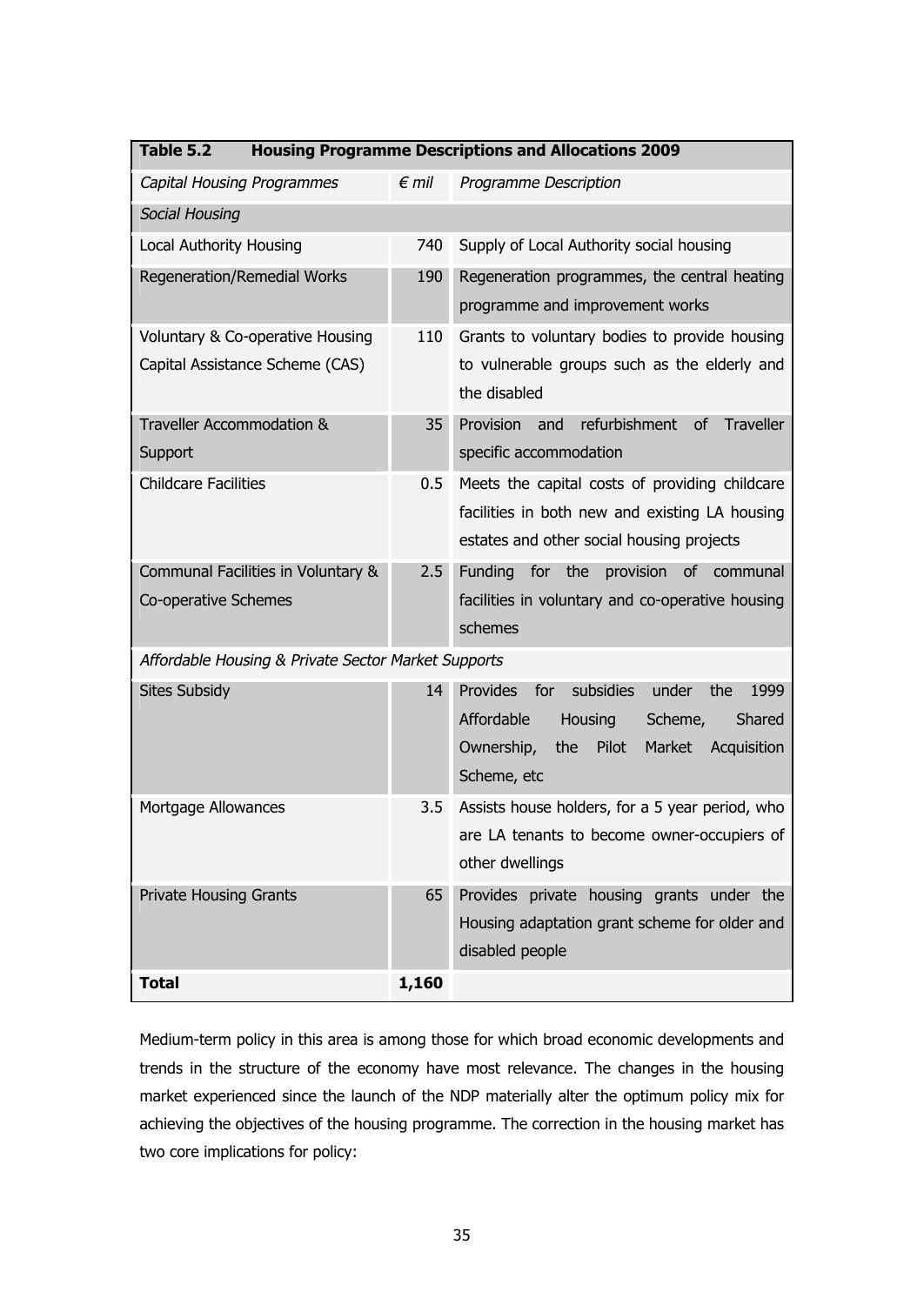- Falling house prices and land values mean a substantially lower funding allocation will be required for the programme; and
- The number of unoccupied dwelling units in the country weakens the case for continuing with a construction-centred investment programme. Acquisitions of existing stock will continue to play an important role in the early years of the programme but the only viable medium term option is to undertake a re-balancing of investment towards a more lease based model.

While the objectives of the social housing programme remain valid, developments in the construction sector permit the achievement of very significant savings. Accordingly, a funding allocation substantially lower than that of recent years will be sufficient to make very real progress against programme objectives.

As a result of the range of relevant developments which have taken place recently, D/EH&LG is taking a new direction in the pursuit of the goals of this Programme. The new policy mix is characterised by:

- § Continuing roll out of the Rental Accommodation Scheme (RAS) and securing housing on a long term lease basis;
- Construction/acquisition of social housing units to be used only to replace units lost through tenant purchase; to meet needs where leased properties are unavailable and to meet special housing needs;
- Using available capital resources to support regeneration programmes such as Ballymun, Fatima Mansions and Limerick, energy efficient remedial works and to introduce performance-related supports to improve the efficiency of the use of existing housing stock; and
- The use of unsold affordable housing units in local authorities for a range of productive housing purposes.

The medium term objective of D/EH&LG is to maintain a social housing stock comprising of traditional social housing units with an increase in the number of leased units (provided by both housing authorities and voluntary bodies) to allow for flexibility in responding to social housing needs. This will result in a rebalancing between current and capital expenditure: with an increase in leasing, current expenditure will rise. As the annual current expenditure costs of leasing a unit are lower than the upfront capital costs of constructing one, the fall in capital costs will exceed the current expenditure increase required. Leasing costs will become a nondiscretionary item however and will increase over time in line with increases in the stock of leased units contracted and the level of the rents payable by Local Authorities. The funding proposals at Section 5.4 allow for a transfer from capital to current expenditure to fund the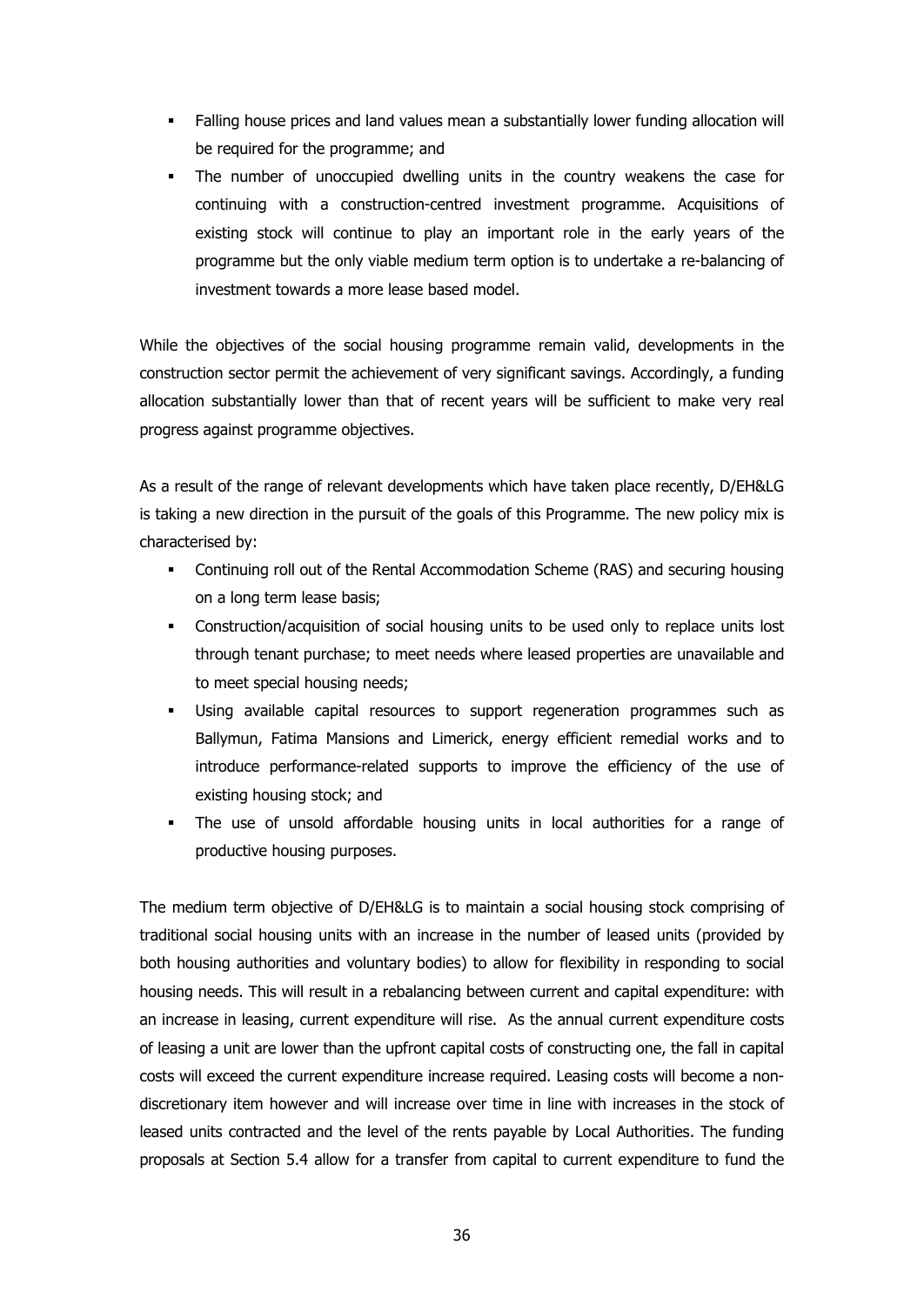increased leasing costs envisaged. The capital programme can then increasingly focus on the provision of expenditure for the major regeneration schemes planned in Limerick, Fatima Mansions and the ongoing Ballymun scheme.

While the current move to secure additional housing units through leasing rather than new build or acquisition is supported, the new policy approach should not rely solely on leasing. The depletion in the public housing stock that this would entail, coupled with demographic pressures which will become manifest in the medium-long term would lead to a heavy burden on current expenditure. The policy approach pursued by D/EH&LG will therefore be to adjust the balance between leased and acquired and built units. This approach can be reviewed as broader developments occur.

#### 5.3.3 Water Services

The considerable investment in water services infrastructure over the past decade or so yielded significant achievements. From a base of 25 percent in 2000, compliance with the EU Urban Wastewater Treatment Directive now stands at 92 percent<sup>29</sup>. Alongside achievements in meeting required environmental standards, investment in this area has facilitated economic and social advancement. Between 2000 and 2009, 480 water and wastewater schemes were completed. These investments translate to upgrading of the national wastewater treatment infrastructure by a capacity capable of meeting the needs of a population of 3.7 million and upgrading of drinking water treatment capacity equivalent to the needs of a population of 1.1 million<sup>30</sup>.

This progress in building capacity in the water services infrastructure will help in addressing potential future demand, both in terms of the need for water services to facilitate development and in meeting domestic and EU environmental and public health compliance requirements. On the first point, the fall-off in residential development will reduce demand. There will however be a requirement for continuing investment to address existing infrastructural deficits, particularly in key urban centres. On the second point, higher compliance with directives was assisted by economies of scale associated with major capital works in towns and cities. Achieving compliance in the remaining areas will require proportionately greater investment. Furthermore there is a growing compliance burden in this

<sup>&</sup>lt;sup>29</sup> i.e. compliance with the requirement for secondary treatment in agglomerations over 10,000 PE discharging to coastal waters and agglomerations over 2,000 PE discharging to estuarial or freshwaters.

<sup>&</sup>lt;sup>30</sup> In interpreting Population Equivalent (PE) data such as these it is important to note that the geographic distribution of the enhanced infrastructure does not necessarily match the actual population distribution – i.e. enhancement of a infrastructure to a PE matching, or in excess of the actual population does not necessarily mean adequate capacity in all areas, as it is likely that the PE of infrastructure will exceed demand in some areas and fall short in others. PE measures the organic biodegradable load from both the domestic and non domestic sectors.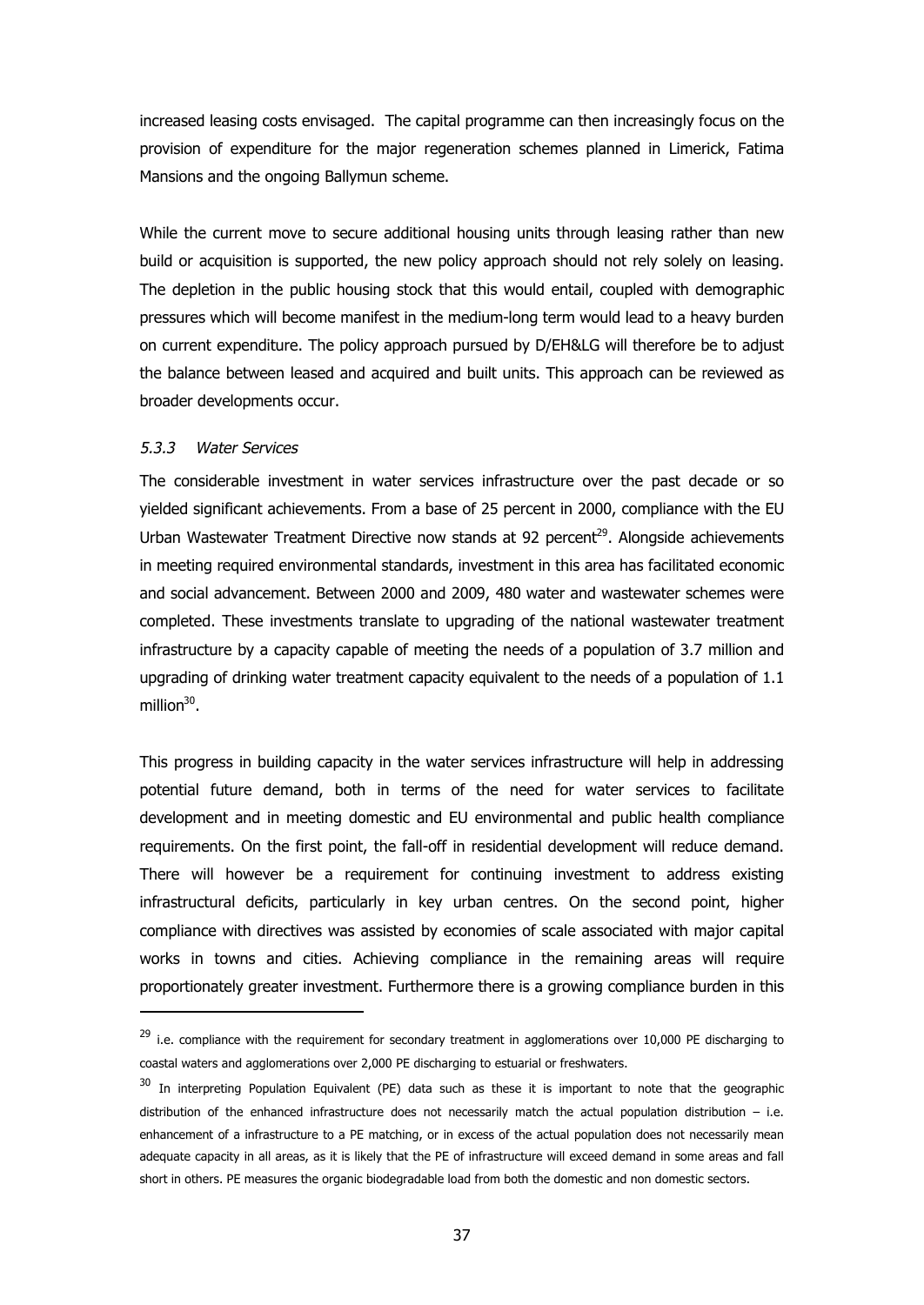area including the imminent publication of River Basin Management Plans under the Water Framework Directive.

Investment must also strive to ensure that the water services infrastructure is capable of satisfying demand in critical centres for industrial and commercial development in order to facilitate economic recovery.

Future policy in this area will be focused on minimising the amount of 'lost load' – i.e. treated drinking water which is lost through leakages in the distribution network. A Water Conservation Sub-Programme exists as a sub-programme of the Water Services Investment Programme at present. Levels of leakage from the system – or 'unaccounted for water' (UFW) - vary across county and city councils and the national average is in the region of 43 percent. For the Greater Dublin Area, the comparable level is around 30 percent. Policy will aim to address the current situation. The Water Services Investment Programme 2010-2012, accords particular priority to addressing this issue by providing for an accelerated programme of mains rehabilitation.

The Minister for the Environment, Heritage and Local Government is currently finalising proposals to give effect to the commitment in the renewed Programme for Government to introduce charging for domestic water in a way that is fair, significantly reduces waste and is easily applied. The proposals will include draft legislation to remove the prohibition on charging for domestic water services and will also address the arrangements for the delivery of the water metering programme.

#### 5.3.4 Waste Management

.

Progress under this programme has included growth in the number of 'bring banks', remediation of landfill sites and the delivery of large scale materials recovery facilities.

A recent benchmarking study of existing waste management facilities showed that while progress is being made in some areas, Ireland continues to perform poorly in relation to cost and availability of waste management facilities with reference to a group of comparator countries $31$ . Alongside the obvious environmental implications, this also has ramifications for the competitiveness of enterprise in Ireland.

While the fall in economic output can be expected to have knock-on effects for demand for waste facilities, the need to upgrade existing infrastructure and meet domestic and EU

 $31$  Forfás (2009) Waste Management in Ireland and Policy Priorities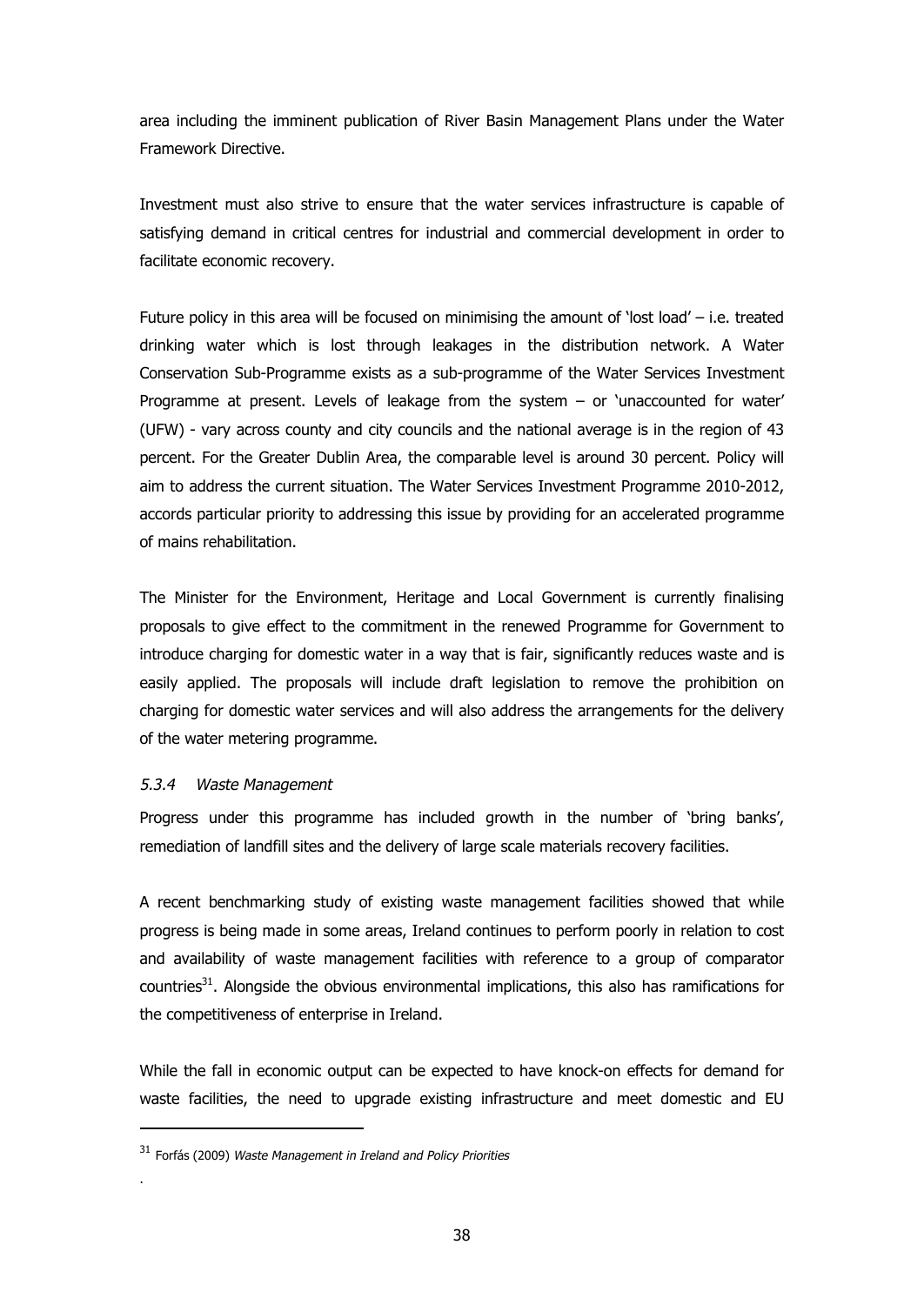requirements persists. Obligations in this regard will become all the more pressing with the onset of mandatory landfill diversion target dates.

# 5.3.5 Environment

The bulk of expenditure here relates to the purchase of carbon credits / allowances to meet Ireland's targets under the Kyoto Protocol. The fall-off in emissions associated with lower economic activity will serve to mitigate the need for some of this spending over the mediumterm. Existing credits purchased will be sufficient to meet requirements over the period to 2012 and so there is significant scope to achieve savings in this area.

# **5.4 Focus of Medium Term Policy**

Based on the foregoing analysis this section sets out a revised programme of investment for capital spending under the aegis of D/EH&LG.

# 5.4.1 Housing Programme

The net effect of the range of developments in the housing sector outlined at Section 5.3 above is that a very significant level of housing need can be met from a lower level of resources.

# 5.4.2 Water Services Programme

As outlined at Section 5.3, very substantial progress has been made in both servicing new land for development and meeting domestic and EU compliance requirements. In terms of meeting environmental standards, while many of the relevant targets have been reached or are close to being reached, there is increasing pressure from the EU regarding Ireland's failure to meet standards which should have been satisfied in 2005. Furthermore, the stock of compliance requirements faced in this area is growing. The Water Framework Directive, which requires the management of the water environment with aim of achieving 'good status' in all natural waters by 2015, will be a key driver in the future. River Basin Management Plans - currently being finalised - will set out a programme of measures necessary to achieve this target, and will require the enhancement of water services infrastructure.

Analysis has shown capacity constraints or anticipated future excess demand on the water infrastructure in a number of major urban centres $^{32}$ . This imbalance between supply and demand will have to be addressed and further investment will be required in certain areas.

There is a strong case therefore for a continued high level of investment in water services infrastructure, and in addition, the positive effects of falling construction prices can be

<sup>&</sup>lt;sup>32</sup> Forfás (2008) Assessment of Water and Wasterwater Service for Enterprise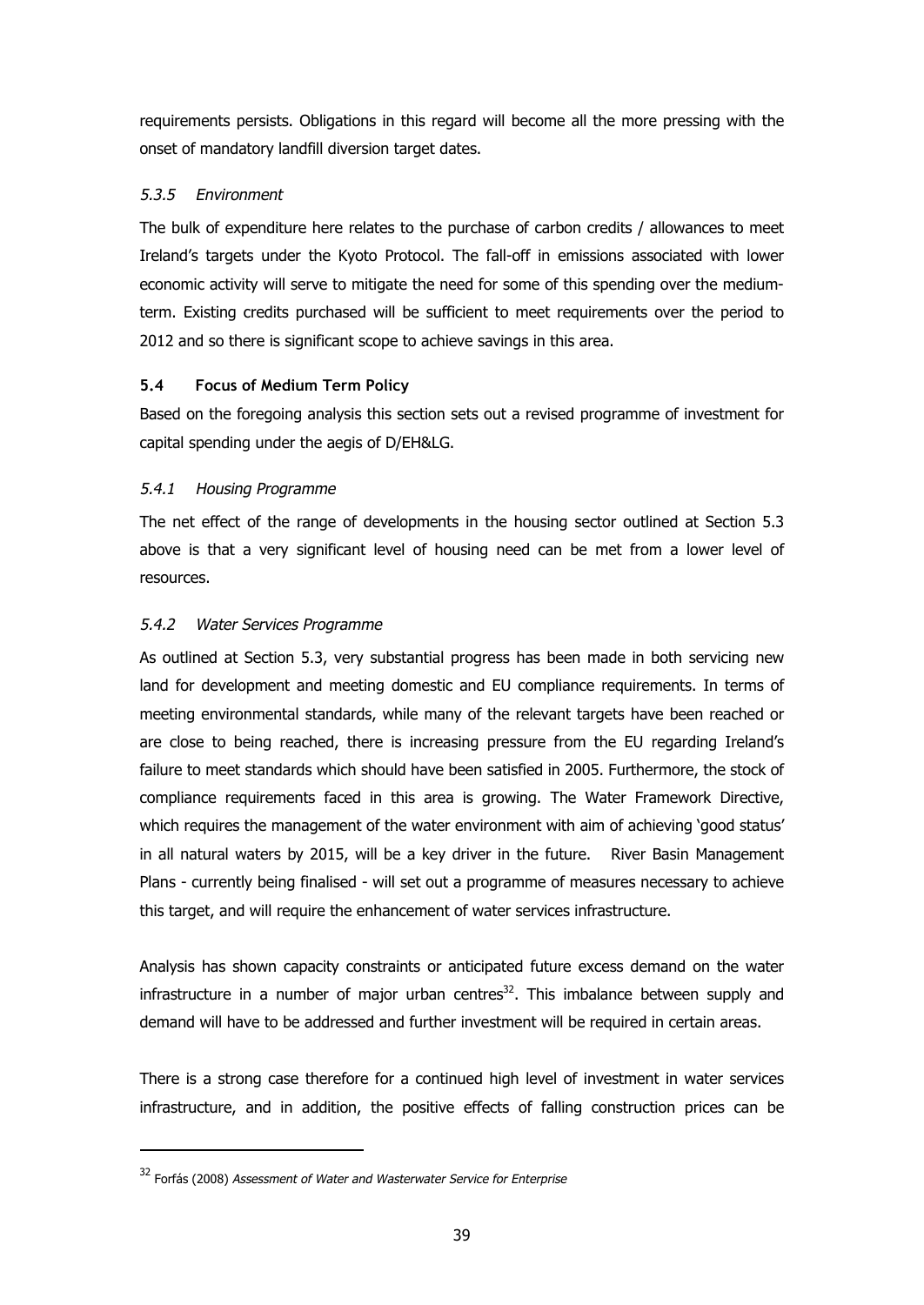harnessed to achieve better value for money. It is proposed to continue a very significant programme of water services investment over the course of the capital envelope.

The new funding level will amount to a very substantial sum in real terms, given reduced tender prices as outlined at Section 2. As discussed at Section 5.3, efforts to reduce the level of unaccounted for water are being stepped-up. Finally, policy in this area will also be impacted by developments in relation to water charges.

# 5.4.3 Revised Capital Programme

Table 5.3 sets out the reprioritised capital programme for D/EH&LG over the medium-term

| Table 5.3                | Department of Environment, Heritage and Local Government<br>Reprioritised Envelope, 2010 - 2016 |       |              |                    |              |              |       |              |  |
|--------------------------|-------------------------------------------------------------------------------------------------|-------|--------------|--------------------|--------------|--------------|-------|--------------|--|
|                          | 2010                                                                                            | 2011  | 2012         | 2013               | 2014         | 2015         | 2016  | <b>Total</b> |  |
|                          |                                                                                                 |       |              | $\epsilon$ million |              |              |       |              |  |
| Housing                  | 880                                                                                             | 684   | 690          | 590                | 547          | 547          | 547   | 4,485        |  |
| Water<br><b>Services</b> | 508                                                                                             | 491   | 478          | 578                | 471          | 471          | 471   | 3,468        |  |
| Environment              | 35                                                                                              | 7     | 8            | 8                  | 8            | 8            | 8     | 84           |  |
| Waste<br>Management      | $\overline{4}$                                                                                  | 14    | 15           | 15                 | 15           | 15           | 15    | 105          |  |
| Local<br>Government      | 35                                                                                              | 27    | 29           | 29                 | 29           | 29           | 29    | 205          |  |
| Heritage                 | 30                                                                                              | 27    | 29           | 29                 | 29           | 29           | 29    | 205          |  |
| Other / Misc             | 17                                                                                              | 3     | $\mathbf{1}$ | 1                  | $\mathbf{1}$ | $\mathbf{1}$ | 1     | 5            |  |
| Total                    | 1,509                                                                                           | 1,253 | 1,250        | 1,250              | 1,100        | 1,100        | 1,100 | 8,562        |  |

These allocations include a transfer of capital expenditure to current in respect of the increased focus on leasing in the new approach to housing policy.

# **5.5 Anticipated Outcomes of Investment**

In excess of €8 billion will be invested in the years to 2016 in environment, heritage and local government infrastructure. The benefits of this investment will be significant. Among the highlights of anticipated achievements are:

- § Investment in housing programmes will meet the social housing need of some 63,000 households by 2016 and the advancement of key regeneration programmes;
- Water services investment will make major in-roads in addressing deficiencies in our water infrastructure, particularly in NSS Hubs and Gateways;
- § From a 2009 base of 92 percent compliance with the requirements of the EU Urban Wastewater Directive, 100 percent compliance will be targeted by 2016;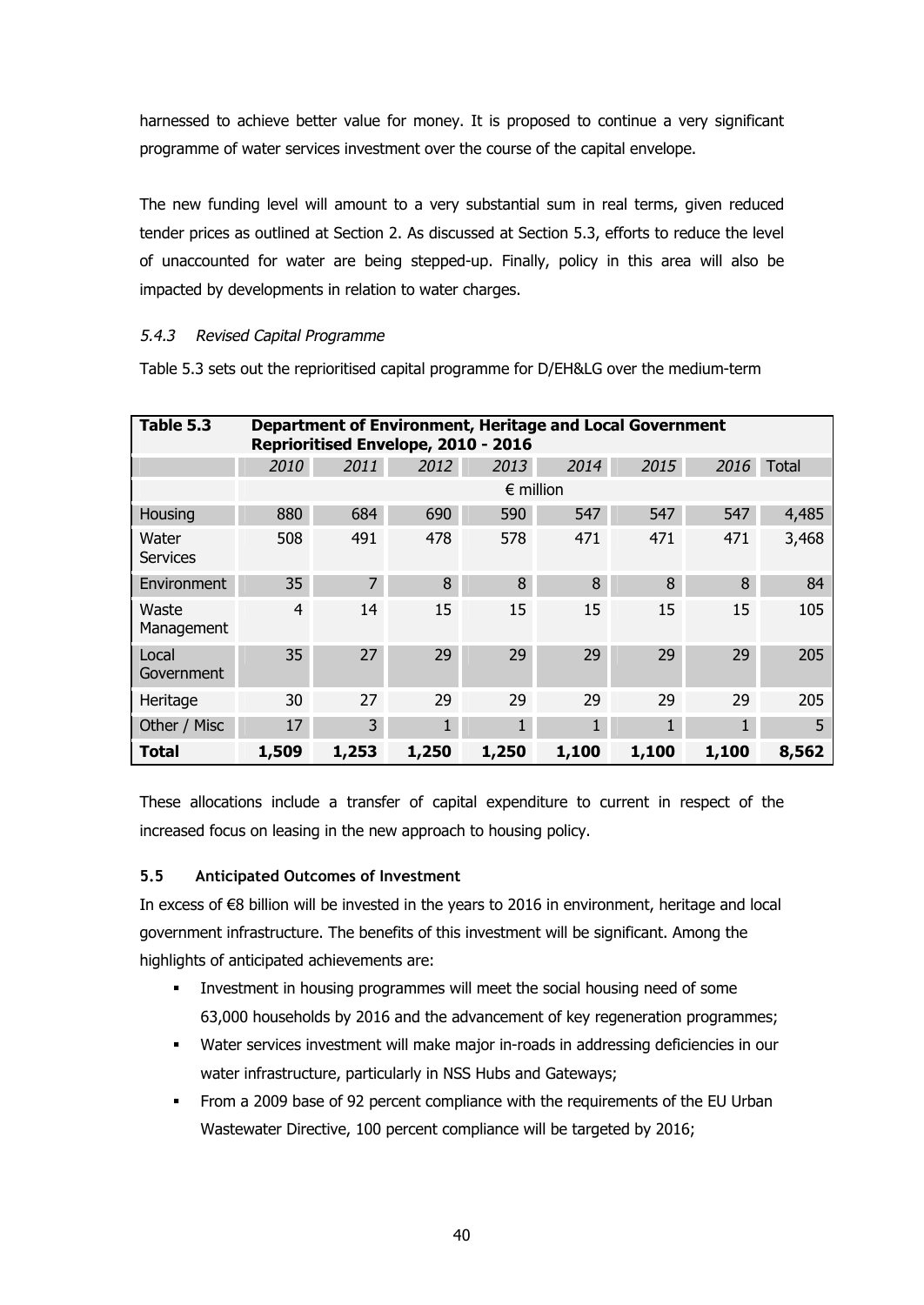- In relation to drinking water standards, this programme of investment will also target 100 percent compliance with all requirements;
- The average level of unaccounted for Water as a proportion of total water produced will be reduced from 43 percent to 33 percent; and
- The will be significant advances in waste disposal from a base of 43 percent in 2009, 73 percent of biodegradable waste will be diverted from landfill by 2016.

These achievements will be significant and will generate substantial environmental, social and economic benefits into the medium-term.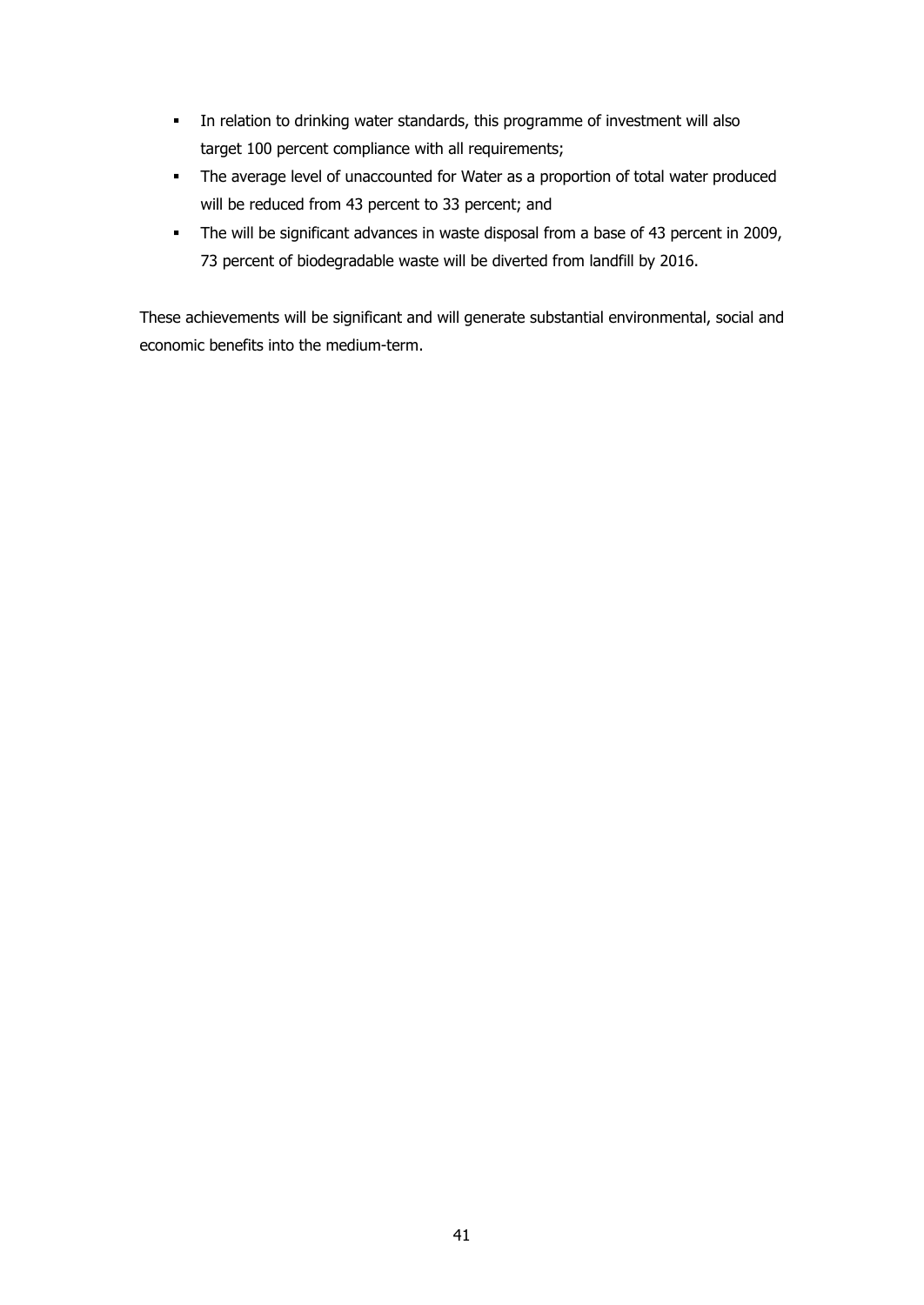# **Environment, Heritage and Local Government Capital Investment – Summary of Findings**

Analysis of spending programmes under the aegis of the Department of Environment, Heritage and Local Government has given rise to the following broad findings:

- § D/EH&LG is the second largest capital spending Department, and within its capital programme, expenditure on housing and water services predominate.
- Regarding the housing programme a new policy approach involving a balance between leasing and building, and a radically different property market means that a substantial level of housing need can be met with significantly reduced resources.
- § Investment in water services is driven by the need to facilitate development and achieve compliance with various national and EU regulations, in particular the Wastewater Treatment, Drinking Water, Shellfish and Bathing Water Quality Directives.
- § While very significant progress has been made in this regard, there is still a way to go to achieve full compliance and in addition the water infrastructure in a number of our NSS Gateways and Hubs is in need of upgrading. For this reason funding to the Water Services Investment Programme should continue to be afforded high priority.
- Policy will also focus on reducing the level of water lost through leakages in the distribution network.
- § Given the contraction in the economy, Ireland's emissions are falling and the current stock of carbon credits purchased is expected to be sufficient to meet requirements over the period to 2012.
- Continued expenditure will be required in other areas such as waste management, local government programmes and other services.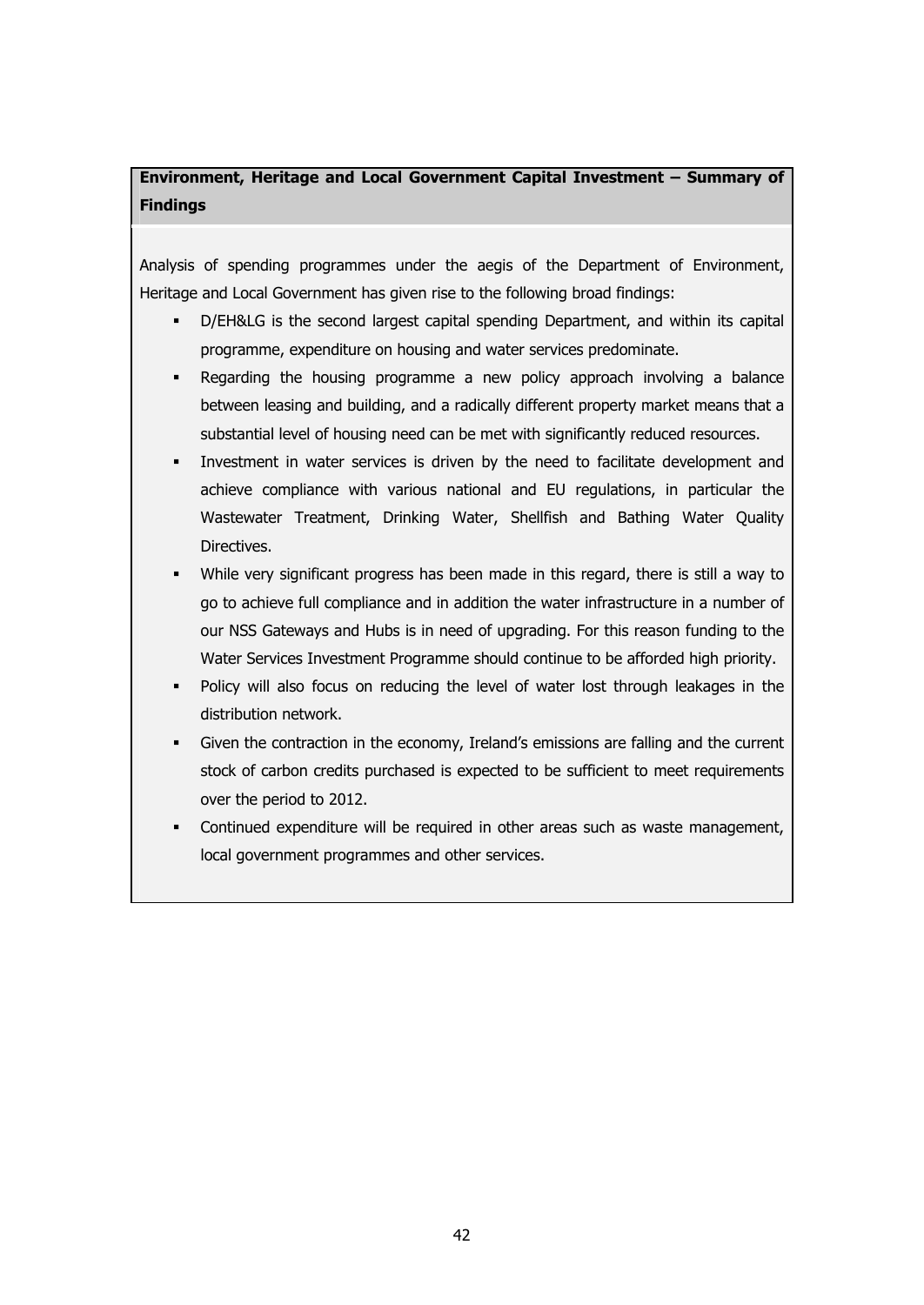# **6. Education and Skills**

# **6.1 Overview**

In the years to 2016 the Government will invest in excess of  $€4$  billion in capital spending programmes under the aegis of the Department of Education and Skills. This will build on the very significant progress achieved in these spending programmes over the past decade. The Box below summarises the key focus of medium-term investment plans.

#### **Education and Skills Capital Investment 2010-2016**

In excess of €4 billion will be invested in the years to 2016 in capital infrastructure under the programmes of the Department of Education and Skills. The core elements of this are:

- $\epsilon$   $\in$  3.1 billion will be invested in upgrading and expanding our primary and secondlevel schools; and
- Over €650 million will be invested in improving the stock of our higher education infrastructure.

Capital expenditure in D/E&S is concentrated in three large programmes: spending on primary, second-level and higher education. Within primary and second-level, the focus is on school building, improvement and maintenance. In addition there is a renewed focus on upgrading schools ICT facilities. Higher education spending focuses on improvement of infrastructure in our Universities, Institutes of Technology and other colleges. Until the recent transfer of function, this also included the Programme for Research in Third Level Institutes (PRTLI). PRTLI is now the responsibility of the Department of Enterprise, Trade and Innovation along with other research related investment.

# **6.2 Rationale for Continued Investment<sup>33</sup>**

The strategic objective of the Primary and Second-level Education Programmes is to enhance and augment Ireland's school infrastructure. The strategic objective of the Higher Education Programme is to enhance and augment Ireland's higher education infrastructure to better serve economic and social development.

The economic rationale for investment in education by private individuals is predicated on the fact that the returns to education and training are unambiguously positive<sup>34</sup>. Particular conditions of the market for education however can distort the context in which this

<sup>&</sup>lt;sup>33</sup> Strategic objectives stated in this section are drawn from the NDP Annual Report 2007

<sup>&</sup>lt;sup>34</sup> Expert Group on future Skills Needs (2006) Tomorrow's Skills: Towards a National Skills Strategy.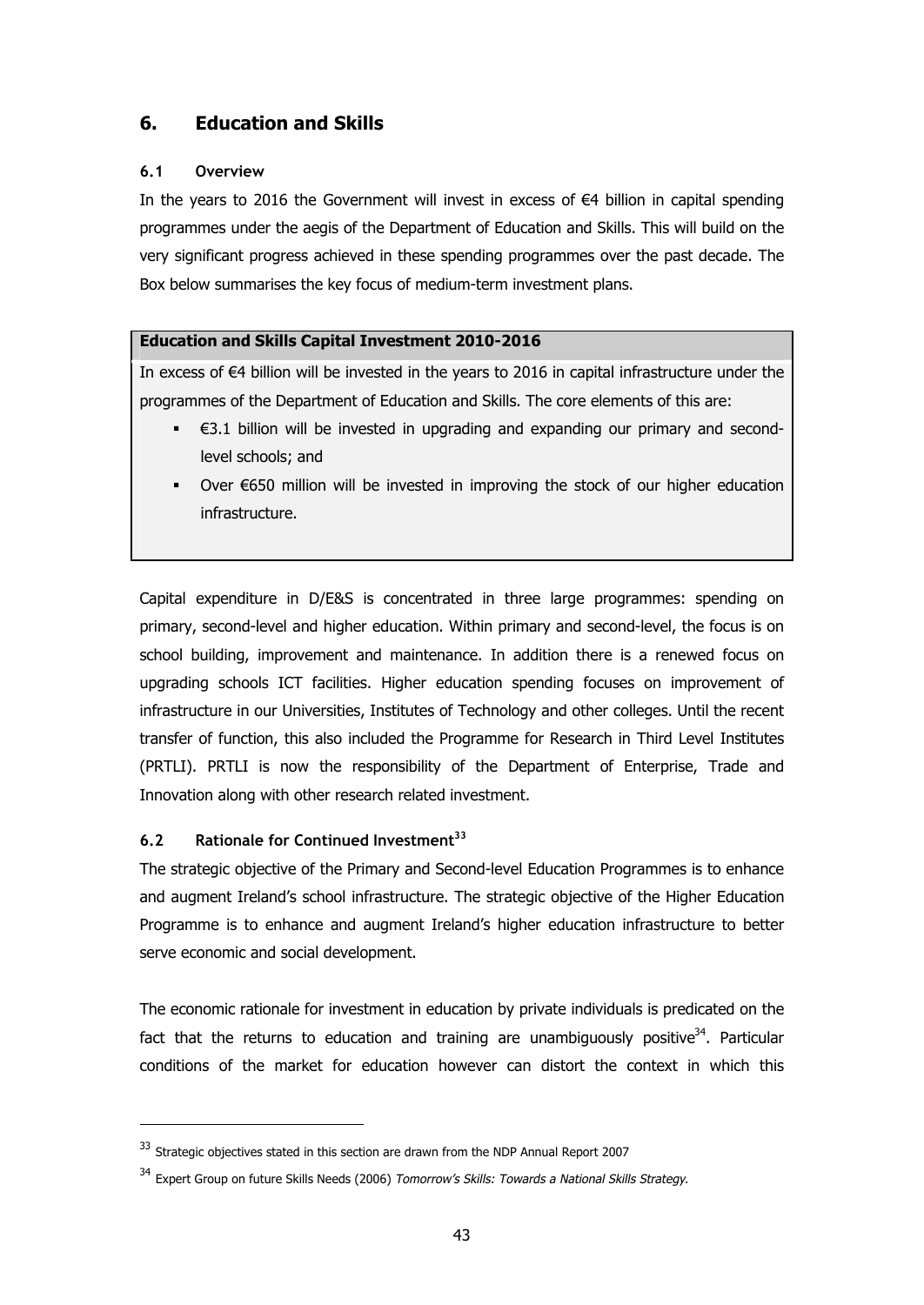investment decision takes place. In short, a number of market failures and social and economic policy perspectives necessitate state involvement in the market for education.

In general terms, governments recognise the social and economic benefits that accrue to society at large of having a better educated population. The benefits of education are not just enjoyed by individuals, but by wider society. In addition, education usually precedes employment in an individual's life, and the inability to pay for education could act as a barrier in the absence of government funding. Governments therefore have a role to play in supporting educational investment.

A list of basic economic and policy factors justifying government intervention is presented below $35$ .

- Positive externalities: the social returns to education outweigh the private returns in the form of productivity spillovers, reduced unemployment and social welfare payments, increased civic participation and reduced crime. The government therefore has an interest in investing in education;
- Information asymmetries: individuals can be unaware of the extent of the benefits that can accrue from education. Education is a merit good and so policy dictates that participation is compulsory up to the age of 16;
- § Access to finance: because of the timing of education decisions education tends to occur early in a person's life - individuals would generally lack the means to pay for education on an open market. Also, because of the element of risk involved (as participation in education will not always result in higher earnings) some individuals may not opt to invest in education; and
- § Equity: equal access and compulsory participation in education are features of government policy in this area on account of equity objectives.

There is clearly then a case for government intervention in the provision of education, broadly defined.

<sup>&</sup>lt;sup>35</sup> This material draws on work by Lane, O, 'Education, Health and Other Non-Market Services' in Harmon, C and C Newman (2000) The Economy of Ireland - Policy and performance of a European Region. Gill and MacMillan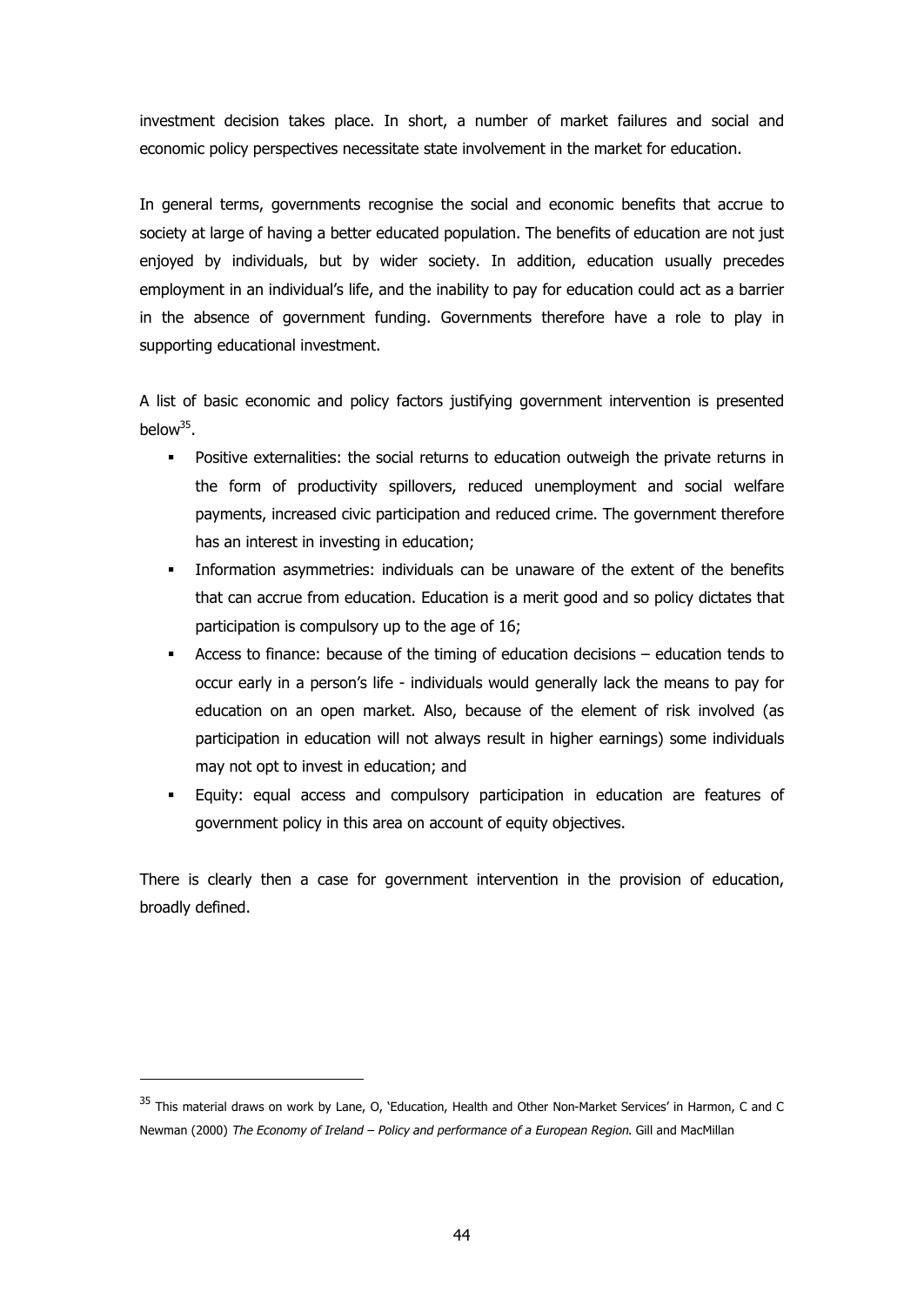# **6.3 Assessment of Sectoral Capacity and Anticipated Medium-term Demand<sup>36</sup>**

# 6.3.1 Overview

Very significant investment in the programmes under the aegis of D/E&S over the past number of years has transformed the quality and quantity of educational infrastructure. Table 6.1 below shows spending by programme since 2004.

| Table 6.1           | Department of Education and Science Capital Expenditure by |      |                |                |              |      |  |  |  |  |
|---------------------|------------------------------------------------------------|------|----------------|----------------|--------------|------|--|--|--|--|
|                     | Programme, 2004 - 2009                                     |      |                |                |              |      |  |  |  |  |
|                     | 2004                                                       | 2005 | 2006           | 2007           | 2008         | 2009 |  |  |  |  |
| Programme           | $\epsilon$ million                                         |      |                |                |              |      |  |  |  |  |
| Primary             | 171                                                        | 267  | 245            | 399            | 489          | 329  |  |  |  |  |
| Second-level        | 162                                                        | 235  | 249            | 247            | 155          | 197  |  |  |  |  |
| Higher              | 97                                                         | 91   | 116            | 147            | 155          | 200  |  |  |  |  |
| Education           |                                                            |      |                |                |              |      |  |  |  |  |
| <b>Education IT</b> | 20                                                         | 6    | $\overline{4}$ | $\overline{2}$ | $\mathbf{1}$ | 23   |  |  |  |  |
| Other               |                                                            | 3    | 3              | 18             | 29           | 11   |  |  |  |  |
| <b>Total</b>        | 450                                                        | 602  | 617            | 813            | 829          | 760  |  |  |  |  |

# 6.3.2 Primary and Second-level Education

Investment in schools was the main focus of expenditure over the 2004 – 2009 period. This was driven by demographic factors, specifically increasing fertility rates since 1995 and net inward migration. Headline outputs of investment over the period were:

- 400 large scale schools projects at a total cost of  $€1.45$  billion;
- § 4,300 smaller scale school improvement projects delivered through the summer works scheme at a total cost of €420 million;
- § 870 projects delivered under the Permanent and Additional Accommodation and the Small Schools Scheme at a total cost of €350 million;
- 2,650 small scale facility improvement projects at a total cost of €170 million; and
- Ongoing maintenance and improvement of primary schools at a total cost of  $E$ 150 million.

The factors which have driven the demand for schools investment in recent years are unlikely to abate to any significant extent in the coming years. As noted above, birth rates have been

<sup>&</sup>lt;sup>36</sup> Data in relation to outputs and investment levels cited in this section are drawn from information provided by D/E&S.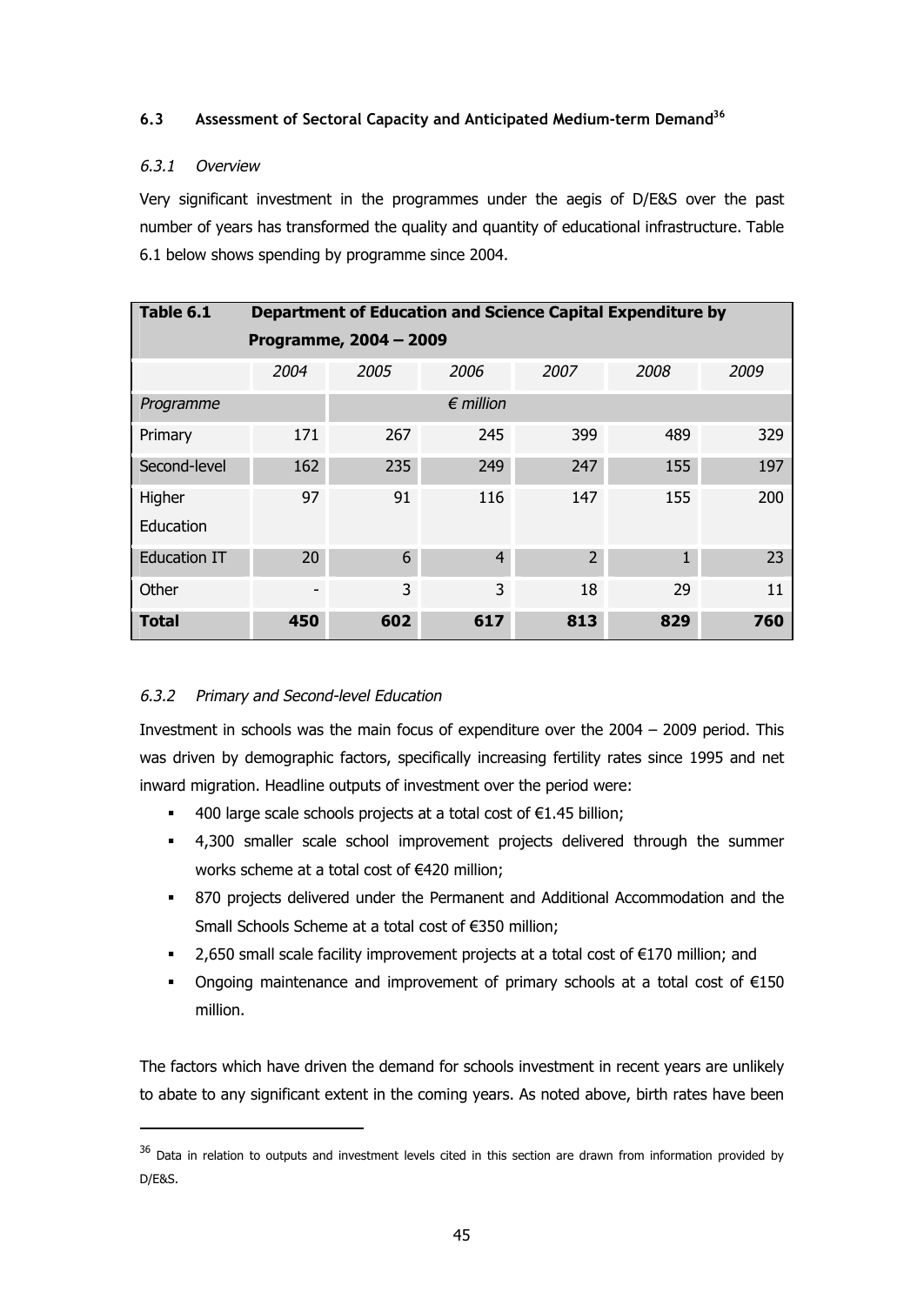increasing since 1995. The extent of this increase has already fed into demand for primary school places and is now manifest in numbers enrolling in second-level education. This trend is intensifying: over 75,000 births were registered in 2008, the highest rate since  $1896$ .<sup>37</sup> While the effect of this trend will be muted to some extent by the re-emergence of net outward migration, this can be expected to exert only a negligible dampening of demand for school places as emigration is expected to be concentrated in adult cohorts who do not have children. Figure 6.1 below illustrates projected enrolment at primary school level in the years to 2023. This increase in primary school enrolment will have an effect on demand for secondlevel places over time.



**Figure 6.1 Projected Primary School Enrolments, 2010 - 2023**

Source: CSO, Department of Education and Skills

There will therefore be a continuing demand for more primary school places. However this does not necessarily translate into continuing demand for more primary schools. As pointed out by the Report of the Special Group, significant inefficiencies exist in the number, size and distribution of primary schools in particular. Addressing these issues will offer scope for savings through economies of scale in both current and capital expenditure and lower maintenance and build costs. At present there are some 3,200 primary schools in the State and almost half are small, with five or fewer teachers. There are over six hundred schools with fewer than 50 pupils.

While it is beyond the scope of this review, a rigorous methodology for deciding the optimum number, size and geographical distribution of schools should be developed. The use of such

<sup>&</sup>lt;sup>37</sup> CSO (2009) Vital Statistics, Fourth Quarter and Yearly Summary 2008.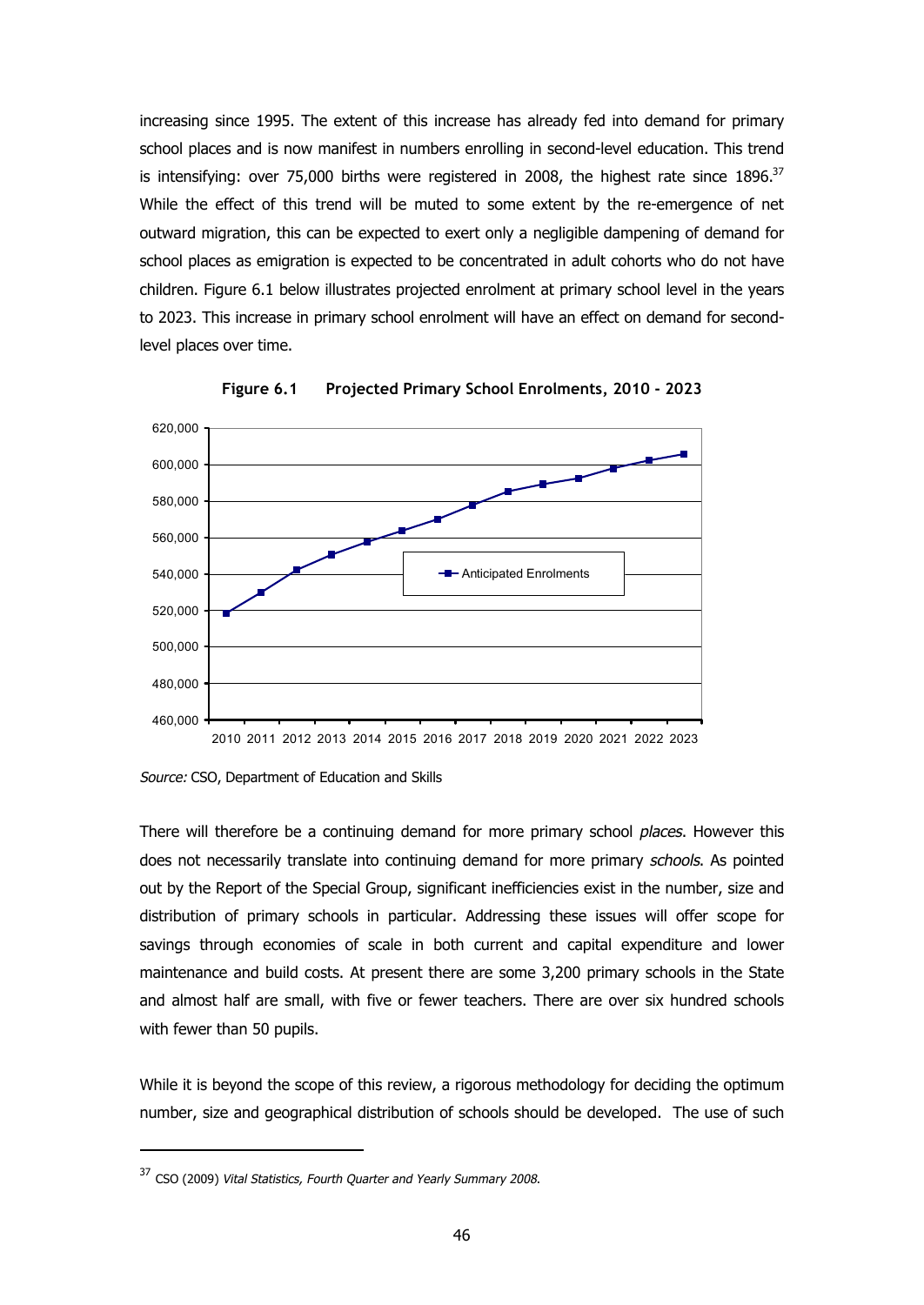an appropriately designed model will help ensure greater value for money in future investment decisions. A welcome development in this area is the compilation of an inventory of schools accommodation. Addressing the information deficit which previously existed in this regard will assist in policy planning.

Notwithstanding the continuing need for some degree of capital investment, as discussed elsewhere in this report, a positive corollary of the correction taking place in the construction sector is the markedly improved opportunity for value for money in public procurement. The Department of Education and Skills has already reported its success in achieving cost efficiencies in the tendering process and so lower build costs will afford the opportunity to deliver a higher level of schools stock. It is also anticipated that in the years to 2016, additional school places will be provided by means of temporary accommodation in some cases.

#### 6.3.3 Higher Education

Over the 2004 - 2008 period expenditure priorities in this area were split between provision of facilities for undergraduate education (54 percent of expenditure) and enhancing the national research infrastructure (46 percent of expenditure).

In undergraduate provision, investment has helped to meet the challenges posed by higher participation which grew by approximately 25 percent between 2003/04 and 2008/09. This investment has been driven by the need to improve skills and assist in meeting Government targets in relation to participation rates. Investment has involved the delivery of 32 strategic national priority projects in higher education institutes at a cost of €400 million.

In terms of the research agenda, very significant progress has been achieved. PRTLI is now the responsibility of the Department of Enterprise, Trade and Innovation and achievements in this area are discussed in Section 7.

On the point of undergraduate enrolments – as with primary and second-level enrolments demand for places will increase. While there will be a lag in demographic trends influencing demand for capacity, broader economic conditions  $-$  specifically the unemployment rate  $-$  are likely to mean that more school-leavers will remain in education than find employment as compared to recent years. Table 6.2 shows the forecast level of enrolments in the mediumterm.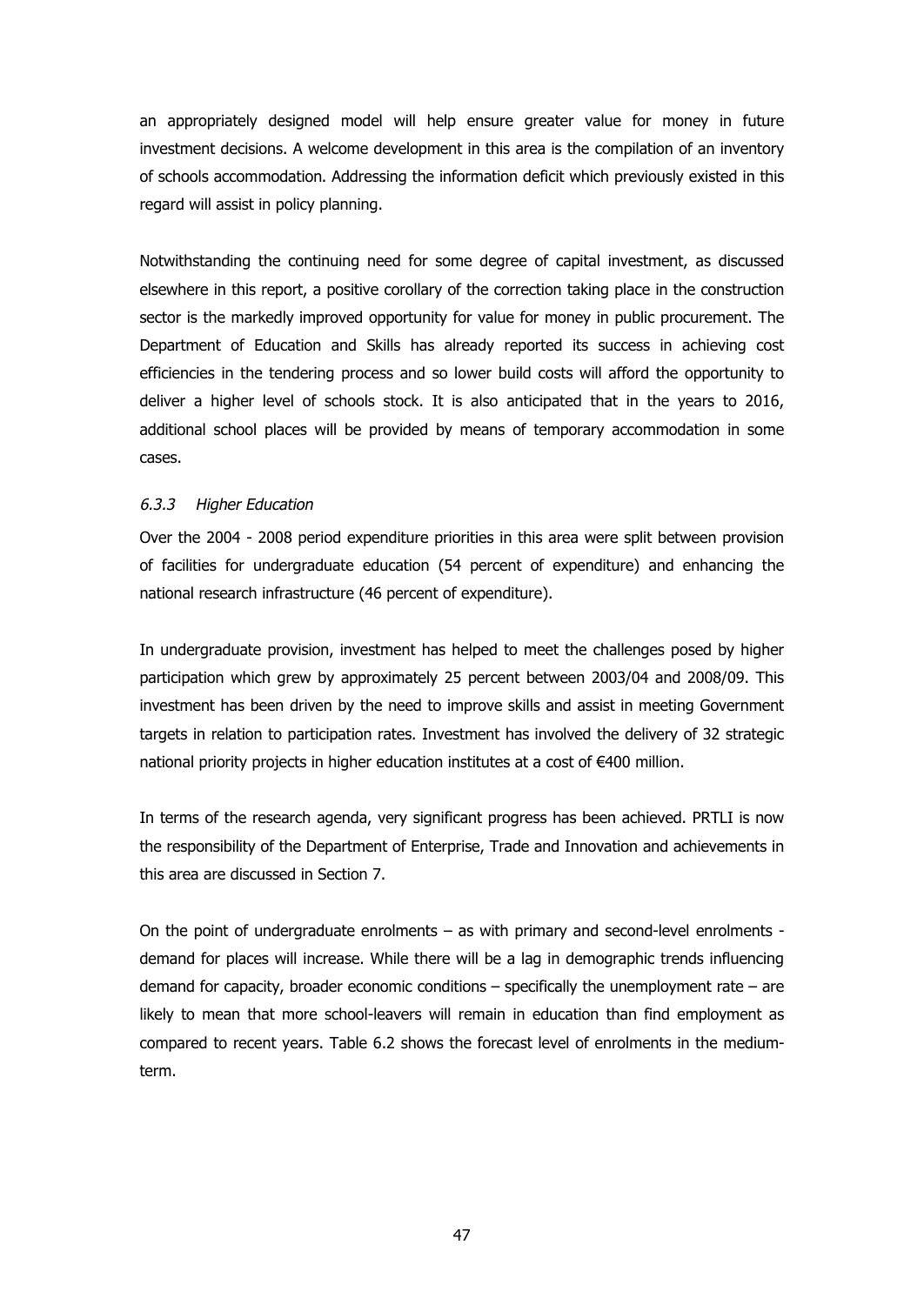| Table 6.2                      | Projections of Full-time Higher Education Enrolment, 2010 - 2016 |         |         |         |         |         |  |  |  |  |
|--------------------------------|------------------------------------------------------------------|---------|---------|---------|---------|---------|--|--|--|--|
|                                | 2010/11                                                          | 2011/12 | 2012/13 | 2013/14 | 2014/15 | 2015/16 |  |  |  |  |
| <b>Full-time</b><br>enrolments | 161,800                                                          | 167,300 | 172,400 | 177,400 | 182,700 | 188,200 |  |  |  |  |

Source: Department of Education<sup>38</sup>

In addition, increasing part-time enrolments will put pressure on the existing level of capacity.

Notwithstanding these pressures, the scope for greater utilisation of existing capacity in higher education facilities needs to be explored. More innovative use of existing facilities and more efficient work practices should be harnessed to deliver a more economic employment of resources. Approaches may include lengthening the academic term and greater use of facilities at off-peak hours.

#### 6.3.4 ICT in Schools

This programme initially centred on the provision of equipment grants for computers and related equipment and enhancing connectivity and networking. A total of €80 million was invested under this programme between 1998 and 2003. The focus has since moved to assisting schools in enhancing internal networking capabilities and exploiting broadband connectivity and a further €33 million was been spent between 2004 - 2008.

Considerable investment has therefore taken place, and a recent evaluation found that in the main, schools are making effective use of grants provided<sup>39</sup>. While a goal of policy should be to bring the student-computer ratio into line with leading countries in this area, the necessary steps to ensure full use of existing capacity should be also taken. Future investment in this area should be targeted in the areas where ICT can have the most advantageous effect on educational outcomes. In addition, the evaluation mentioned above found maintenance of existing stock to be an impediment to the development of ICT in schools, and investment should also be focused in addressing this shortcoming. A correctly tuned policy approach in this area can deliver lasting benefits to the economy and wider society.

#### **6.4 Focus of Medium Term Policy**

Based on the foregoing analysis this section sets out a revised programme of investment for capital spending under the aegis of the Department of Education & Skills.

<sup>&</sup>lt;sup>38</sup> Department of Education and Science (2010) Projection of Full-time enrolment in teaching institutions aided by the Department of Education and Science.

<sup>&</sup>lt;sup>39</sup> Department of Education and Science (2009) ICT in Schools – Inspectorate Evaluation Studies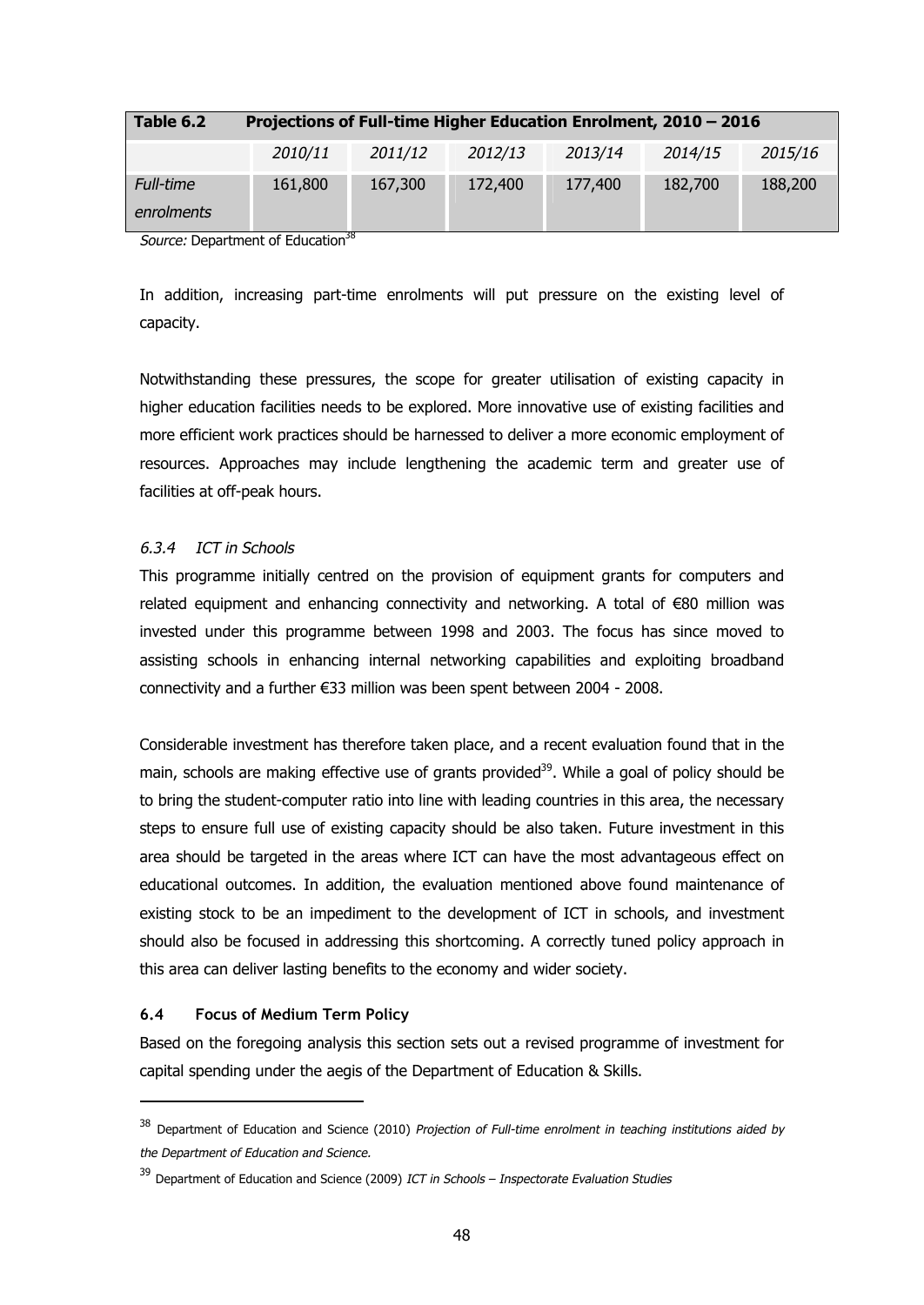#### 6.4.1 Primary and Second-level Education Programme

Because of the growth in anticipated medium-term demand for places in primary and secondary schools, it will be necessary to continue with a substantial level for these two programmes. The enhanced opportunities for value for money currently available however, will mean that this represents a significant increase in resources in real terms and should be sufficient to achieve substantial improvements in the quality of school infrastructure. Investment in this area is also in line with the commitment set out in the Renewed Programme for Government to progress the Capital Building Programme to meet demand for school places and reduce the reliance on pre-fabricated accommodation in the long-term.

#### 6.4.2 Higher Education

While no fall in demand for facilities is expected here, there is only a limited case for continued exchequer funding of capital investment. Very significant investment has taken place to date in most higher education institutes and there are issues regarding the utilisation of existing infrastructure. More innovative ways of maximising existing capacity should be fully explored. The robustness of underlying need will remain the principal determinant of future decisions on project approval and selection for new investment. In this context there are a number of key projects which can deliver strong returns and should be prioritised. In addition there will be a requirement for continuing investment in the maintenance of existing facilities so as to meet ongoing educational requirements.

# 6.4.3 Proposed Reprioritised Allocation

Table 6.3 illustrates the reprioritised allocation to the Department of Education and Skills over the medium-term.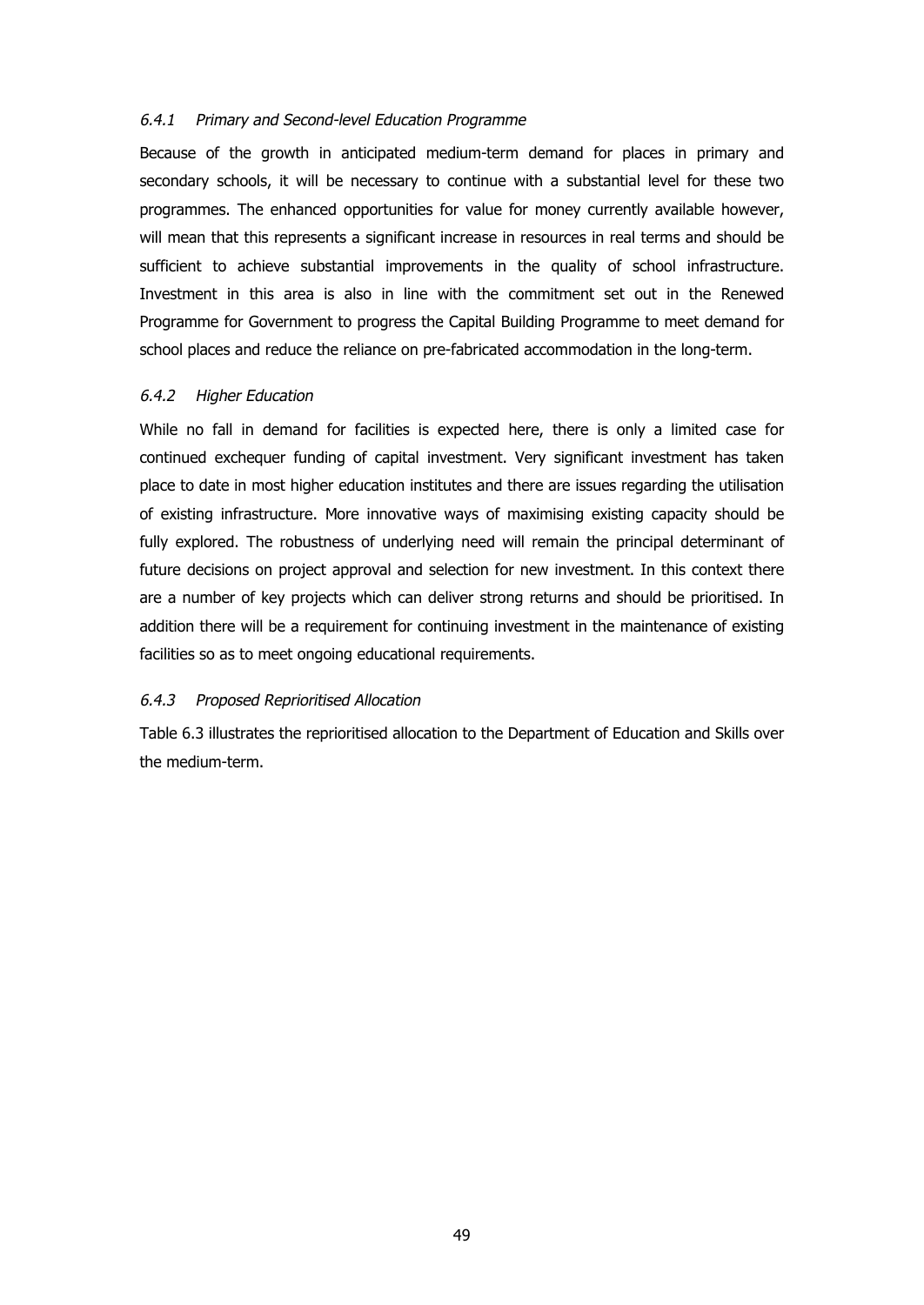| Table 6.3    | <b>Department of Education and Skills Reprioritised Envelope,</b> |      |      |                    |      |      |      |              |  |
|--------------|-------------------------------------------------------------------|------|------|--------------------|------|------|------|--------------|--|
|              | $2010 - 2016$                                                     |      |      |                    |      |      |      |              |  |
|              | 2010                                                              | 2011 | 2012 | 2013               | 2014 | 2015 | 2016 | <b>Total</b> |  |
|              |                                                                   |      |      | $\epsilon$ million |      |      |      |              |  |
| Primary      | 307                                                               | 272  | 267  | 267                | 267  | 267  | 267  | 1,914        |  |
| Second-      | 200                                                               | 179  | 174  | 174                | 174  | 174  | 174  | 1,249        |  |
| level        |                                                                   |      |      |                    |      |      |      |              |  |
| Higher       | 132                                                               | 86   | 87   | 77                 | 72   | 82   | 117  | 653          |  |
| education    |                                                                   |      |      |                    |      |      |      |              |  |
| <b>ICT</b>   | 43                                                                | 37   | 37   | 37                 | 37   | 37   | 37   | 265          |  |
| (Schools)    |                                                                   |      |      |                    |      |      |      |              |  |
| Other        | 24                                                                | 20   | 20   | 20                 | 20   | 20   | 20   | 144          |  |
| programmes   |                                                                   |      |      |                    |      |      |      |              |  |
| <b>Total</b> | 706                                                               | 594  | 585  | 575                | 570  | 580  | 615  | 4,225        |  |

# **6.5 Anticipated Outcomes of Investment**

In excess of €4 billion will be invested in the years to 2016 in enhancing the stock of our educational infrastructure. This investment will be critical in ensuring that our schools and higher education institutes are of sufficient quality and capacity to facilitate the achievement of the Smart Economy and are adequate to keep apace with the significant increases in demand anticipated.

The benefits of this investment will be significant:

- § 35,000 additional permanent places will be delivered in new primary schools by 2016.
- 35,000 additional permanent places will be delivered in existing primary schools by 2016.
- **•** 10,000 additional school places will be provided in temporary accommodation in the primary sector by 2016.
- **•** 15,000 additional permanent places will be delivered in new second-level schools by 2016.
- § By 2016, 8,600 new student spaces will be provided in higher education institutes.
- § By 2016, 5,500 existing student spaces will be replaced with new facilities.
- By 2016, 20,100 existing student spaces in our higher education institutes will be upgraded.

These developments will assist in improving educational outcomes and will contribute to achieving the goals of the Smart Economy framework.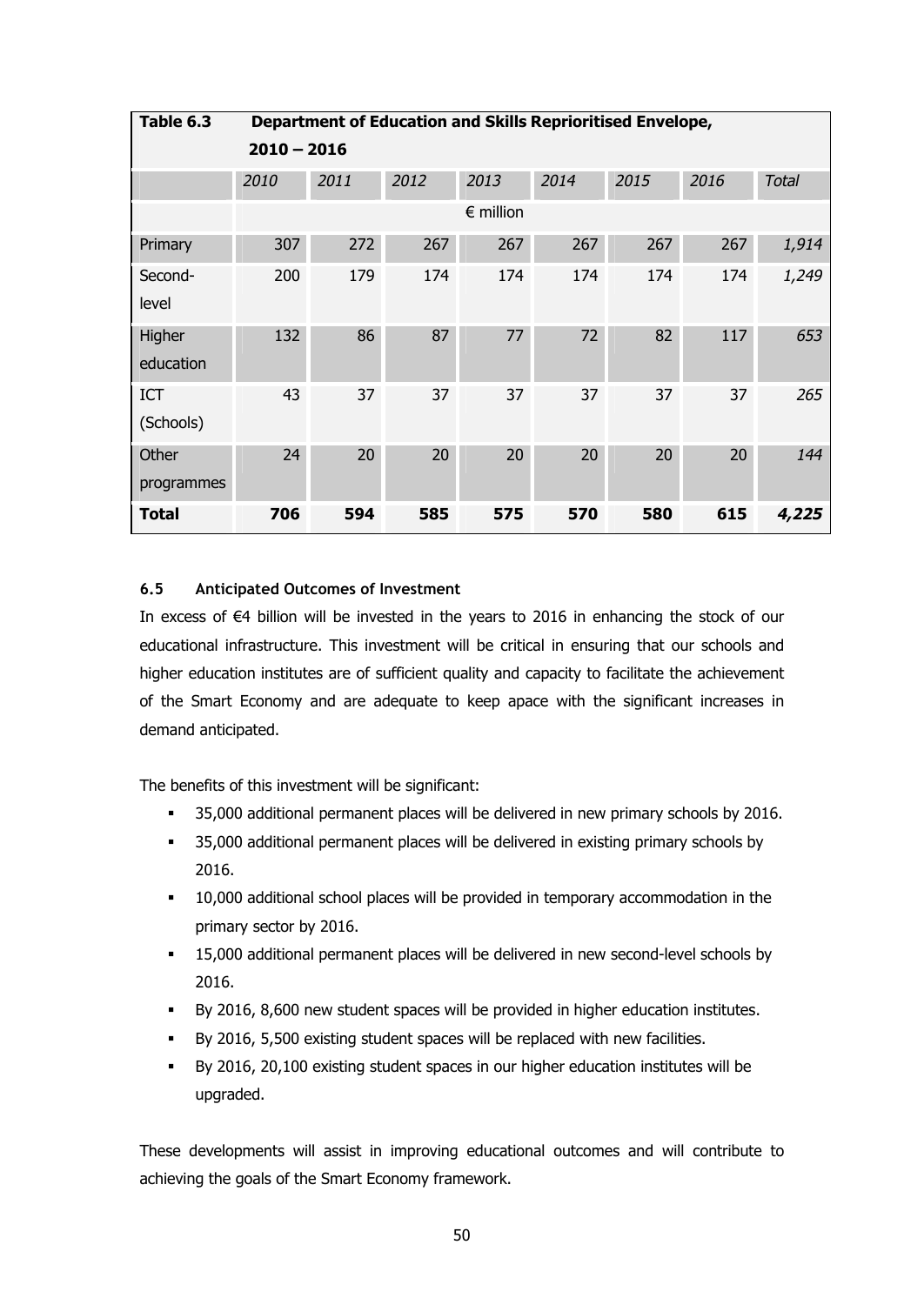# **Education and Skills Capital Investment – Summary of Findings**

Analysis of spending programmes under the aegis of the Department of Education and Skills has given rise to the following broad findings:

- § The Department of Education and Skills is the third largest capital spending Department. Expenditure includes funding for primary and second-level schools, education IT and funding for higher education institutes.
- There has been very significant investment in school building and maintenance and expansion and upgrading of higher education facilities in recent years.
- Demographic developments are likely to exert pressure on our stock of schools over the coming years and a continued high level of investment is planned in this area into the medium term. Given falling land values and tender prices however, the real value of investment will be substantial. Investing in schools enhancements can also bring employment benefits during the delivery of infrastructure.
- § Regarding higher education infrastructure, targeted investment should proceed where there is a robust economic case. The potential for more efficient use of existing infrastructure should also be explored.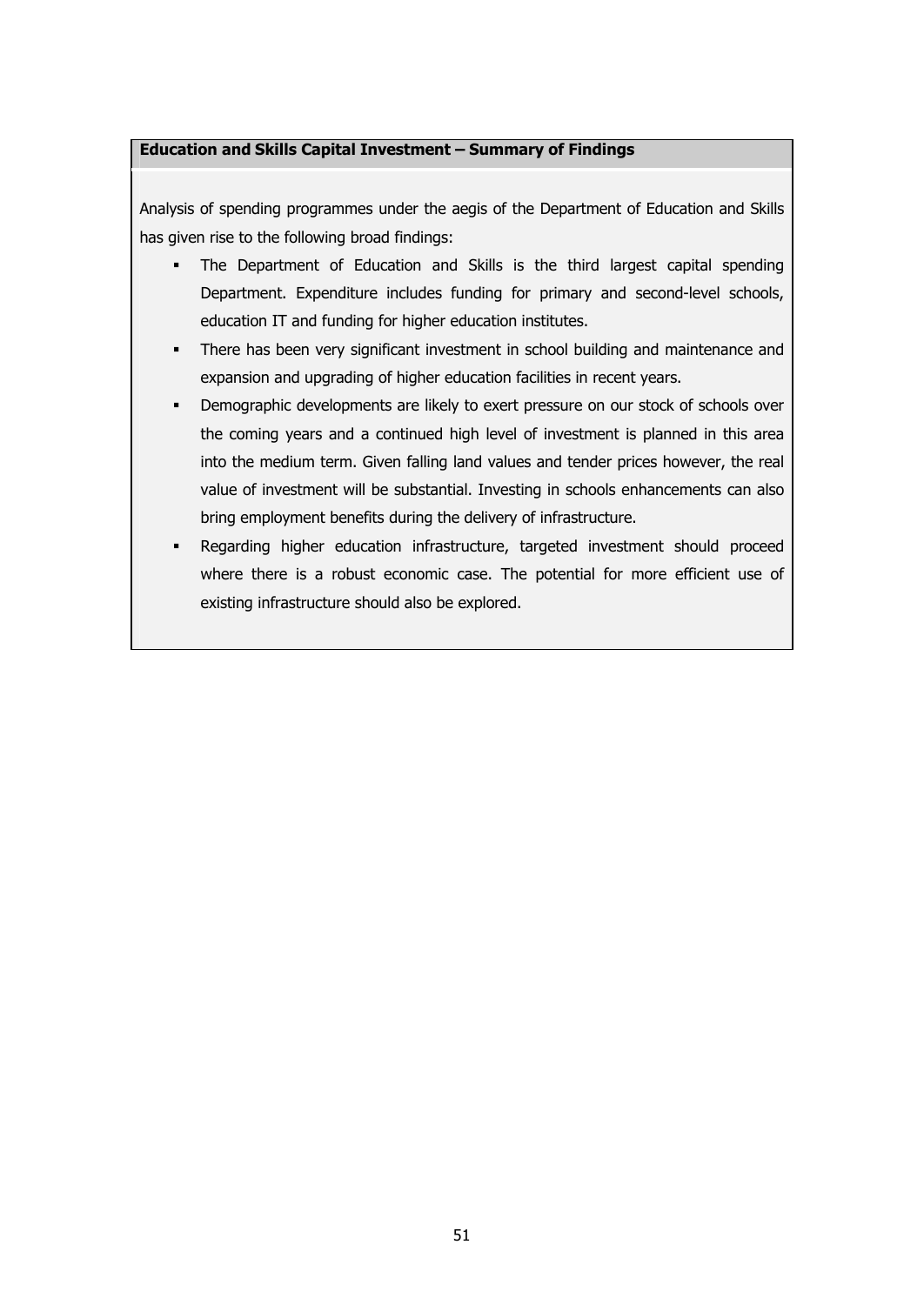# **7. Enterprise, Trade and Innovation**

# **7.1 Overview**

In the years to 2016, the Government will invest in excess of €3.8 billion in supports to the productive sector and in science, technology and innovation. The box below summarises the key elements of the Government's approach to investment in this sector.

# **Enterprise, Trade and Innovation Investment 2010-2016**

In excess of €3.8 billion will be invested in the years to 2016 in capital programmes under the aegis of the Department of Enterprise, Trade and Innovation. The core elements of this are:

- Close to  $€2.4$  billion will be invested through the Programme for Research in Third Level Institutes, Science Foundation Ireland and Enterprise Ireland's STI programmes to drive further improvements in our national scientific, technological and innovation capacity.
- Over  $€1.2$  billion will be invested through the enterprise development programmes of IDA Ireland and Enterprise Ireland to consolidate and foster the enterprise base

The bulk of capital spending by D/ET&I is characterised by a small number of large programmes, focused in the main on fostering enterprise development through the State Enterprise Agencies and on developing Ireland's capacity to undertake world-class research and development through Science Foundation Ireland and the Programme for Research in Third Level Institutes (PRTLI).

# 7.1.2 Science, Technology and Innovation Programme

D/ET&I is the lead Department involved in implementing the Government's Strategy for Science, Technology and Innovation (SSTI) 2006-2013, effected primarily through this Programme. The agencies tasked with implementation of the Programme include Science Foundation Ireland and Enterprise Ireland. While D/ET&I is the lead Department charged with implementation of SSTI, five other Departments are involved in the support of research, technology, development and innovation activities.<sup>40</sup>

SFI provides funding for the attraction of world-class researchers in the areas of biotechnology, ICT and more recently, energy research. Promotion of oriented basic research is the core objective. Among the main outputs of investment in this area are research teams

 $40$  Namely the Department of Education and Skills, the Department of Agriculture, Fisheries & Food, the Department of Communications, Energy & Natural Resources, the Department of the Environment, Heritage & Local Government, and the Department of Health & Children.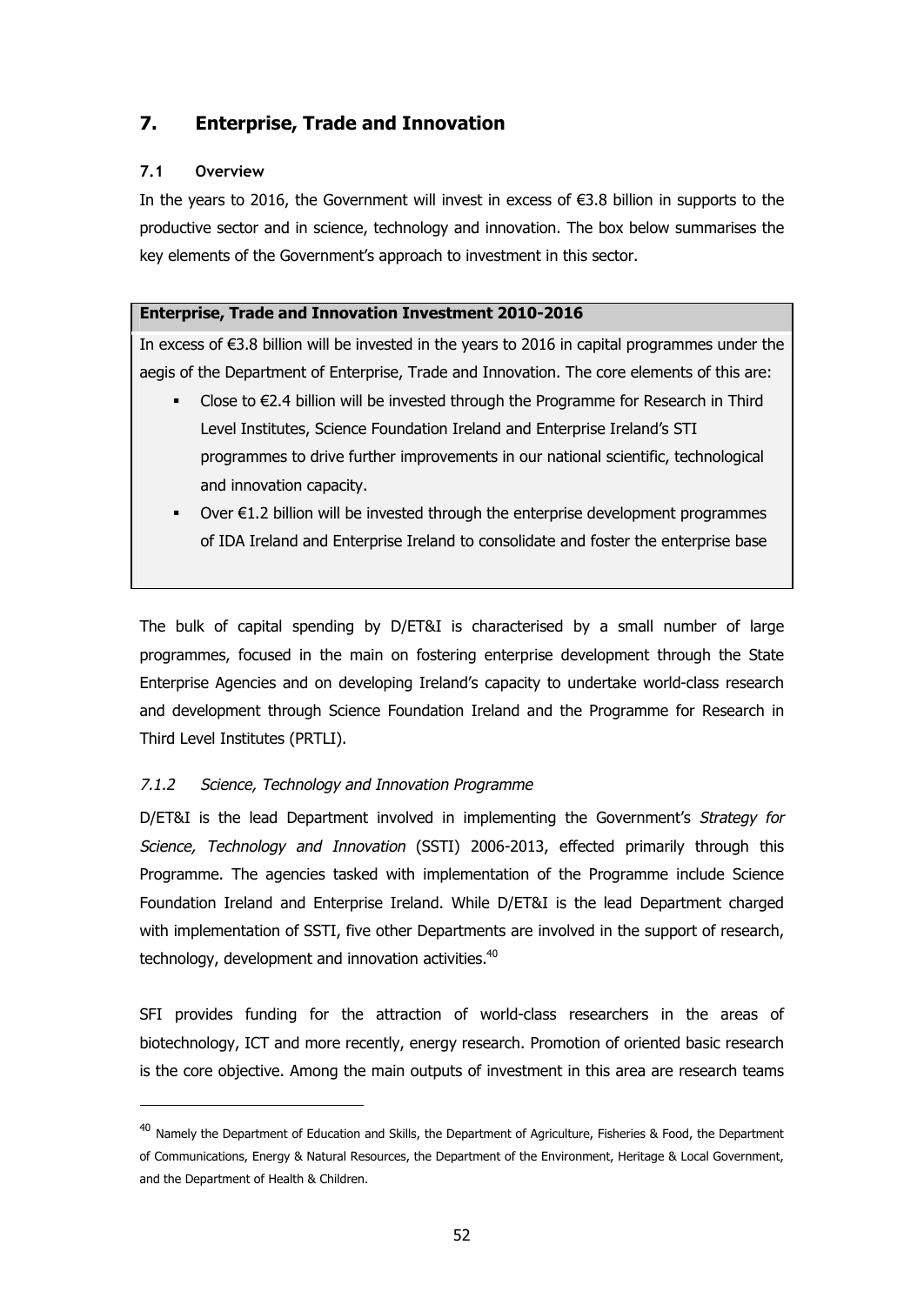and centres (which frequently partner with industry), bibliometrics (i.e. scientific publications and citations), intellectual property (IP) and PhD graduates. These outputs serve to enhance national scientific reputation and industry research capacity. EI supports the establishment and expansion of research capacity and capability within the indigenous enterprise base, links companies with higher education research and supports research commercialisation. Targeted outcomes involve exports and employment growth through enhanced product and service development, IP development and value added through the establishment of spin-out companies.

Early in 2010, responsibility for administering the Programme for Research in Third Level Institutes (PRTLI) was transferred to D/ET&I. The Programme provides financial support for strategies, programmes and infrastructure to underpin research across all disciplines in our 3<sup>rd</sup> level institutes. PRTLI is also an integral aspect of SSTI. Provision of research space is increasingly the focus of the programme.

#### 7.1.3 Enterprise Development and Competitiveness Programme

This programme is executed through the State Enterprise Development Agencies. Investment is comprised of allocations to IDA Ireland for the attraction of foreign direct investment, allocations to EI for providing a range of supports to indigenous enterprise, grants through the County and City Enterprise Boards for the development of microenterprises and funding for IntertradeIreland and the Interreg Enterprise Development Programme. IDA funding for research, development and innovation activities is also channelled through this programme.

High level outputs and outcomes targeted under the programme include attracting and embedding FDI investments, improving export performance, supporting the establishment of high-potential start-up companies, supporting high-value employment, promoting R&D in foreign-owned firms and facilitating regional development.

County and City Enterprise Boards (CEBs) are also involved in the implementation of this programme. There are 35 CEBs nationwide, tasked with promoting micro-enterprises (firms with fewer than 10 employees) at a local level.

# **7.2 Rationale for Continued Investment<sup>41</sup>**

# 7.2.1 Science, Technology and Innovation Programme

The strategic objectives set out for this programme are centred on improving competitiveness, innovation and growth through targeted investment in research,

 $41$  The strategic objectives outlined in this section are drawn from the NDP Annual Report 2007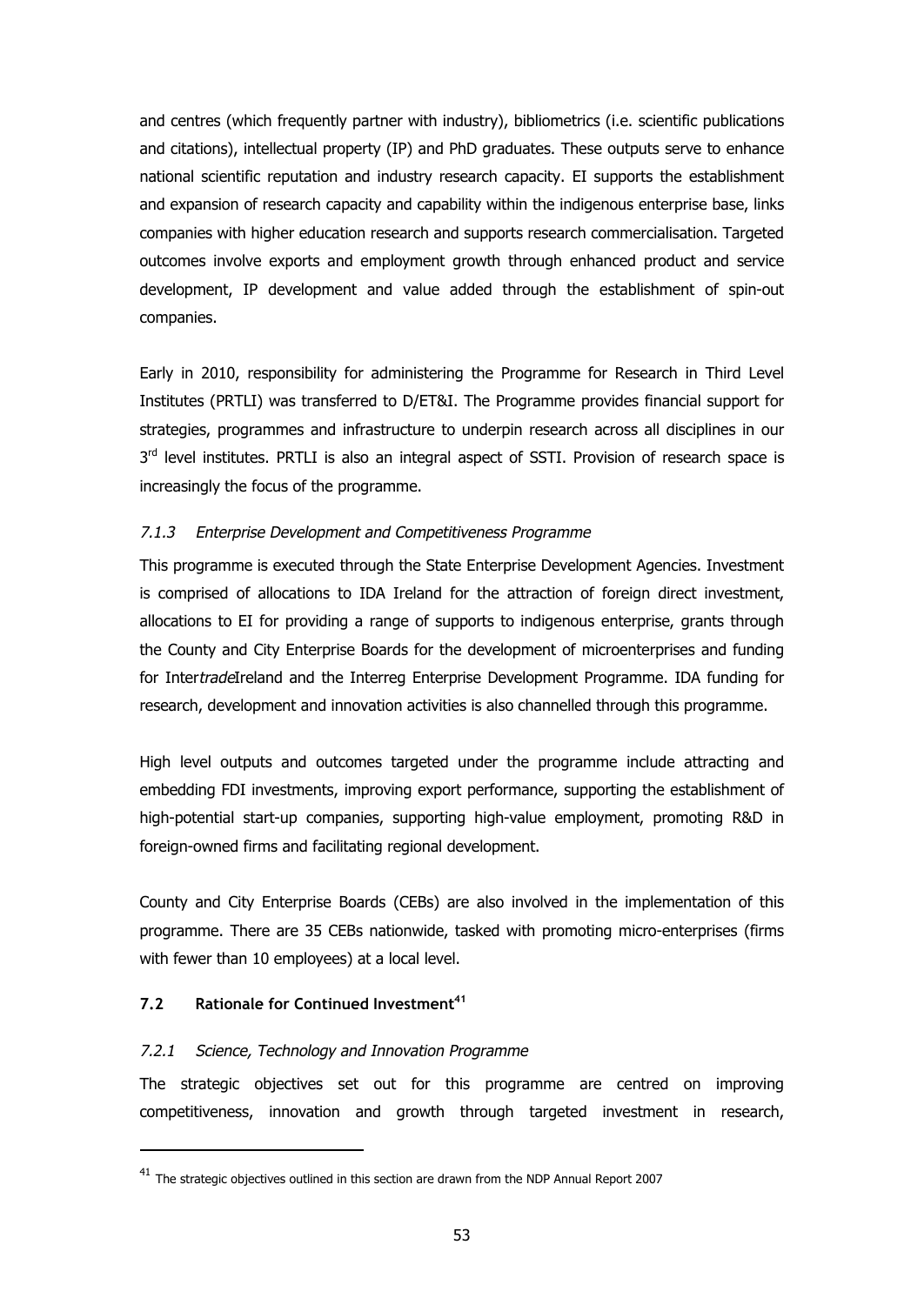development and innovation. The broad rationale in terms of enterprise policy is positioned as the need to move the enterprise base further along the 'value-chain' – in other words away from low-cost manufacturing towards higher-tech activities involving better paid employment and higher value added to the economy.

Regarding the economic case for state intervention, it is argued that the private sector will fund less than the socially optimum level. Along with the inherent difficulty of relating inputs to outputs and outcomes in R&D expenditure, two basic market failures account for this underperformance:

- Information asymmetries firms are often not aware of the potential benefits of performing R&D; and
- Positive externalities where firms do engage in R&D which yields benefits, the social returns often outweigh the private returns.

# 7.2.2 Enterprise Development and Competitiveness Programme

The strategic objectives set out for this programme include enhancing national competitiveness, innovation and enterprise capacity across the economy to underpin sustainable and balanced economic growth, new employment opportunities and dynamic export activity.

In terms of specific market failures, the rationale for supporting high-tech enterprises is informed by broadly similar considerations as apply regarding support for R&D as at Section 7.2.1 above. In addition, information asymmetries both in terms of access to investment finance and business skills are also a consideration. Support to promote foreign investment in Ireland is driven by the need to address these information asymmetries and the requirement to compete with other jurisdictions for internationally mobile capital. To compete effectively in this market, the government informs potential investors about the advantages of investing in Ireland and provides additional subsidies and incentives where appropriate. Owing to the absence of private incentives to provide them, these services are not provided by the market and so there is an economic case for intervention.

# **7.3 Assessment of Sectoral Capacity and Anticipated Medium-term Demand**

# 7.3.1 Science, Technology and Innovation Programme

While coming from a low base, there has been very strong progress recorded in expanding capacity in the Irish system of innovation. Despite some contraction in STI expenditure in 2009 in response to the severe fiscal crisis, State spending $42$  over the ten year period 1998 -

<sup>&</sup>lt;sup>42</sup> As measured by GBOARD – Government Budget Outlays or Appropriations for Research and Development.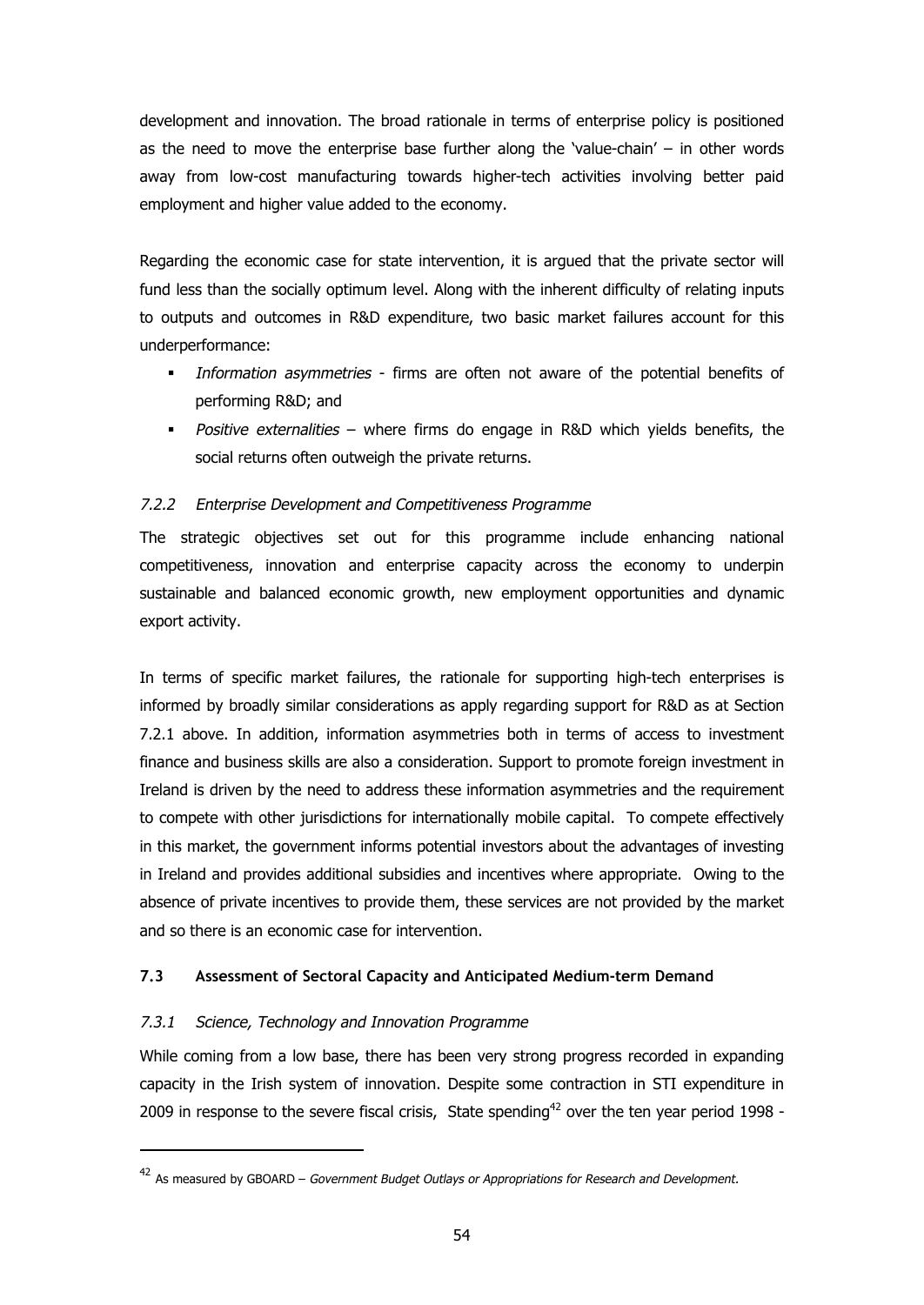2008 across all relevant Departments - including current expenditure and EU sourced finance, and not just exchequer capital - increased from  $E$ 231 million to  $E$ 946 million in nominal terms<sup>43</sup>. The stock of physical infrastructure has been transformed by four cycles of PRTLI which involved enhancement of the national research infrastructure and harnessing of funding from private sources to contribute to the delivery of 80,000 square metres of new research space. The relevant human capital which is so vital to this area has also been enhanced by the establishment of SFI, the Research Councils and a range of other sectoral spending programmes.

The Government's Smart Economy Statement – launched in December 2008 – placed investment in the STI agenda at the core of national policy for economic renewal. The strategy pledged to 'invest heavily in R&D, incentivise more multi-national companies to locate more R&D capacity in Ireland and ensure the commercialisation and retaining of ideas that flow from that investment'. Support for STI activities is therefore central to enterprise policy and by extension, efforts to secure a return to economic growth.

Notwithstanding this commitment, analysis undertaken for this review has pointed to a need to retune the policy focus in this area. The Government decision to transfer responsibility for PRTLI to D/ET&I has helped refocus policy in this area. In relation to the STI Programmes under the aegis of D/ET&I, efforts to enhance the commercialisation of research output and deliver a higher economic return to the very substantial investment in this area should be redoubled. In relation to the funding of PhDs on the scale currently being pursued, greater regard should be had for the employability of graduates and the relevance of research projects supported to the country's enterprise base. It will also be critical to ensure that all resources for basic research are specifically targeted at attracting genuinely world class researchers. A potential approach to enhancing the quality of project supported may be to fund only projects which have also won finance through international competitions such as the EU's Framework Programme, or projects which are in receipt of private sector funding. Such a mechanism would however have to be balanced with broader strategies in relation to the sectoral distribution of funding.

#### 7.3.2 Enterprise Development and Competitiveness Programme

Evaluating achievements in capital expenditure in this area requires a somewhat different approach to that typically used in other areas of capital investment such as infrastructure development. Because the ultimate product of investment here is not a piece of state-owned

<sup>&</sup>lt;sup>43</sup> This metric includes spending across all government departments and agencies and is not limited to spending through D/ET&I.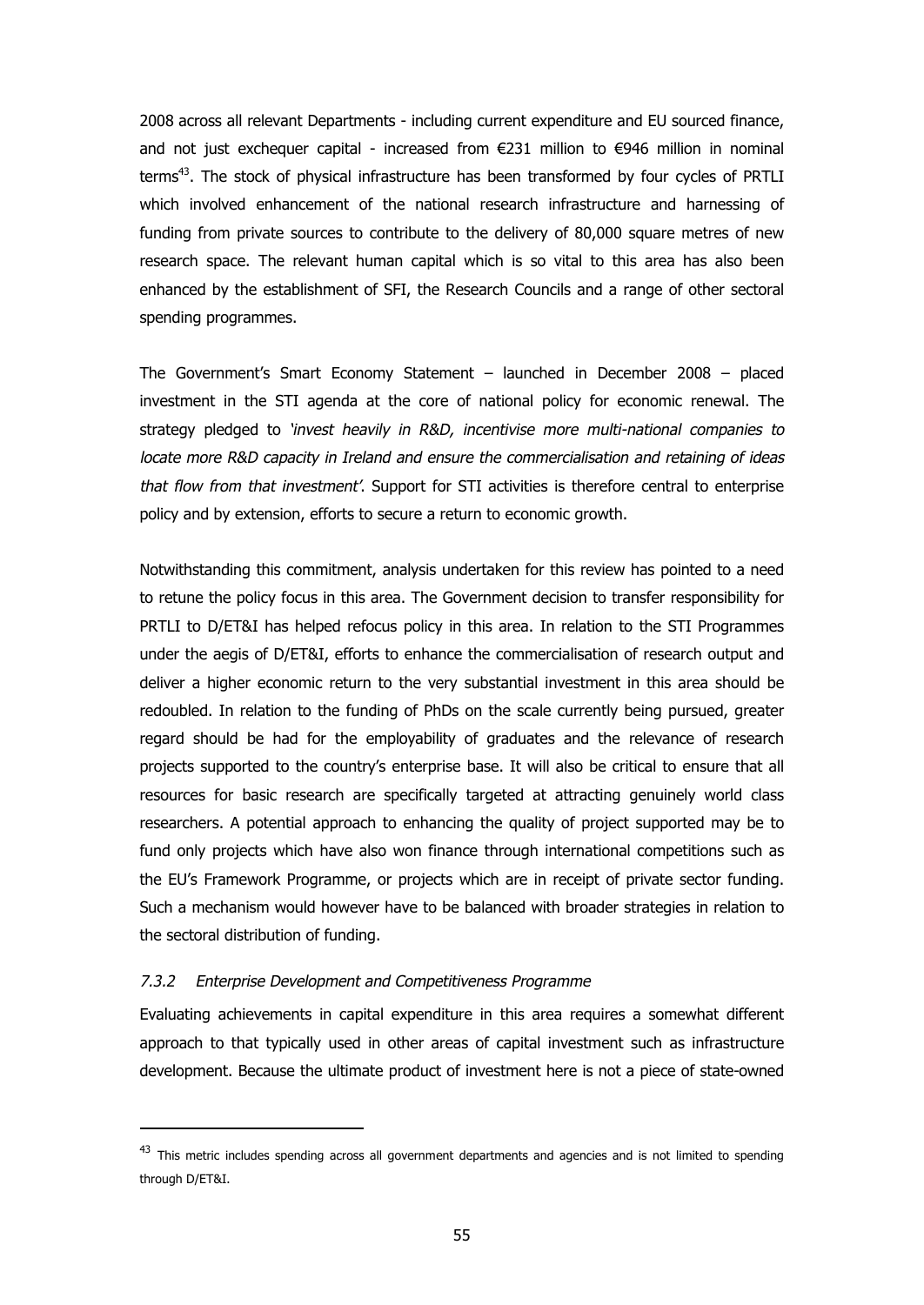capital<sup>44</sup>, measures of investment in terms of 'capacity expansion' are less relevant. It is therefore more appropriate to view achievements in terms of value added to the economy. In these terms, investment under the programme has played a role in creating sustainable jobs, promoting exports and fostering entrepreneurship.

Employment in agency-assisted firms stood at 272,053 in 2009, down from a high of 306,036 in 2007<sup>45</sup>. Value added to the economy of these firms was €60 billion in 2006, with a third of this figure attributable to the chemicals and pharmaceuticals sector<sup>46</sup>. Performance in attracting FDI into Ireland has also been strong, although there has been some slowdown in recent years.

Regarding demand for services into the medium term, the agencies will be centrally important in the push for economic recovery. It will be pivotal to remain agile and responsive to the needs of existing client companies while simultaneously redoubling efforts to attract new investment from overseas and assist Irish-owned firms in expanding.

The same quality standards must also be upheld in appraising investment proposals which come before the Enterprise Development Agencies, and all investments supported must still yield a positive net return to the State.

#### **7.4 Focus of Medium Term Policy**

In order to ensure a sustainable economic recovery, medium-term growth must be exportled. Over the course of the recession our exporting sectors have held up well and helped to stabilise the economy in the face of a major contraction in domestic demand. <sup>47</sup>

In order to nurture the development of the Smart Economy and enable the enterprise sector to create the jobs necessary for a return to prosperity, an unprecedented level of resources will be made available through the Enterprise Agencies.

# 7.4.1 Science, Technology and Innovation Programme

Funding to this programme will be increased. As discussed above however, additional steps must be taken to ensure that investment in basic research is expended on projects which are demonstrably world class and can attract international researchers of the very highest quality. This is also complementary to the goal set out in the Smart Economy Framework of attracting

<sup>44</sup> Notwithstanding equity holdings in supported companies under certain situations

<sup>45</sup> Forfás (2008) Annual employment survey 2009

<sup>46</sup> Forfás (2008) Enterprise Statistics at a glance - <sup>2008</sup>

<sup>&</sup>lt;sup>47</sup> Barry, F and A.Bergin (2010) *Ireland's Inward FDI over the Recession and Beyond.* IIIS Discussion Paper No.321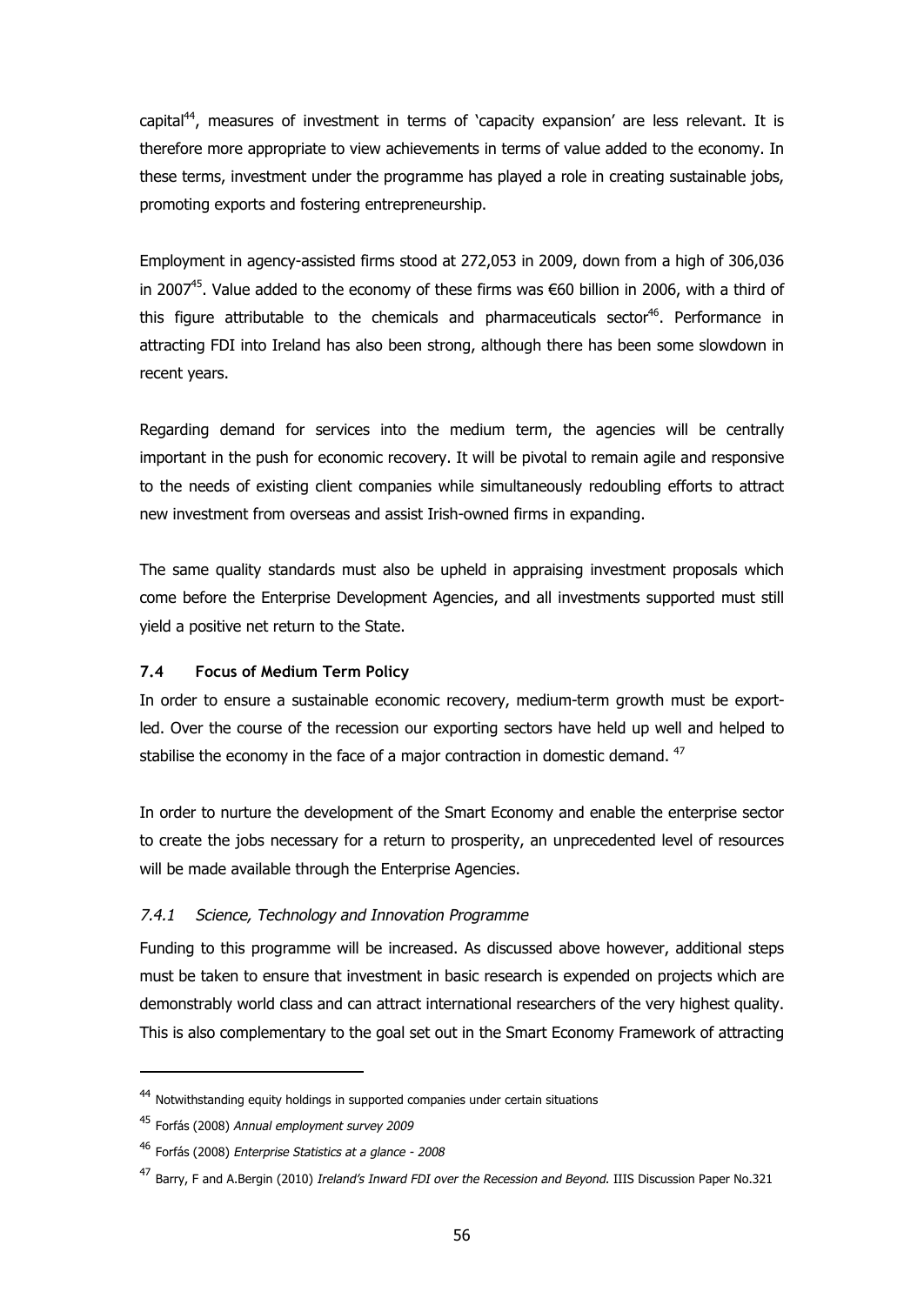a premium cohort of world-class researchers who have been nominated for, or secured prizes, awards and honours that will drive up the international visibility of Ireland to the global research and high-tech business communities.

In the case of the enterprise element of funding under this programme, steps should be taken to increase the commercialisation of research outputs and deliver a higher economic return to this investment. Policy in this area will also be shaped by ongoing progress in relation to the unification of funding streams for STI investment which can deliver enhanced economic efficiency in the allocation of scarce resources.

### 7.4.2 Enterprise Development Programme

This Programme will be critical to the national economic recovery and there will be a significant increase in the level of funding to the Programmes under the aegis of D/ET&I. This increase in funding represents a very real commitment to the enterprise agenda, particularly when viewed in the context of a considerably lower total capital envelope. In addition, the transfer of funding associated with PRTLI represents only a small element of this increased allocation. In the years to 2016, the proportion of the total capital envelope dedicated to the enterprise agenda will be double what it was in 2008 when capital expenditure peaked. Figure 7.1 illustrates this important trend.



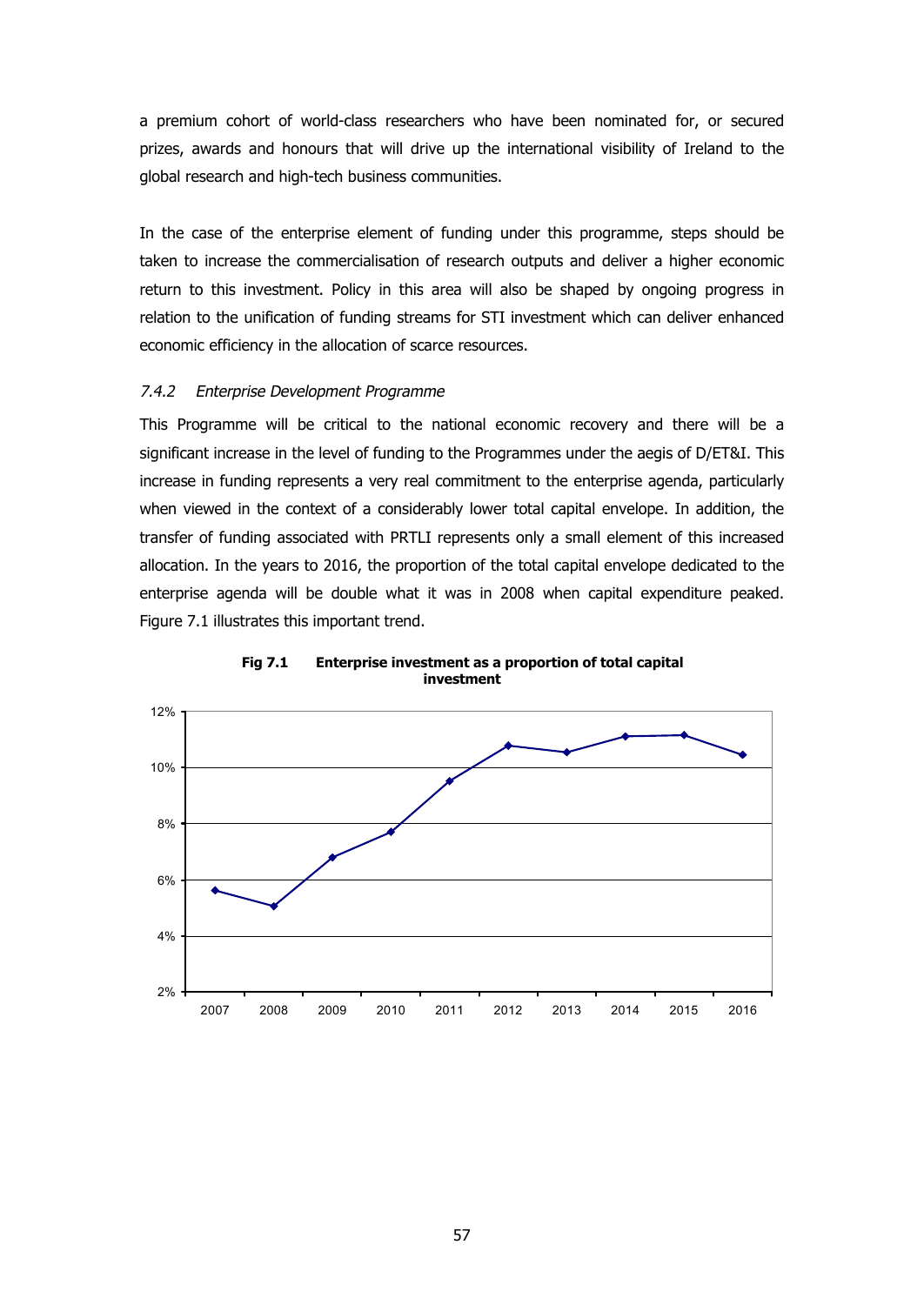The revised public capital programme of investment in the areas under the aegis of D/ET&I is presented in Table 7.1 below, including agency level allocations<sup>48</sup>.

| Table 7.1               | <b>Department of Enterprise, Trade and Innovation Reprioritised</b><br><b>Envelope, 2010 - 2016</b> |      |      |      |      |      |      |       |  |  |
|-------------------------|-----------------------------------------------------------------------------------------------------|------|------|------|------|------|------|-------|--|--|
|                         | 2010                                                                                                | 2011 | 2012 | 2013 | 2014 | 2015 | 2016 | Total |  |  |
|                         | $\epsilon$ million                                                                                  |      |      |      |      |      |      |       |  |  |
| <b>STI Programmes</b>   | 288                                                                                                 | 333  | 354  | 361  | 367  | 365  | 333  | 2,401 |  |  |
| <b>IDA Grants</b>       | 86                                                                                                  | 86   | 86   | 86   | 86   | 86   | 86   | 602   |  |  |
| Enterprise Ireland      | 78                                                                                                  | 76   | 89   | 92   | 91   | 83   | 80   | 589   |  |  |
| <b>Other Programmes</b> | 29                                                                                                  | 28   | 28   | 28   | 28   | 28   | 28   | 197   |  |  |
| <b>Total</b>            | 481                                                                                                 | 523  | 557  | 567  | 572  | 562  | 527  | 3,789 |  |  |

## **7.5 Anticipated Outcomes of Investment**

Investment under the programmes of the D/ET&I will assist the return to sustainable exportled growth into the medium-term.

Overall, the increased capital allocation for Enterprise and Innovation will enable the creation of new and sustainable long-term jobs, in addition to those supported by investment in physical infrastructure detailed elsewhere in this report. This investment demonstrates the national commitment to supporting the enterprise sector to survive, grow and drive exportled economic recovery. The increased focus on enterprise and innovation support will send a strong international signal of our national commitment to delivering the Smart Economy and implementing the recommendations of the Innovation Taskforce. The outputs and outcomes targeted under the medium-term programme of investment are highlighted below.

## Supporting indigenous small and medium sized business

- Over the period, Enterprise Ireland analysis estimates that this investment can create 63,000 direct new jobs in Irish firms across the country which will lead to an additional 44,000 indirect jobs in the wider economy.
- In 2010, 75 high-potential start-up firms will be identified and supported. This will rise to 100 per annum by 2016.

<sup>&</sup>lt;sup>48</sup> Which should be considered indicative for the later years of the programme within a definitive Department level total envelope.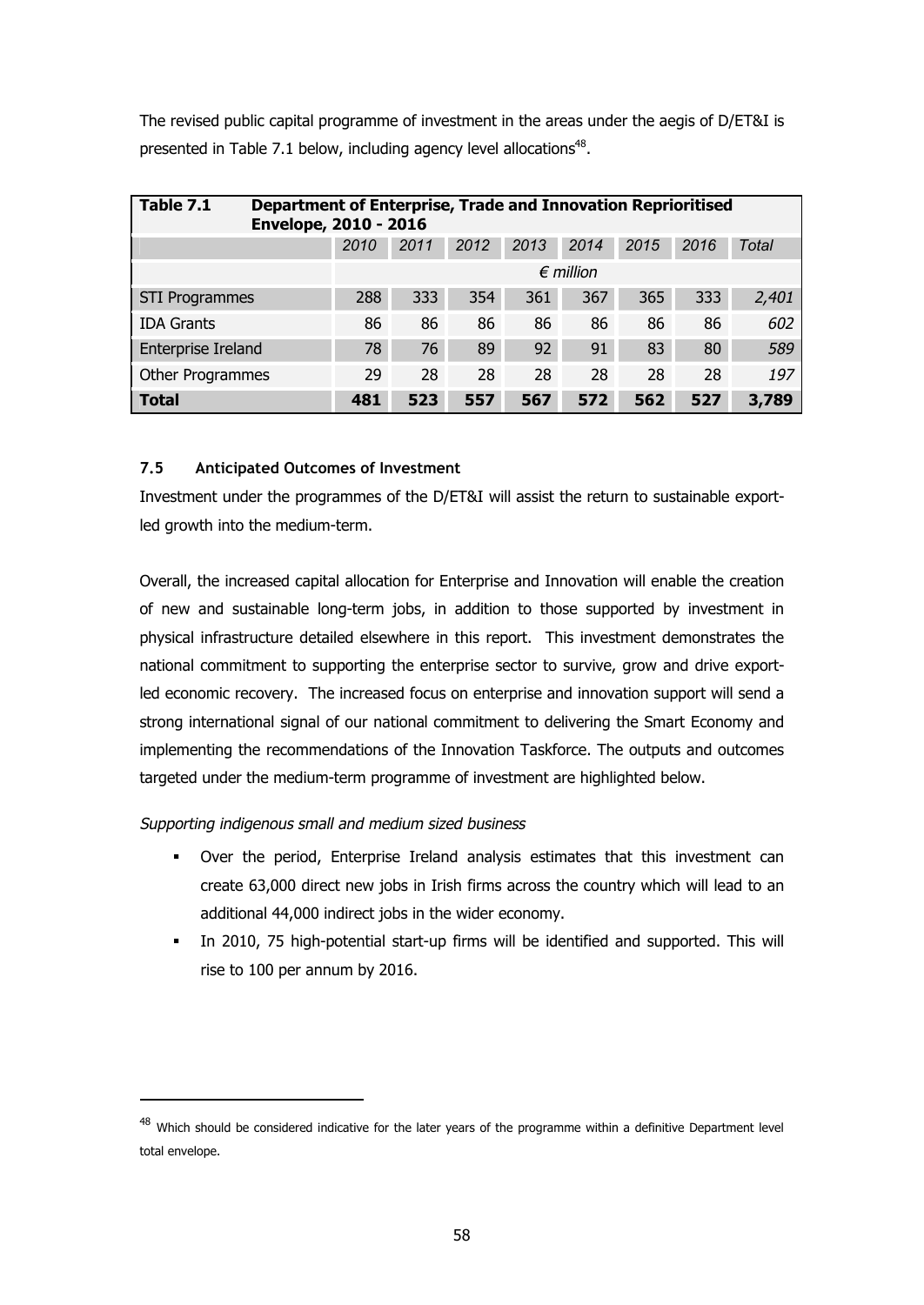### Attracting foreign direct investment

- § IDA Ireland analysis shows that this investment provides the basis for winning at least 640 new FDI investment projects over the next 6 years. Half of these will be outside Dublin and Cork.
- § IDA analysis shows that over the period, this investment will create 98,000 direct new jobs in FDI firms across the country. This will lead to an additional 68,000 indirect jobs in the wider economy.

## Delivering a knowledge economy

- § This investment will provide for the Innovation Fund and new Seed and Venture Funds as recommended in the Smart Economy and Innovation Taskforce Reports. These measures will act to leverage valuable private sector funding.
- **•** In the years to 2016, the number of firms with 'significant  $R\&D^{49}$  will increase by 30 percent from 45 to 59.
- There will be 10 percent growth in the number of firms with 'meaningful R&D<sup>50</sup>, from 700 in 2009 to 770 in 2016.
- § SFI will continue to fund its 2010 baseline number of 334 Principal Investigator–led research teams in the years to 2016.
- There will also be growth in the number of patents and licensing agreements associated with this investment.
- Investment of an additional €36 million will deliver nine new industry led applied Competency Centres.
- **PRTLI 5 will proceed and will see investment of**  $\epsilon$ **300 million in higher education** institutions across the country. This will significantly contribute to the Government's goal of developing the capacity and capability of our higher education institutions to carry out high-quality research in areas of strategic national importance and will include a wet lab facility as recommended in the Innovation Taskforce report.

Taken together, these outcomes will represent a significant return on investment and will be the barometer of success of enterprise and innovation policy.

<sup>&</sup>lt;sup>49</sup> 'Significant R&D' refers to firms spending in excess of €2 million per annum on R&D activities.

 $^{50}$  'Meaningful R&D' refers to firms spending in excess of €100,000 per annum on R&D activities.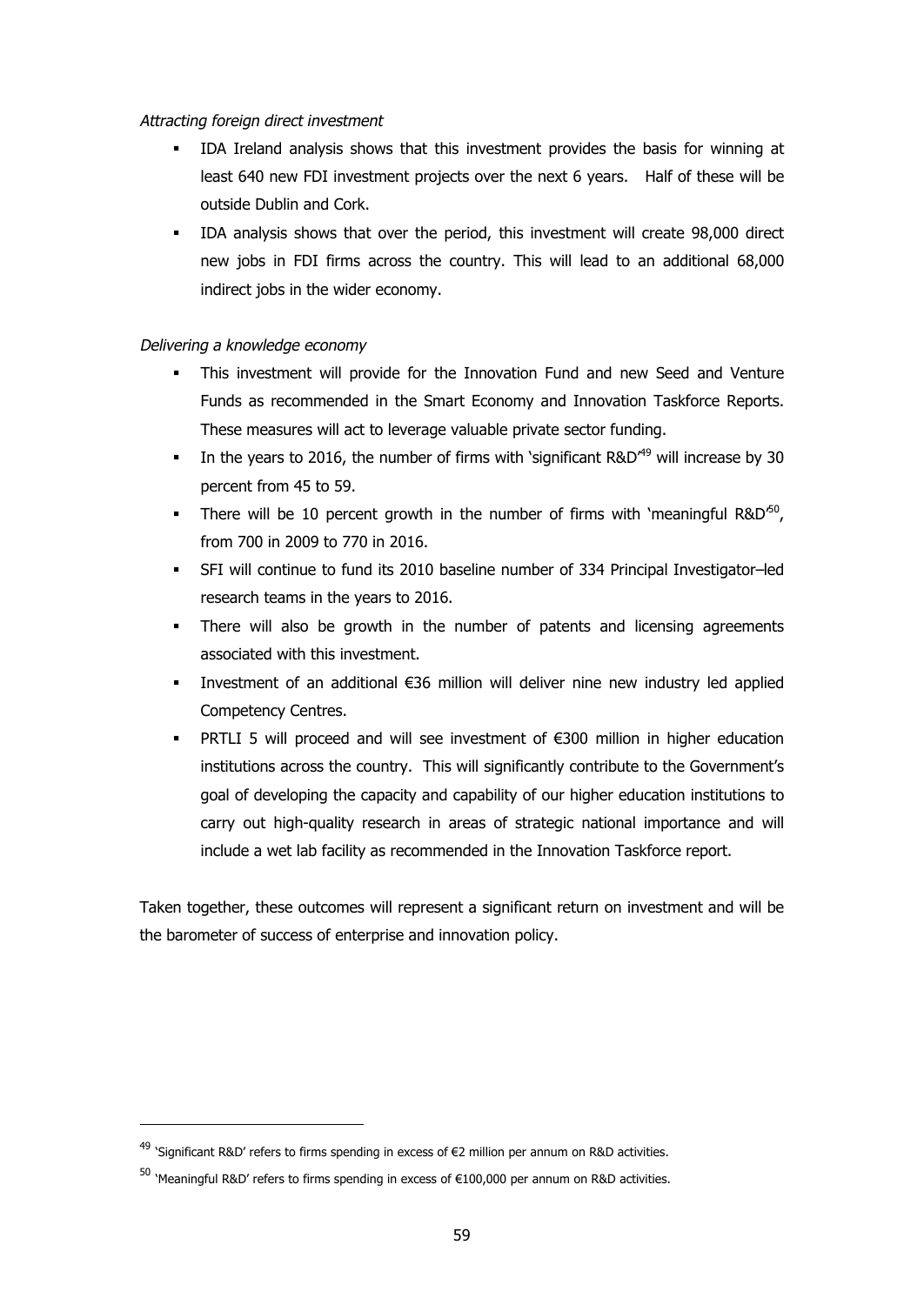### **Enterprise, Trade and Innovation Capital Investment – Summary of Findings**

Analysis of spending programmes under the aegis of the Department of Enterprise, Trade and Innovation has given rise to the following broad findings:

- § The Department of Enterprise, Trade and Innovation has a significant capital programme, designed to enhance the competitiveness and export potential of enterprise in Ireland and promote the performance of STI activities.
- The programmes supported by D/ET&I and its agencies have played a key role in driving Irish economic growth in the past, and will again be central to the push for national economic renewal through promoting the export potential of enterprise in Ireland.
- § The exporting sectors of the economy have already held up well and acted to stabilise the Irish economy in the face of a sharp contraction in domestic demand.
- In order to protect existing jobs and assist in the creation of new employment opportunities, an unprecedented level of funding will be made available to the Enterprise Agencies.
- § STI Programmes will be prioritised, and policy in this area will be retuned to achieve greater commercialisation and return on investment.
- § Funding through IDA Ireland and Enterprise Ireland will be integral to efforts to reverse the fortunes of the Irish economy and in the years to 2016, D/ET&I's proportionate share of the aggregate capital envelope will be double what it was in 2008. It remains critical that the agencies are flexible and adaptive to the needs of their client base while maintaining the highest standards in investment project appraisal.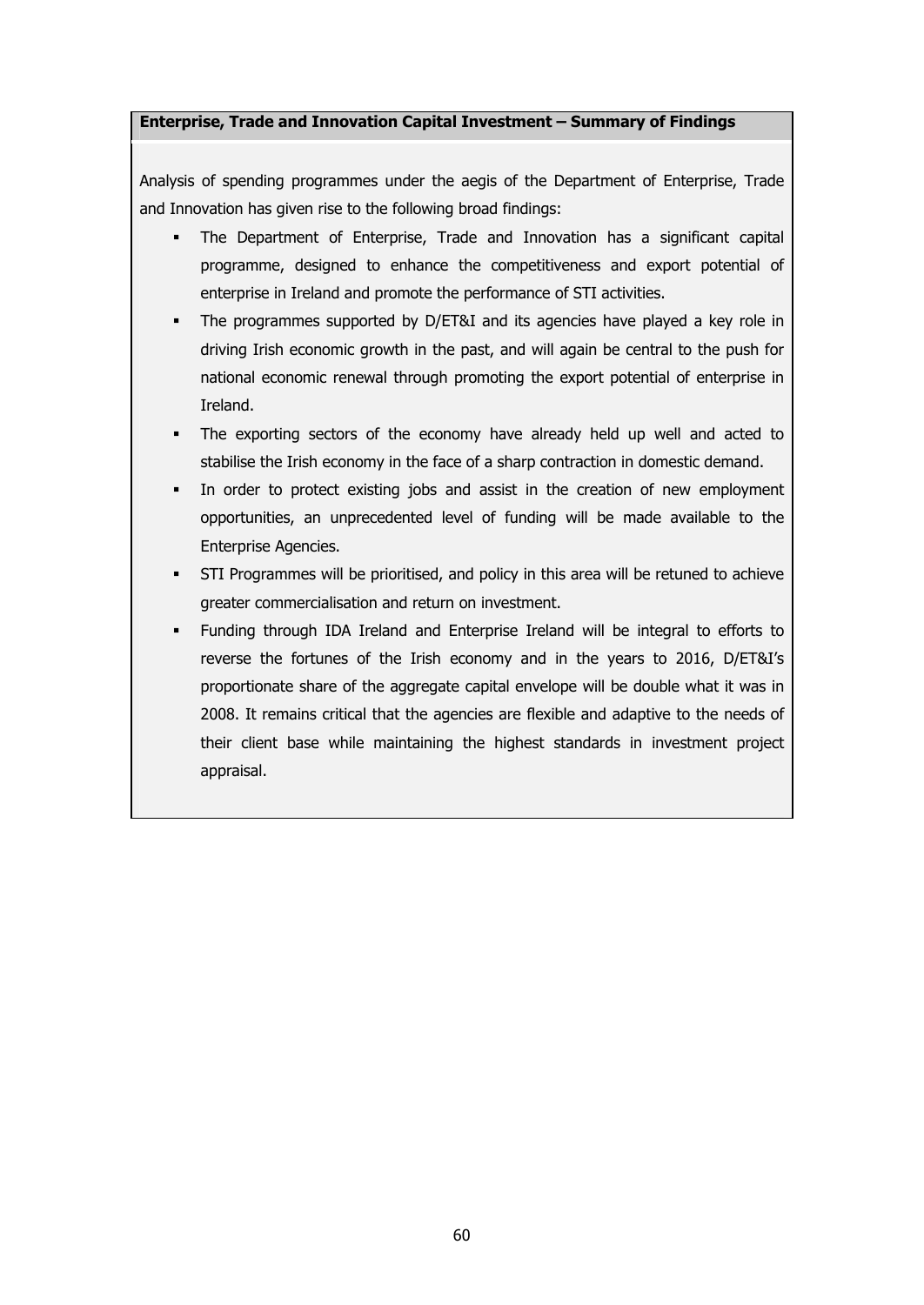# **8 Health and Children**

## **8.1. Overview**

In the years to 2016 the Government will invest almost €2.9 billion in capital spending programmes under the aegis of the Department of Health and Children. This will build on the progress achieved in these spending programmes over the past decade and serve to expand and improve our stock of health sector capital. The Box below summarises the key focus of medium-term investment plans

### **Health and Children Capital Investment 2010-2016**

In excess of €2.8 billion will be invested in the years to 2016 in capital infrastructure under the programmes of the Department of Health and Children. Capital spending in this area encompasses four main programmes - acute hospitals/major facilities, primary community and continuing care, ICT, childcare - and a number of smaller programmes. The core elements of medium-term investment will be:

- **•** In excess of  $\epsilon$ 1.6 billion will be made available to fund the development of acute hospital facilities.
- €780 million will be invested in primary community and continuing care.
- In excess of €400 million will fund other important programmes.

In addition, development of primary, community and continuing care facilities will be funded through the leasing of newly developed primary care centres.

## **8.2. Rationale for Investment<sup>51</sup>**

Capital investment in health services takes the form of investment in acute hospital infrastructure, primary community and continuing care, childcare facilities and the use of medical technology to enhance the care of patients. Investment in health infrastructure is designed to complement the overall effort to maximise the effectiveness and efficiency of the health services.

In terms of the economic case for intervention in this sector, health investment can be viewed as a redistributional policy, as having positive spillovers to the economy and society and as having characteristics of a merit good. Alongside the very obvious social benefits, an improved stock of health capital can boost the performance of the health service and in turn can make a significant contribution to the economy.

<sup>&</sup>lt;sup>51</sup> Strategic objectives stated in this section are drawn from the NDP Annual Report 2007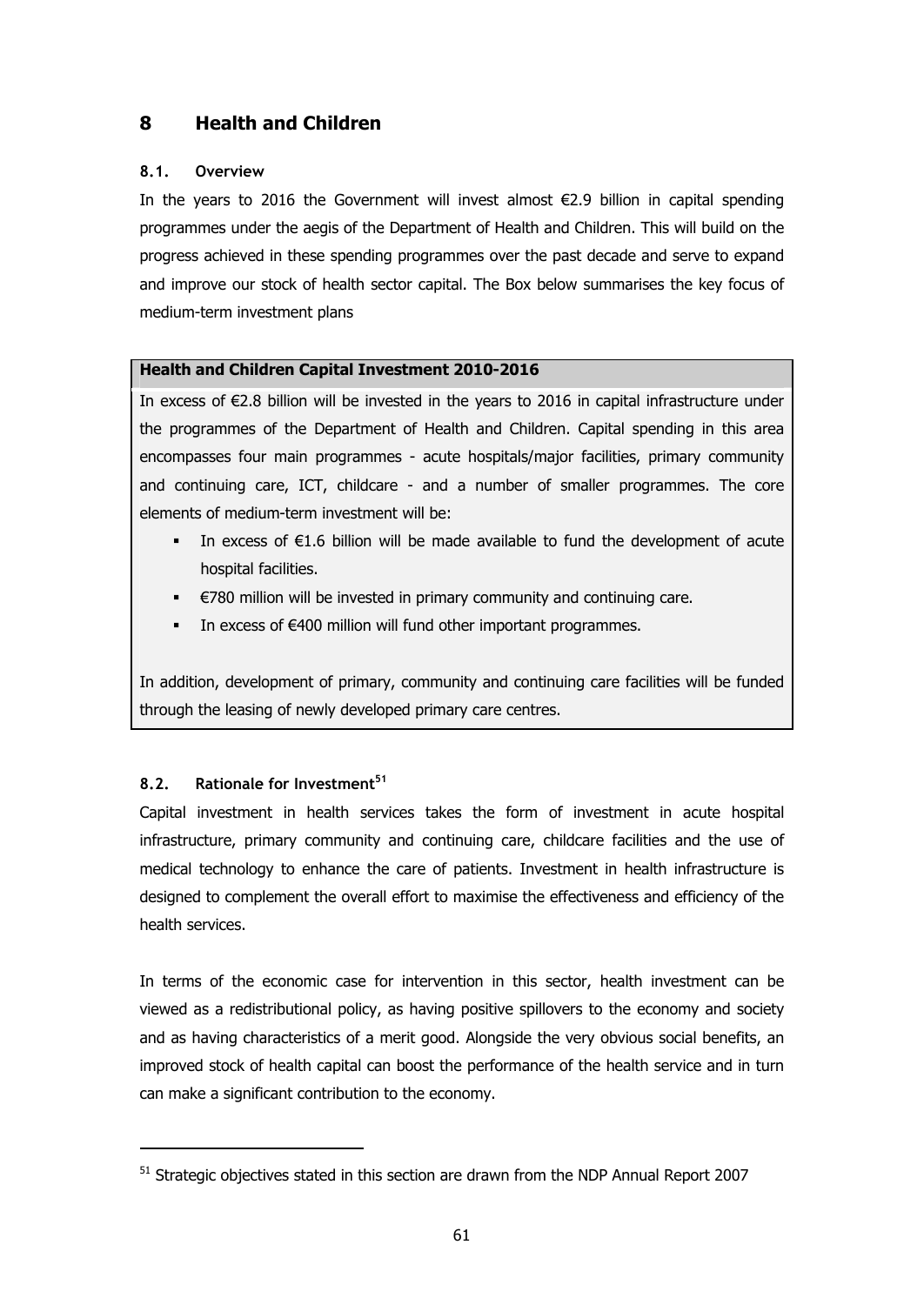### **8.3. Assessment of Sectoral Capacity and Anticipated Medium-term Demand**

### 8.3.1 Overview

.

Significant investment in the programmes under the aegis of the Department of Health and Children over the past number of years has improved the quality and quantity of infrastructure. Table 8.1 below shows spending by programme since 2004.

| Table 8.1              |                    |                          | Department of Health and Children Capital Expenditure by |      |      |      |  |  |  |  |
|------------------------|--------------------|--------------------------|----------------------------------------------------------|------|------|------|--|--|--|--|
| Programme, 2004 - 2009 |                    |                          |                                                          |      |      |      |  |  |  |  |
|                        | 2004               | 2005                     | 2006                                                     | 2007 | 2008 | 2009 |  |  |  |  |
| Programme              | $\epsilon$ million |                          |                                                          |      |      |      |  |  |  |  |
| <b>Acute Hospitals</b> | 385                | 286                      | 271                                                      | 317  | 265  | 210  |  |  |  |  |
| <b>Primary Care</b>    | 45                 | 180                      | 151                                                      | 218  | 292  | 213  |  |  |  |  |
| ICT                    | 67                 | 49                       | 22                                                       | 24   | 19   | 12   |  |  |  |  |
| Childcare              | -                  | $\overline{\phantom{0}}$ | 35                                                       | 108  | 80   | 55   |  |  |  |  |
| Other                  | 12                 | 10                       | 17                                                       | 33   | 19   | 13   |  |  |  |  |
| <b>Total</b>           | 509                | 524                      | 496                                                      | 699  | 674  | 503  |  |  |  |  |

Among the key achievements in this sector has been the redevelopment or extension of a number of major facilities:

- Cork University Hospital (€204 million);
- St Vincent's Hospital Dublin (€203 million);
- Midland Regional Hospital Tullamore (€144 million);
- Midland Regional Hospital Mullingar ( $€28$  million);
- **•** University College Hospital Galway ( $€219$  million);
- § St James' Hospital (€63 million)

In addition, progress has been made in

- Improving safety and quality of patient care through the provision of increases in single rooms in acute hospitals and investment in infection control;
- § The provision of Community Nursing Units to support services for older people. Expenditure has increased from €20 million in 2004 to over €100 million in 2008;
- § Infrastructural works under the roll out of the National Cancer Care Strategy; and
- Delivering improved health technology including diagnostic equipment.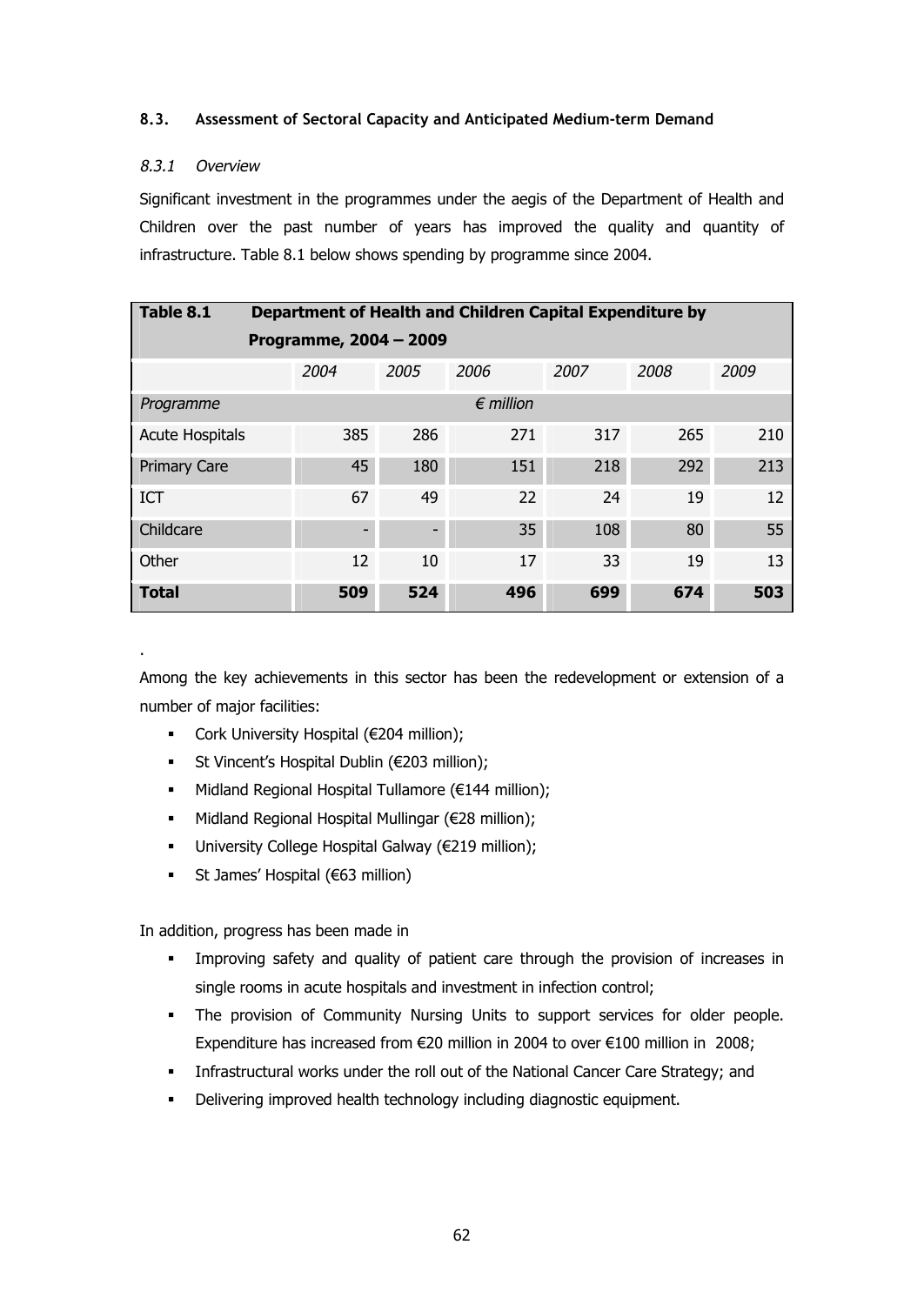## 8.3.2 Future Policy Direction and Key Projects

There is however further scope for improvement in the stock of capital assets. Infrastructure deficits persist in both the acute care and the primary, community and continuing care sectors, and continued investment is required in these areas.

In order to improve efficiency of service delivery, policy has sought to develop and improve primary care and enhance home and community supports. This approach can then free up capacity in acute treatment environments.

There is a demand for investment therefore in both acute and primary, community and continuing care facilities. A number of key projects were identified as priorities. In terms of acute facilities, key projects include:

- Redevelopment of the Mater Hospital;
- § A new National Paediatric Hospital;
- § Construction of cardiac / renal facilities at Cork University Hospital;
- § Construction of ward block and A&E facilities at Our Lady of Lourdes Hospital;
- § Construction of ward block and A&E facilities at Letterkenny General Hospital;
- **•** Improved maternity facilities;
- § Roll out of the National Medical Imaging System; and
- **The roll-out of the National Programme for Radiation Oncology.**

In the area of Primary Community and Continuing Care, key priorities include:

- § Investment in replacement mental health infrastructure (consistent with the national mental health strategy, A Vision for Change) funded through the disposal of surplus mental health lands;
- § Completion of Community Nursing Units to support service delivery for older people and meet inspection standards;
- § Primary Care Investment in isolated rural and socially disadvantaged urban areas including Glenties and Inchicore;
- § Disability investment at centres in St Dympna's in Carlow and St Ita's in Portrane;
- § Investment in residential and day care facilities to support services for people with disabilities; and
- Investment in facilities to support child welfare protection.

In terms of childcare facilities there has been considerable investment in childcare places in recent years through the National Childcare Investment Programme (NCIP). NCIP is designed to improve the availability and quality of childcare options, primarily through capital grant aiding the construction and refurbishment of childcare facilities. Significant further investment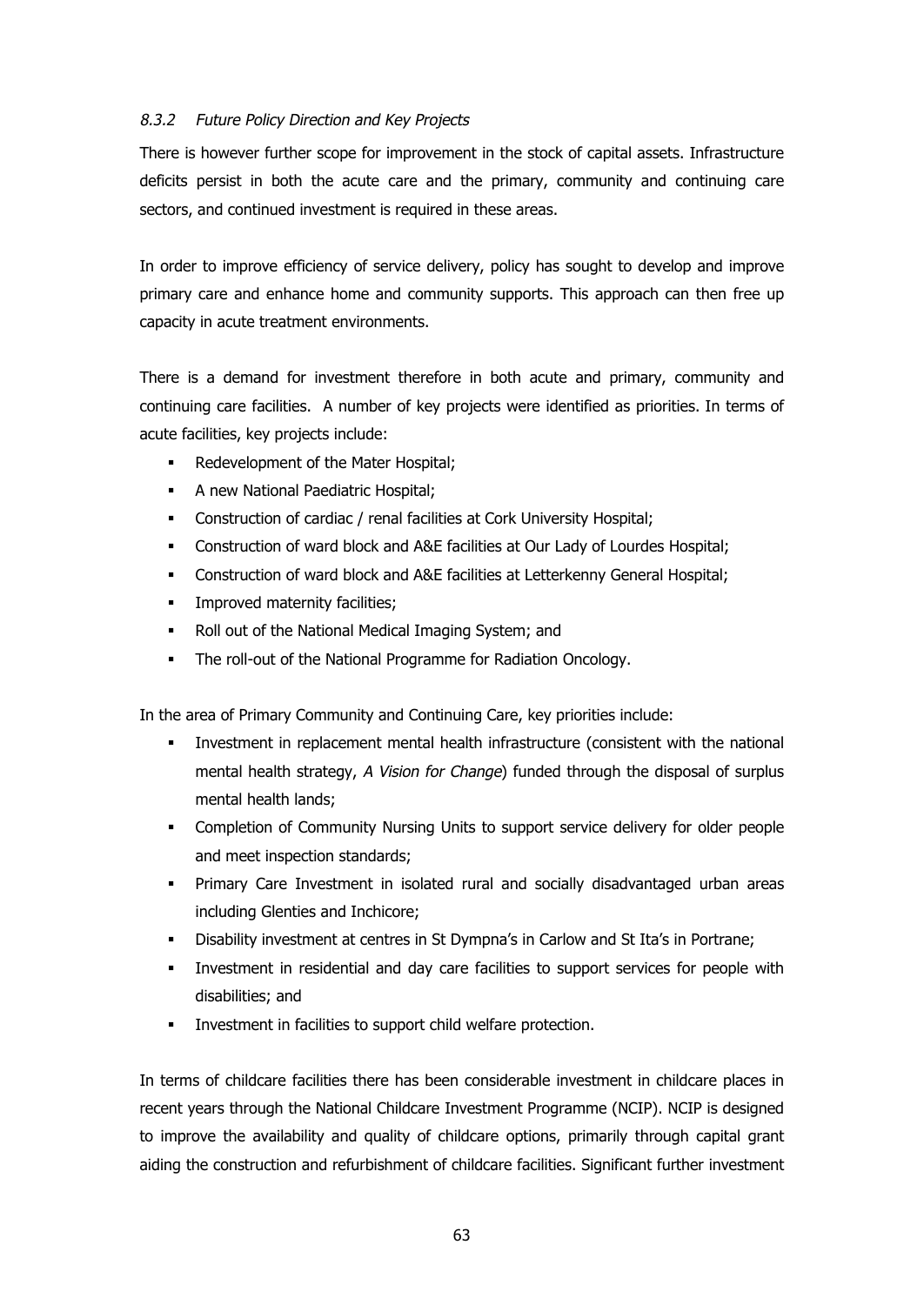over the medium term will be less of a priority owing to achievements to date and anticipated future demand.

In relation to priority areas of investment, the budgetary pressures that have become manifest since these priorities were articulated, mean that it will not be possible to procure all of the projects through planned capital envelopes. In response to this, the Department of Health and Children has both reprioritised the timing of investment decisions and is exploring the potential for alternative means of financing investment such as leasing and asset disposal.

A number of key projects in the Acute Care sector have been identified as possibilities to progress through alternative finance means and can be expected to make a contribution to the upgrading of health infrastructure. These have been identified as

- § Acute facilities at Sligo General Hospital
- Relocation of major maternity hospitals to acute hospital sites; and
- **■** Modernisation of laboratory services;

In terms of primary care, the HSE has identified an extensive list of proposed developments to advance provision of primary care centres. Submissions were invited for proposals to develop over 250 sites and the Board of the HSE has approved in principle advancement of 182 locations. These projects are being progressed as leases. The summary position at present is as follows:

- § 2 primary care facilities opened in 2009;
- § 32 facilities are scheduled to open in 2010; and
- 91 facilities are scheduled to open in 2011/12.

These primary care developments are being progressed on the basis of leasing and this approach has been subject to detailed evaluation. HSE analysis shows that this approach offers good value for money. The costs are therefore predominately on the current side, and only minor costs in relation to equipping facilities are envisaged.

## 8.3.3 Drivers of medium-term demand for capacity in health capital

It is likely that there will be continuing demand for investment across the health sector into the medium-term. Aside from the poor quality of much of the existing health capital stock, three key factors will drive this need for ongoing investment as set out below.

## a) Using modernised infrastructure to deliver reconfiguration and service improvements.

The availability of modern and appropriately located health infrastructure is fundamental to the transformation of health service provision. Ongoing investment is required to ensure that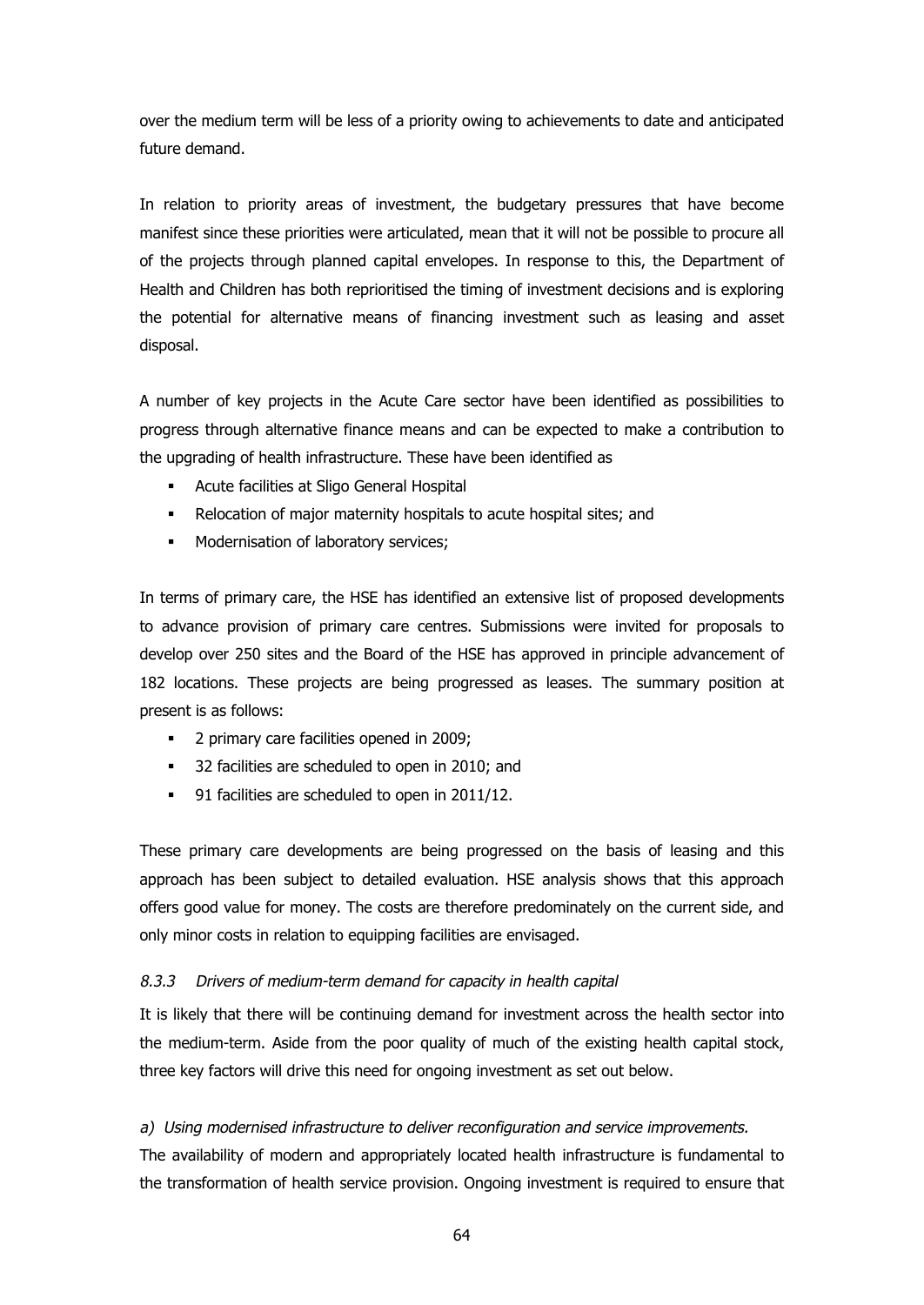a range of facilities continue to be provided in support of the overall transformation agenda. Combined with appropriate service developments and further investment in areas such as information support systems, capital investment will be required so as ensure continued improvements in service quality within an overall more effective and efficient operating environment. With capital investment representing less than 3 percent of total public expenditure in health, a key consideration is how capital expenditure can be used to generate cost savings / efficiencies in operating costs and improved patient and service outcomes from any given level of current expenditure.

### b) Patient Safety and Regulatory Standards

The Health Act 2007 established a revised regulatory regime for residential care provided to older persons. Within this context, a new set of standards was drawn up for this sector, to be overseen by the Health Information and Quality Authority (HIQA). As part of these standards, public nursing homes are subject to registration and inspection for the first time.

While enhanced regulatory oversight is clearly a positive development, pressure to comply with the new regulations will be compounded by the age of the existing stock. It was estimated in 2008 that:

- 27 percent of the stock was over 120 years old;
- 25 percent of the stock was  $41 119$  years old; and
- 28 percent of the stock was  $21 40$  years old.

It is clear then that resources will be required to replace and refurbish bed capacity in the public sector.

### c) Demographic Demands

A corner-stone of policy in this area will be to assist older people in remaining in their own homes. Nonetheless, the pressures of an ageing population will give rise to an ongoing need for capital investment. Forecast demographic trends will continue to have considerable implications for the provision of modern long-term nursing home care places. Investment in support services will also be required to ensure that older people can continue to lead independent lives outside of formal residential care settings for as long as possible.

Equally, there is a need to expand step-down care (convalescent, respites rehabilitative and assessment care beds) in line with current and future demand.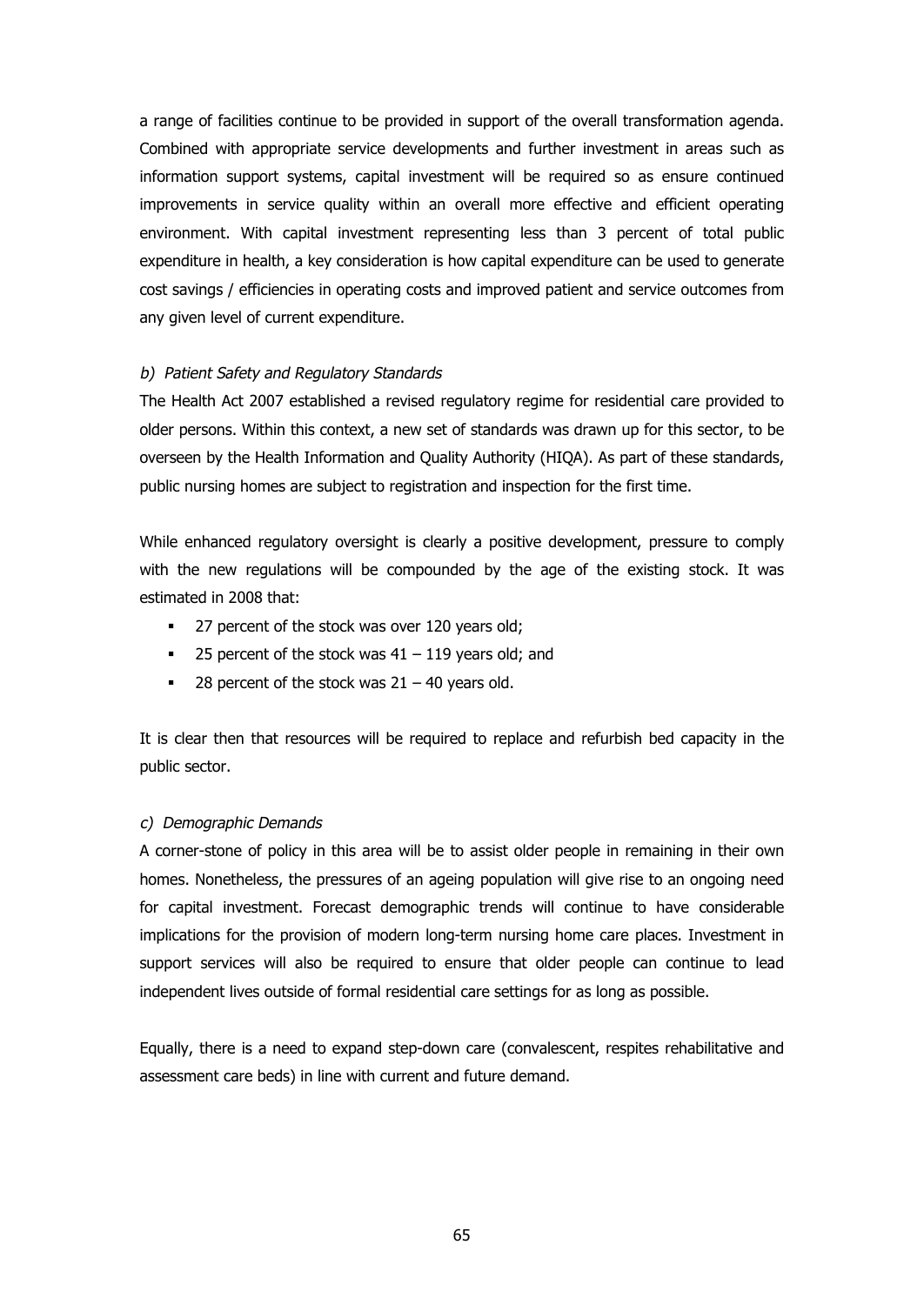### 8.3.4 Alternative Approaches to Financing

Because of the budgetary pressures which have arisen since the NDP was launched, a number of alternative financing mechanisms are being explored in the procurement of health capital. Regardless of the type of funding mechanisms, it remains a critical consideration that projects can deliver robust economic and social benefits.

### **8.4. Focus of Medium Term Policy**

Based on the foregoing analysis this section sets out a revised programme of investment for capital spending under the aegis of the Department of Health & Children.

In relation to future demand in this area, a number of factors are driving demand for continued investment in health capital. As outlined at Section 9.3.3, the stock of the public health infrastructure needs further improvement, and a certain level of investment is required in order to address this and also to meet statutory requirements. A new regulatory environment and the pressures deriving from an aging population will serve to compound the need for improved health facilities into the medium term.

Along with pressures on acute facilities, existing infrastructure needs further investment in areas such as

- **•** Mental health care:
- Disability care;
- Long-term residential care; and
- Primary care infrastructure.

The confluence of these factors and the level of quality of existing health infrastructure necessitate continued investment into the medium-term.

Notwithstanding, scope for further prioritisation exists, along with opportunities to secure greater value for money. In addition, alternative means of financing capital projects may yield greater efficiency. In terms of priorities for policy, it is critical that moves to develop and enhance home and community supports (in order to free capacity in acute facilitates) remain at the top of the agenda.

Based on this need for continued investment on health infrastructure the Public Capital Programme includes a significant level of funding for investment in health sector capital in the years to 2016. Given the very significant opportunities for achieving greater value for money, a very substantial level of capital stock can be procured from allocated resources. In addition, alternative means of financing and delivering projects should be considered where they are viable and where they offer value for money. It is critical that all capital investment projects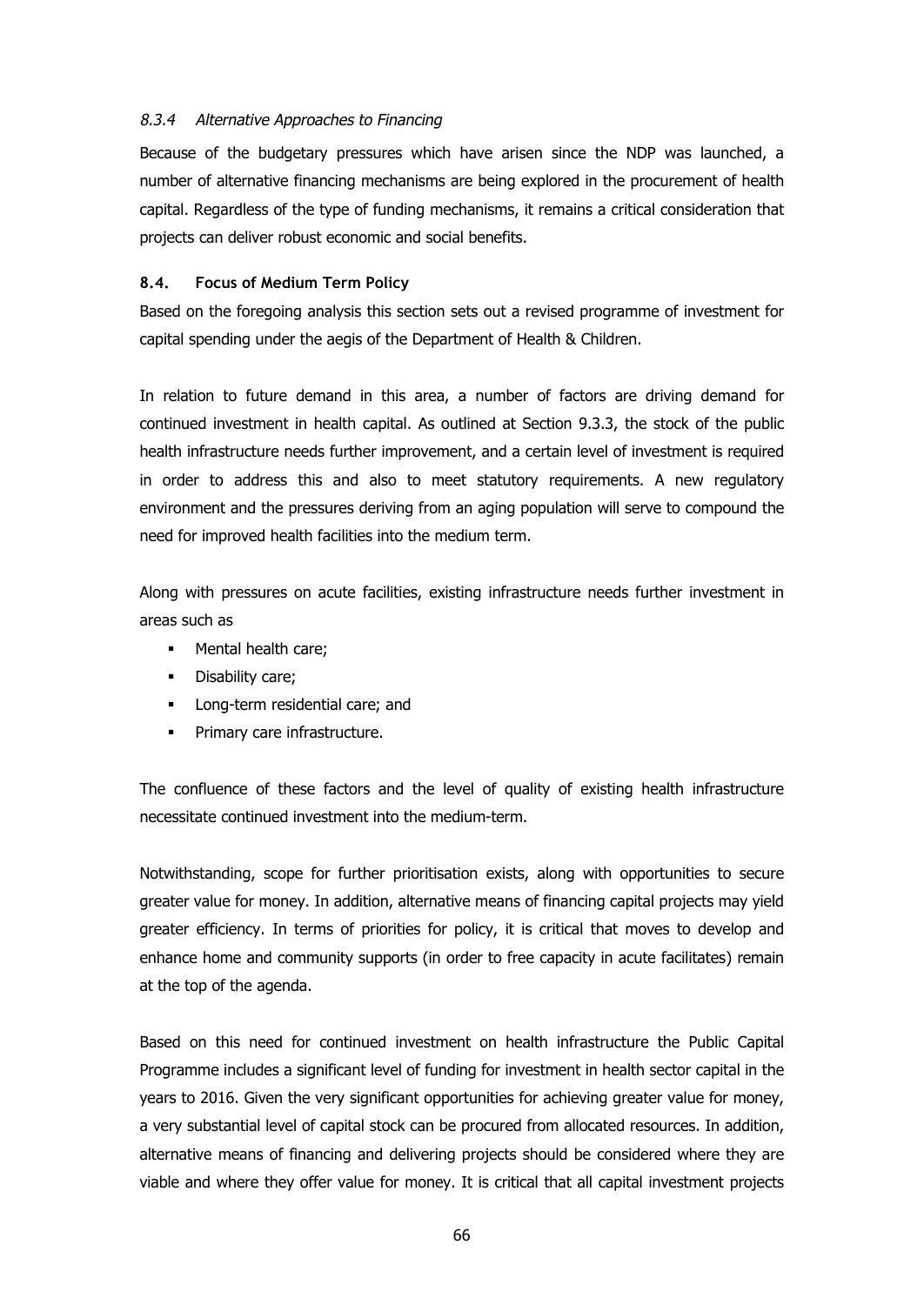pursued are consistent with the broad policy goal of achieving greater efficiency in healthcare.

Table 8.2 sets out an indicative breakdown of programme-level investment in the Health sector in the years to 2016. Within the context of a definitive total capital envelope, these programme-level allocations will be kept under review and informed by emerging developments, demand in each sector and availability of funding from alternative financing means.

| Table 8.2           |      |                    | <b>Department of Health and Children Reprioritised Envelope, 2010 - 2016</b> |      |      |      |      |              |  |  |  |
|---------------------|------|--------------------|------------------------------------------------------------------------------|------|------|------|------|--------------|--|--|--|
|                     | 2010 | 2011               | 2012                                                                         | 2013 | 2014 | 2015 | 2016 | <b>Total</b> |  |  |  |
|                     |      | $\epsilon$ million |                                                                              |      |      |      |      |              |  |  |  |
| Acute<br>Hospitals  | 240  | 231                | 275                                                                          | 291  | 262  | 167  | 167  | 1633         |  |  |  |
| <b>PCCC</b>         | 164  | 104                | 60                                                                           | 44   | 73   | 168  | 168  | 781          |  |  |  |
| <b>ICT</b>          | 40   | 40                 | 40                                                                           | 40   | 40   | 40   | 40   | 280          |  |  |  |
| Childcare           | 32   | 10                 | 10                                                                           | 10   | 10   | 10   | 10   | 92           |  |  |  |
| Other<br>Programmes | 15   | 15                 | 15                                                                           | 15   | 15   | 15   | 15   | 105          |  |  |  |
| <b>Total</b>        | 491  | 400                | 400                                                                          | 400  | 400  | 400  | 400  | 2,891        |  |  |  |

In line with the policy approach set out in Budget 2010, it is intended that there will be an increase in these levels of expenditure in 2011 and subsequent years in respect of mental health investment which can be financed through disposal of surplus assets.

## **8.5 Anticipated Outcomes of Investment**

Close to €2.9 billion will be invested in the years to 2016 in capital infrastructure under the programmes of the Department of Health and Children. This investment will encompass four main programmes, acute hospitals/major facilities, primary and continuing community care, ICT, childcare and a number of smaller programmes. The benefits will be significant and will contribute to a range of improved health outcomes. Among the benefits of this investment will be contribution to

- An increase in cancer survival rates;
- **•** Improved infection control;
- § A reduction in the number of emergency admissions to acute hospitals; and
- The cessation of child admission to adult HSE mental health facilities.

These achievements will make a very strong contribution to improved health outcomes.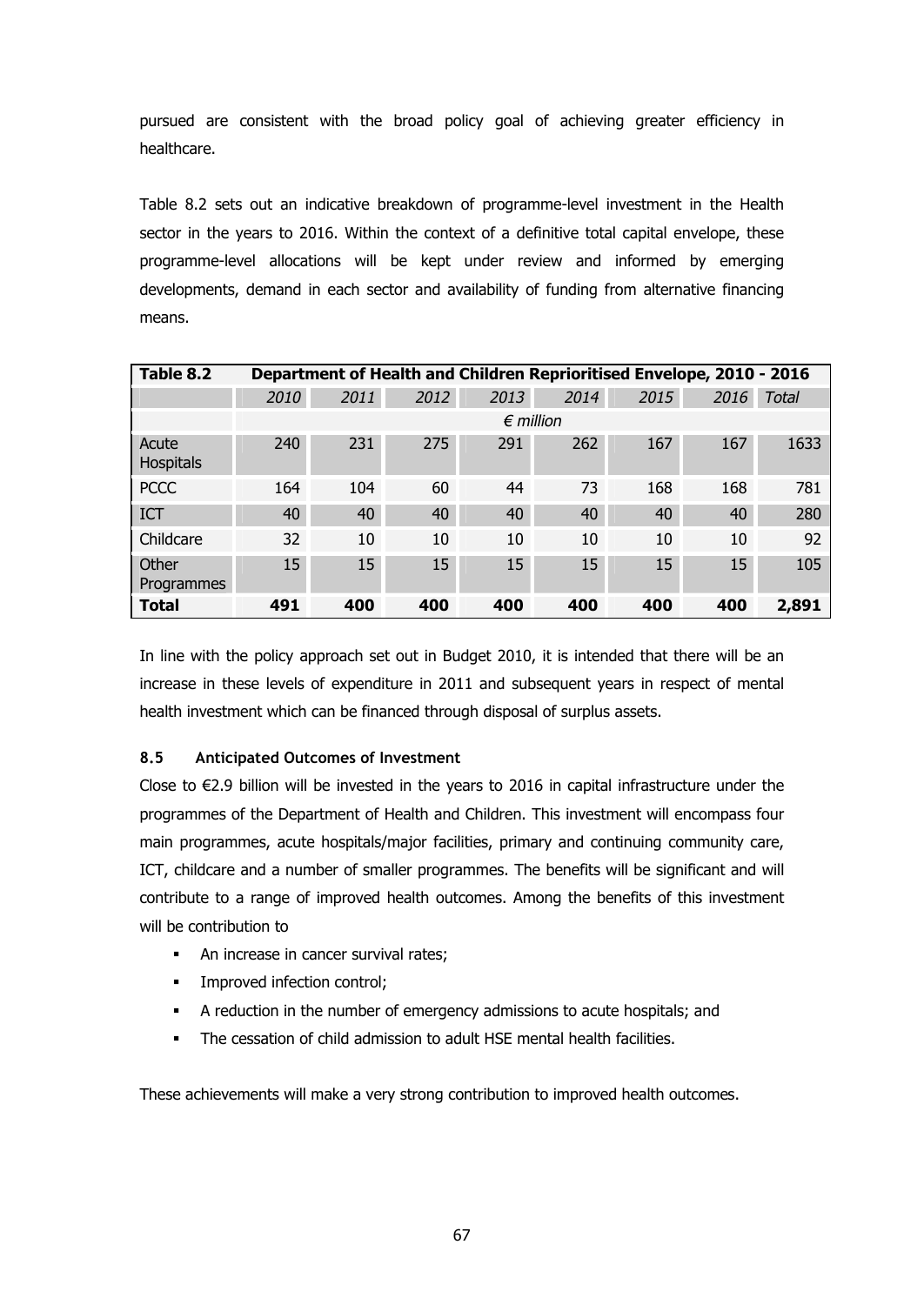### **Health and Children Capital Investment – Summary of Findings**

Analysis of spending programmes under the aegis of the Department of Health and Children has given rise to the following broad findings:

- The Health and Children capital programme has already undergone significant downward adjustment.
- § A number of the priorities outlined in the NDP will not now be funded through the existing capital envelope. The Health Service Executive - in conjunction with the Department of Health and Children - is progressing the provision of infrastructure through disposal of surplus assets and leasing arrangements and is also exploring alternative means of financing investment.
- § While there has been very significant investment in this sector and an improvement in the quality and quantity of infrastructure, there is scope for further improvement in the stock of health capital.
- There are a number of factors driving a continued need for investment in health capital into the medium-term, in particular the need for a modernised infrastructure to support reconfiguration and service improvement, demographic factors and improvements associated with regulation and quality standards.
- All future capital investment should be consistent with broad policy goals in relation to developing capacity in the primary community and continuing care areas and in modernising acute facilities.
- In recognition of the poor stock of existing health assets, and noting the pressures on infrastructure into the medium-term, a significant level of resources will be invested in this area over the medium-term, and give the enhanced opportunities for achieving value for money in public procurement, this will be sufficient to deliver a substantial level of resources.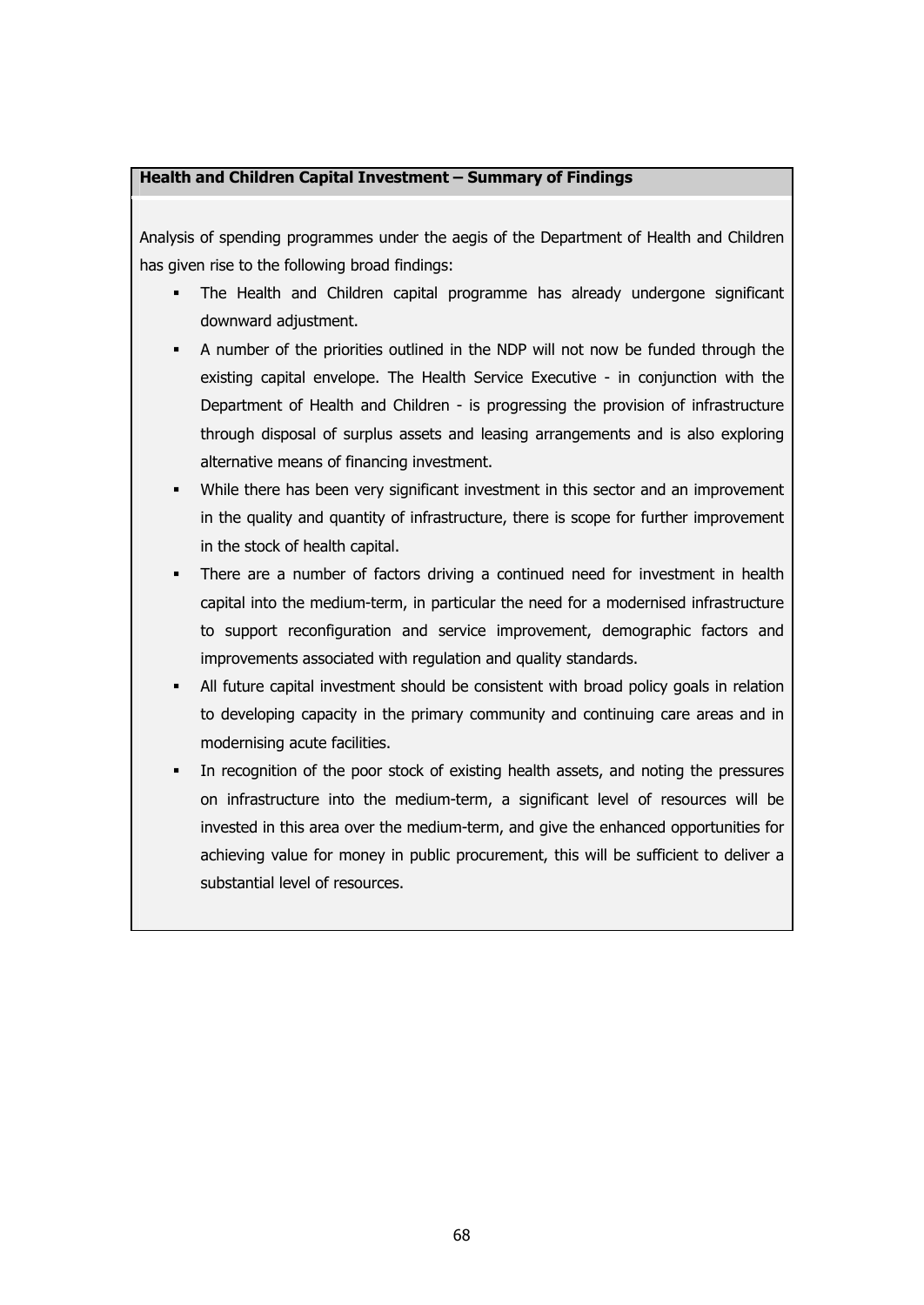# **9. Agriculture, Fisheries and Food**

## **9.1 Overview**

In the years to 2016, the Government will invest in excess of  $E1.5$  billion in supports to the agriculture, fisheries and food sectors. The Box below summarises the key elements of the Government's approach to investment in this sector.

## **Agriculture, Fisheries and Food Investment 2010-2016**

In excess of €1.5 billion will be invested in the years to 2016 in capital programmes under the aegis of the Department of Agriculture, Fisheries and Food. The core elements of this investment are:

- Over €600 million will be provided to support on-farm investment and the development of the food industry.
- Over €600 million will be invested in Forestry measures.
- § Investment in other programmes, in particular, support to the fisheries industry will exceed €300 million.

Capital investment is part of the overall strategy of the Department of Agriculture, Fisheries and Food to promote the sustainable development of a competitive, innovative, consumer focussed food, fishery and forestry sector and to contribute to a vibrant rural and coastal economy and society.

## **9.2 Description of Programmes and Rationale for Continued Investment<sup>52</sup>**

The overall strategic objective of capital investment in the programmes under the aegis of the Department of Agriculture, Fisheries and Food is to increase efficiency, improve competitiveness and enhance environmental sustainability in order to increase the contribution of the various sectors to the economy. The specific rationale for investment in each of the component programmes is considered in further detail below.

## 9.2.1 Development of Agriculture and Food (Farm Waste Management Programme)

## On-farm investment

The Farm Waste Management Scheme and the Farm Improvement Scheme encourage the improvement and modernisation of Irish farms while contributing to the protection of the environment. The Farm Waste Management Scheme was introduced to assist farmers to invest in animal housing and waste storage facilities in order to reduce water pollution by

<sup>52</sup> Strategic objectives stated in this section are drawn from the NDP Annual Report 2007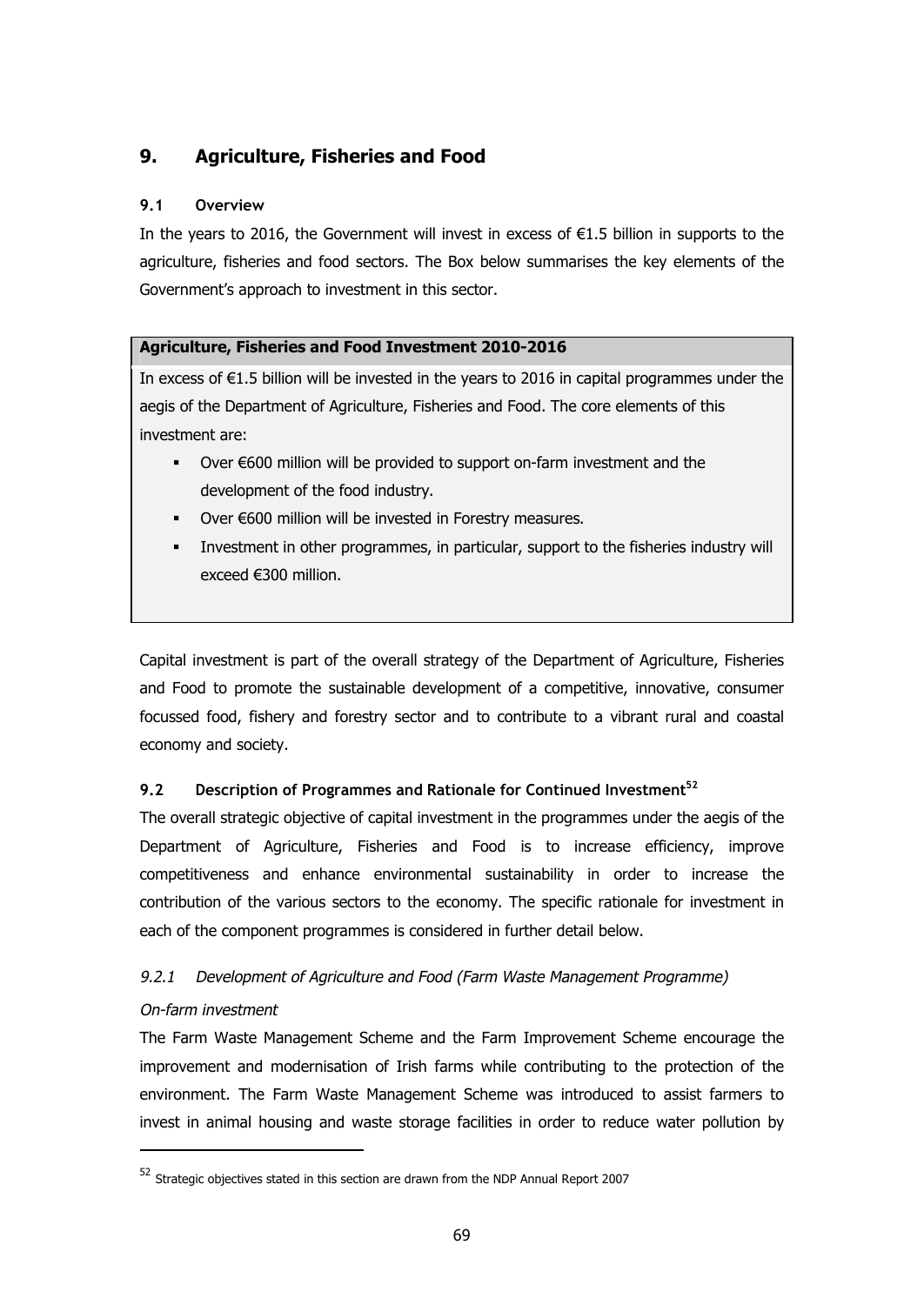nitrates from agricultural sources and to prevent such pollution. More specifically, the scheme was required to enable Ireland to meet the requirements of the EU Nitrates Directive following a European Court of Justice judgement that Ireland was in breach of its obligations to implement an Action Programme. The Farm Improvement Scheme assists farmers with the capital costs of modernisation through investments in order to improve their overall performance and market orientation while respecting EU and national standards. The scheme includes specific measures for animal housing and handling facilities, diversification, dairy hygiene, animal welfare and on-farm grain storage.

In addition, the Targeted Agricultural Modernisation Scheme, which consists of a range of measures designed to target particular needs by raising standards and improving competitiveness, was introduced in 2010 as part of an amended Rural Development Plan, 2007-2013. The Pig and Poultry Welfare Schemes in this package of measures will assist producers to convert existing production to a more animal-friendly approach in line with the requirements of EU directives, ensure that production meets the highest standards and protect and consolidate markets for growth. The Water Harvesting Scheme will encourage the harvesting of rainwater for use on bigger farms, thereby reducing dependence on either mains or well water supplies. A Dairy Equipment Scheme will focus on the introduction of the best technology into the sector in order to improve competitiveness and consolidate the already high standard of Irish milk supplies. New schemes in the sheep sector have the objective of halting the decline in sheep numbers and reducing labour inputs through the introduction of better handling facilities.

#### Food industry

Support is provided for capital investment in the marketing and processing of agricultural products to encourage improvements in the structure, scale and efficiency of production of high quality products to meet market demands and opportunities. The objective is to establish a diverse modern, innovative, sustainable and market-focussed food industry which can deliver growth and jobs within the medium term, and in particular, exploit and promote the potential for export growth.

### 9.2.2 Forestry Programme

The primary objective of the Forestry programme is to improve the level of afforestation in Ireland which is amongst the lowest in Europe. In addition to the economic and environmental benefits of increased afforestation, forestry has made a strong contribution to climate change mitigation and forests planted since the 1990s have had a significant impact in offsetting national Green House Gas emissions and obviating the need to purchase carbon credits. In economic terms, the output of the forestry sector was valued at €1.8 billion in 2008 and there are 16,000 people employed in the sector, predominately in rural areas. The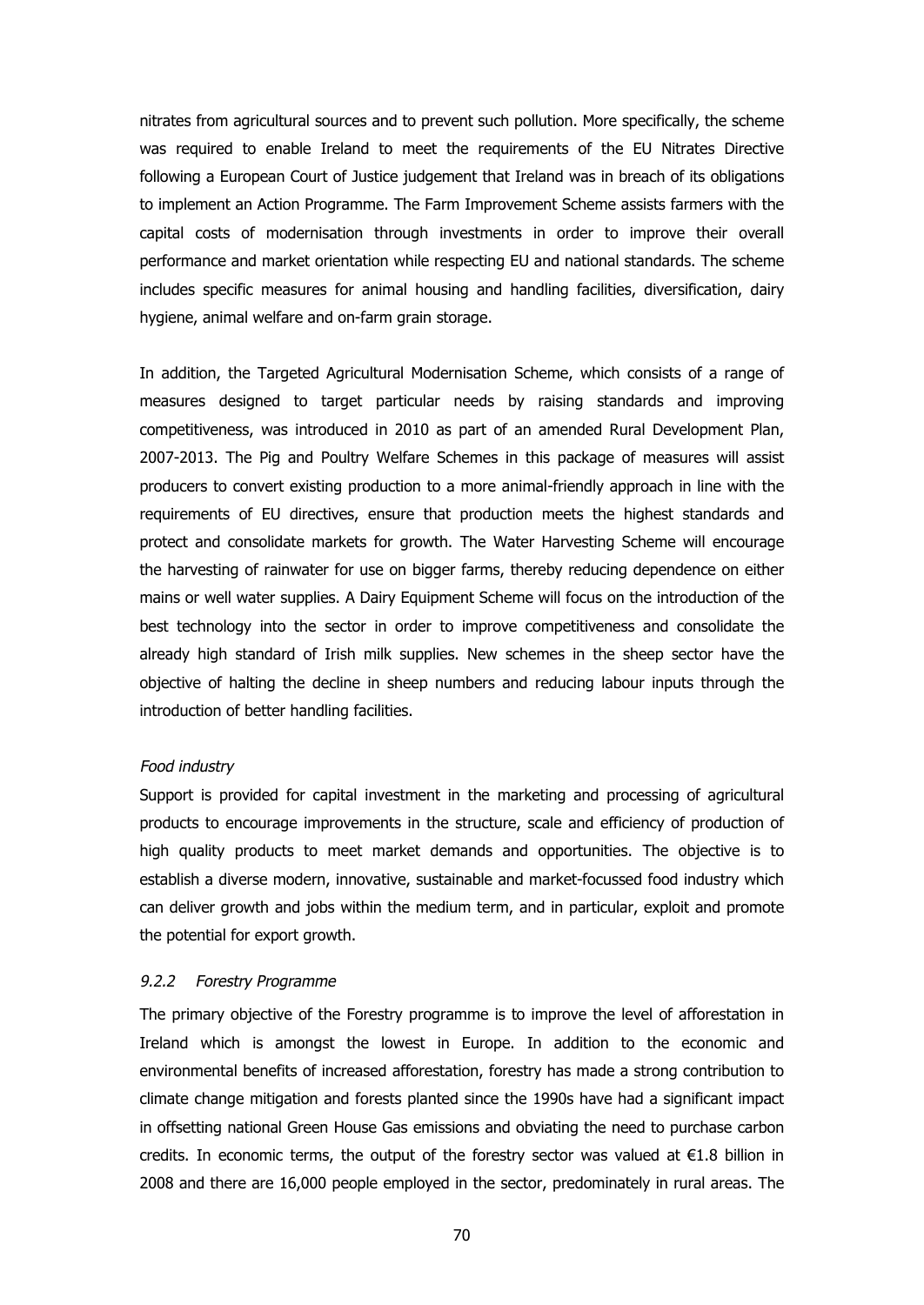environmental benefits include biodiversity conservation and enhancement, public recreation amenity, the conversion of agricultural land from being a net emitter of  $CO<sub>2</sub>$  to a net sequester and store of  $CO<sub>2</sub>$  and as a source of wood biomass for renewable energy.

## 9.2.3 Fisheries

The objectives of capital investment have been to ensure the economic, social and environmental sustainability of the fisheries industry for the benefit of coastal communities. Essential components of the policy approach are the development of a modern, competitive, sustainable and consumer focussed sector by investing in the aquaculture and fish processing sectors, improving and maintaining harbour facilities and bringing the Irish fishing fleet into balance with available quota resources through a fisheries decommissioning scheme.

## **9.3 Assessment of Sectoral Capacity and Anticipated Medium-term Demand**

## 9.3.1 Overview

The agri-food sector has been transformed in recent years by changes in the EU policy framework, in consumer behaviour and demands, in international food markets as well as structural change in agriculture and the food processing industry. Very significant capital funding has been provided in the programmes under the aegis of the Department of Agriculture, Fisheries and Food to enable the agri-food, fishery and forestry sectors to adapt to these challenges. Table 8.1 below shows growth in spending since 2004.

| Table 9.1                  | Department of Agriculture, Fisheries and Food Capital Expenditure |      |      |      |      |      |  |  |  |  |
|----------------------------|-------------------------------------------------------------------|------|------|------|------|------|--|--|--|--|
|                            | by Programme, 2005 - 2009                                         |      |      |      |      |      |  |  |  |  |
|                            |                                                                   | 2005 | 2006 | 2007 | 2008 | 2009 |  |  |  |  |
| $\epsilon$ million         |                                                                   |      |      |      |      |      |  |  |  |  |
| <b>Capital Expenditure</b> |                                                                   | 201  | 211  | 320  | 678  | 546  |  |  |  |  |

Progress across each of the major spending programmes is outlined below

## 9.3.2 Development of Agriculture and Food

The Farm Waste Management Scheme has facilitated a major improvement in the quality and quantity of animal housing and agricultural waste management facilities throughout the country. The scheme has been successful in putting in place the essential on-farm infrastructure, not only for the protection of the environment, but as the basis for improvements in efficiency, future growth and the development of the farming sector. The Farm Improvement Scheme has also assisted in upgrading and modernising on-farm infrastructure.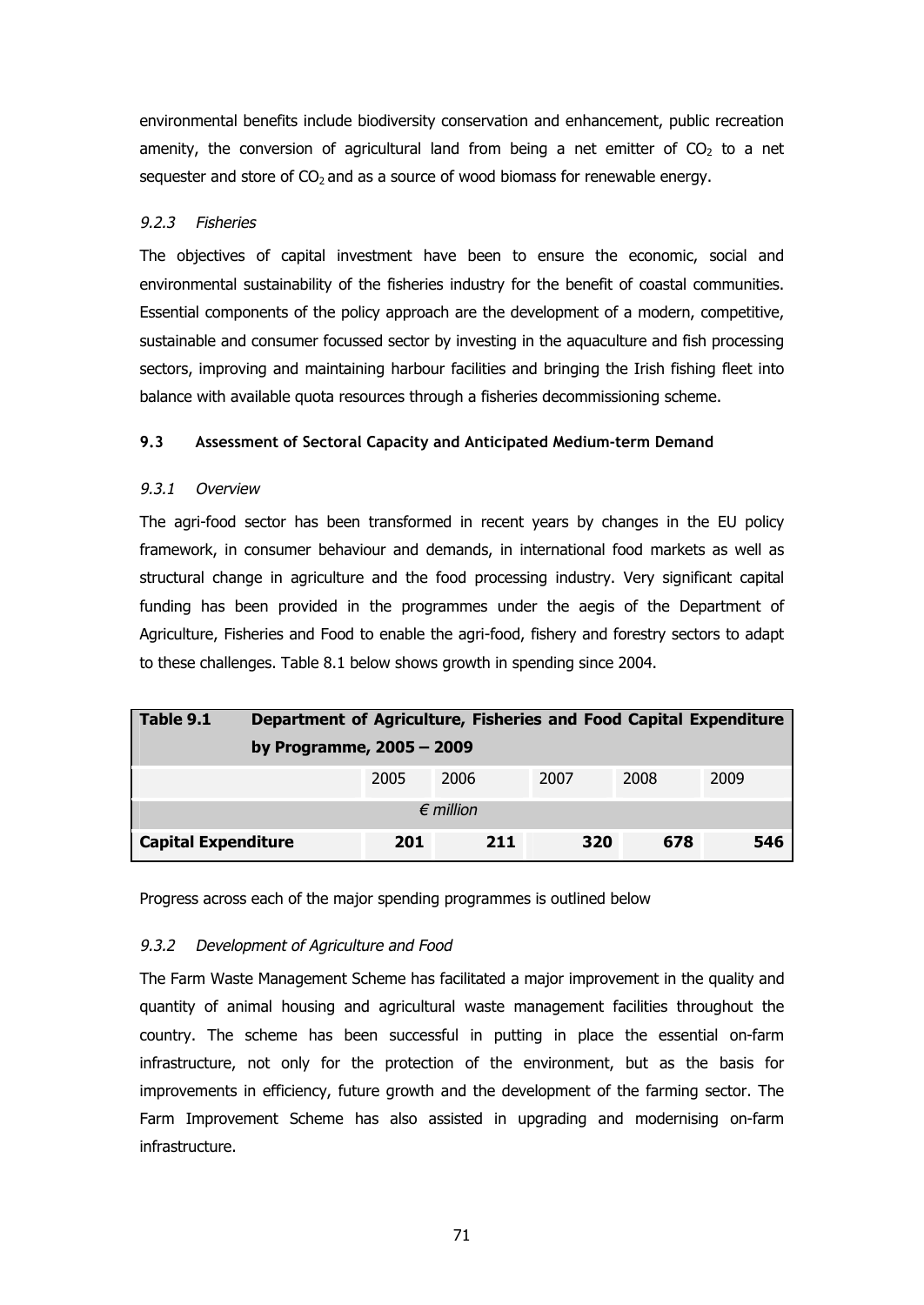Similarly the Marketing and Processing scheme has driven improvements in the competitive position of the agri-food industry and supported employment and export growth. Major grantaided investment is underway in the dairy and beef and sheepmeat sectors. A total of 19 capital investment projects have been awarded aid from the Dairy Investment Fund. This is geared to generating a potential capital spend of €286 million in the Irish dairy processing sector and will play a key role in improving efficiency, competitiveness and product specialisation. The Beef and Sheepmeat Investment Fund is supporting 15 projects aimed at increased scale and efficiency in primary processing, and added value in further processing for retail, food service and manufacturing outlets. It is expected to result in a net export increase of €433 million and 840 new jobs.

### 9.3.3 Forestry

The very high alternative land use values, both from traditional farming activities and attributable to buoyancy in the property market, have acted as a barrier to progress in the forestry sector in recent years. In addition, the long–term nature of investment in forestry has been a disincentive to private planting. Despite these unfavourable conditions, the proportion of land under forestry has increased significantly. Since 2000, 103,000 hectares of new planting has taken place and the land under forestry now stands at 730,500 hectares. There is an increased interest in forestry as a land option as evidenced by a substantial increase in the level of applications for afforestation supports.

### 9.3.4 Fisheries

The fisheries capital investment programme aims to enhance economic output, and support employment and exports. The investment programmes currently assist in supporting some 11,000 jobs in rural coastal communities while also making a significant contribution to the national economy (which amounted to €720 million in 2009). The Capital Programme for fisheries supports this level of output through a range of measures from marine research and technology to business development and innovation to delivering on Ireland's legal obligations under the Common Fisheries Policy. Recent capital investment programmes have assisted the seafood industry in remaining buoyant in the face of economic contraction, with potential for further expansion in the coming years.

Under the investment programme a total of €36 million was provided for the Decommissioning Scheme which resulted in the successful decommissioning of 46 fishing vessels, thus bringing the Irish fishing fleet into balance with available quota resources. This fleet restructuring programme was the necessary first step to enabling the delivery of a progressive seafood industry that has the potential for sustainable growth and employment creation in coastal communities dependent on seafood and fisheries related activities. The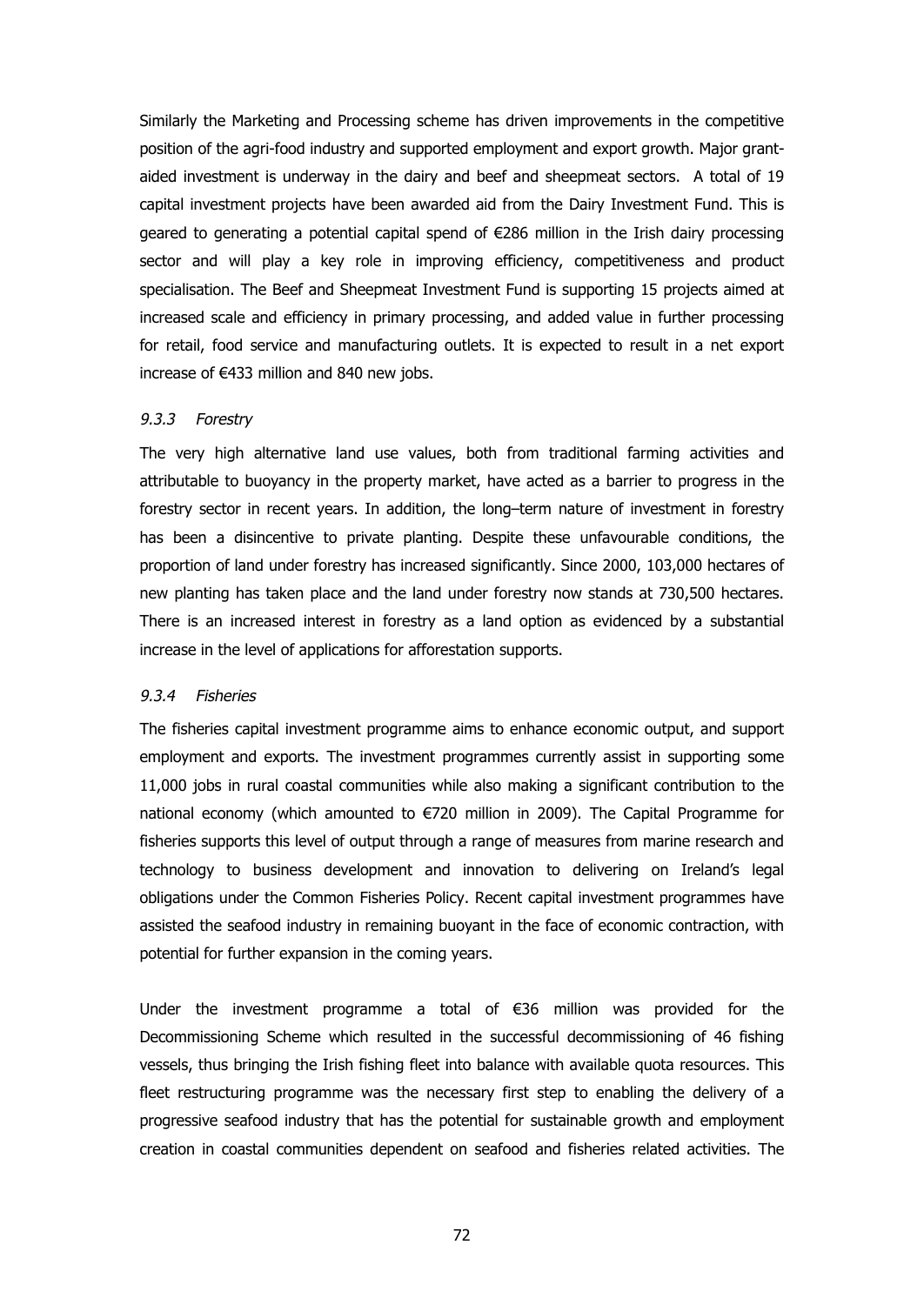capital investment programme is therefore delivering on the development strategy as set down in the Cawley Report (2006) and the Sea Change Strategy (2007).

The Fishery Harbour and Coastal Infrastructure Development Programme has facilitated substantial investment in the six Department-owned Fishery Harbour Centres and in a significant number of Local Authority owned harbours. Expenditure under the programme amounted to over  $E$ 73 million in the 2007 – 2010 period. This, and further planned investment, will provide substantial dividends to the fishing industry with regional and national economic benefits. Major investment projects include Killybegs Fishery Harbour Centre (over €50 million), Castletownbere Fishery Harbour Centre (€35 million and now nearing completion) and Ros an Mhíl Fishery Harbour Centre (€13 million). In addition to the employment provided in the construction phases of these projects, the investment has developed a range of harbours to modern standards, thereby enabling them to attract new and valuable business to the overall benefit of coastal communities and economies.

### **9.4 Focus of Medium Term Policy**

The agri-food, fisheries and forestry sectors is the largest indigenous sector and makes a major contribution to economic and social development, particularly in rural Ireland. Some 150,000 people are employed in the sector which has an annual output of over €24 billion and exports valued at €8 billion. As such, the sector has a part to play in national economic recovery and there will be a role for continued capital investment.

Table 9.2 shows the profile of capital expenditure in the years to 2016. These may be subject to review given emerging policy developments.

| Table 9.2        |                    | Department of Agriculture, Fisheries and Food Reprioritised Envelope, |      |      |      |      |      |       |  |  |
|------------------|--------------------|-----------------------------------------------------------------------|------|------|------|------|------|-------|--|--|
| $2010 - 2016$    |                    |                                                                       |      |      |      |      |      |       |  |  |
|                  | 2010               | 2011                                                                  | 2012 | 2013 | 2014 | 2015 | 2016 | Total |  |  |
|                  | $\epsilon$ million |                                                                       |      |      |      |      |      |       |  |  |
| Ag and Food dev  | 274                | 198                                                                   | 40   | 40   | 40   | 40   | 40   | 672   |  |  |
| Forestry         | 104                | 89                                                                    | 84   | 84   | 84   | 84   | 84   | 613   |  |  |
| <b>Fisheries</b> | 18                 | 17                                                                    | 17   | 17   | 17   | 17   | 17   | 120   |  |  |
| Other            | 34                 | 46                                                                    | 29   | 29   | 29   | 29   | 29   | 225   |  |  |
| <b>Total</b>     | 430                | 350                                                                   | 170  | 170  | 170  | 170  | 170  | 1,630 |  |  |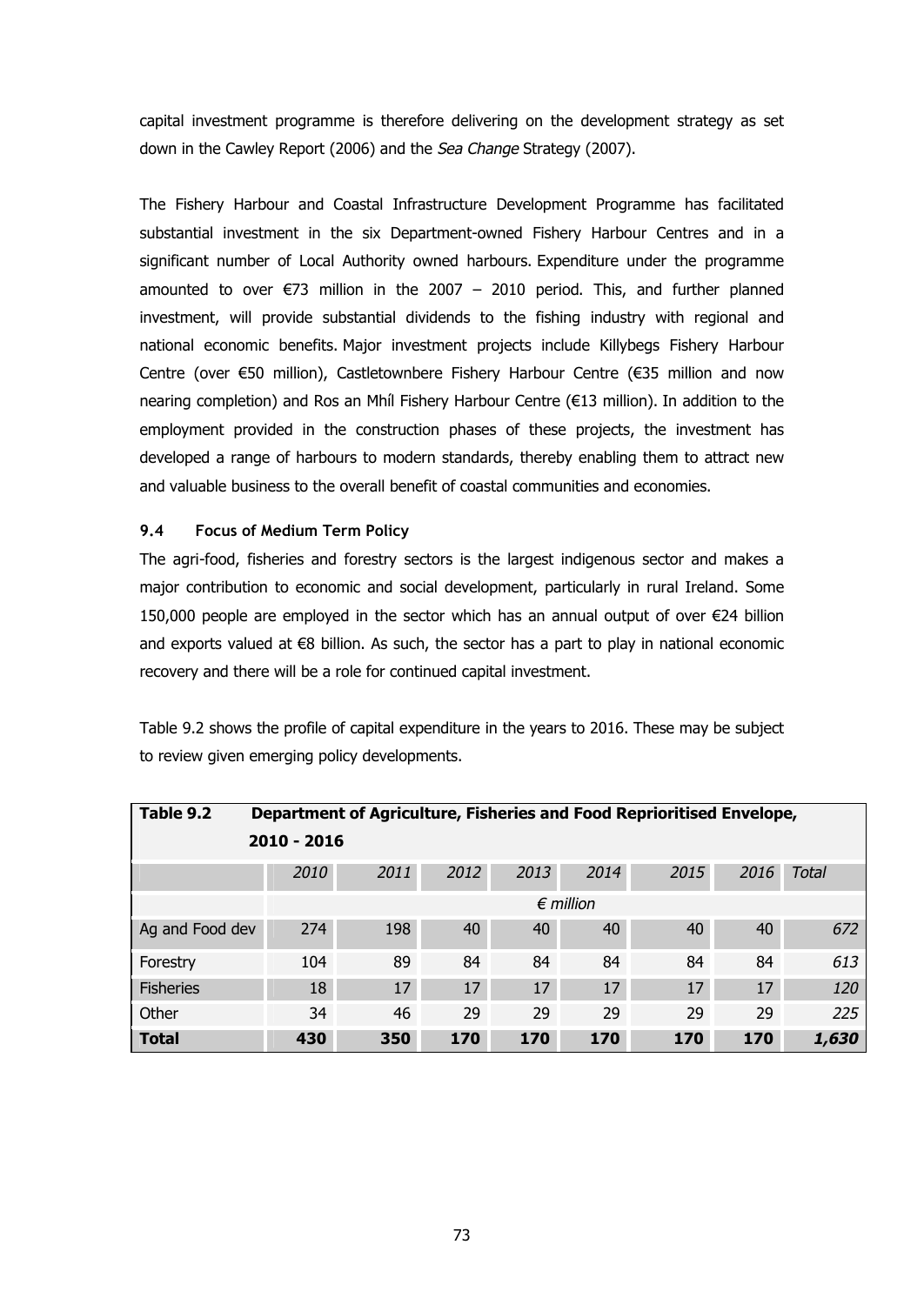### **9.5 Anticipated Outcomes of Investment**

The range of existing and new focused schemes for on-farm investment being implemented will continue to improve production standards and efficiencies and increase competitiveness while ensuring sustainability. The capital investment in the food industry will address the specific needs of the industry in a targeted manner and enable it to maximise the potential for growth through improved competitiveness and market orientation, thereby securing existing markets and providing opportunities for further expansion. The return on much of the expenditure programme, where the commitment of funding has been completed, will be in the form of improved on-farm standards and increased processing efficiency and product specialisation.

There will also be significant ongoing benefits arising from investment in the forestry programme. The Renewed Programme for Government commits to an increase in annual planting to 10,000 hectares per annum compared with a planting rate of the order of about 7,000 per annum in recent years. The well-established processing and saw-milling industry, which is export led, has the potential to expand further - both in terms of output and jobs as demand in the global economy increases. In terms of climate change mitigation, the net contribution of Ireland's Kyoto eligible forests (i.e. forest planted from 1990) in 2008 amounted to 2.75 million tonnes of  $CO<sub>2</sub>$ . Assuming a carbon cost of  $E17$  per tonne, this represents a potential saving in the region of €46 million to the Exchequer. Sustaining the climate change mitigation benefits from afforestation into the future – along with the goods and services that flow from forests - will require that the annual planting rate of 10,000 hectares per annum is reached and maintained into the future from within the existing envelope.

There are real opportunities to attract foreign landings into Irish ports to ensure a reliable supply of raw materials for the processing sector and in establishing Ireland as a processing centre for EU and international landings. There is also major growth potential in aquaculture in order to meet EU seafood demand. The industry has potential to reduce the export percentage of commodity fish from 85 to 60 percent in order to enhance the associated benefits of added value production in Ireland, including in respect of foreign landings. The aquaculture sector has the potential to increase production by an extra 47,000 tonnes, giving a 78 percent increase on its current tonnage of 59,000. Capital support for the sector will be needed to leverage increased investment to deliver on this potential.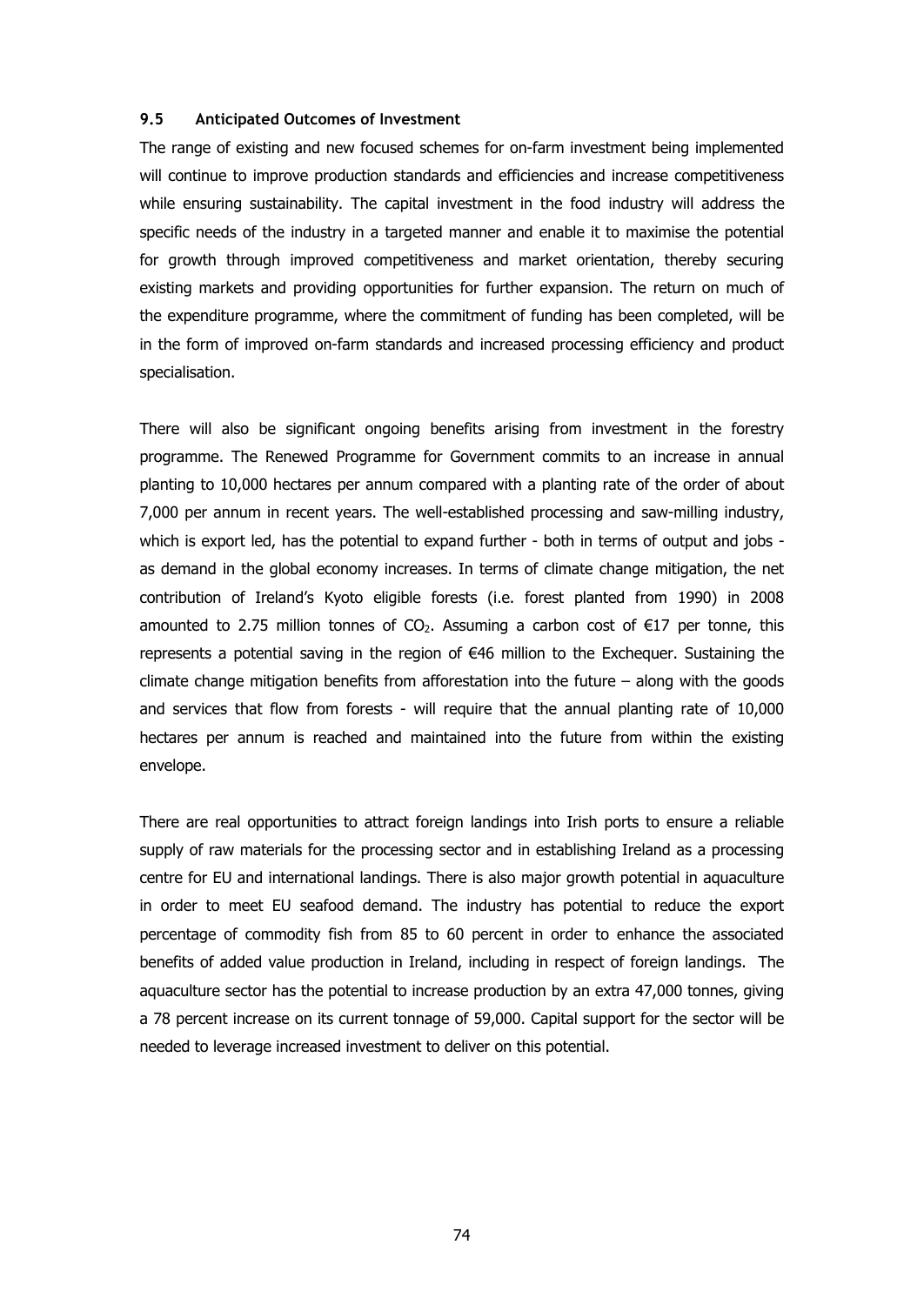## **Agriculture Fisheries and Food Capital Investment – Summary of Findings**

Analysis of spending programmes under the aegis of the Department of Agriculture, Fisheries and Food has given rise to the following broad findings:

- The capital programme implemented by the Department of Agriculture, Fisheries and Food provides a comprehensive range of schemes for the development of on-farm infrastructure (in particular through the Farm Waste Management Scheme).
- § Investment also targets development of marketing and processing facilities in the food industry and the development of the fisheries and forestry sectors.
- **As well as the economic return, the forestry programme provides significant climate** change benefits.
- § Expenditure and further existing commitments have grown to a very significant level in recent years however.
- Significant progress has been made in advancing the areas supported by the investment Programmes.
- There is a requirement for further investment in the coming years which should be closely monitored to ensure maximum return for public investment.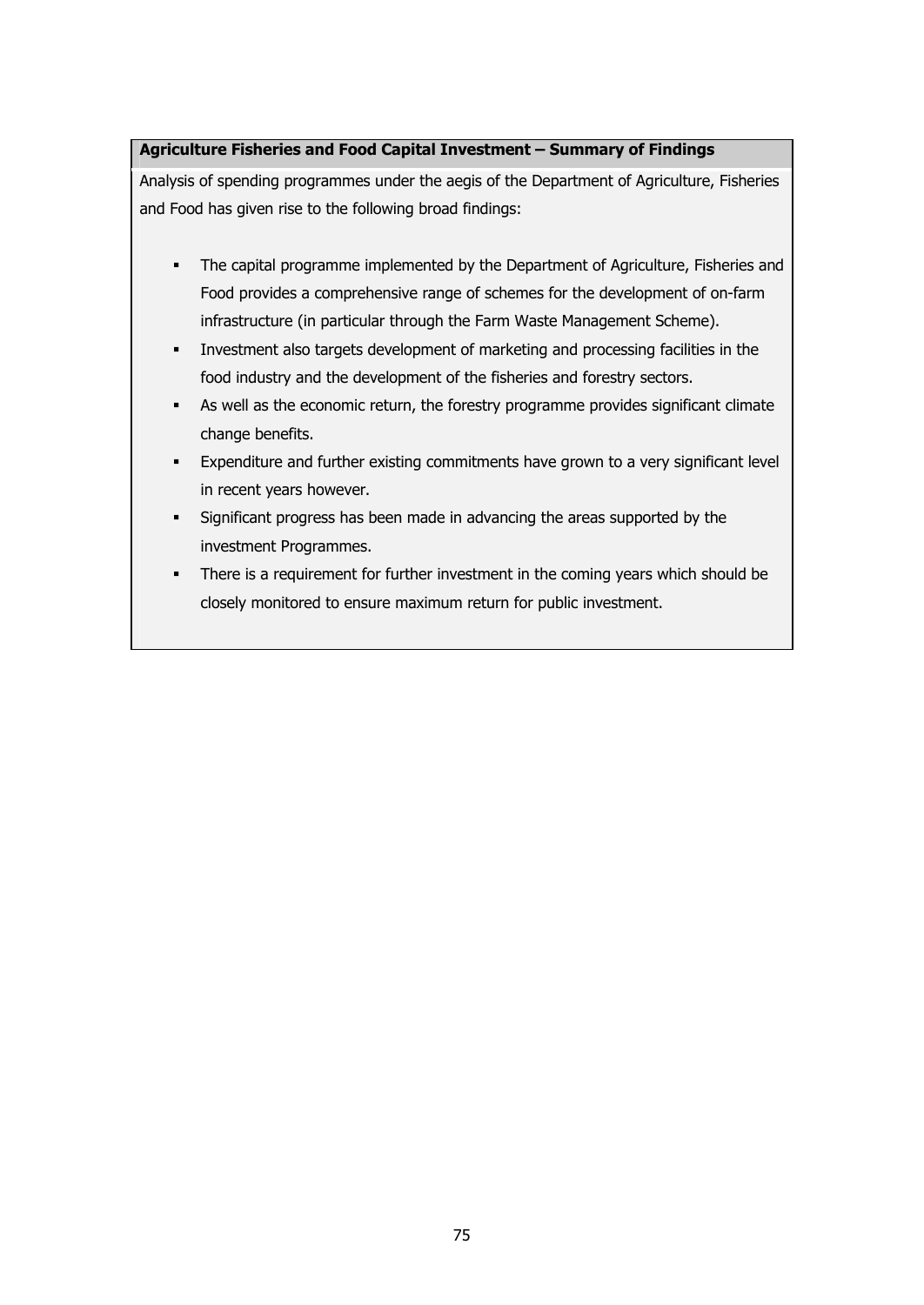# **10 Communications, Energy and Natural Resources**

## **10.1. Overview**

In the years to 2016, the Government will invest in excess of  $\epsilon$ 1.2 billion in capital spending programmes under the aegis of the Department of Communications, Energy and Natural Resources. This spending will complement and help leverage the estimated €20 billion capital investment in energy and telecommunications infrastructure from the private and semi-state sector that will be spent over the same period. This will build on the very significant progress achieved in these spending programmes over the past decade.

Very significant investment in the programmes under the aegis of D/CENR over the past number of years has led to improvements in the relevant infrastructure. Table 10.1 below shows spending by programme since 2005.

| <b>Table 10.1</b> |                                               |                              |     | <b>Department of Communications, Energy and Natural Resources</b> |     |  |  |  |  |  |
|-------------------|-----------------------------------------------|------------------------------|-----|-------------------------------------------------------------------|-----|--|--|--|--|--|
|                   | Capital Expenditure by Programme, 2005 - 2009 |                              |     |                                                                   |     |  |  |  |  |  |
|                   | 2005                                          | 2008<br>2006<br>2007<br>2009 |     |                                                                   |     |  |  |  |  |  |
| Programme         |                                               | $\epsilon$ million           |     |                                                                   |     |  |  |  |  |  |
| <b>SEI Energy</b> | 10                                            | 37                           | 47  | 57                                                                | 54  |  |  |  |  |  |
| ICT               | 15                                            | 28                           | 38  | 49                                                                | 36  |  |  |  |  |  |
| Other             | 23<br>26<br>27<br>20                          |                              |     |                                                                   |     |  |  |  |  |  |
| <b>Total</b>      | 47                                            | 92                           | 111 | 126                                                               | 102 |  |  |  |  |  |

As Table 10.1 shows, capital expenditure by DCENR grew very considerably over the five year period under consideration reflecting the increasing importance of energy efficiency, research and development of renewable technologies, and broadband infrastructure in the context of national economic and social policy.

## **10.2. Rationale for Continued Investment<sup>53</sup>**

## 10.2.1 Energy

Spending under this Programme is designed to support the development of a competitive, low carbon and secure energy supply. Particular emphasis is placed on reducing energy use in our building stock, on making Ireland a world leader in the deployment of renewable energy supplies and on the development of a new industrial base in the use of ICT technologies to improve energy efficiency.

<sup>53</sup> Strategic objectives stated in this section are drawn from the NDP Annual Report 2007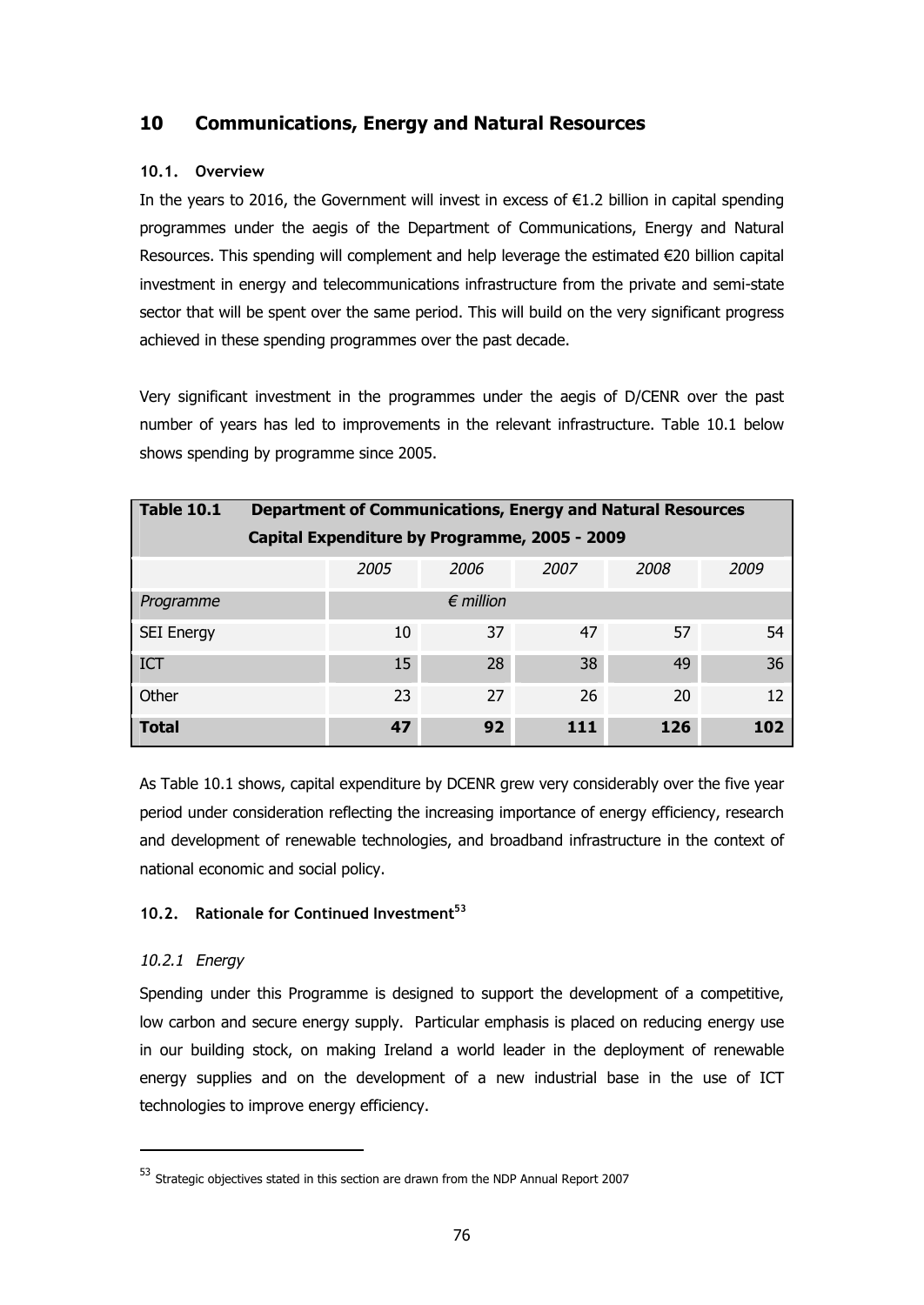#### Reducing energy use in our buildings

A recent study by SEAI and McKinsey on the low carbon opportunities highlighted how energy efficiency measures offer the greatest potential to mitigate  $CO<sub>2</sub>$  in the short term. To date, a number of market failures such as negative externalities, transaction costs and information asymmetry have served to restrict investment by businesses and households. The programmes in this area are designed to overcome these barriers while stimulating investment and contributing to a shift in economic activity towards a smart, green economy.

#### Renewable Energy

Having met our 2010 target of 15% of our electricity coming from renewables, Ireland is set to become a world leader in the use of wind power over the next six years. This will be facilitated by the  $\epsilon$ 5 billion investment that will be made by the grid companies – ESB, BGE and Eirgrid – over the next six years in our electricity and gas networks. SEAI will coordinate a range of research and grant programmes to develop the comparative advantage we have in wind, biomass and ocean energy resources. We will also work with our European partners to support the development of a European grid which will allow us to start exporting these new energy supplies.

#### ICT and Energy Efficiency

We have an opportunity to use Ireland as a 'test bed' location for new 'smart grid' technologies. Many of the worlds leading ICT companies are located in Ireland and are now undertaking research that can be applied to our relatively advanced grid infrastructure to help improve our own energy use and develop new products for a world market. Our support for new electric vehicle and smart metering technologies will assist such a development. Investing in new energy research centres that enhance our expertise in renewables penetration and in micro electronic communications will allow us develop new energy solutions which integrate power systems and home energy management systems.

#### 10.2.2 Information and Communications Technologies

Investment in Information and Communications Technologies is vital if Ireland is to emerge as an international hub for globally traded ICT and cloud computing services and to ensure that other sectors can benefit from the efficiencies that ICT technologies can deliver.

The need for world class technological infrastructure in Ireland is all the more pronounced given the preponderance of traded services in Ireland's enterprise base. The importance of traded services to the Irish economy is likely to increase into the future and the ESRI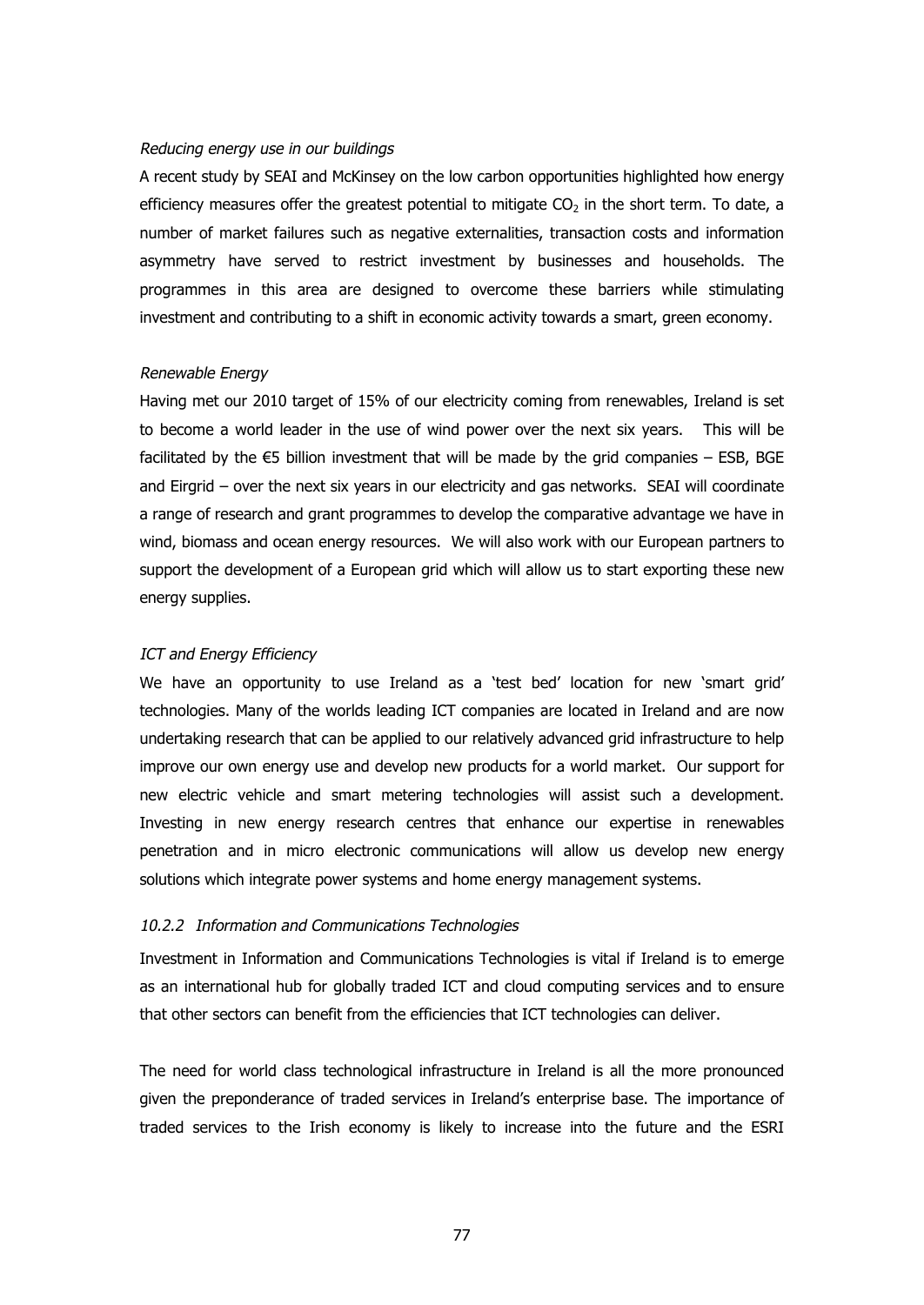forecasts that the services sector will account for 50 percent of total employment by 2015<sup>54</sup> and will make up 70 percent of total exports by the year 2025 $^{55}$ .

The overarching objective is to equip Ireland and its citizenry with the infrastructure and skills necessary to capitalise on this emerging digital future.

One of the key components of achieving this is to ensure universal broadband. Where the market fails to deliver connectivity, the State is stepping in through programmes such as the National Broadband Scheme, which is investing €220 million (€79 million Exchequer) in bringing broadband to currently unserved areas. This Scheme - along with the Rural Broadband Scheme that will be launched later this year - will ensure universal broadband coverage by 2012.

A second strategic objective is to facilitate and complement private sector investment in Next Generation Broadband Networks. This is being achieved directly through investment in networks such as the Metropolitan Area Networks (MANs) and the Kelvin International Connectivity Project. July 2010 saw the launch of the Government's unique ultra high speed 'Exemplar Test-bed Network', which is being used as both the locus of high-value R&D by international and national ICT companies as well as acting as a spur for network expansion by private companies. We are also facilitating new network investment by private operators through the 'One Stop Shop' model, which provides access to fibre ducting on state infrastructure. This investment will be underpinned by a regulatory regime which will facilitate a collaborative approach to private investment.

A third key objective is to develop the digital skills of our country via the provision of 100 Megabit broadband connectivity to all second-level schools, along with investment in the National Digital Research Centre and the Digital Hub Development Agency.

Investment over the next three years will also roll out a postcode system for Ireland that will form part of our national strategic infrastructure as well as delivering the economic opportunities and productivity savings of a national postcode system.

<sup>54</sup> ESRI (2008) Medium-Term Review

<sup>55</sup> As cited in National Competitiveness Council (2009) Driving Export Growth - Statement on Sectoral **Competitiveness**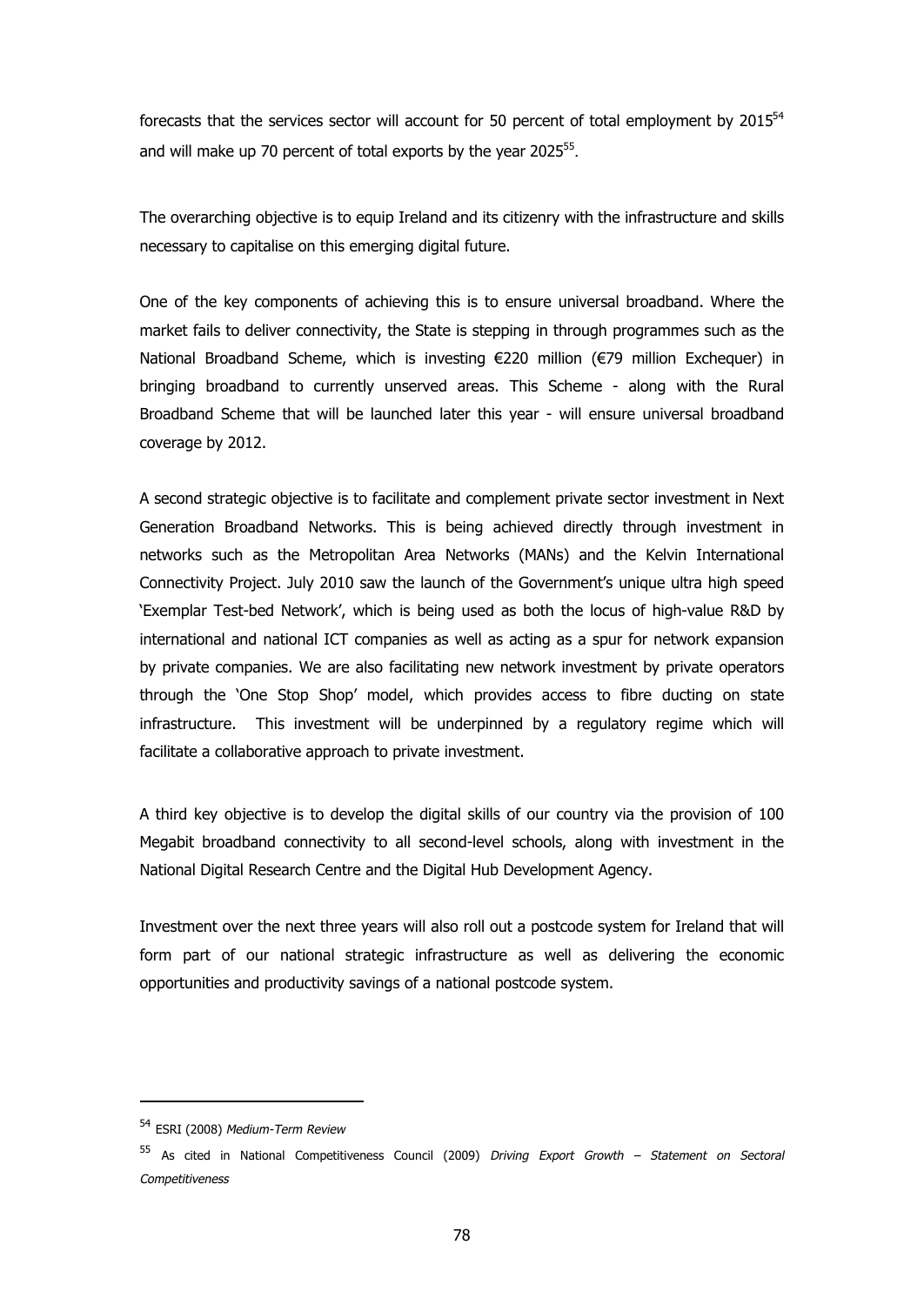### 10.2.3 Natural Resources

Capital expenditure is targeted at a number of important programmes in the development of our natural resources including:

- § Funding for Mining Services;
- § Funding for the National Seabed Survey; and
- **•** Funding for Inland Fisheries.

This will allow for the continuation of specific mine remediation projects; the surveying of priority bays and coastal areas; and the appropriate management and conservation of the inland fisheries stock.

### **10.3 Investment Priorities**

## 10.3.1 Energy

SEAI has responsibility for implementing a wide range of spending programmes, many of which relate to improving energy use in our built environment. Given the number of households and businesses that could benefit from an energy efficiency upgrade, there remains substantial potential as yet unrealised. A new National Retrofit Programme will be launched later this year which will bring together all of the existing domestic microgeneration and retrofit programmes into a single overarching framework. The new programme will seek to stimulate market development of Energy Services Companies (ESCOs) and redefine the role of energy companies as suppliers of not just energy, but also energy services. Energy companies will be obligated to deliver specific targets, based on customer numbers or volume of energy supplied. In this way the strengths and customer relationships of energy suppliers are leveraged to deliver a broader programme than could be achieved by direct grant support.

There are approximately 1 million homes that could benefit from some form of energy efficiency retrofit. Recent analysis by SEAI indicates that approximately 25 percent of residential energy use could be saved through existing efficiency technologies,<sup>56</sup> which would ultimately save in excess of  $\epsilon$ 10 billion more than it costs.<sup>57</sup> A similar picture exists in the commercial sector where an estimated 8,560 GWh of savings remain untapped. Delivery of the targeted 33% improvement in energy efficiency in the public sector over the next ten years also has the potential of bringing significant budgetary savings for all government departments.

<sup>56</sup> SEI (2008) Demand Side Management in Ireland - Evaluating the Efficiency Opportunities

<sup>57</sup> Based on a combination of improved attic and wall insulation, high efficiency boilers, heating controls and limited number of CFLs and lagging jackets in 1 million homes.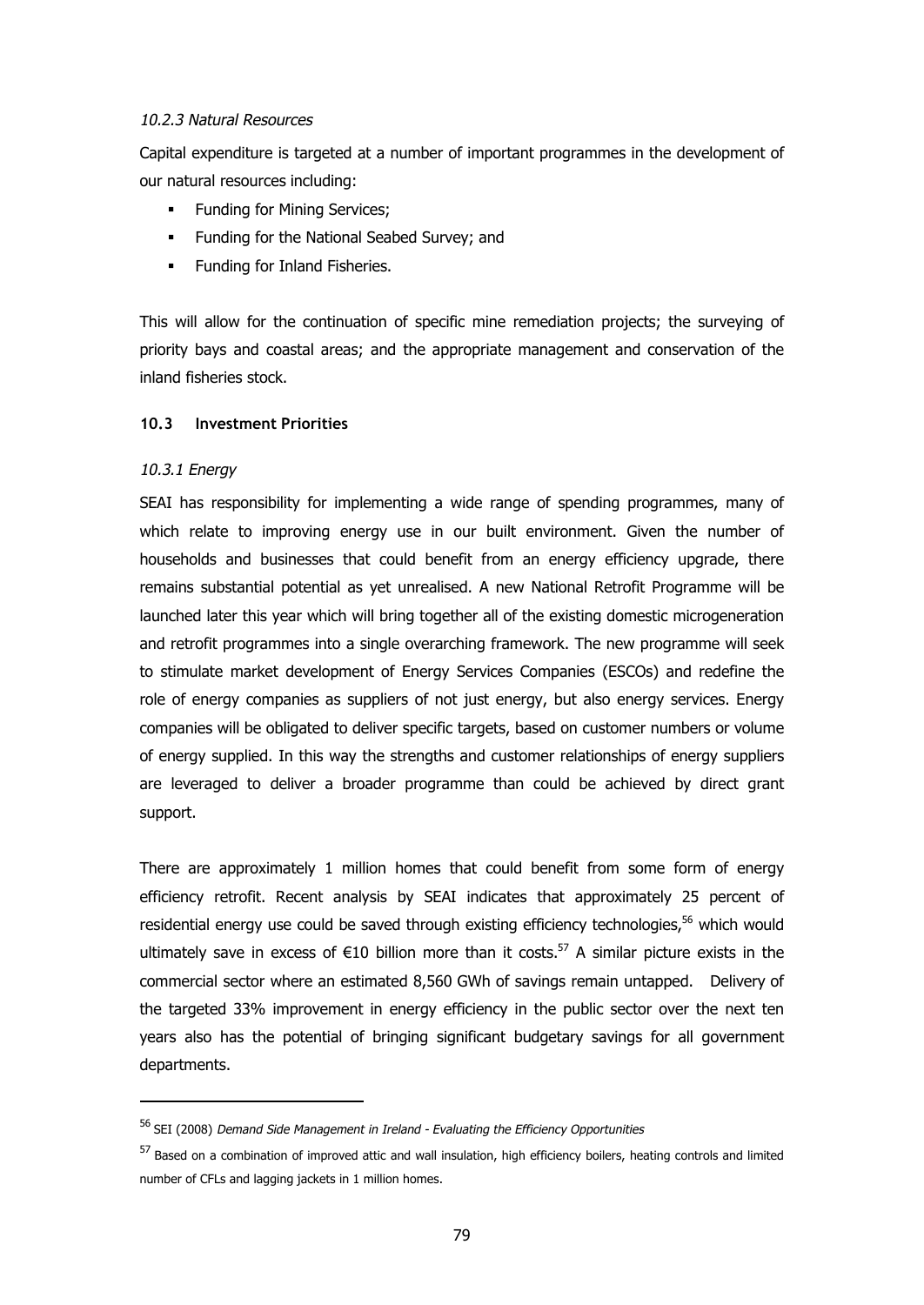In 2009, funding for SEAI's sustainable energy schemes was very substantially ramped up in support of the introduction of a new domestic retrofit programme and a substantial increase in activity in the low-income housing retrofit programme. Since the launch of the Home Energy Saving (HES) scheme in March this year, over 36,400 households have applied for grants totalling €41 million. Similarly, the Warmer Homes Scheme will deliver 22,000 retrofit measures in low-income households this year and 40,000 by year end since 2000. These schemes have provided the technologies, skills and systems required to deliver an energy efficiency retrofit programme.

A particular benefit of the National Retrofit Programme relates to employment creation. The types of construction work subsidised by these schemes are known to be labour intensive. The carbon tax is also likely to encourage households and businesses outside of the Emissions Trading Scheme (ETS) to invest in energy efficiency, thereby further supporting employment.

The National Ocean Energy Strategy, published in 2006, set out a ten year plan for the development of our ocean energy resources. In 2008 Government agreed the progression of the second stage of the plan involving the development of advanced marine energy research facilities, the deployment of grid connected test facilities off the Mayo coast and grant support for prototype ocean energy devices.

SEAI will also have a key role in the development of existing industry support programmes including support for new CHP, bioenergy and energy efficiency programmes. The Agency also has a role working alongside the Department, CER, SFI, ESB and other public bodies and industry participants in the development of industry energy efficiency initiatives.

Ireland is an ideal test bed for new 'Smart Grid' applications such as building energy management systems and electric vehicles. New Smart Grids enable better demand management, price signalling and system optimisation. The International Energy Research Centre based in the Tyndall Institute in Cork and the Energy Research Centre in Dublin will partner with industry to solve energy management problems with global applications. ESB have committed to a nationwide roll-out of charge points to all towns with a population in excess of 1,500 as well as fast chargers on motorways. The Government will incentivise this roll-out through a mixture of VRT reliefs and grants for the next two years.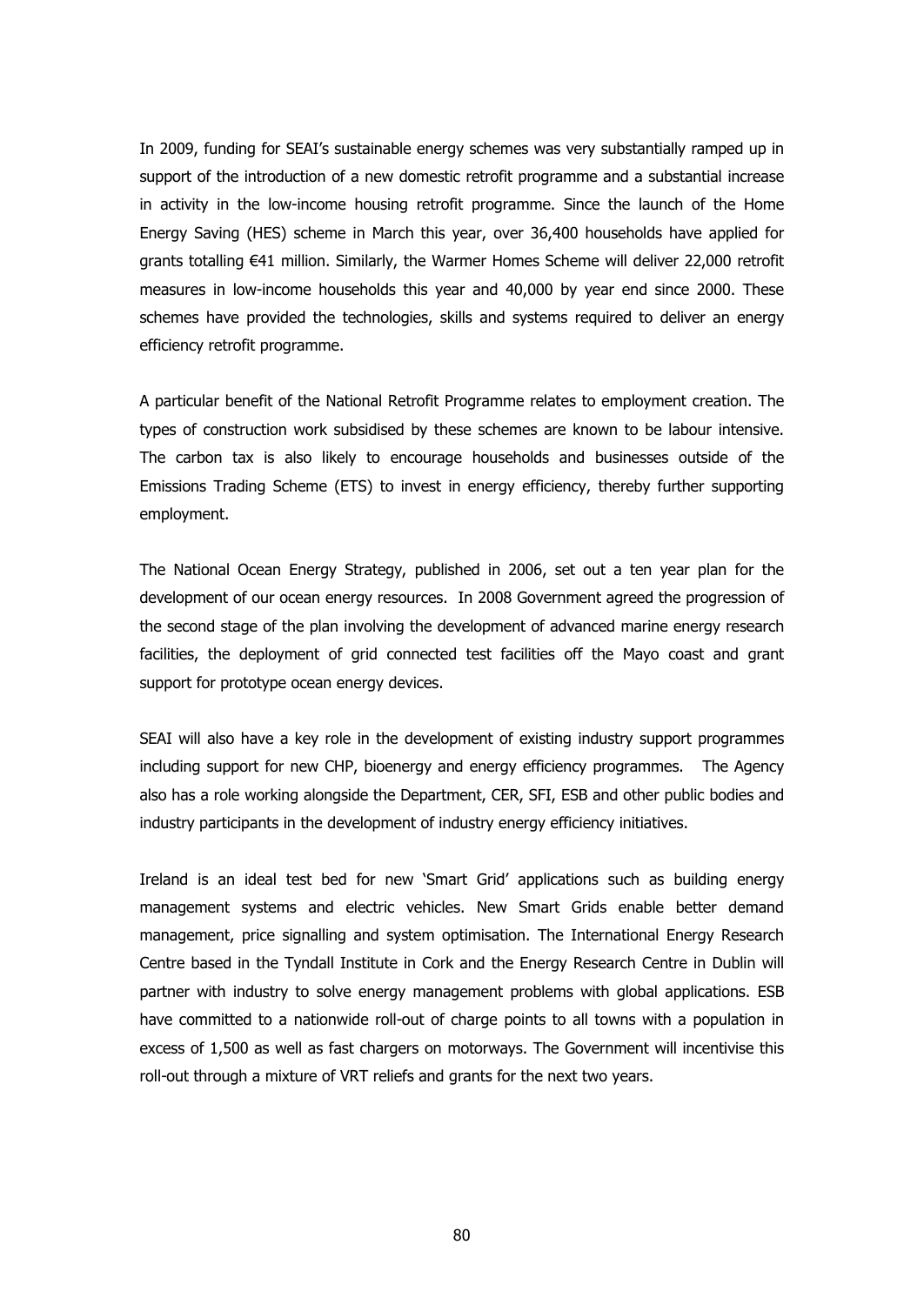### 10.3.2 Information and Communications Technologies

The development of ICT and broadband infrastructure has been a key focus of investment since 2002. However, due to a lack of investment in our main fixed line networks in the last decade and because of Ireland's challenging demographic circumstances (especially our low population density and stock of one-off housing) an ICT infrastructure deficit developed, in particular, in rural Ireland.

With increased competition between a variety of platform providers, broadband coverage, speeds and take-up have improved significantly in recent years. Broadband connections now account for over 90 percent of internet connections compared to 58 percent in early 2007. Broadband penetration now exceeds the OECD average and Ireland is among the leading countries in terms of year on year broadband growth. Notwithstanding this progress, further investment in the country's ICT infrastructure, to be led by the private sector, is required to plug existing gaps and enhance competitiveness and productivity.

Investment in the MANs has been an important component of state support for new fibre infrastructure, with 87 fibre-optic rings having been built across the country's towns and cities. The major towns and cities will be critical in leading economic recovery and enhancing the technological capital of these areas is a policy imperative. Research has shown that there is a trend internationally toward the availability of significantly faster broadband speeds in main cities than nationally<sup>58</sup>. Policy in Ireland should also target improving connectivity in the National Spatial Strategy Gateways and significantly increasing speeds. The next programme of fibre rollout should prioritise the National Spatial Strategy Gateways and Hubs.

Progression toward universal broadband coverage has been greatly improved by investment in the National Broadband Scheme (NBS) which is bringing broadband coverage to in excess of an estimated 220,000 premises in areas not adequately served by commercial providers. To provide coverage to the estimated 12,000 remaining households not covered by the NBS or other market providers we will invest in a new Rural Broadband Scheme which will provide all such houses with coverage by the end of 2012.

The main investment in new fibre optic networks will be made by the private sector through competing fixed line, cable, wireless, mobile, satellite, WiMax and other technologies. However given that the return on such investments are uncertain the state has a role in helping wherever it can by providing supporting infrastructure. The approach to this will be to leverage State assets such as ducting in road, water services, energy and public transport

<sup>58</sup> National Competitiveness Council (2009) Our Cities: Drivers of National Competitiveness.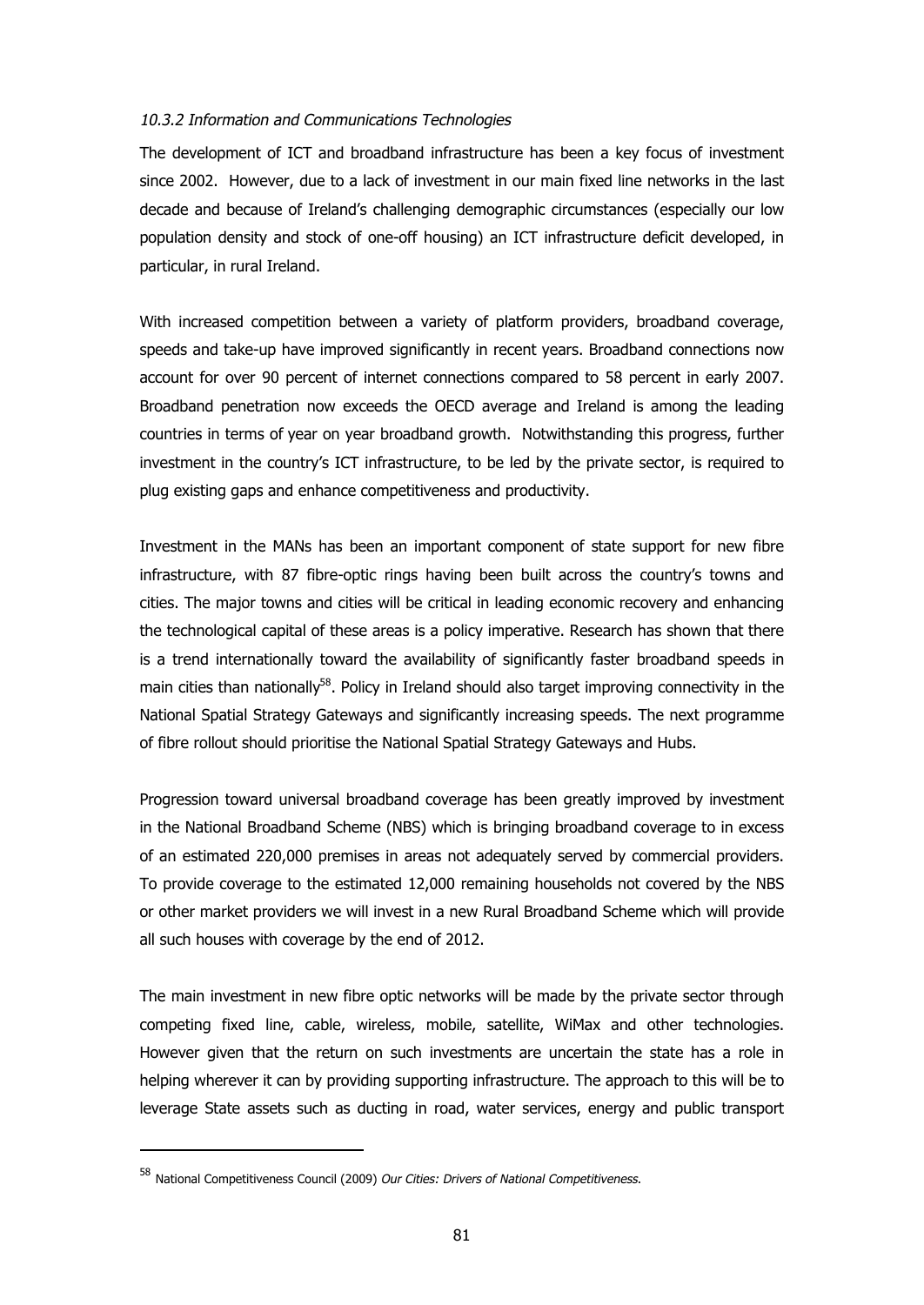projects and take the necessary regulatory and governance steps to maximise the use of these resources. Because about 80 percent of the cost of next generation network installation is accounted for by `civil works<sup> $59$ </sup>, providing access to all relevant state infrastructural works can achieve significant economies of scale.

Investment decisions in the current climate are not easy. What is clear is that continued investment in Next Generation Access Networks is an imperative if Ireland is to realise its potential as a modern, digitally-enabled economy and society. The Government is encouraging telecommunications companies to explore a collaborative approach to investment, which is similar to the sharing of network infrastructure already underway. The Government will continue to engage with industry and the regulator to promote the right environment for the necessary investment in NGNs.

#### **10.4 Revised Capital Envelope, 2010-2016**

Table 10.2 sets out the revised capital envelope for the years out to 2016. It should be noted that in the area of ICT and in the context of the policy framework set out above, the Government will consider further investment in digital infrastructure, services and skills.

| <b>Table 10.2</b>    |      | <b>Department Communications, Energy and Natural Resources</b><br>Reprioritised Envelope, 2010 - 2016 |      |      |                    |      |      |              |  |  |  |  |  |
|----------------------|------|-------------------------------------------------------------------------------------------------------|------|------|--------------------|------|------|--------------|--|--|--|--|--|
|                      | 2010 | 2011                                                                                                  | 2012 | 2013 | 2014               | 2015 | 2016 | <b>Total</b> |  |  |  |  |  |
|                      |      |                                                                                                       |      |      | $\epsilon$ million |      |      |              |  |  |  |  |  |
| Energy<br>programmes | 100  | 100                                                                                                   | 136  | 136  | 136                | 136  | 136  | 880          |  |  |  |  |  |
| <b>ICT</b>           | 60   | 60                                                                                                    | 40   | 40   | 40                 | 40   | 40   | 320          |  |  |  |  |  |
| Other<br>programmes  | 12   | 10                                                                                                    | 10   | 10   | 10                 | 10   | 10   | 72           |  |  |  |  |  |
| <b>Total</b>         | 172  | 170                                                                                                   | 186  | 186  | 186                | 186  | 186  | 1,272        |  |  |  |  |  |

### **10.5 Anticipated Outcomes of Investment**

The above investment will leverage medium to long term changes in the key outcomes for the economy e.g. the amount of  $CO<sub>2</sub>$  emissions we avoid, or the total number of broadband users in the country. These changes will be measured periodically (e.g. in 2013 and 2016) using the indicators listed below. This measurement is done by tracking changes in their

<sup>59</sup> European Commission (2008) Commission Staff Working Document accompanying Commission Recommendation on Regulated Access to Next Generation Access Networks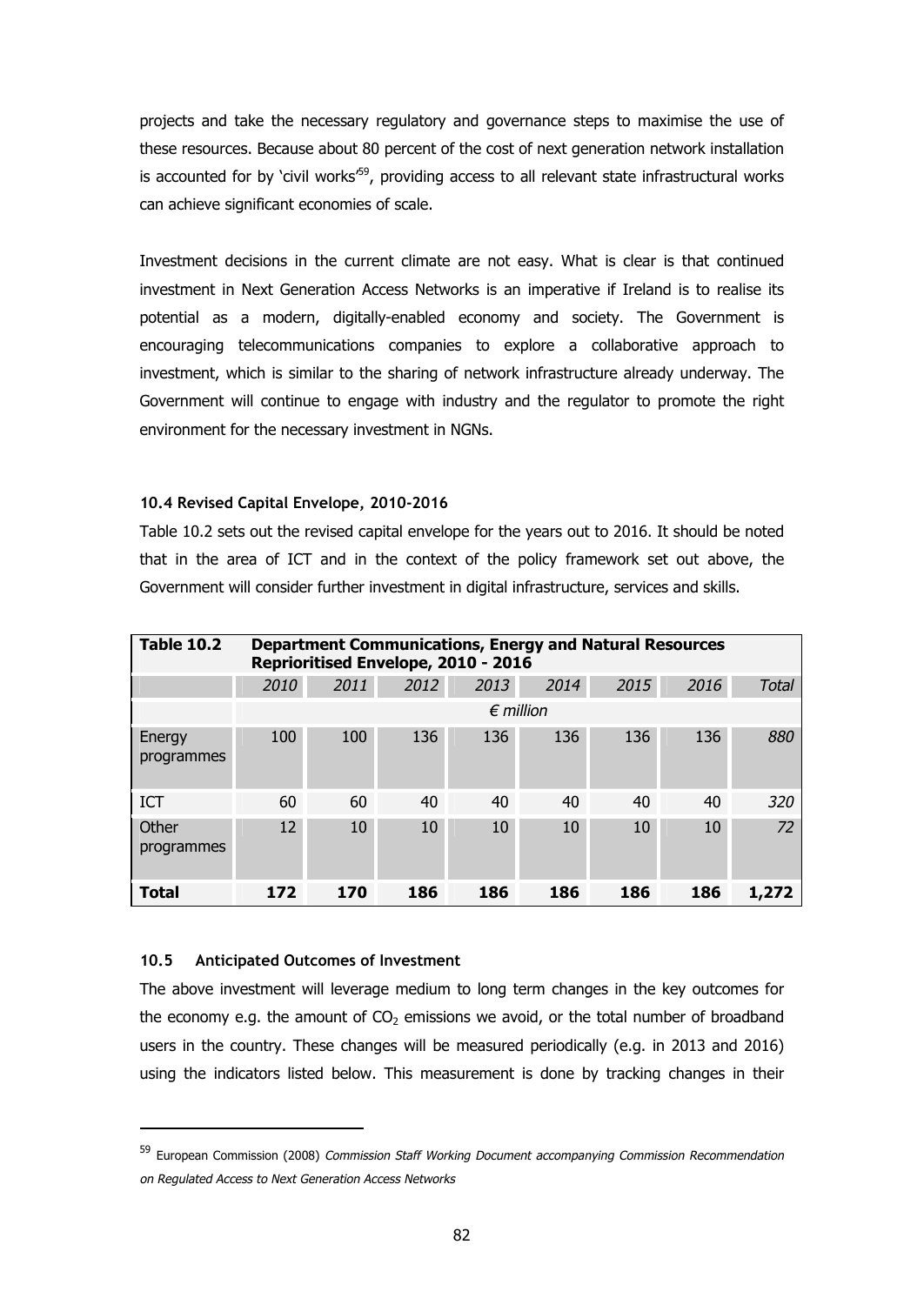future value against the state of play today (which is referred to as the baseline) $60$ . It should be noted that many factors operate to influence these indicators and the proposed investment programme aims to both mitigate any emerging negative trends as well as achieving significant improvements where possible.

### Energy

- Percentage of electricity generated from renewable sources Baseline in 2010: 14.4%
- Renewable energy contribution to final energy consumption Baseline in 2010: 4.7%
- Proportion of renewable energy used in the heating sector Baseline in 2010: 3.9%
- Level of avoided energy use through increased energy efficiency.

Baseline in 2010:

- Estimated energy savings from existing programmes 3,320 gigawatt hours at end 2010 (including ETS entities) $61$
- Estimated energy savings from existing programmes 2,420 gigawatt hours at end 2010 (excluding ETS entities)
- $CO<sub>2</sub>$  avoided from use of renewable energy Baseline in 2010: 2,830 kilotonnes
- **Energy intensity of the economy** Baseline in 2010: 0.09 kilogrammes of oil equivalent<sup>62</sup>

#### Information and Communications Technology

- § Total number of broadband users Baseline in 2010: 1.44 million
- § Broadband penetration rate among enterprises Baseline in 2010: 84%
- § Number of service provider connections to MANS Baseline in 2010: 168 (Phase 1) and 68 (Phase 2)
- International connectivity capacity Baseline in 2010: 8,000 gigabits per second
- § Number of second-level schools with high speed broadband using full 100MB per second capacity Baseline in 2010: All 78 second-level schools in pilot project

 $60$  Baseline figures reflect latest available data

<sup>&</sup>lt;sup>61</sup> This is a bottom up estimate based on expected savings per programme for the National Energy Efficiency Action Programme – programme savings have been verified to varying degrees and compatible with assumptions as per "Energy Forecasts for Ireland to 2020", 2009 Report. ETS stand for emissions trading scheme.

 $62$  This is a measure of the amount of energy used to produce  $\epsilon$ 1 of GDP.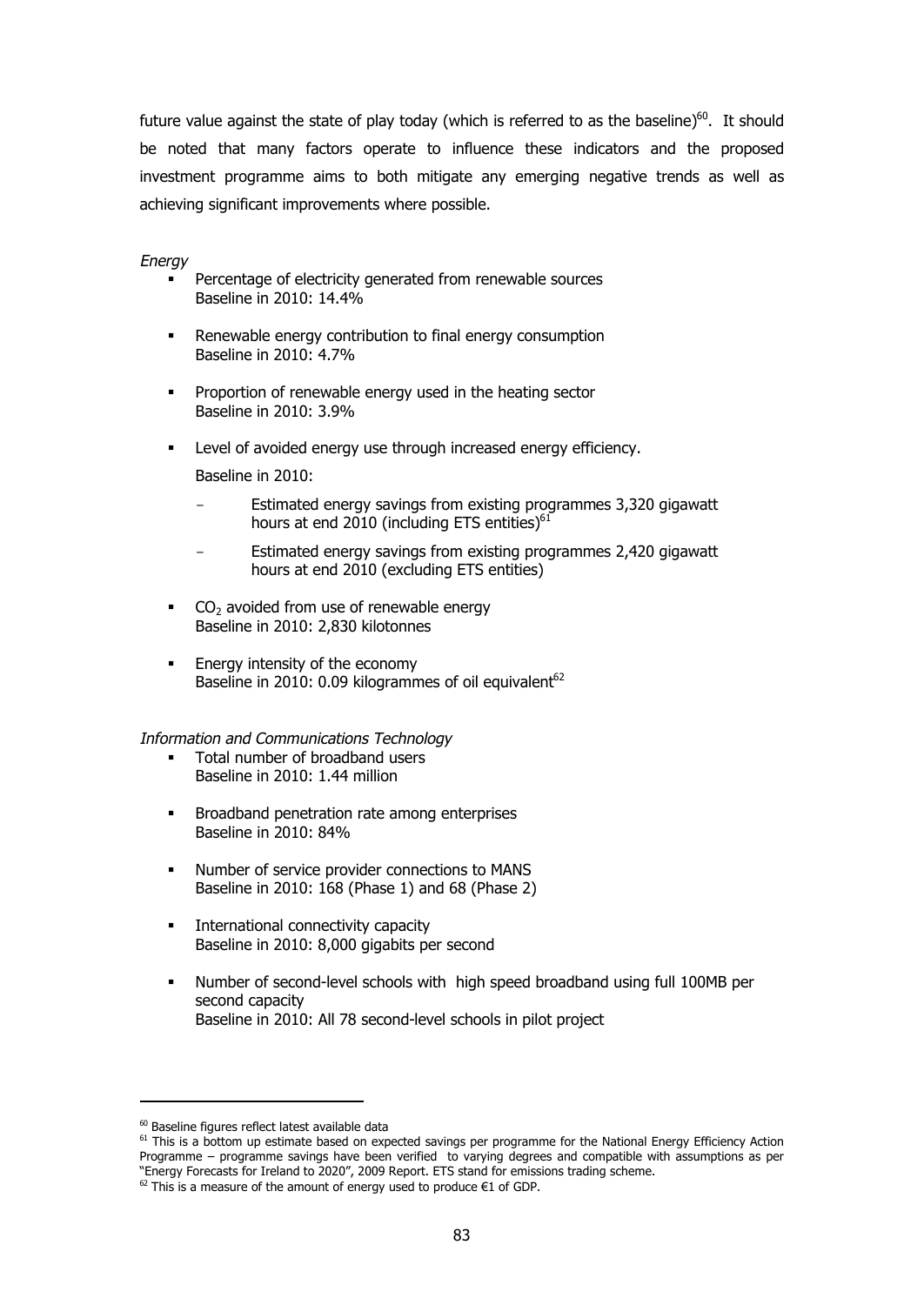# **11. Office of Public Works**

## **11.1 Overview**

Investment in this area will support flood relief and prevention, ensure the protection of our cultural heritage and deliver accommodation of an appropriate standard to public bodies.

## **Office of Public Works Investment 2010-2016**

Almost €1 billion will be invested in the years to 2016 in capital infrastructure under the programmes of the Office of Public Works. The core elements of this are:

- § €480 million for investment in flood relief schemes
- In excess of €400 million for investment in capital works projects to ensure civil and public servants can provide services from modern and fit for purpose facilities and accommodation.
- Over €50 million for investment in cultural infrastructure in order to protect national heritage and to ensure the preservation of Ireland's cultural and heritage institutions for local and international visitors.

## **11.2 Rationale for Investment<sup>63</sup>**

Capital spending by the OPW is focussed on providing accommodation for the civil service and the Garda Síochána. Capital spending also comprises developments in cultural infrastructure, including historic buildings and national monuments. The OPW invests significant capital resources on the upkeep and development of a variety of specialist buildings such as museums and laboratories.

The strategic objective of the new works programme is to successfully deliver on the Government's accommodation requirements. One of the most significant areas of expenditure by the OPW over recent years has been the Decentralisation programme.

The OPW also delivers flood mitigation works. Through its flood risk management activities, the OPW aims to minimise the risk of flooding and thereby avoid the very serious social, environmental and economic costs associated with flooding.

The OPW also aims to maximise the potential of cultural institutions and seeks to ensure they are efficiently managed so that current and future visitors can benefit from Ireland's rich cultural heritage. This represents an important contribution to the tourism industry.

<sup>&</sup>lt;sup>63</sup> Strategic objectives stated in this section are drawn from the NDP Annual Report 2007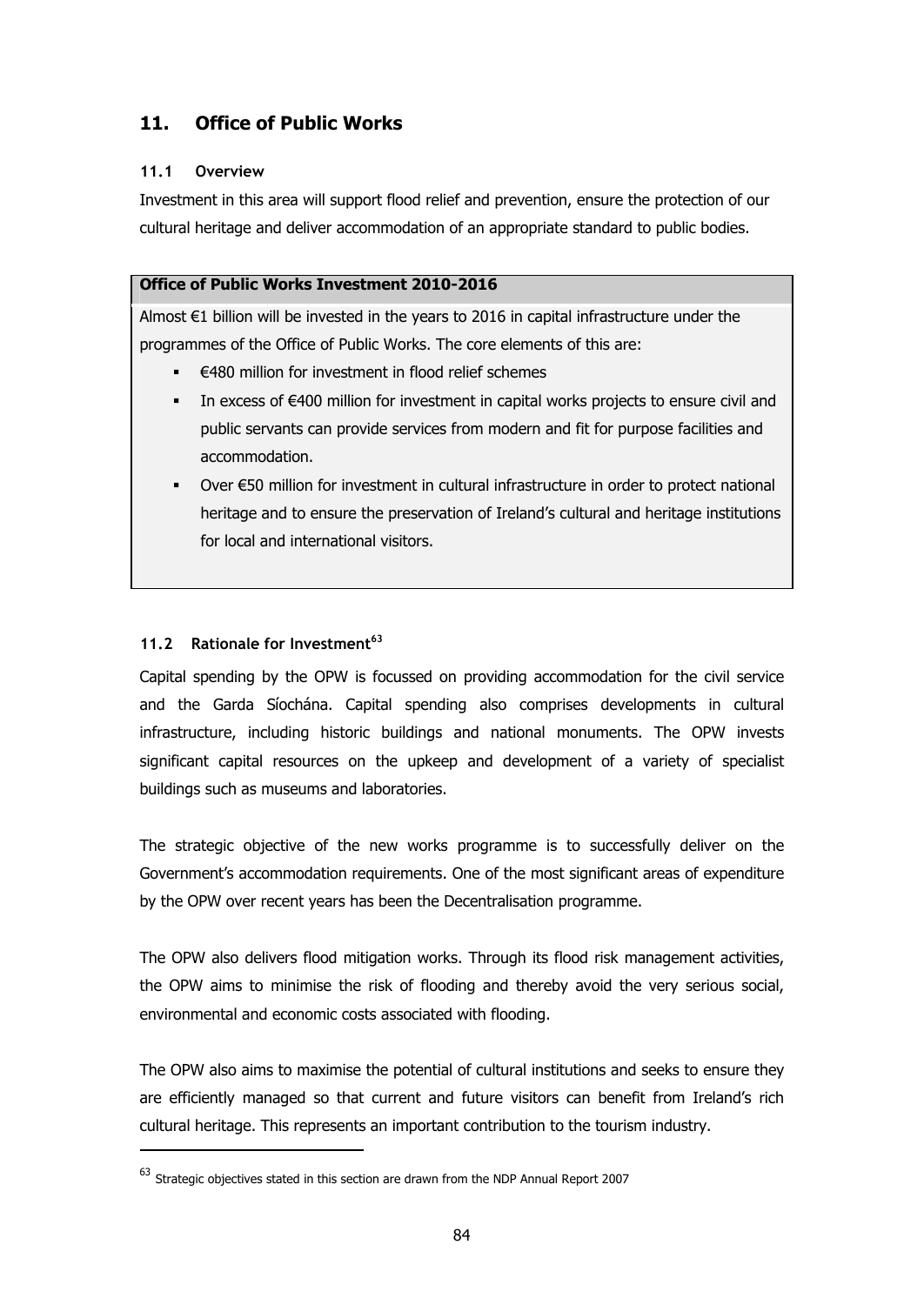### **11.3 Assessment of Sectoral Capacity and Anticipated Medium-term Demand**

Very significant investment in the programmes under the aegis of OPW over the past number of years has enhanced the quality and quantity of infrastructure. Table 11.1 below shows spending by programme since 2004.

| <b>Table 11.1</b> | <b>Office of Public Works Capital Expenditure by Programme,</b> |                    |      |      |      |      |      |  |  |  |  |
|-------------------|-----------------------------------------------------------------|--------------------|------|------|------|------|------|--|--|--|--|
|                   | 2004 - 2009                                                     |                    |      |      |      |      |      |  |  |  |  |
|                   |                                                                 | 2004               | 2005 | 2006 | 2007 | 2008 | 2009 |  |  |  |  |
| Programme         |                                                                 | $\epsilon$ million |      |      |      |      |      |  |  |  |  |
| Capital works     |                                                                 | 190                | 180  | 177  | 276  | 223  | 144  |  |  |  |  |
| Flood management  |                                                                 | 21                 | 20   | 20   | 32   | 27   | 43   |  |  |  |  |
| Purchase of sites |                                                                 | 1                  | 31   | 99   | 38   | 39   | 10   |  |  |  |  |
| Other             |                                                                 | $\overline{4}$     | 6    | 14   | 10   | 12   | 5    |  |  |  |  |
| <b>Total</b>      |                                                                 | 216                | 237  | 310  | 356  | 301  | 202  |  |  |  |  |

### 11.3.1 Capital Works

Substantial investment in large capital works has taken place in recent years. This includes new accommodation for Garda Stations and various Government Departments including the Department of Social Protection. Significant resources were also invested in laboratories for the Department of Agriculture and Marine Institute and in the State Laboratory.

Proposals for office accommodation will be subject to the existing value for money test used by the OPW which looks at leasing as an alternative to new builds. Refurbishment of existing buildings in certain sectors continues to be justified to prevent costly deterioration and to ensure services can be delivered. Certain Department of Social Protection buildings will also require works to ensure delivery of payments services to claimants. Lower tender prices will allow for implementation of such projects at lower costs than heretofore.

To date, the Decentralisation programme has resulted in the relocation of 3,100 staff to various locations nationwide. The challenge of stabilising the public finances while funding investment which can support economic recovery is substantial. With the exception of the Portlaoise accommodation project for the Department of Agriculture, Fisheries and Food, the current programme is nearly complete. The case for prioritising further investment in decentralisation accommodation must be considered in the context of constrained resource availability and the need to develop infrastructure which can support economic recovery. The Decentralisation process will be reviewed by Government in 2011.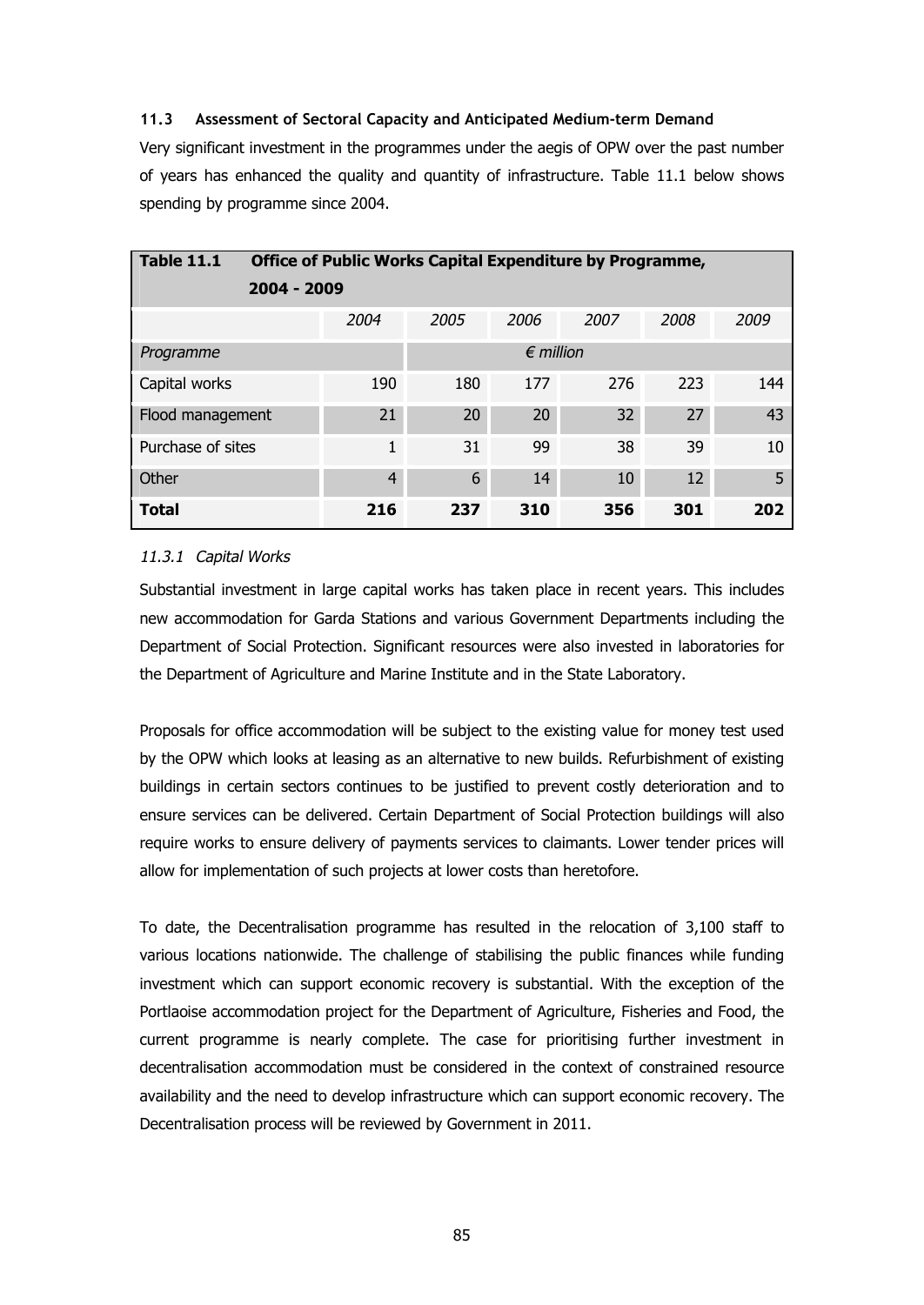Expenditure on capital works should be carried on at a relatively lower level. However significant further investment in Garda facilities, including a programme of custody suite upgrade to acceptable standards, is required to provide satisfactory modern accommodation for An Garda Síochána, supporting rationalisation of the existing Station network.

### 11.3.2 Flood Management

A number of flood relief measures were advanced in recent years. These include capital works in Clonmel, Carlow, Fermoy, Leixlip and Dublin. There are important flood relief requirements for other areas however which need immediate attention. There is a critical requirement for works arising from the heavy flooding throughout the country in November 2009. The effects of flooding can be disastrous for families, communities and local economies and ongoing investment in this area will be pivotal in minimising the risk of future flooding events. Into the medium-term, flood relief works should also be capable of delivery at much lower costs due to the deflation in tender prices.

### 11.3.3 Purchase of Sites

There has been substantial investment in sites to provide for public service accommodation. There should be little further expenditure on site acquisition over the medium-term, given the oversupply of retail office space and the likely reductions in public service numbers employed. However there may be a need to acquire sites for Garda stations in locations where no other option is available.

### 11.3.4 Other Areas

Other areas of investment have included allocations to the Zoological Society of Ireland, grants provided for certain refurbishment works and disability access projects. Further efficiencies should be possible in these areas.

## **11.4 Focus of Medium Term Policy**

Based on the foregoing analysis this section sets out the Exchequer Capital Programme for the OPW in the years to 2016.

It is necessary to continue the programme of capital works to maintain the existing stock of office accommodation in order to achieve compliance with health and safety standards and to prevent deterioration in buildings. Investment is also required to ensure that public services such as law enforcement and social welfare can be effectively delivered from fit for purpose State buildings. To this end, the Government plans to invest over €400 million in this area from 2010 to 2016.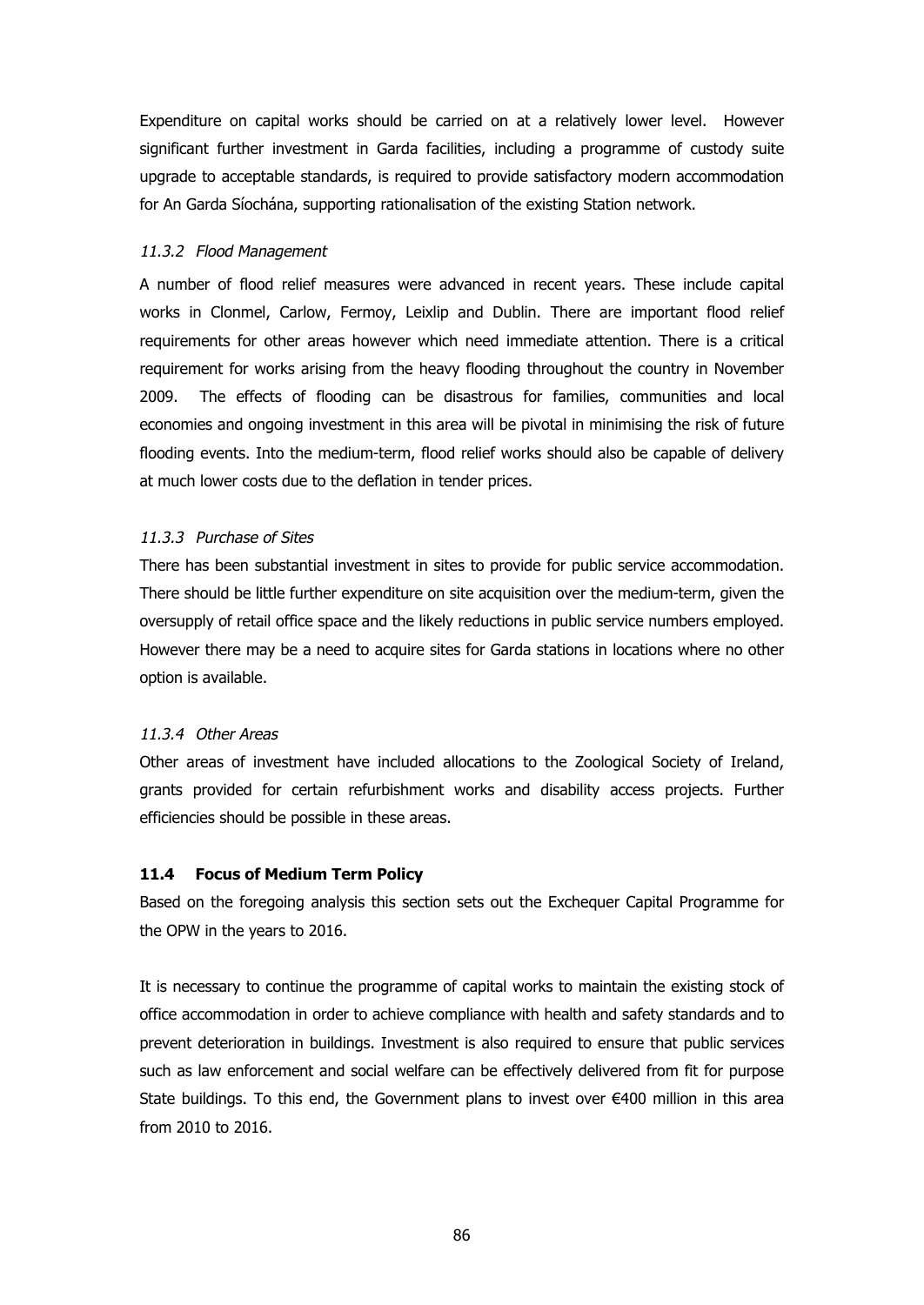As discussed above, there is an important ongoing requirement for flood relief works, and recent events in the south and west have underscored the need for urgent action in this area. This investment will aim to guard against the negative social and economic impacts of flooding. The Government will invest around €480 million in this area over the period to 2016.

There is also a justification for investment in certain cultural projects, historic properties and national monuments in order to maximise tourism benefits and protect Ireland's cultural heritage.

| <b>Table 11.2</b>    | Office of Public Works Reprioritised Envelope, 2010 - 2016 |                    |                |                |                |                |                |              |  |  |  |
|----------------------|------------------------------------------------------------|--------------------|----------------|----------------|----------------|----------------|----------------|--------------|--|--|--|
|                      | 2010                                                       | 2011               | 2012           | 2013           | 2014           | 2015           | 2016           | <b>Total</b> |  |  |  |
|                      |                                                            | $\epsilon$ million |                |                |                |                |                |              |  |  |  |
| Capital<br>works     | 88                                                         | 60                 | 56             | 57             | 57             | 57             | 57             | 432          |  |  |  |
| Flood<br>management  | 59                                                         | 72                 | 71             | 70             | 70             | 70             | 70             | 482          |  |  |  |
| Purchase of<br>sites | $5\phantom{1}$                                             | $\overline{4}$     | $\overline{4}$ | $\overline{4}$ | $\overline{4}$ | $\overline{4}$ | $\overline{4}$ | 29           |  |  |  |
| Cultural             | 5                                                          | $\overline{4}$     | 9              | 9              | 9              | 9              | 9              | 54           |  |  |  |
| <b>Total</b>         | 158                                                        | 140                | 140            | 140            | 140            | 140            | 140            | 998          |  |  |  |

Table 11.2 below presents the capital envelope for the years to 2016.

### **Office of Public Works Investment – Summary of Findings**

Analysis of spending programmes under the aegis of the OPW has given rise to the following broad findings:

- The OPW has a significant capital programme with the majority of investment concentrated in flood management activities and in meeting building and accommodation priorities
- § In recent years a number of important flood management projects were completed and progress has been made in meeting office accommodation requirements. In particular, activity has concentrated on the roll-out of the Decentralisation programme
- Lower tender prices, pursuit of leasing solutions where suitable and increased efficiency in the use of the existing asset base will allow for delivery of a very high level of outputs from a more limited level of expenditure. However new leases will have a current expenditure implication.
- § A very significant level of resources will be invested in the flood management programme to militate against the risk of flooding and to prevent the related economic, social and health costs which flooding could cause.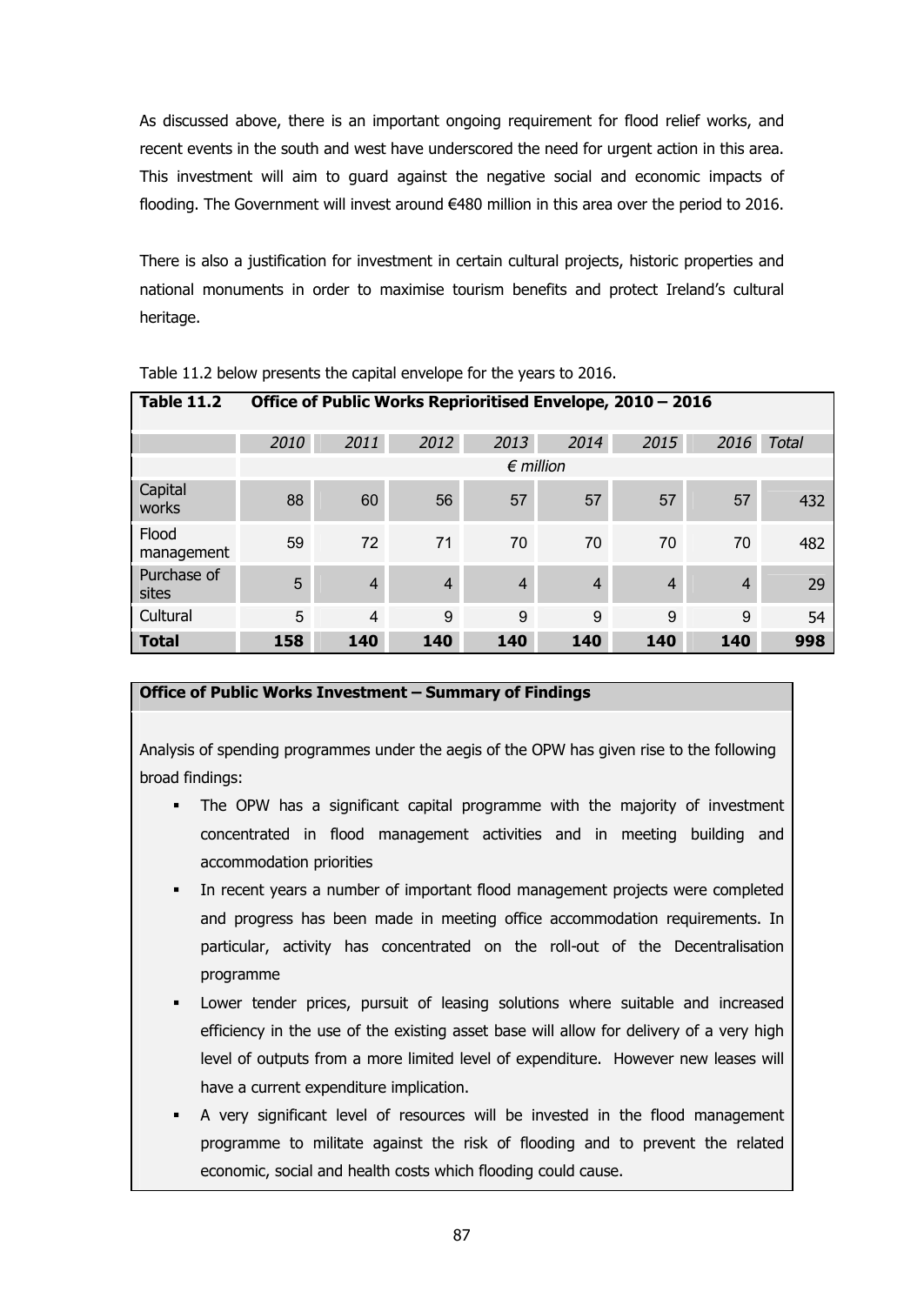## **12. Tourism, Culture and Sport**

### **12.1 Overview**

In the years to 2016, the Government will invest significant resources in capital spending programmes under the aegis of the Department of Tourism, Culture and Sport. Substantial progress has been made in recent years and the new investments will further develop the stock of capital in the Tourism, Culture and Sport sector. The Box below summarises the Government's approach to investment in this sector.

### **Tourism, Culture and Sport Investment 2010-2016**

In excess of €800 million will be spent over the period 2010 to 2016 on capital programmes administered by the Department of Tourism, Culture and Sport. The main elements of the funding are as follows:

- In the region of  $E370$  million will be invested in sports programmes to support community development and to promote health benefits for the general population.
- In excess of  $E$ 150 million will be invested in cultural programmes to further develop Ireland's national cultural institutions and to preserve Ireland's national cultural heritage.
- In the region of  $E190$  million will be invested in tourism related infrastructure to promote Ireland as a high quality tourism destination and to maximise the economic contribution of the tourism sector.
- More than €100 million will be invested in film and audio-visual content development and production programmes to ensure existing commitments are met, leverage inward investment, build a new skills base and to promote the film and audio-visual content industries in Ireland.

## **12.2 Rationale for Investment<sup>64</sup>**

Many of the areas of investment encompassed here have public good and merit good characteristics. In addition, specific programme level objectives complement the rationale for public investment.

 $64$  Strategic objectives stated in this section are drawn from the NDP Annual Report 2007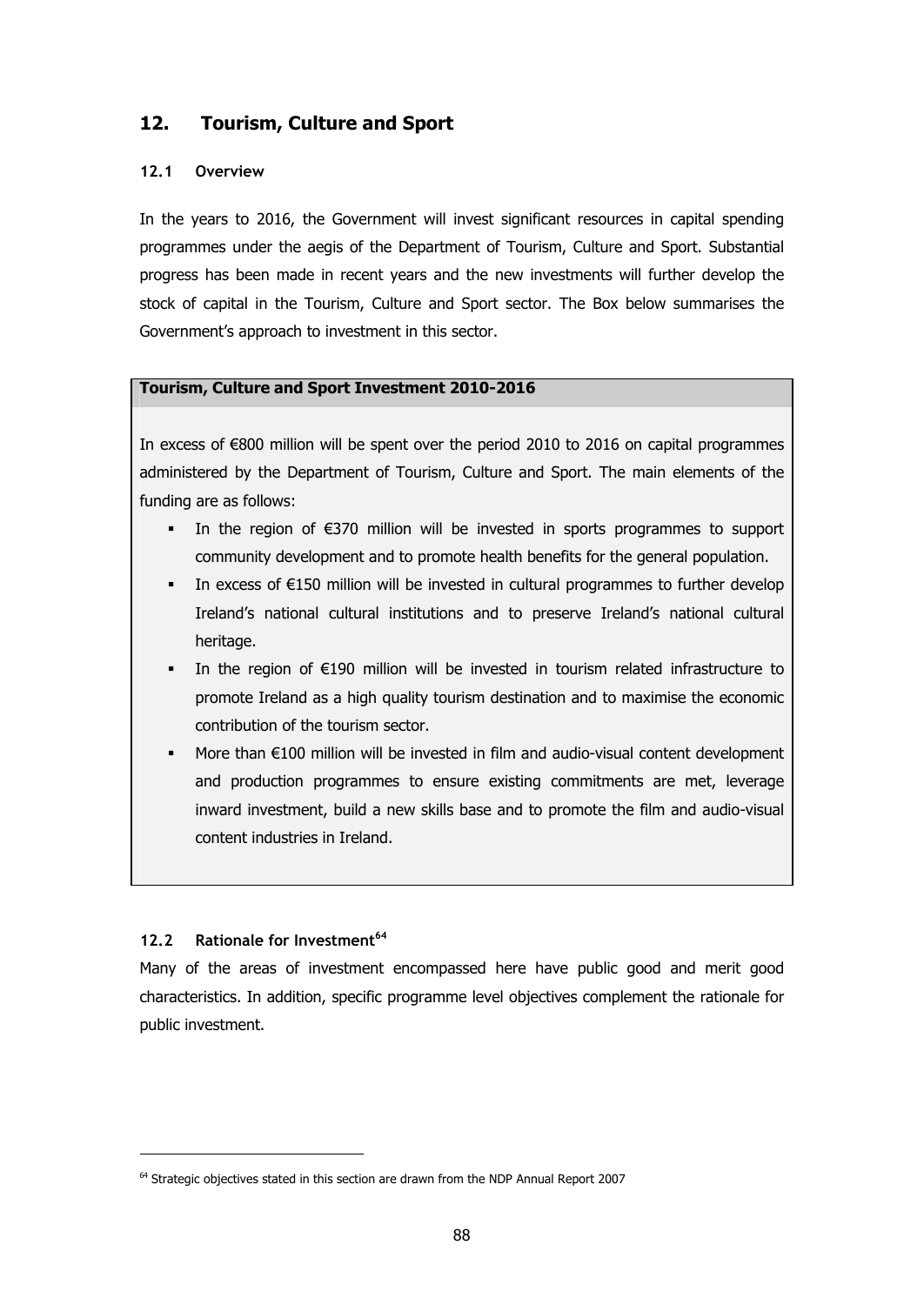### 12.2.1 Sports Infrastructure Programme

The high-level objective for this programme is to support the availability of sporting, exercise and recreational facilities; contribute to a healthier nation and increase health awareness; help build stronger communities; and support employment in the sports sector.

### 12.2.2 Cultural Infrastructure Programme

The strategic objectives of this programme are to develop cultural facilities and infrastructure throughout the country; assist the tourism industry; support universal access to the arts; preserve the National Collections; and help protect and showcase our cultural heritage.

### 12.2.3 Tourism Infrastructure

The strategic objective of this programme is to achieve further growth and promote regional development in an important sector that attracts foreign revenue and is labour intensive.

### 12.2.4 Film Sector

The strategic objective of this programme is to support the development of the film and audio-visual content industry in Ireland, creating employment in this area, developing the indigenous industry as an exporter of cultural product and also attracting inward investment from the international film industry.

### **12.3 Assessment of Sectoral Capacity and Anticipated Medium-term Demand**

## 12.3.1 Sport

Substantial investment has been made in sports infrastructure in recent years. Headline projects for which substantial exchequer funding has been made available include the Aviva Stadium (Lansdowne Road), Croke Park and Thomond Park. Significant investments have also been made in the Local Authority Swimming Pools Programme, while a wide variety of projects have been funded at local and regional level under the Sports Capital Programme, enhancing sports facilities for communities throughout the country.

Sport plays an important role in community development and public health and there is an ongoing requirement for capital investment in this area.

### 12.3.2 Culture

Alongside its intrinsic value, cultural investment also has a significant economic impact in terms of enhancing Ireland's attractiveness as a destination for overseas visitors and as a destination for high value-added foreign investment. In recognition of this, substantial investment has been made in cultural infrastructure in recent years in areas such as the Wexford Opera House; the Abbey, Gaiety, Gate and Druid theatres; the Royal Hibernian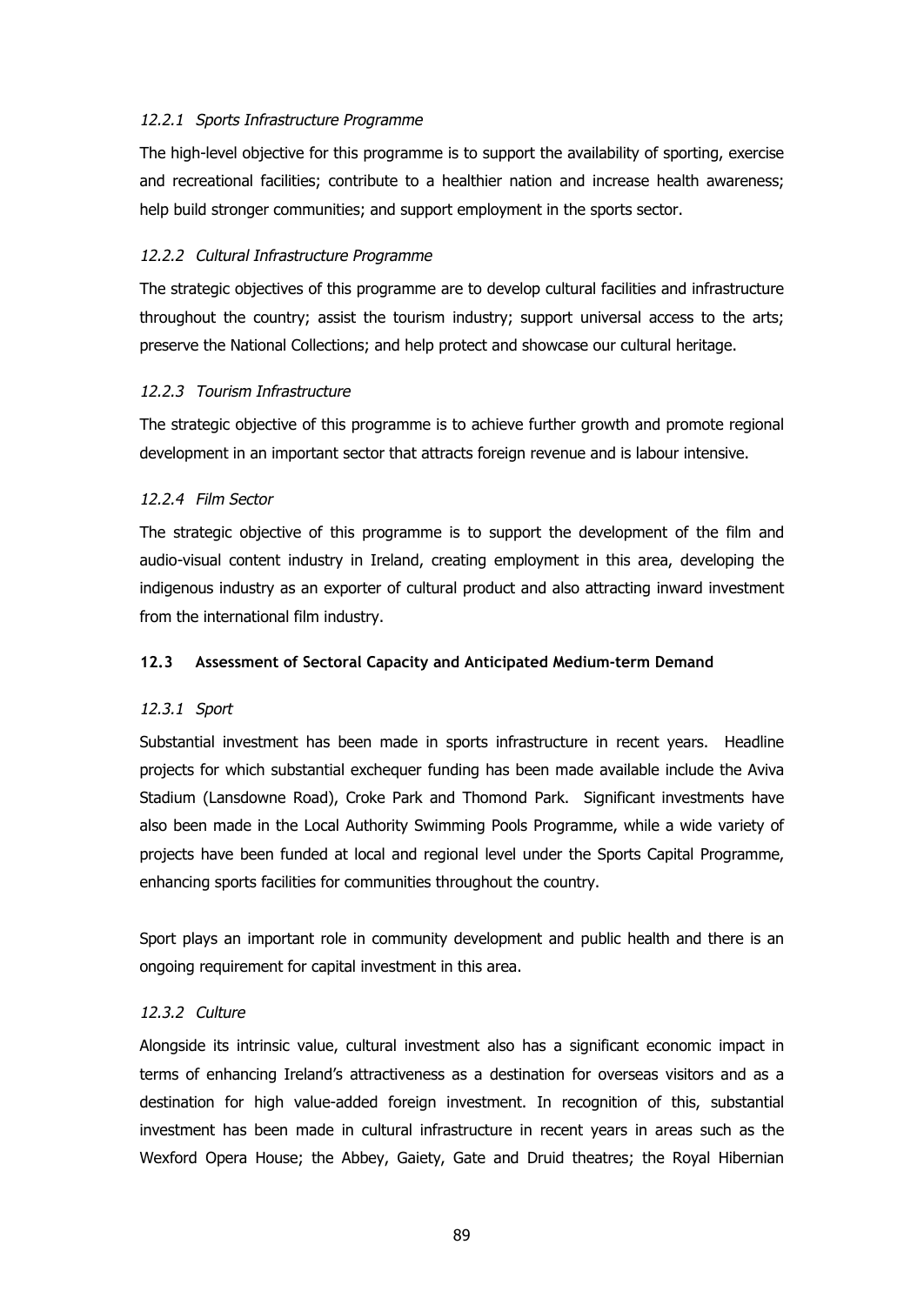Academy; the Cork Opera House; the Waterford Theatre Royal; Carlow Contemporary Art Galleries; the National Chamber Orchestra; Comhaltas Ceoiltoirí Eireann facilities and the Ark Children's Cultural centre.

The Renewed Programme for Government includes a commitment to undertake a detailed assessment of the GPO complex with a view to locating the Abbey Theatre there. A feasibility group has been established to undertake this assessment. It is expected that it will be autumn before all of the elements of the feasibility study are fully completed. Continued investment in our national cultural institutions such as the National Gallery, the National Museum and the Irish Museum of Modern Art is also essential to growth in our cultural tourism market. As regards the National Concert Hall, the latest position is that the PPP process for this project is currently at evaluation stage.

### 12.3.3 Tourism

Ireland has witnessed a significant drop in the number of overseas visitors coming to our shores. Recent data shows a fall in the number of trips to Ireland by overseas residents. The number of visits to Ireland in 2009 was 17 percent lower than the corresponding period in 2007.<sup>65</sup> This trend has intensified sharply in the interim, although much of this is attributable to the closure of airspace in 2010 associated with the volcanic eruption in Iceland.<sup>66</sup>

Tourism remains a valuable internationally traded service however and can again deliver significant value added and employment to the economy. Nonetheless, steps must be taken to reinvigorate this sector. While the opening of the National Conference Centre (to be known as Convention Centre Dublin) later this year will provide a major addition to Ireland's tourism infrastructure, further development of the tourism product is required. The Exchequer Capital Programme therefore provides for a high level of investment in this area into the mediumterm.

### 12.3.4 Film

There has been substantial investment in Film and TV production projects over the last number of years through the Irish Film Board, and continued concentration in this area can build on achievements in recent years. The strategy to develop this sector will be finalised later this year, aiming to double the economic contribution of the sector within five years.

<sup>&</sup>lt;sup>65</sup> Calculated from CSO (2010) Tourism and Travel, Quarter 4 2009

<sup>&</sup>lt;sup>66</sup> CSO 2010 Overseas Travel, April 2010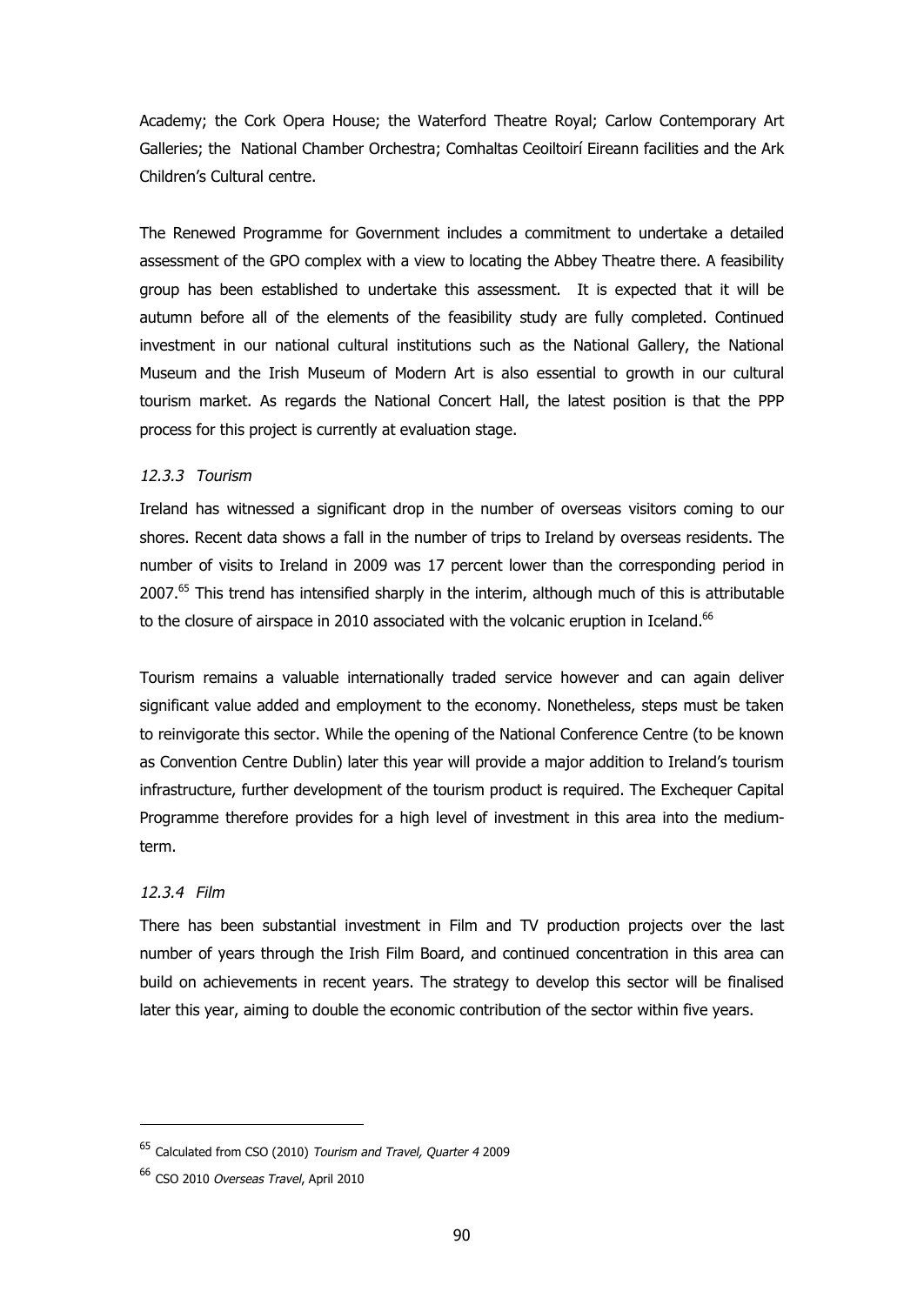### **12.4 Focus of Medium Term Policy**

Based on the foregoing analysis this section sets out the medium-term allocation to the Department of Tourism, Culture & Sport.

There is a continuing need to target investment in key sports projects that support health objectives and community development. Capital grants will therefore be provided to sporting and other organisations for the provision of sports and recreational facilities. The level of investment for the Sports sector is set at €370 million over the period 2010-2016.

It is important to develop, upgrade and enhance our tourism product in order to continuously attract visitors (in particular high value tourists) to Ireland. Thus, substantial funding will be provided to invest in tourism product development bringing investment to over €190 million in the period 2010-2016. This will be focussed on completing the upgrading of major tourist attractions, developing a small number of key iconic attractions, improving infrastructure for recreational cycling, walking and water based activities and heritage attractions. Convention Centre Dublin which is opening later this year will give a boost to business and conference tourism in future years.

A range of small-scale tourism projects will be advanced in all parts of the country. As announced in Budget 2010, funding will be provided for the development of the Kennedy homestead in Dunganstown, Co.Wexford<sup>67</sup>. This will be an important visitor attraction and will boost tourism in the South East of the country.

Culture will continue to be an important area of capital investment. Some €155 million will be invested in cultural infrastructure over the period 2010-2016. Capital investment in excess of €100 million will be provided to the Irish Film Board over the period 2010-2016, enabling the board to meet existing commitments and providing for additional investment to develop the Irish Film Industry and to stimulate inward Film investment.

| <b>Table 12.1</b><br><b>Department of Tourism, Culture and Sport Reprioritised</b><br>Envelope, 2010 - 2016 |                    |      |      |      |            |      |            |              |  |
|-------------------------------------------------------------------------------------------------------------|--------------------|------|------|------|------------|------|------------|--------------|--|
|                                                                                                             | 2010               | 2011 | 2012 | 2013 | 2014       | 2015 | 2016       | <b>Total</b> |  |
|                                                                                                             | $\epsilon$ million |      |      |      |            |      |            |              |  |
| <b>Sports</b>                                                                                               | 70                 | 52   | 52   | 52   | 48         | 48   | 48         | 370          |  |
| Culture                                                                                                     | 23                 | 23   | 23   | 23   | 21         | 21   | 21         | 155          |  |
| Tourism                                                                                                     | 22                 | 30   | 30   | 30   | 26         | 26   | 26         | 190          |  |
| Film                                                                                                        | 17                 | 15   | 15   | 15   | 15         | 15   | 15         | 107          |  |
| Total                                                                                                       | 132                | 120  | 120  | 120  | <b>110</b> | 110  | <b>110</b> | 822          |  |

 $67$  This project will be funded through the Office of Public Works Vote.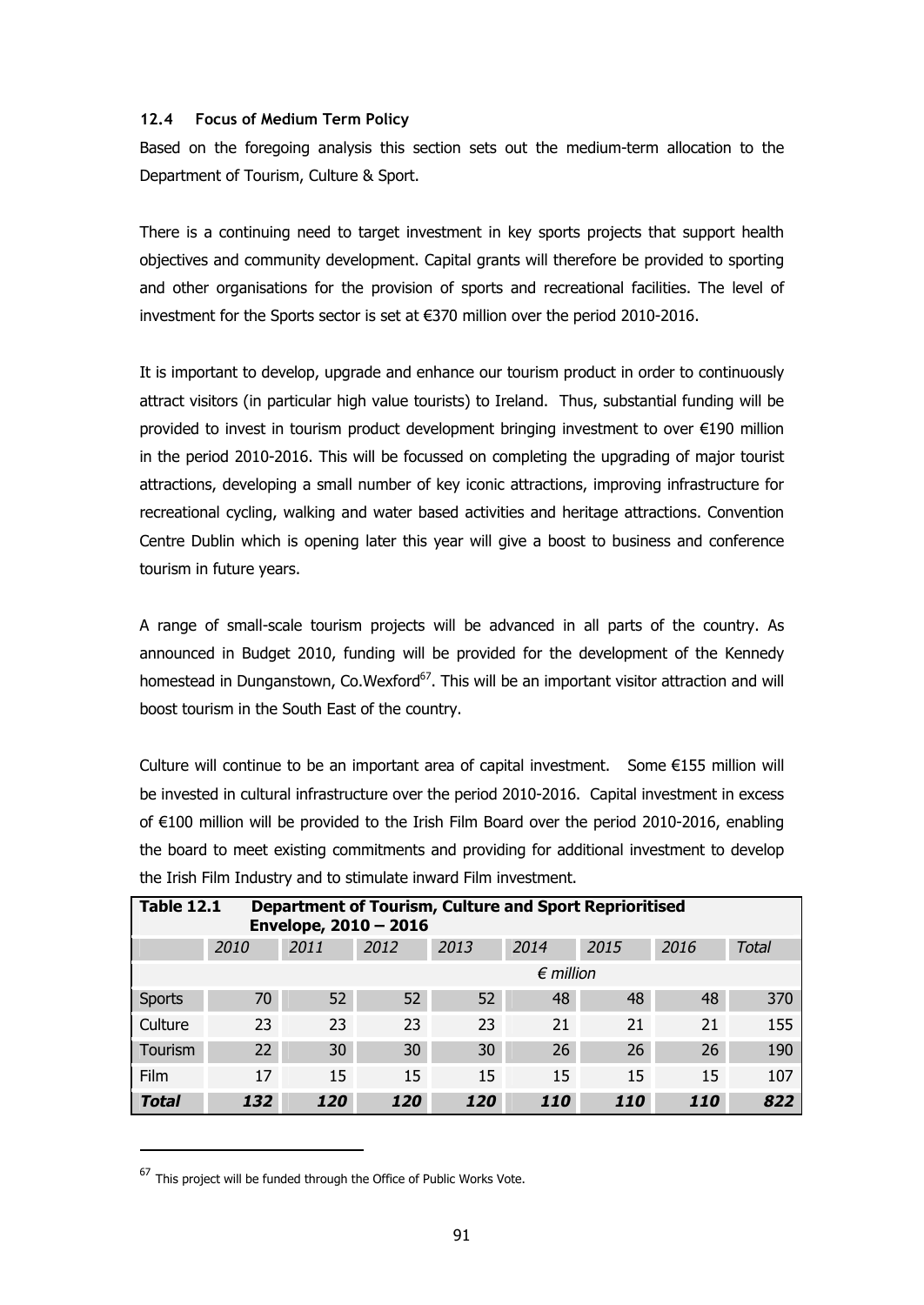### **12.5 Anticipated Outcomes of Investment**

This investment will further enhance our cultural infrastructure and help increase the economic value of culture and film activities in addition to the intrinsic benefits of these fields. Our sporting facilities will also be upgraded bringing improved public health outcomes and closer community development.

In relation to tourism investment there should be significant benefits. Overseas visitor numbers are expected to stabilise at 2009 levels and return to growth by 2011. From a 2009 base of 6,450,000, projected numbers of overseas visitors (with at least one overnight) are

- § 2013: 7,500,000
- § 2016: 8,000,000

Visitor levels on this scale will have significant economic benefits in terms of local economy spending. From a 2009 base of €3.1 billion, anticipated overseas earnings are

- § 2013: €4.1 billion
- § 2016: €4.5 billion

Programmes under the aegis of the Department of Tourism, Culture and Sport will therefore make a strong economic, social and cultural contribution into the medium-term.

## **Tourism, Culture and Sport – Summary of Findings**

Analysis of spending programmes under the aegis of the Department of Tourism, Culture and Sport has given rise to the following broad findings:

- § D/TC&S has a significant capital programme aimed at delivering on a range of economic, cultural and social objectives.
- § Substantial investment over the past number of years has upgraded facilities across the range of sectors and a number of headline projects such as the AVIVA stadium, (Lansdowne Road) and Convention Centre Dublin will deliver substantial benefits into the medium-term and beyond.
- § Tourism is an important internationally traded service and will require a significant programme of investment over the 2010 - 2016 period. This will support the tourism industry in contributing to national economic recovery and can deliver significant employment benefits in the delivery phase of new works.
- In excess of  $€800$  million will therefore be invested in the programmes under the aegis of D/TC&S.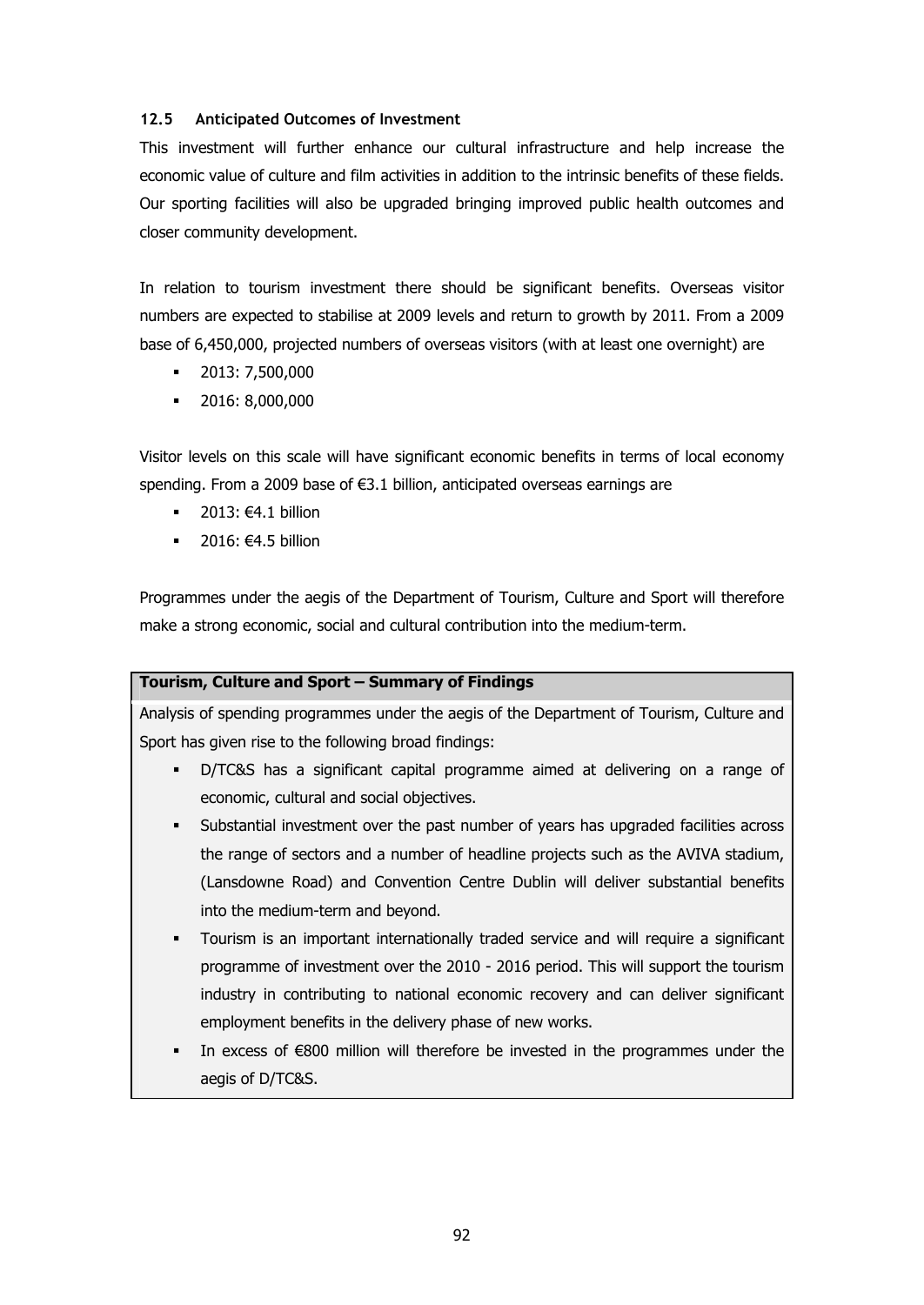## **13. Justice and Law Reform**

#### **13.1 Overview**

Over the years to 2016, the Government will invest more than  $\epsilon$ 700 million in capital programmes administered by the Department of Justice and Law Reform. This investment will be aimed at enhancing the stock of capital infrastructure in this important policy area. The box below present the main element of this investment.

#### **Justice and Law Reform Investment 2010-2016**

The Government will spend in excess of  $\epsilon$ 700 million in the years to 2016 in capital infrastructure under the programmes of the Department of Justice and Law Reform. The core elements of the investment will be:

- $\epsilon$   $\in$  250 million to fund significant additional detention facilities to ensure the Prison service and Irish Youth Justice Service can effectively manage custodial sentences for juveniles and adults.
- Over €15m will be invested in State Pathology and Forensic Science facilities over the period to ensure that these key support areas to the Criminal Justice system are modernised and fit for purpose.
- Over  $€100$  million will be invested in courthouses to further modernise the network of physical and IT infrastructure facilities.
- Close to  $£180$  million will be invested in key Garda IT and criminal investigation projects, which will enable the Force to maximise its effectiveness in fighting crime.

## **13.2 Rationale for Investment<sup>68</sup>**

#### 13.2.1 Detention facilities

The Prison Service and Irish Youth Justice Service aim to provide safe, secure and humane custody for people who are sent to prison and juvenile detention facilities. To this end, detention facilities are required to accommodate people with custodial sentences. By implementing custodial sentences, investment in detention facilities protects members of the public from theft and injury, both of which have negative economic and social consequences. Associated positive externalities which reinforce the rationale for investment in this area include the impact of detentions on reducing re-offending and deterring crime.

<sup>&</sup>lt;sup>68</sup> Strategic objectives stated in this section are drawn from the NDP Annual Report 2007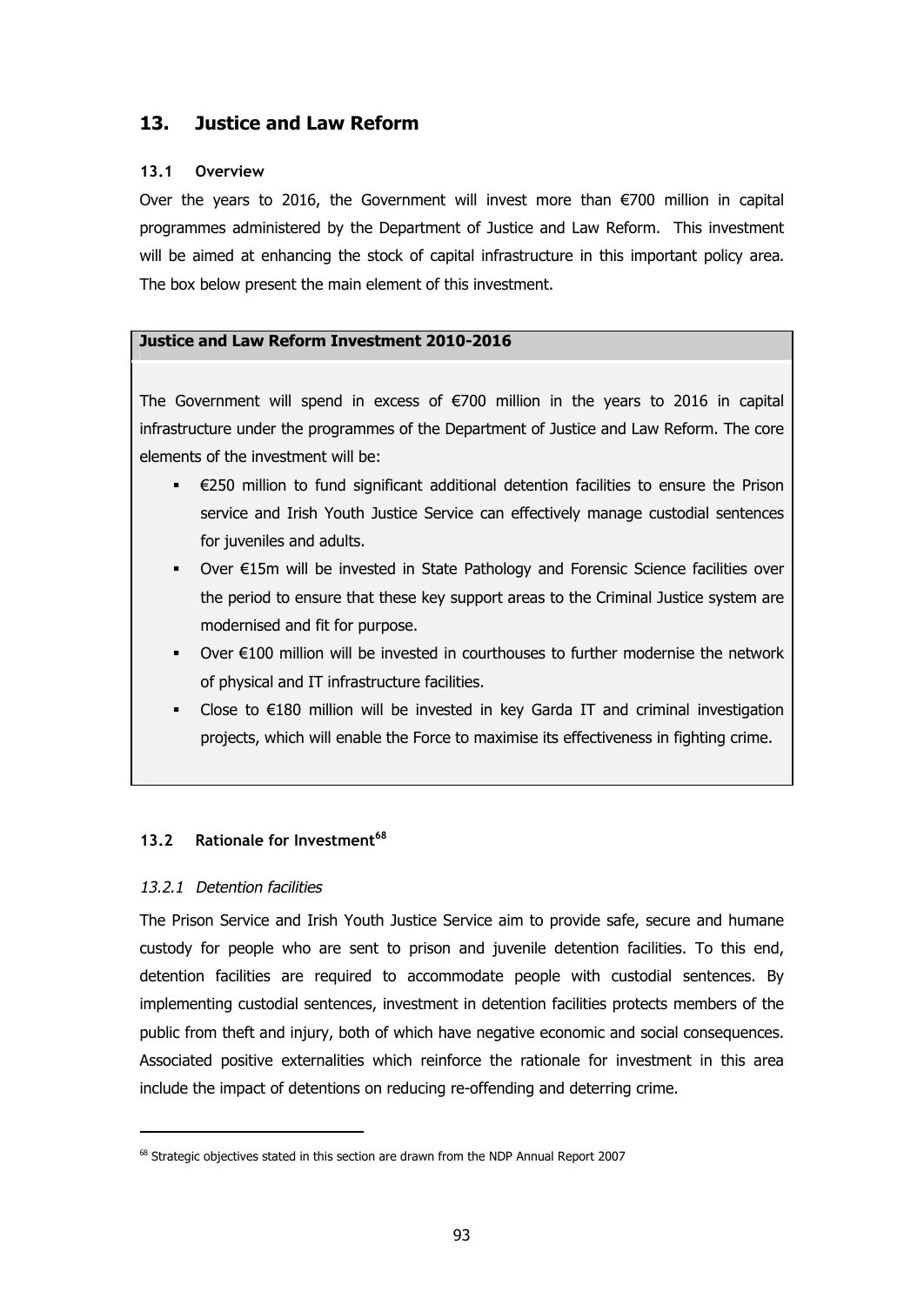Additionally, the development of adult custodial facilities at Thornton Hall and Kilworth will provide the Prisons Service with the quantity and quality of prison spaces required in a contemporary society.

### 13.2.2 Courthouses

By supporting the enforcement of the law by the judiciary, the Courts Service through its investment in courthouses is involved in helping to provide a public good.

Such investment in courthouses over the period will be further enhanced by the identification and development of courthouse PPP bundles where appropriate.

#### 13.2.3 Garda IT/administration

The Gardai Siochána delivers a public good as it provides policing services to all citizens. A degree of capital investment is required in the delivery of this goal.

#### 13.2.4 Other capital spending programmes

The main functions of the new PRA are to manage and control the Registry of Deeds and the Land Registry and to promote and extend the registration of ownership of land. The PRA is an Institutional structure which is required to support the registration of real property rights and interests.

State Pathology and Forensic Science facilities need to keep pace with societal and technological changes. The provision of modern fit for purpose Pathology and Forensic Science facilities are key technological and scientific aids in the fight against crime. Included in this is the development of a National DNA database which is increasingly a requirement in the investigation and successful prosecution of criminal activities.

## **13.3 Assessment of Sectoral Capacity and Anticipated Medium-term Demand**

#### 13.3.1 Overview

Substantial investment in the programmes under the aegis of D/JLR over the past number of years has improved the quality and quantity of infrastructure. The table below shows spending by programme since 2004.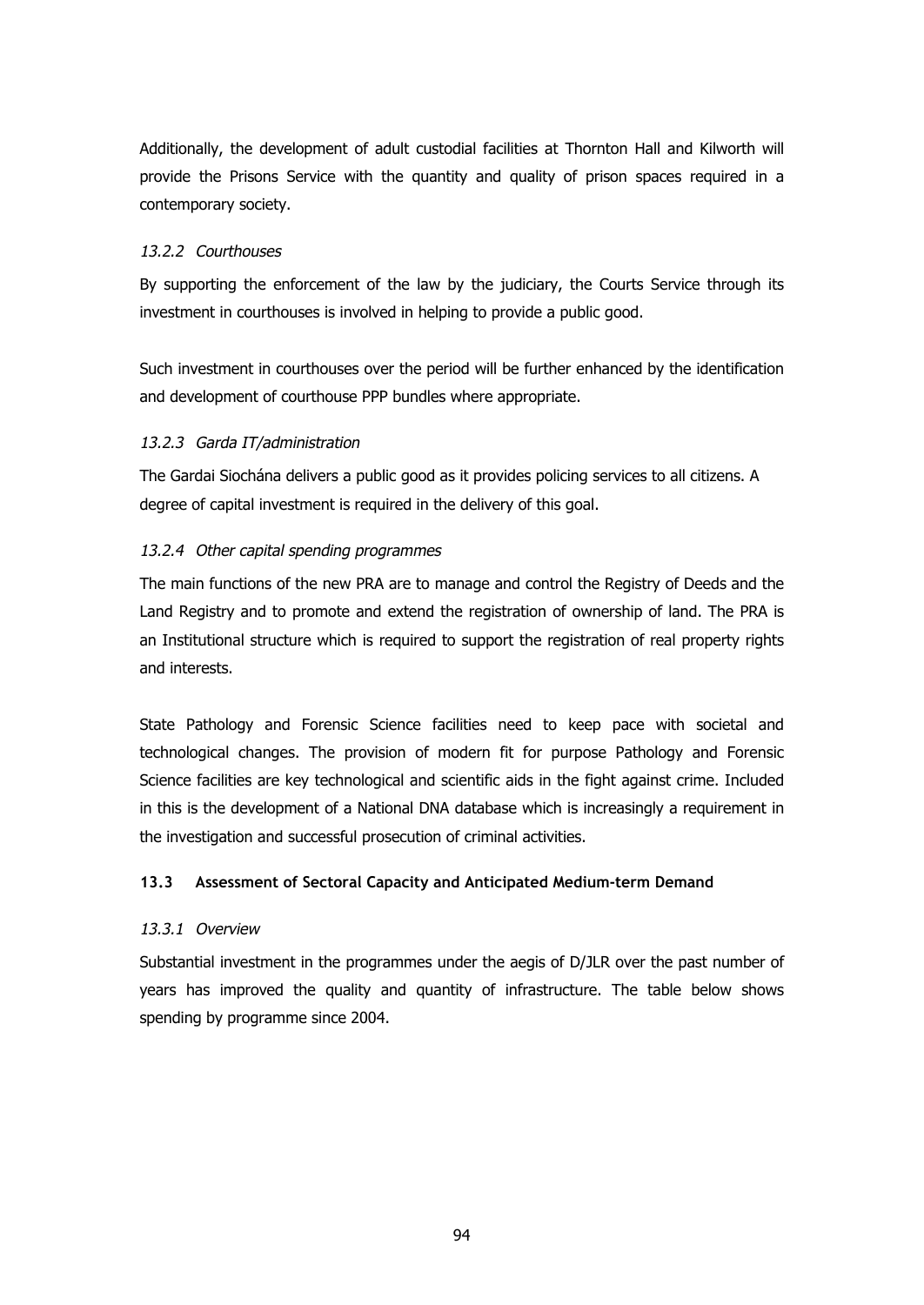| <b>Table 13.1</b><br>Department of Justice, Equality and Law Reform Capital Expenditure |                |                |                    |                |      |      |  |  |  |
|-----------------------------------------------------------------------------------------|----------------|----------------|--------------------|----------------|------|------|--|--|--|
| by Programme, 2004 - 2009                                                               |                |                |                    |                |      |      |  |  |  |
|                                                                                         | 2004           | 2005           | 2006               | 2007           | 2008 | 2009 |  |  |  |
| Programme                                                                               |                |                | $\epsilon$ million |                |      |      |  |  |  |
| Detention centres                                                                       | 37             | 69             | 102                | 46             | 41   | 47   |  |  |  |
| Courthouses                                                                             | 25             | 26             | 30                 | 35             | 35   | 30   |  |  |  |
| Garda IT/admin                                                                          | 15             | 29             | 46                 | 42             | 62   | 45   |  |  |  |
| Justice IT/admin                                                                        | 25             | 16             | $\overline{7}$     | 6              | 6    | 12   |  |  |  |
| Other                                                                                   | $\overline{2}$ | $\overline{4}$ | 3                  | $\overline{4}$ | 5    | 3    |  |  |  |
| <b>Total</b>                                                                            | 104            | 144            | 187                | 133            | 149  | 138  |  |  |  |

#### 13.3.2 Detention facilities

Recent years have seen an improvement in, and expansion of, prison estates including investments at Portlaoise, Wheatfield and Limerick facilities. There is an ongoing requirement for investment in detention facilities however, in order to address shortages in capacity and to refurbish existing facilities. Additionally, the construction of a security wall, site services and a Garda station on the Thornton site and initial site works at the Munster prison in Kilworth are high priorities

#### 13.3.3 Courthouses

Investment by the courts service has resulted in the modernisation of courthouses and the implementation and upgrading of IT systems. New courthouses have also been constructed at Ardee and Blanchardstown. In order to complete the programme of investment in courthouses, further investment is needed for new facilities in regional locations and in order to renovate existing facilities.

#### 13.3.4 Garda IT/administration

The main focus of investment has been the upgrade of Garda ICT and communications over the last five years. The provision of appropriate support facilities underpinning the modernisation of Gardaí operations will require continued investment. This will include projects such as the National Digital Radio Project (NDRP) which will offer Gardaí a new range of services and advantages over the existing, analogue radio system.

#### 13.3.5 Other capital spending programmes

The Property Registration Authority has invested in e-government and mapping/copyright projects. Minor investment projects in the e-government area will be required over the medium term. This will include project such as the digital mapping initiative. Such investment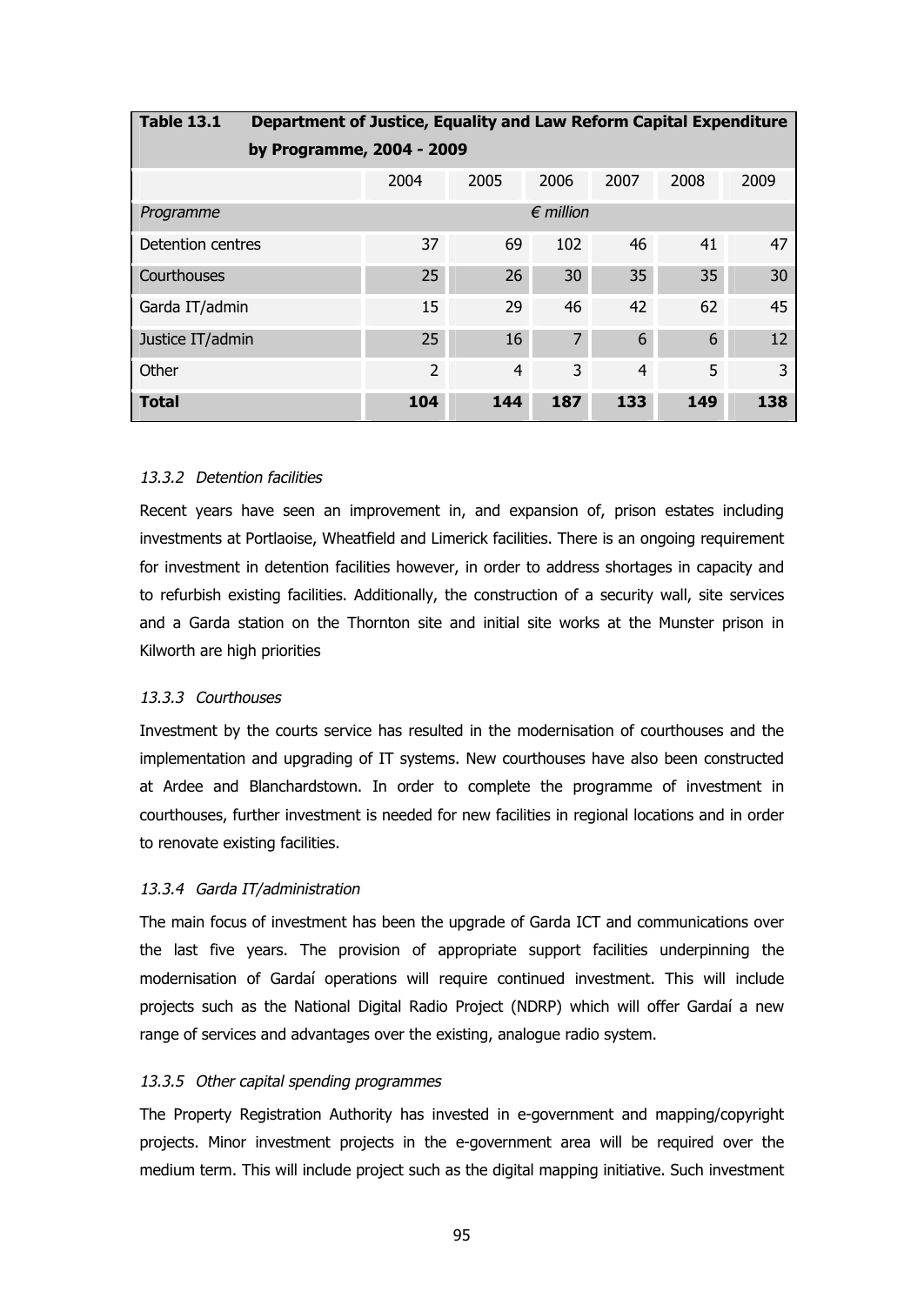will contribute towards the achievement of PRA objectives and the enhancement of service for customers.

## **13.4 Focus of Medium Term Policy**

Based on the foregoing analysis table 13.2 sets out the Public Capital Programme for spending under D/JLR.

| <b>Table 13.2</b>                  |      | Department of Justice and Law Reform Reprioritised Envelope,<br>$2010 - 2016$ |      |                    |      |      |      |              |  |  |  |  |
|------------------------------------|------|-------------------------------------------------------------------------------|------|--------------------|------|------|------|--------------|--|--|--|--|
|                                    | 2010 | 2011                                                                          | 2012 | 2013               | 2014 | 2015 | 2016 | <b>Total</b> |  |  |  |  |
|                                    |      |                                                                               |      | $\epsilon$ million |      |      |      |              |  |  |  |  |
| Detention<br>facilities            | 34   | 36                                                                            | 36   | 36                 | 36   | 36   | 36   | 250          |  |  |  |  |
| Courthouses                        | 41   | 12                                                                            | 12   | 12                 | 12   | 12   | 12   | 113          |  |  |  |  |
| IT<br>&<br>Garda<br>admin          | 28   | 25                                                                            | 25   | 25                 | 25   | 25   | 25   | 178          |  |  |  |  |
| &<br><b>Justice</b><br>IT<br>Admin | 7    | 6                                                                             | 6    | 6                  | 6    | 6    | 6    | 43           |  |  |  |  |
| Other<br>Programmes                | 13   | 11                                                                            | 11   | 11                 | 11   | 11   | 11   | 79           |  |  |  |  |
| <b>Total</b>                       | 123  | 90                                                                            | 90   | 90                 | 90   | 90   | 90   | 663          |  |  |  |  |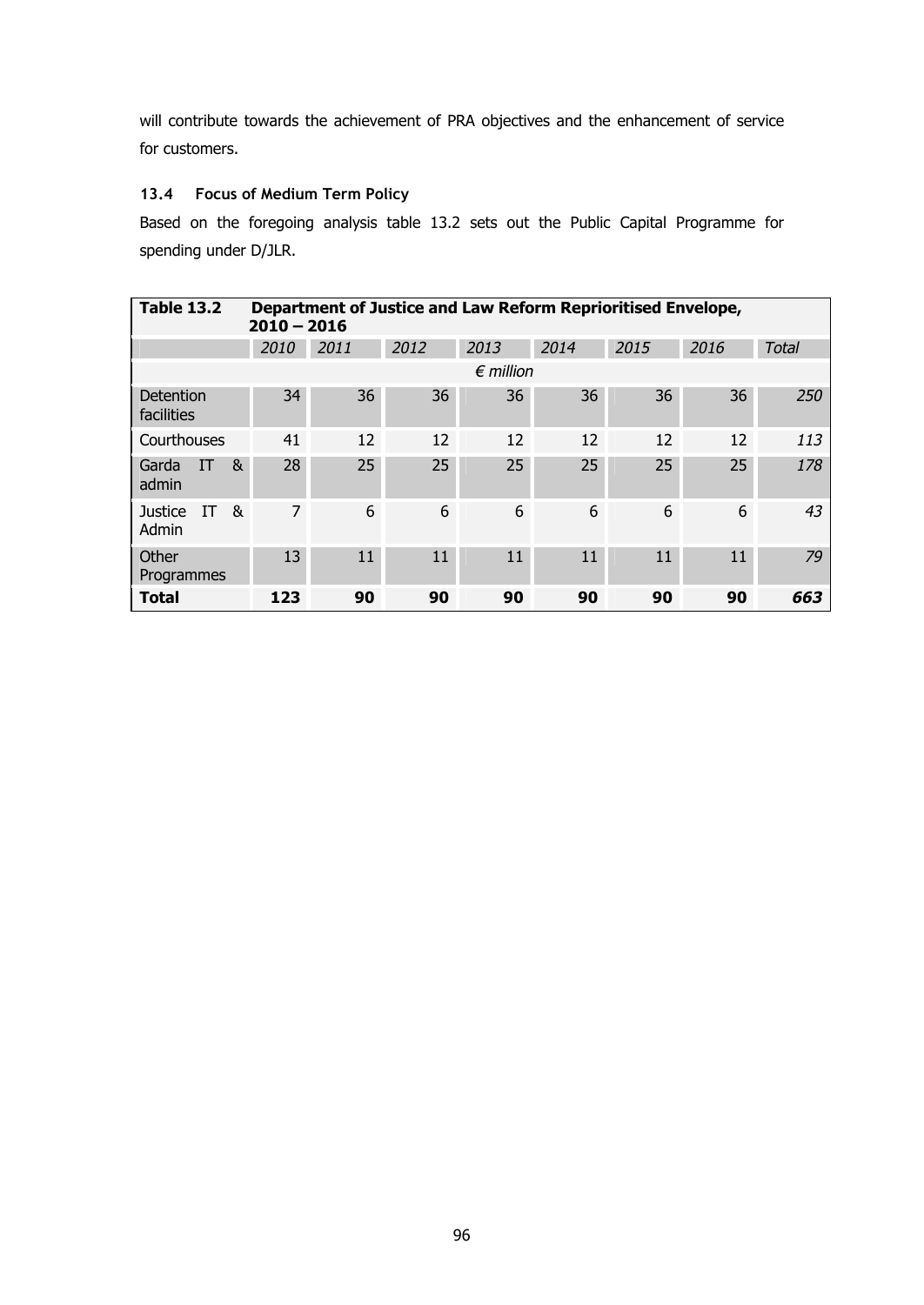### **Justice and Law Reform Investment – Summary of Findings**

Analysis of spending programmes under the aegis of the Department of Justice and Law Reform has given rise to the following findings

- The core areas for investment include detention facilities, courthouses, Garda IT projects, departmental IT/administration, pathology and forensic science infrastructure.
- § Significant progress has been made in advancing the areas supported by these Programmes
- § While there has been very significant investment in capital and an improvement in the quality and quantity of infrastructure, there is scope for further improvement in the stock of capital in this sector.
- There are a number of factors driving a continued need for investment in JLR including the need to continue the modernisation of the prison estate, the importance of ensuring that An Garda Síochána is equipped with the necessary IT infrastructure and the necessity of upgrading the network of courthouses nationwide to meet law enforcement requirements. It is also important that resources are allocated to IT projects underway at the PRA and the D/JLR in order to bring these projects to completion.
- There should be enhanced opportunities for achieving value for money in public procurement, and this will allow for delivery of a substantial level of infrastructure investments at lower prices.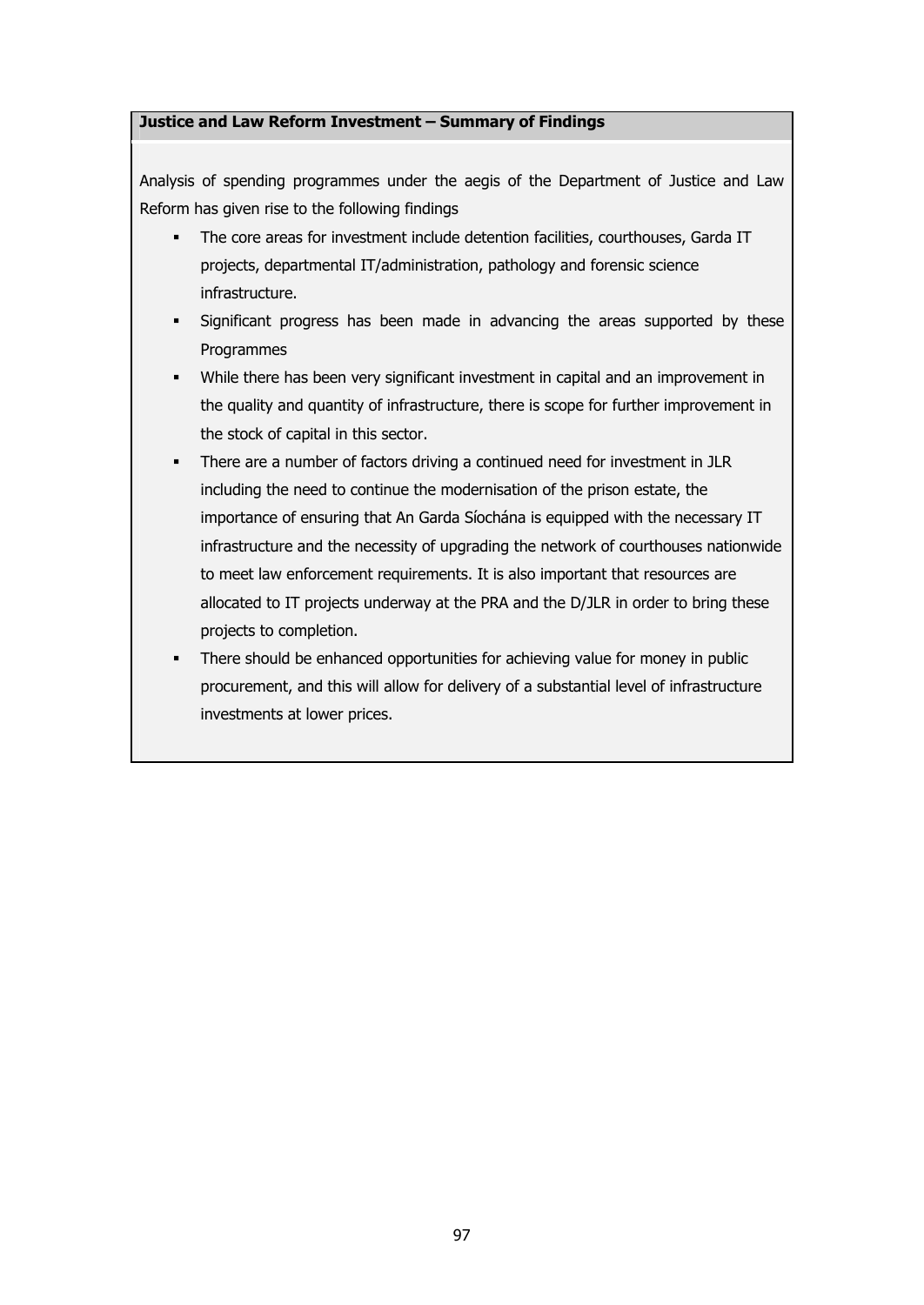## **14. Community, Equality and Gaeltacht Affairs**

## **14.1 Overview**

In the years to 2016 the Government will invest in capital programmes under the aegis of the Department of Community, Equality and Gaeltacht Affairs. This will build on the progress achieved in these spending programmes over the past decade and focus on targeted infrastructure.

## **Community, Equality and Gaeltacht Affairs Investment, 2010-2016**

In excess of €460 million will be invested in the years to 2016 in capital infrastructure under the programmes of the Department of Community, Equality and Gaeltacht Affairs. This investment will primarily support

- rural development with increased funding for EU LEADER projects; and
- **•** community development;

## **14.2 Rationale for Investment**

## 14.2.1 LEADER

The LEADER programme provides grants (funded by both the Exchequer and the EU) to rurally based groups to implement multi-sectoral business plans to enhance economic diversification and improve 'quality of life' in local areas. It focuses on investment in rural tourism, enterprise, diversification from farming and development of local infrastructure and services important to community development. The Programme concludes in 2013 with expenditure allowable until 2015 under the  $N + 2$  rule.

## 14.2.2 Údaras na Gaeltachta

Investment under this programme is designed to develop the Gaeltacht economy so as to facilitate the preservation and extension of the use of the Irish language within the Gaeltacht. Investment seeks to further develop the infrastructure required to attract modern enterprises and underpin viable and sustainable Gaeltacht economies.

## 14.2.3 Clár

Clár is designed to target investment in rural areas of greatest population decline It provides 'leverage funding' for small-scale infrastructure in depopulated areas for which there is not deemed to be a compelling economic justification or business case by funding agencies.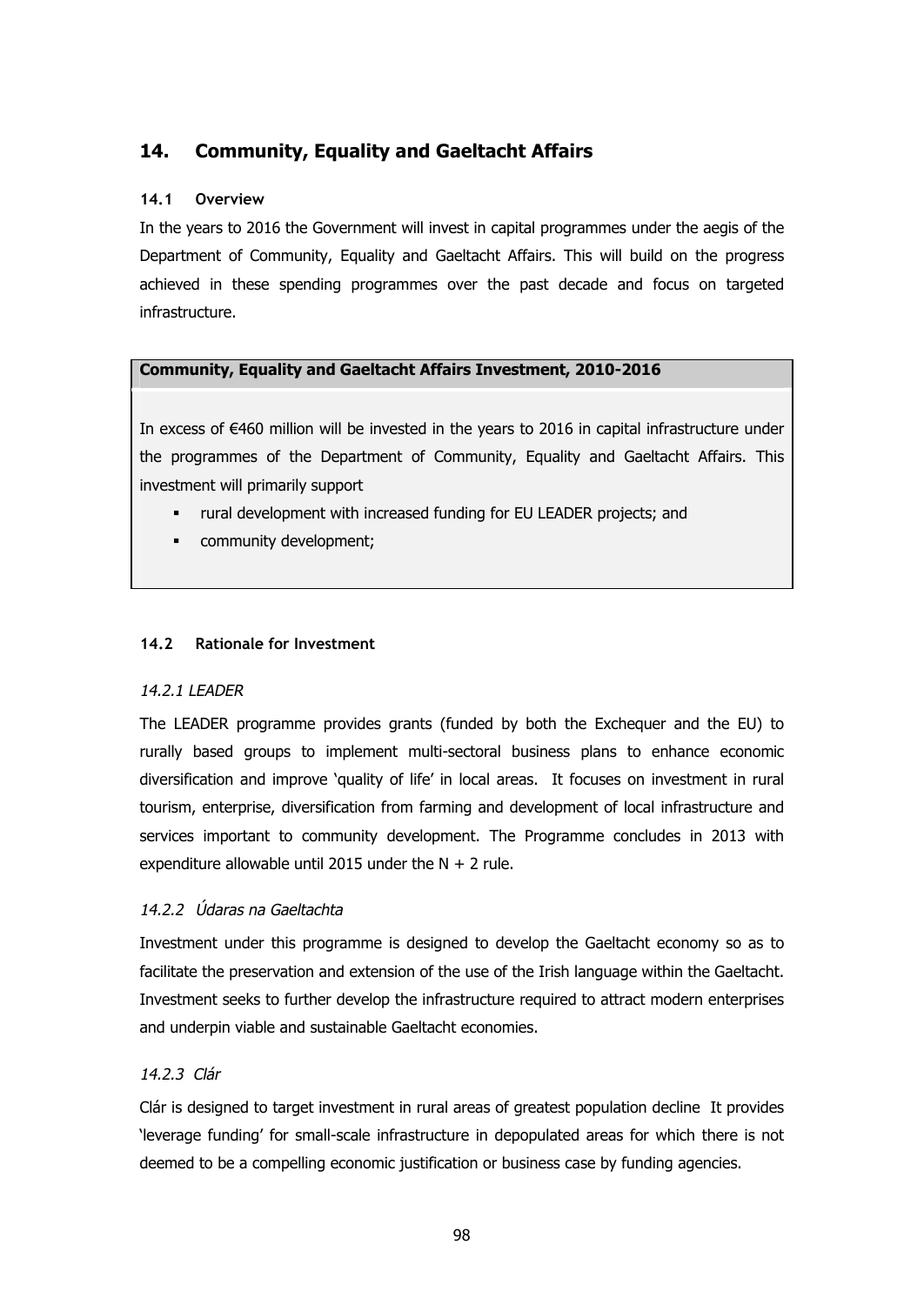#### 14.2.4 Islands Infrastructure

The aim of this programme is to provide infrastructure to offshore Ireland. Primarily, pier construction, other transport and tourism facilities are prioritised under the programme. Funding is also available for social, health and educational facilities.

#### 14.2.5 RAPID/ Drugs Initiative

RAPID (Revitalising Areas by Planning Investment and Development) provides investment for small scale projects aimed at improving quality of life in areas of high urban poverty and social disadvantage. The Programme seeks to ensure that priority attention is given to the 51 designated areas by focusing State resources available to best effect. The National Drugs Strategy aims to mitigate the effects of drug addiction in society.

#### 14.2.6 Waterways

The strategic objective of this programme is to maintain and restore Ireland's inland waterways, providing recreational access along routes of waterways, thereby hoping to attract overseas visitors and stimulating business and regeneration in these areas.

#### 14.2.7 Other capital spending programmes

A number of smaller programmes complete capital expenditure under the aegis of D/CE&GA namely:

- **Western Investment Fund;**
- § Gaeltacht housing and improvement schemes;
- § Rural recreation and Development Schemes;
- **EU co-funded PEACE Programme;**
- Small Grants for the Community and Voluntary Sector.

## **14.3 Assessment of Sectoral Capacity and Anticipated Medium-term Demand**

#### 14.3.1 LEADER

This programme continues to attract considerable co-funding from the EU and promotes rural economic development and employment. For these reasons, further investment in the programme is warranted for the remainder of its operational timeframe.

## 14.3.2 Clár

It is imperative that all capital investment yields maximum value for money and has the widest possible impact in terms of expansion of infrastructure. For this reason, there is only marginal justification for continued spending under the Clár programme as resources can be expected to have greater impact if invested through other programmes. For this reason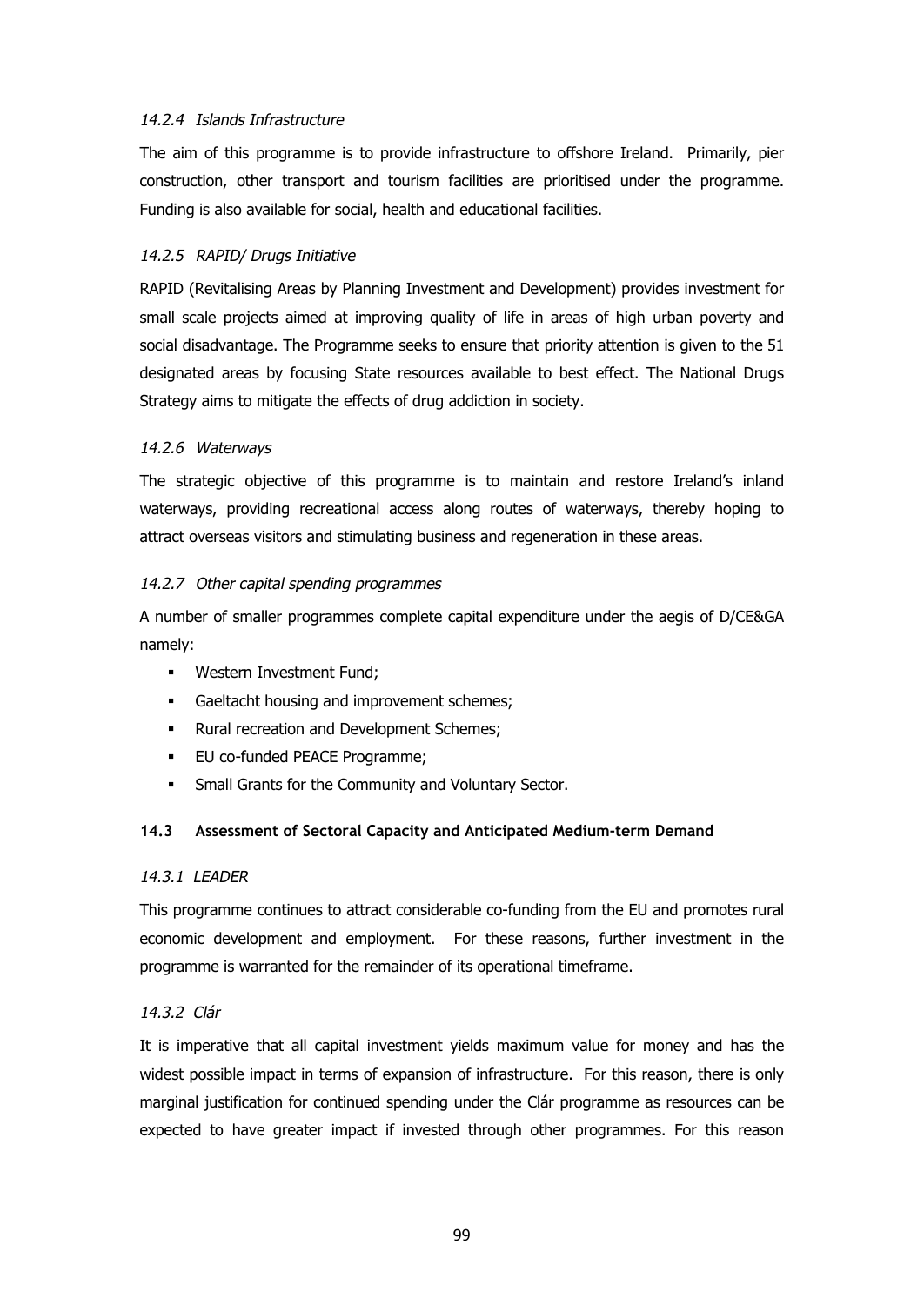continued high levels of investment are not sustainable or appropriate in the current economic context.

#### 14.3.3 Islands Infrastructure

Since 2008 much of the allocation for this programme was used to develop Cill Rónáin Harbour on Inis Mór. This has provided the island with excellent harbour infrastructure, including separate Ro-Ro and passenger boarding facilities and a major breakwater protecting the harbour.

In future, investment in communications, health and educational facilities for the islands should be the responsibility of the relevant departments, where necessary in consultation with D/CE&GA.

## 14.3.4 RAPID/ Drugs Initiative

These programmes, in particular the drugs programmes, have the important objective of reducing anti-social behaviour, crime and improving public health outcomes. As well as profoundly affecting quality of life in disadvantaged areas drugs misuse also has significant negative economic impacts. Continued investment in this programme will be required into the medium-term.

#### 14.3.5 Waterways

This programme supports the maintenance and upgrading of existing inland waterways. As these attract tourism and support local employment, it is recommended that a level of investment continues into the medium-term. There is a Government commitment to the restoration of the Ulster Canal. Where possible, Waterways Ireland's own resources will be used in advancing this work. In the absence of readily available exchequer funding, the sale of other assets may be considered where appropriate, subject inter alia, to value for money considerations.

## **14.4 Focus of Medium Term Policy**

A number of investment programmes under the aegis of D/CE&GA fund investment which is analogous to mainstream investment programmes in larger Departments. For instance, Clár funds the same type of infrastructure as the Department of Environment, Heritage and Local Government; Údarás na Gaeltachta – amongst other things - provides enterprise supports similarly to other enterprise, agencies, such as Enterprise Ireland and the IDA. In future, any residual or ongoing investment needs should be funded by the Government Department with primary sectoral responsibility, in consultation with D/CE&GA where appropriate.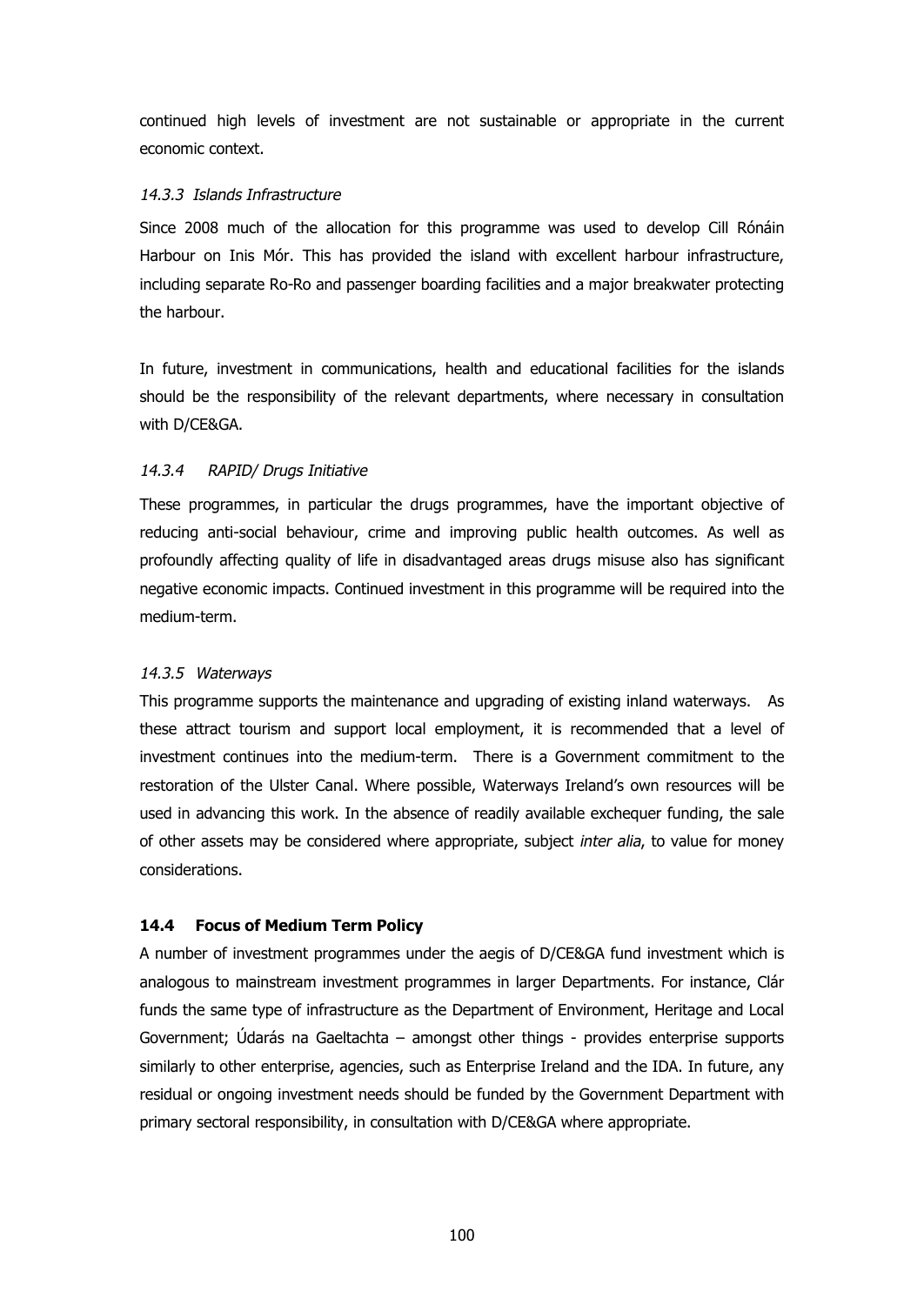In order to provide for pressing economic and social priorities in other areas of capital spending there will be a reduction in funding to programmes under the aegis of this Department in the years to 2016. Ongoing investment will largely focus on the EU LEADER programme. Table 14.1 below sets out the total level of investment in the years to 2016.

| <b>Table 14.1</b>                | Department of Community, Equality & Gaeltacht Affairs Reprioritised<br>Envelope, 2010 - 2016 |        |      |                    |    |    |                           |    |     |  |  |
|----------------------------------|----------------------------------------------------------------------------------------------|--------|------|--------------------|----|----|---------------------------|----|-----|--|--|
|                                  |                                                                                              | 2010 L | 2011 | 2012               |    |    | 2013 2014 2015 2016 Total |    |     |  |  |
|                                  |                                                                                              |        |      | $\epsilon$ million |    |    |                           |    |     |  |  |
| Capital Investment<br>Programmes |                                                                                              | 105    | 86   | 86                 | 86 | 40 | 30                        | 30 | 463 |  |  |

#### **Department of Community, Equality & Gaeltacht Affairs – Summary of Findings**

Analysis of the programmes under the aegis of the Department of Community, Equality and Gaeltacht Affairs has given rise to the following broad findings:

- § There has been very significant investment in Community, Rural and Gaeltacht infrastructure over the past number of years, supporting the development of community and rural life and contributing major new infrastructure to the islands.
- In some instances however, the continued investment on the scale pursued to date may not represent the best allocation of resources given affordability constraints and pressures elsewhere.
- Investment will continue in a number of important areas, however there will be a reduction in capital expenditure under the aegis of this Department into the mediumterm.
- § A number of investment programmes under the aegis of D/CE&GA fund investment which is analogous to mainstream investment programmes in larger Departments. In future, any residual or ongoing investment needs should be funded by the Government Department which has primary sectoral responsibility, in consultation with D/CE&GA where appropriate.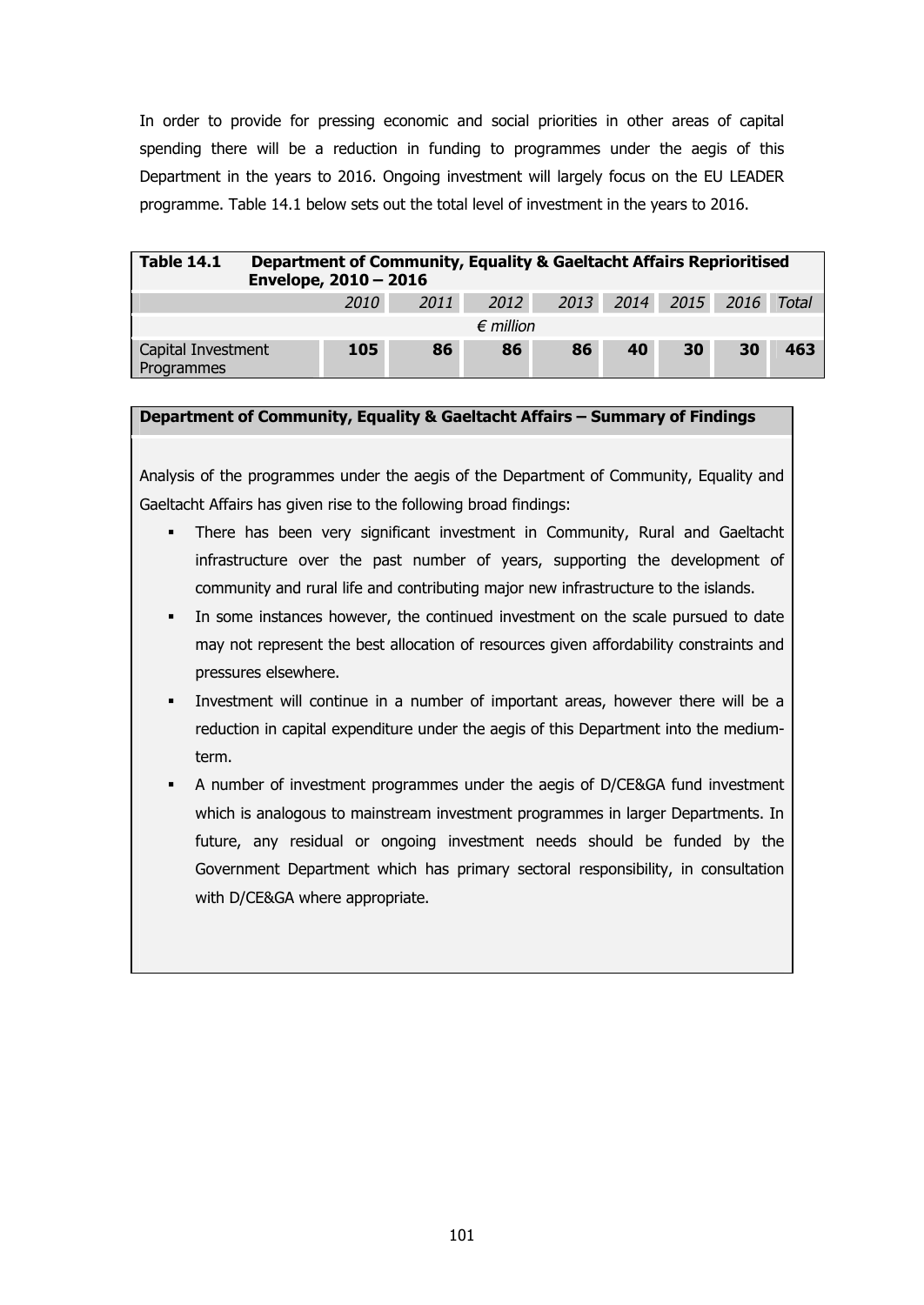## **15. Other Exchequer Capital Investment**

#### **15.1 Description of investment**

Spending through the Departments of Foreign Affairs, Finance<sup>69</sup> Social Protection and Defence completes the capital investment programme. Capital investment in these Departments is mainly for administrative purposes. This includes expenditure on premises, furniture and fittings, office machinery and IT systems. Allocations for programme expenditure in the Department of Defence such as investment in military barracks, buildings and military communications equipment are also included here.

Unlike most Departments whose building costs are met by the Office of Public Works, the Department of Foreign Affairs incurs premises costs, arising from the purchase and maintenance of embassy properties abroad. The Department of Social Protection also had once-off office premises costs of €3 million in 2009 in order to upgrade local offices to meet the increased pressures arising from a significant rise in unemployment.

#### **15.2 Medium-term Funding Allocations**

Investment through these programmes will be important over the medium-term. For example ICT systems are critical for the efficient running of the Revenue Commissioners and Social Protection. Other areas of investment are less urgent priorities given the pressures on the public finances. Table 15.1 sets out the medium-term allocations to the relevant Departments.

| <b>Table 15.1</b> | Other Exchequer Capital Investment, 2010-2016 |                |      |                    |                |      |      |              |
|-------------------|-----------------------------------------------|----------------|------|--------------------|----------------|------|------|--------------|
| Department        | 2010                                          | 2011           | 2012 | 2013               | 2014           | 2015 | 2016 | <b>Total</b> |
|                   |                                               |                |      | $\epsilon$ million |                |      |      |              |
| Defence           | 16                                            | 13             | 14   | 14                 | 14             | 14   | 14   | 99           |
| Finance           | 6                                             | 5              | 5    | 5                  | 5              | 5    | 5    | 36           |
| Foreign Affairs   | 10                                            | $\overline{4}$ | 4    | 4                  | $\overline{4}$ | 4    | 4    | 34           |
| Social Protection | 10                                            | 7              | 7    | 7                  | 6              | 6    | 6    | 49           |
| <b>Total</b>      | 42                                            | 29             | 30   | 30                 | 29             | 29   | 29   | 218          |

<sup>69</sup> Excluding OPW investment, detailed in Section 11.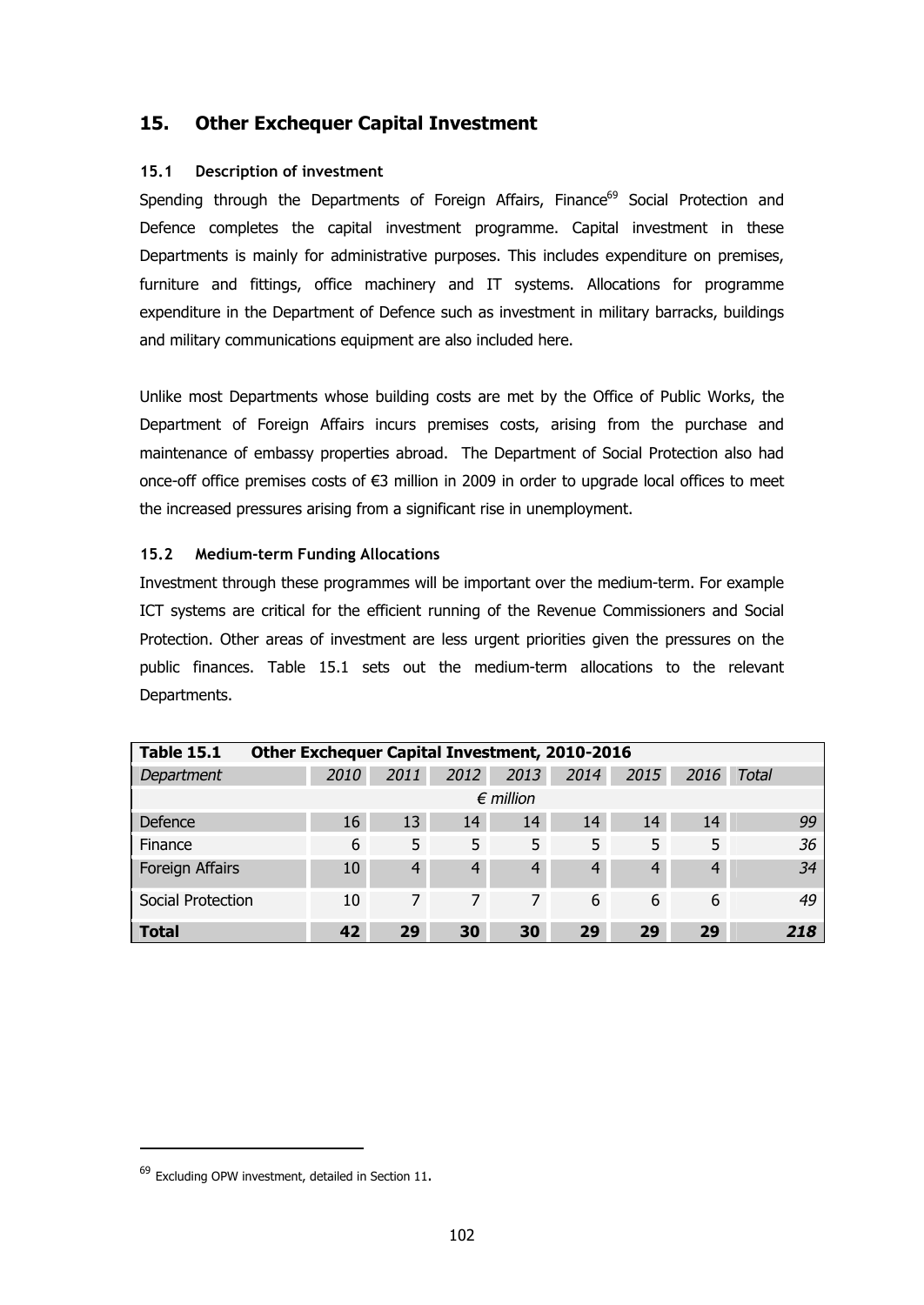## **16. Conclusion – A New Direction in Infrastructure Investment**

## **16.1 The Need to Reappraise Investment Priorities**

As set out in Section 2, the environment in which we appraise, plan and deliver infrastructure has undergone significant transformation. These developments can be summarised as follows:

- The challenging fiscal position means that investment on the scale previously envisaged will not be possible;
- Similarly however, the contraction in economic activity means that there will be a lower demand for infrastructure in the economy than previously anticipated;
- The cost of investing in infrastructure has fallen markedly and so a very high level of capital stock can be delivered from a lower level of exchequer investment; and
- The economy is undergoing a structural transition which will have implications for the type of infrastructure required into the medium-term.

These four broad considerations set the parameters in which this Review was conducted. Within this framework, the foregoing analysis has sought to identify the optimum level of investment and the sectors in which this investment will take place in order to:

- Contribute to economic recovery;
- § Support employment;
- § Deliver important social infrastructure; and
- **•** Develop a low-carbon, Smart Economy.

Accordingly this analysis has given rise to changing priorities in infrastructure policy.

## **16.2 A New Direction in Infrastructure Investment**

Exchequer capital investment was increased four-fold in the decade to 2008 and grew from 3.4 per cent of GNP in 1997 to 5.6 per cent in 2008. This investment delivered. Across a range of sectors, the infrastructure deficits which previously characterised the Irish economy were substantially addressed. Given the achievements of this investment and the changing structural composition of the economy, a new direction is needed.

The box overleaf identifies the areas where it is considered that the return on scarce public resources can be maximised.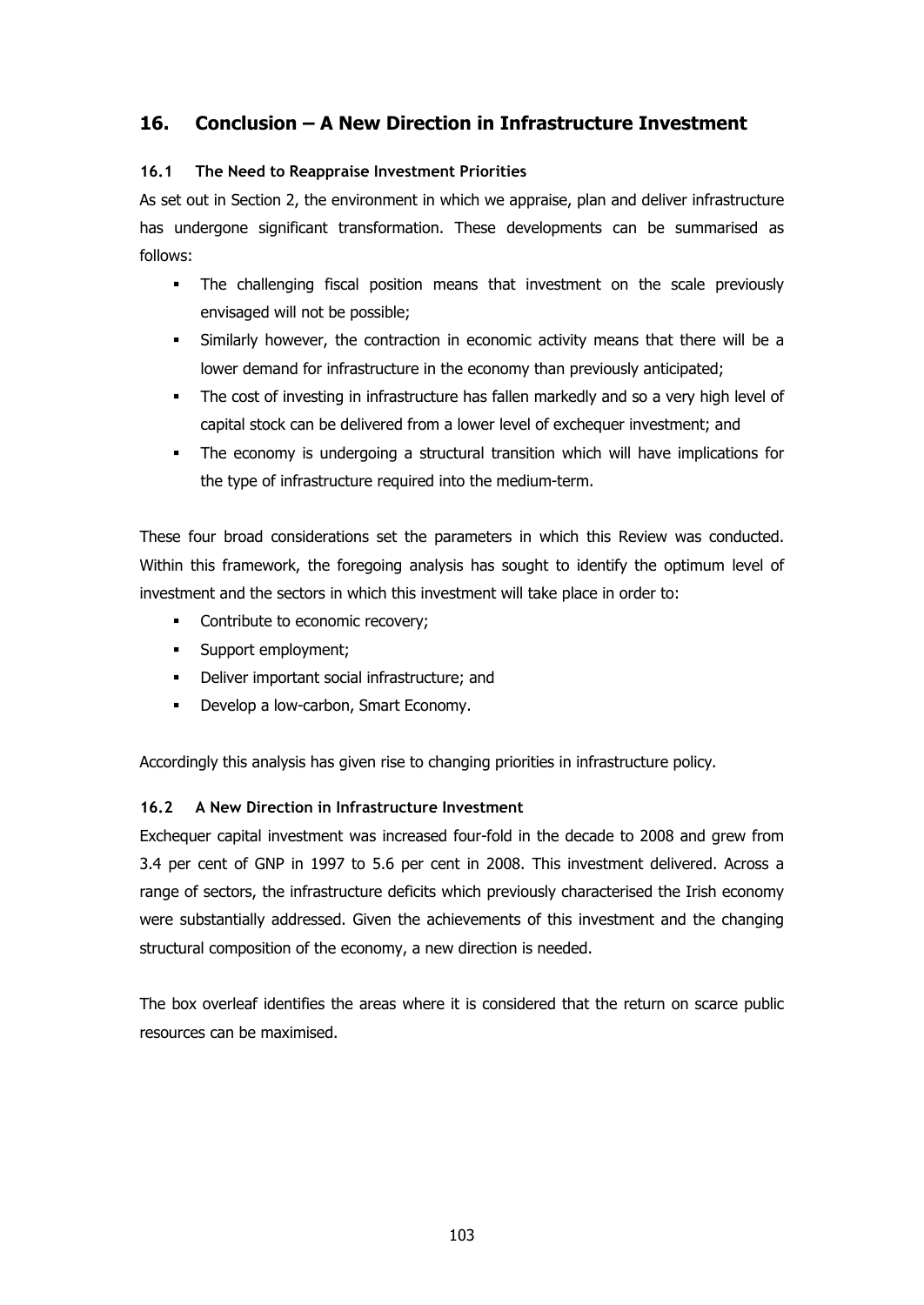#### **Retuning Capital Investment for Growth**

Based on the foregoing analysis, the following areas are prioritised in the Public Capital Programme

- § Strategic STI investment at the core of the smart economy
- § The Enterprise Development Agencies
- Water services investment
- § Key strategic transport infrastructure
- Primary and secondary school investment
- Energy efficiency supports
- **•** Health capital investment
- Funding to boost the tourism sector
- § Regeneration of Local Authority Housing, including major projects in Limerick and Ballymun

Significant savings can be realised over the course of the capital envelope owing to lower demand for investment and lower tender prices. The shifting focus of infrastructure investment is illustrated in Figure 16.1, comparing sectoral allocations in 2008 - when capital investment peaked – to medium-term allocations in each area.



**Figure 16.1 Changing Infrastructure Investment Priorities**

Among the key trends discernable from the new direction in infrastructure policy are:

§ A move away from road transport in favour of public transport, reflecting the fact that the motorway network between Dublin and the main regional centres is substantially complete and a high-level policy shift in favour of public transport;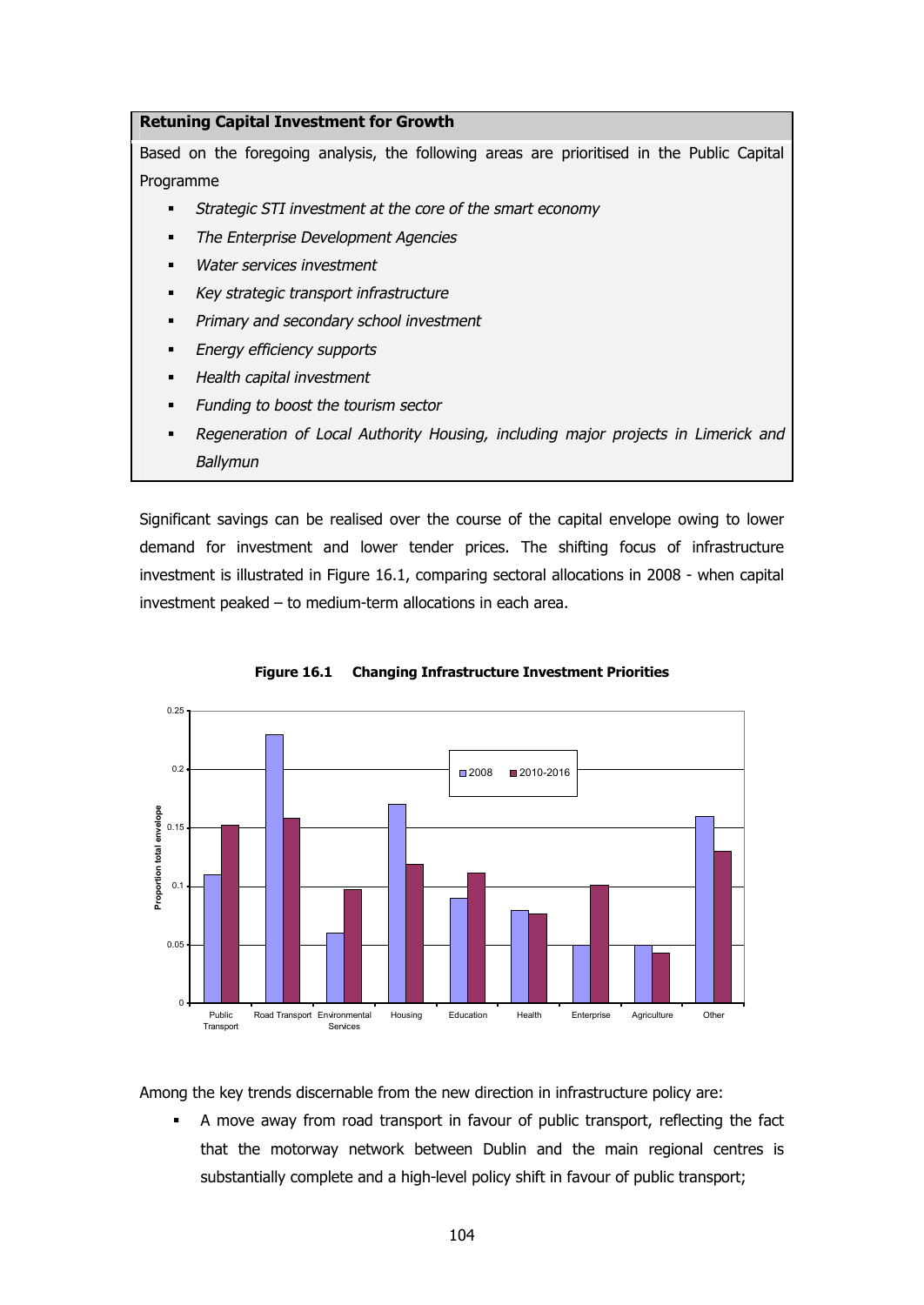- § A very significant increase in the focus on water services investment (included above in 'environmental services') driven by the need to address remaining deficiencies in water infrastructure in key urban areas and the need to meet pressing environmental targets;
- § A reduction in the allocation to housing programmes owing to the major changes in that sector; and
- § A doubling of the share of total investment delivered through the Enterprise Development Agencies demonstrating the commitment to realising the goals of the Smart Economy and the need to return to sustainable employment creation.

These policy shifts are fully consistent with the Renewed Programme for Government and the goals of the Smart Economy Framework.

The Gateways Innovation Fund will also be re-established with an indicative level of funding of €200 million from 2012. The objective of the Fund will be to stimulate and support innovative and locally co-funded projects that will prioritise Gateway development in line with the NSS.

## **16.3 Outcomes of the New Direction in Infrastructure Delivery and Short-term Outputs**

## 16.3.1 Key Outcomes

Sections 4-15 of this report detailed the very significant outcomes and broader impacts of this investment anticipated over the medium-term. Among the highlights of the programme of investment are:

- § Substantial employment creation through the Enterprise Development Agencies;
- Reduced journey times on our major inter-urban road routes;
- § A modal shift towards public transport over the medium-term;
- § Significant progress in meeting social housing need;
- Progress in making the final steps to full compliance with water services standards;
- Expansion of our schools and third level capacity to satisfy demographic demands;
- § Major enhancements in our innovation infrastructure and further development of the stock of human capital required to make the Smart Economy a reality;
- The achievement of untapped economies and environmental benefits through the National Retrofit Programme;
- Enhancement of our communications infrastructure;
- § Improved health sector infrastructure; and
- An enhanced tourism product offering.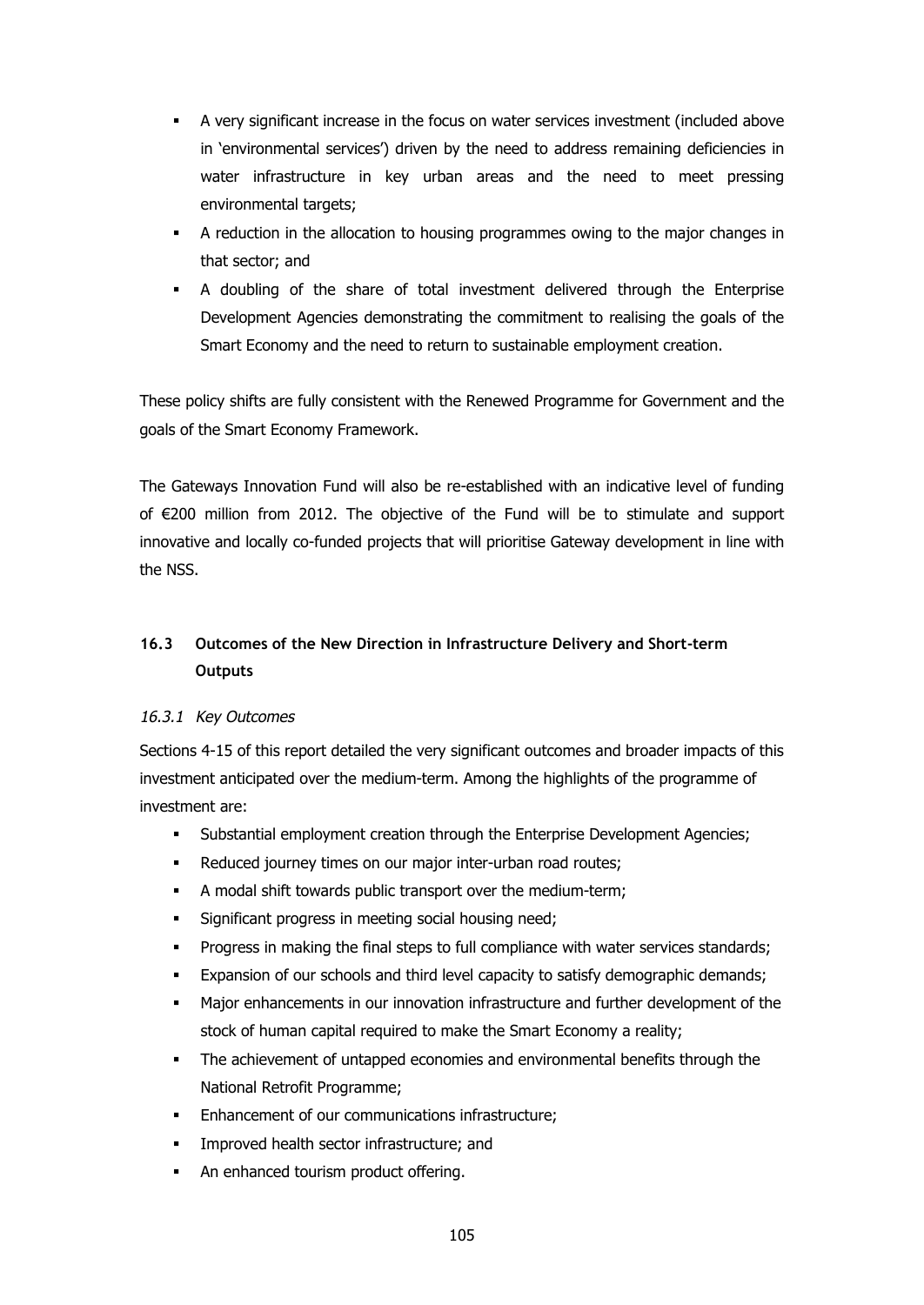## 16.3.2 Key Projects in the Short-term

These outcomes will be delivered through a multitude of projects across the various sectors. Many of these projects are already underway or will be underway shortly. In the short-term key projects include:

- The completion of motor-way connections between Dublin and the main regional centres;
- The completion and opening of Convention Centre Dublin;
- § Progress on the remaining stages of the Ballymun Regeneration and the initiation of Phase 1 of Limerick Regeneration;
- § The commencement of Metro North and DART Underground, subject to Government decision;
- The suite of projects nationwide contained in the Water Services Investment Programme, 2010 – 2012; and
- § A range of small scale tourism projects also on a nationwide basis.

These and many more infrastructure development projects will assist in smoothing the contraction ongoing in the construction industry and assist in maintaining necessary expertise in infrastructure delivery. The establishment of the Innovation Fund will also give a boost to progress towards the Smart Economy.

## **16.4 Anticipated Employment Impacts**

Along with the need to restore the banking system to health and stabilise the public finances, unemployment is the key challenge facing the Irish economy. A core informant of the present review has been the need to re-orient infrastructure policy to assist in unlocking productive capacity in the economy and restoring competitiveness. Through improving the framework conditions in which the enterprise base operates and providing direct support through the Enterprise Development Agencies, capital investment can have its most lasting impact on employment creation. There will also however be valuable ancillary benefits of direct employment in the delivery phase of infrastructure.

Using information provided implementing Departments regarding the employment intensity of infrastructure delivery in different sectors, and estimates of anticipated enterprise sector job creation provided by the Development Agencies, Figure 16.2 shows the potential employment benefits associated with medium-term infrastructure policy.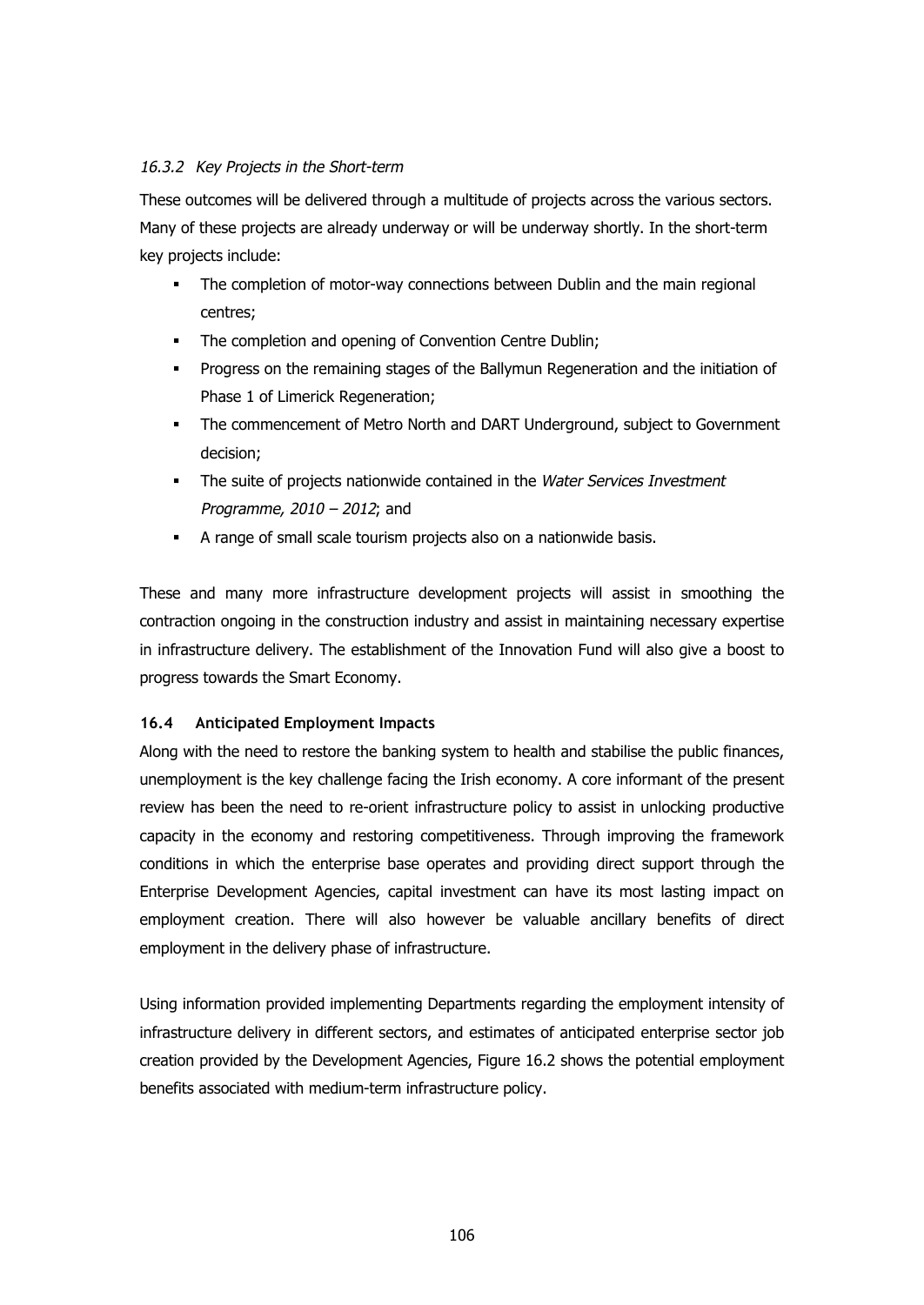

**Figure 16.2 Profile of Employment Created or Sustained through Public Capital Programme**

Enterprise sector job estimates are based on a level of direct job creation plus additional indirect employment supported through multiplier effects in the local economy. Enterprise Agency analysis anticipates total job creation of 273,000 in the years to 2016 as a result of enterprise investment programmes. While much of this job creation will occur later in this period, there will be significant employment benefits in the short term.

Estimates in relation to direct jobs sustained in the delivery of infrastructure are based on the level of funding across the main sectors in the years to 2016 and estimates of labour intensity in each sector provided by the implementing Departments and Agencies.

As is evident from Figure 16.2, the construction-related employment to be sustained is frontloaded. This will assist in easing the difficult contraction in the construction industry and smooth the transition to more sustainable employment creation in the export-oriented sector of the economy where anticipated employment is back-loaded.

#### **16.5 Conclusion: Infrastructure to Foster Recovery**

The net effect of the Infrastructure Investment Programme in the years to 2016 is a refocused set of priorities which can enable economic recovery, deliver much needed social infrastructure and assist in the important transition to a low carbon economy. The focus is on the outcomes that this investment can bring. Taken together, the elements of this new policy focus represent an appropriate and focused configuration of investment to enable a return to enterprise-led growth and sustainable employment creation.

Sources: Implementing Departments and Agencies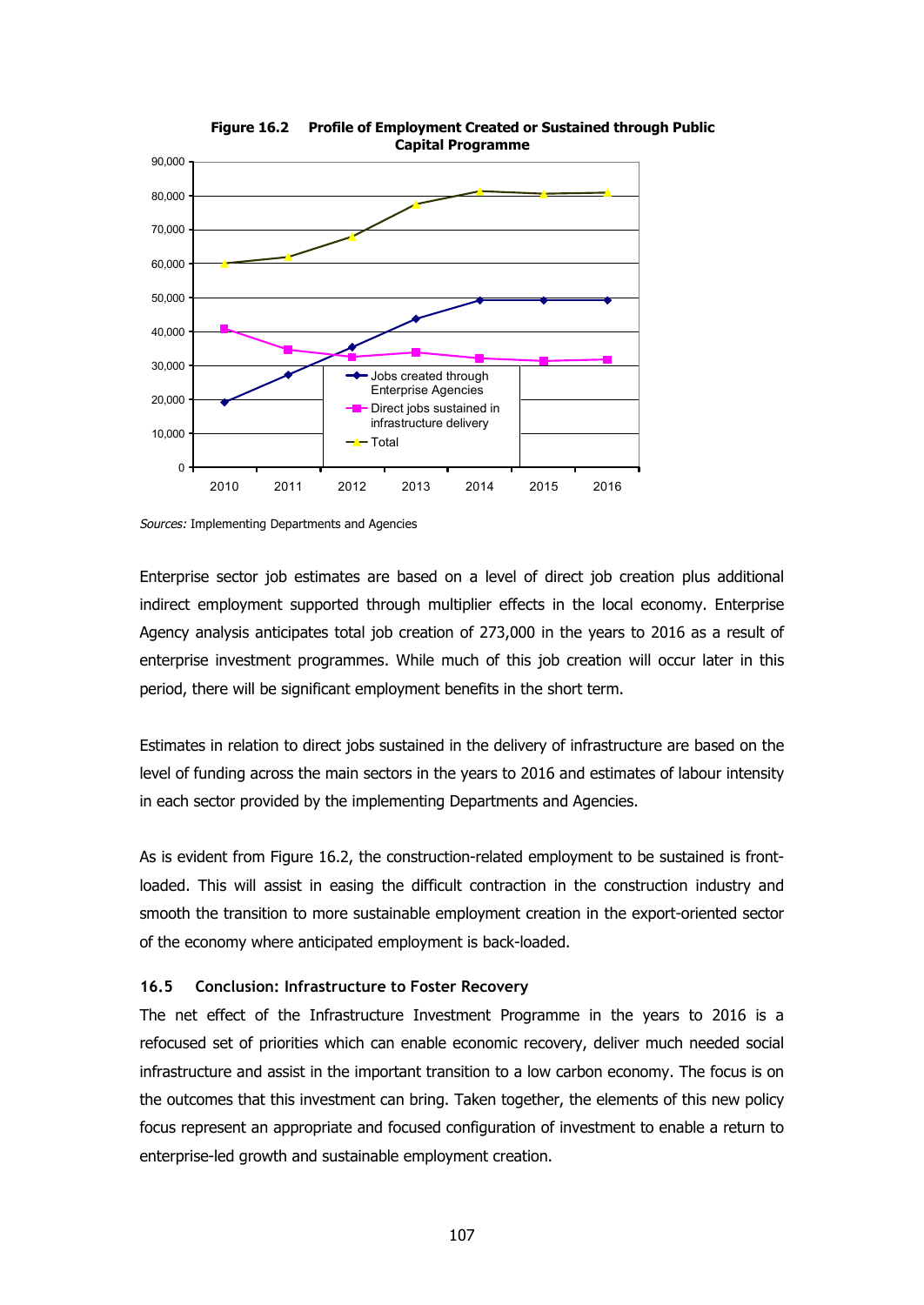## **Appendix A Outline of Multi-Criteria Analysis Framework**

## A.1 Background

A straight forward MCA framework assisted in arriving at the revised capital investment priorities contained in the Capital Review.

Assessing the potential benefit of investment across such a broad range of programmes is not an exact science however, and so this analysis should be considered as an aid to the decision-making process which must be combined with other research and analysis in arriving at proposed Departmental allocations.

#### A.2 Evaluation criteria and scoring system

There are seven basic evaluation questions which arise directly from the criteria which underpin this Review. The merit of a spending programme is assessed against these criteria in the general form 'high/medium/low'. In some cases the gradings take a binary form, e.g. a programme either is or is not required for EU compliance purposes.

These qualitative assessments are then converted into quantitative values. In some cases a negative mark is recorded if a policy goal is impeded by a particular programme – for instance if a spending programme is likely to give rise to a requirement for significant current expenditure in the future. Tables A.1 and A.2 show the evaluation criteria and the scoring system for each.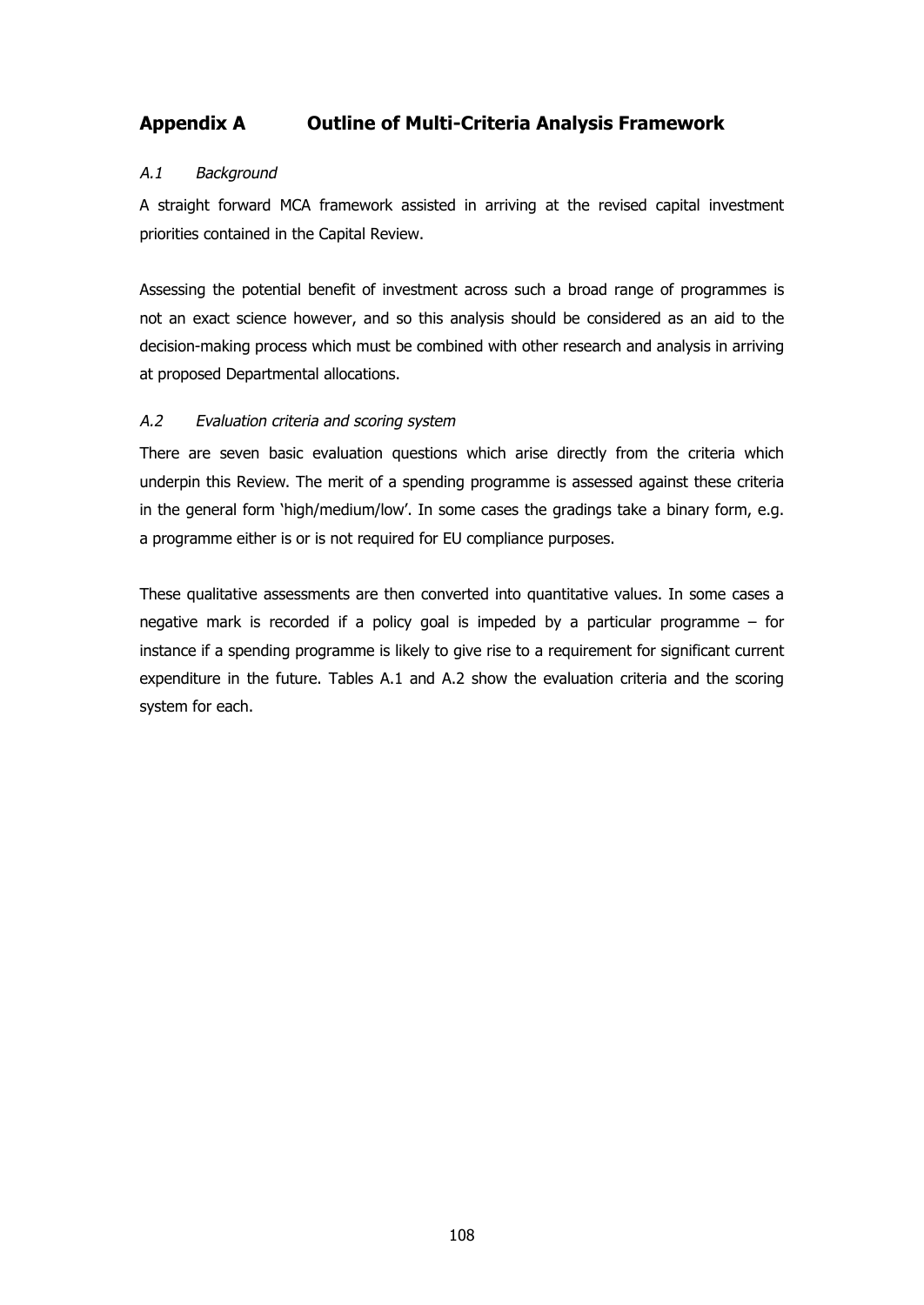| <b>Table A.1</b>                                                                                                                   |                |              |                | <b>Economic Infrastructure Evaluation Criteria and Scoring</b> |                 |
|------------------------------------------------------------------------------------------------------------------------------------|----------------|--------------|----------------|----------------------------------------------------------------|-----------------|
| <b>Criteria</b>                                                                                                                    |                |              | <b>Scoring</b> |                                                                |                 |
|                                                                                                                                    | $\overline{2}$ | $\mathbf{1}$ | $\bf{0}$       | $-1$                                                           | $-2$            |
| Rationale                                                                                                                          |                |              |                |                                                                |                 |
| Is there an economic justification for investment in this area? (pass/fail)                                                        |                |              |                |                                                                |                 |
| Economic return                                                                                                                    |                |              |                |                                                                |                 |
| Will the investment<br>provide a high<br>economic return in<br>terms of enhancing<br>national productivity<br>and competitiveness? | High           | Medium       | Low            |                                                                |                 |
| Green/Smart Economy                                                                                                                |                |              |                |                                                                |                 |
| Does the investment<br>contribute<br>to<br>the<br>of<br>the<br>development<br>Green and/or Smart<br>Economy?                       | Contributes    |              | <b>Neutral</b> |                                                                | <b>Detracts</b> |
| Employment                                                                                                                         |                |              |                |                                                                |                 |
| Does the investment<br>support employment?                                                                                         | Significantly  | Reasonably   | Negligibly     |                                                                |                 |
| <b>National Spatial Strategy</b>                                                                                                   |                |              |                |                                                                |                 |
| the<br>Is<br>investment<br>with<br>consistent<br>the<br>NSS?                                                                       | Consistent     |              | N/A            |                                                                | Inconsistent    |
| Compliance / environmental requirements                                                                                            |                |              |                |                                                                |                 |
| investment<br>the<br>Is<br>required<br>for<br>legal<br>compliance or meeting<br>environmental targets?                             | Yes            |              | <b>No</b>      |                                                                |                 |
| Future cost implications                                                                                                           |                |              |                |                                                                |                 |
| the<br>Will<br>investment<br>additional<br>necessitate<br>future<br>current<br>expenditure?                                        |                |              | <b>No</b>      | Some                                                           | Significant     |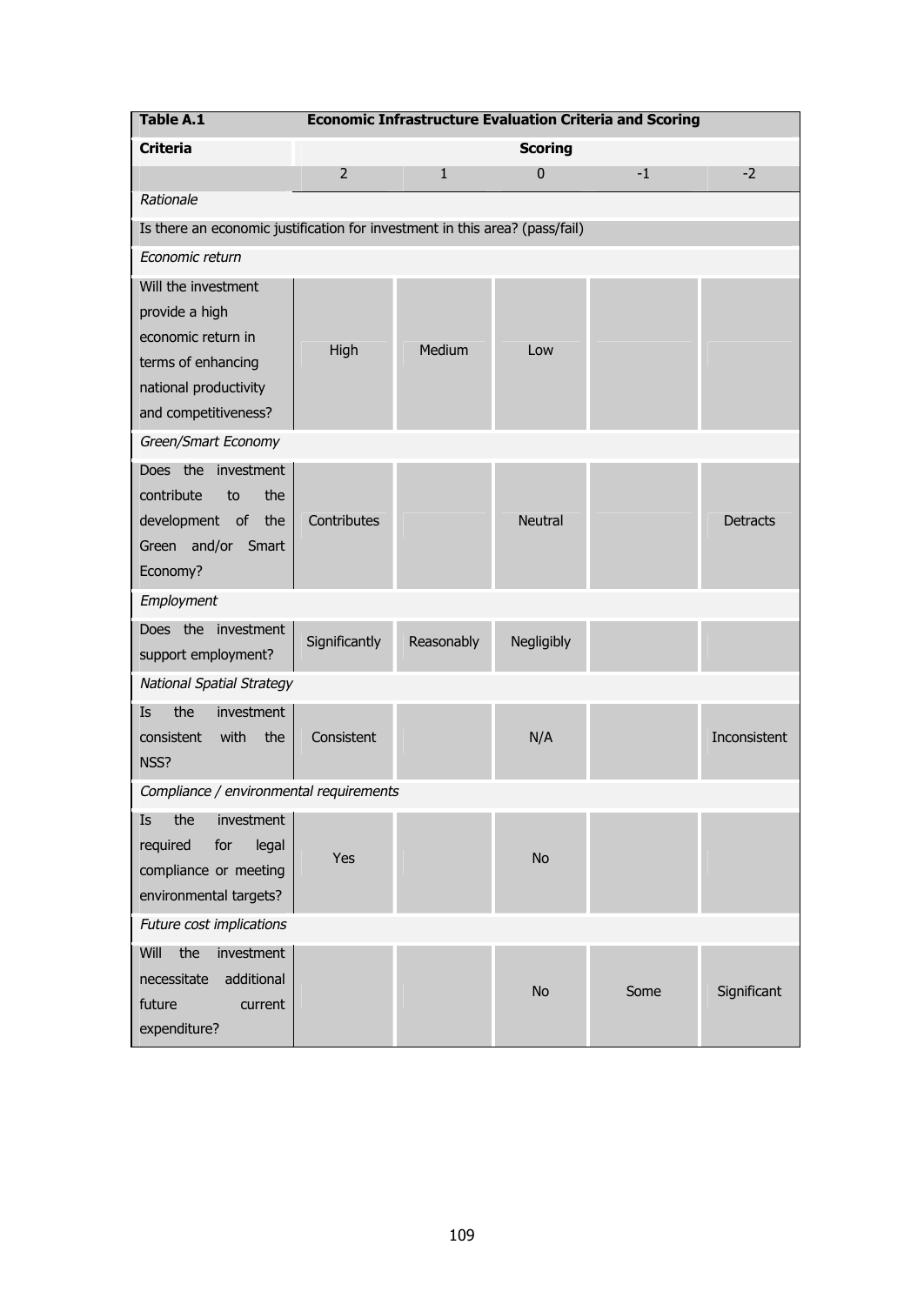| <b>Table A.2</b>                                                                                                |                | <b>Social Infrastructure Evaluation Criteria and Scoring</b> |                |      |              |
|-----------------------------------------------------------------------------------------------------------------|----------------|--------------------------------------------------------------|----------------|------|--------------|
| <b>Criteria</b>                                                                                                 |                |                                                              | <b>Scoring</b> |      |              |
|                                                                                                                 | $\overline{2}$ | $\mathbf{1}$                                                 | $\Omega$       | $-1$ | $-2$         |
| Rationale                                                                                                       |                |                                                              |                |      |              |
| Is there an economic justification for investment in this area? (pass/fail)                                     |                |                                                              |                |      |              |
| Compelling case                                                                                                 |                |                                                              |                |      |              |
| Does the investment<br>deliver high socio-<br>economic return /is<br>there a compelling or<br>unavoidable case? | Very strong    | Strong                                                       | Uncertain      | Weak | Very weak    |
| <b>National Spatial Strategy</b>                                                                                |                |                                                              |                |      |              |
| the<br>investment<br><b>Is</b><br>with<br>consistent<br>the<br>NSS?                                             | Consistent     |                                                              | N/A            |      | Inconsistent |
| Employment                                                                                                      |                |                                                              |                |      |              |
| Does the investment<br>support employment?                                                                      | Significantly  | Reasonably                                                   | Negligibly     |      |              |
| Future cost implications                                                                                        |                |                                                              |                |      |              |
| Will<br>the<br>investment<br>future<br>necessitate<br>current expenditure?                                      |                |                                                              | <b>No</b>      | Some | Significant  |

## A.2 Other analysis

As noted, the task of prioritising across such diverse investment areas is not an exact science, and so this multi-criteria assessment should be viewed as an aid to decision-making. In order to arrive at recommended allocations it is necessary to consider what will be the mediumterm demand for capacity across each sector and what outcomes are required to be delivered over the medium-term.

The types of factors that were considered as part of this analysis include:

- E Achievements of investment to date  $-$  e.g. capacity of the road network, extent of compliance with EU water directives, number of science PhDs in the workforce etc;
- § Factors driving medium-term demand for investment e.g. demographic pressure on schools; a growing EU environmental compliance burden;
- The type of capital stock required for the smart economy e.g. faster and more ubiquitous connectivity, higher proportion of doctoral education;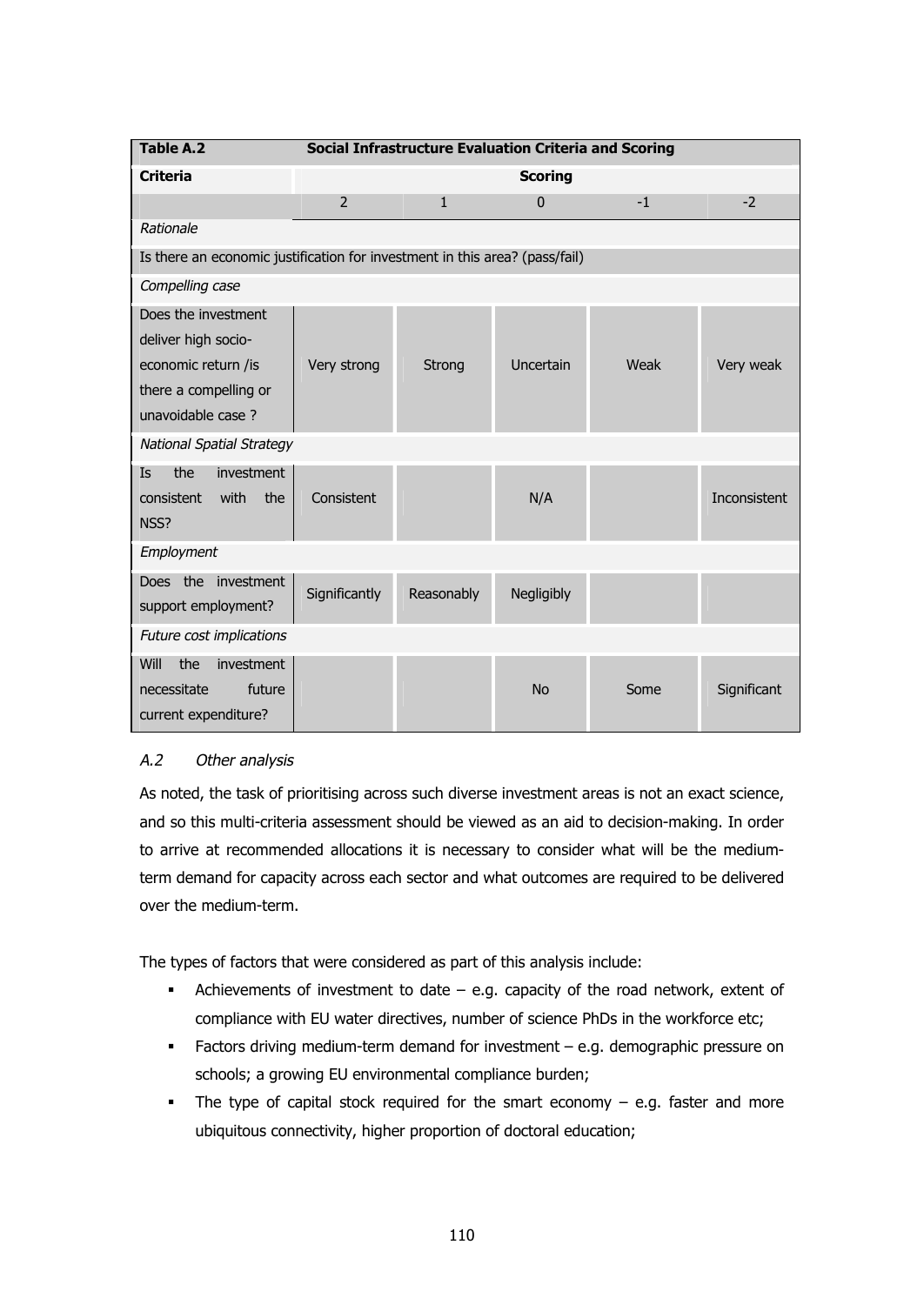§ Changes in the price of procuring capital infrastructure – tender prices are 30 percent lower than at the peak of the market.

From the analysis detailed above, the specific enhancements in capacity required in each priority area were identified and allocations proposed accordingly.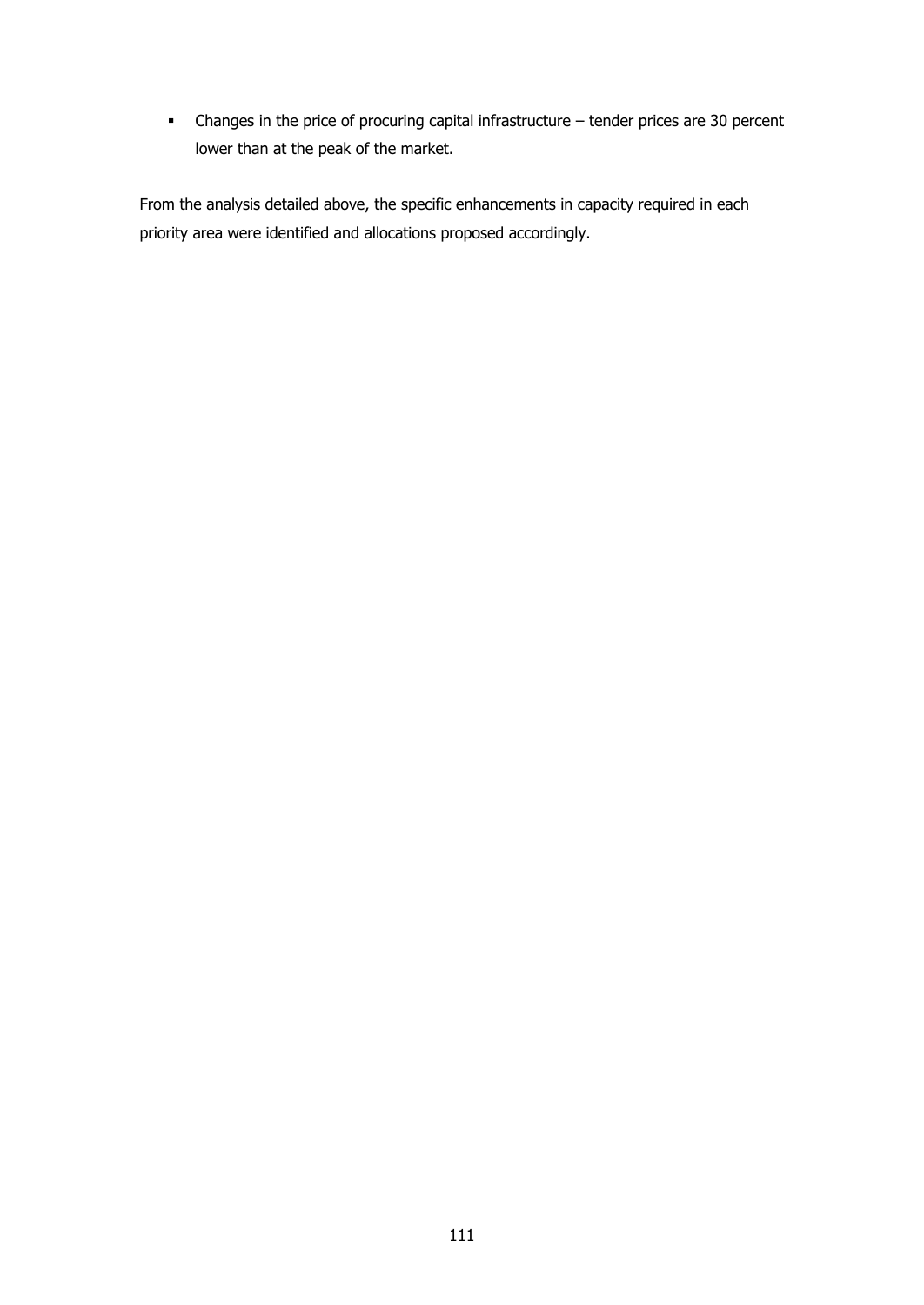# **Appendix B Programme Level Allocations**

The following tables reproduce the programme level allocations contained in Sections  $4 - 15$ of this Review

| Department of Transport Reprioritised Envelope, 2010 - 2016 |       |       |       |       |                    |       |       |        |
|-------------------------------------------------------------|-------|-------|-------|-------|--------------------|-------|-------|--------|
|                                                             | 2010  | 2011  | 2012  | 2013  | 2014               | 2015  | 2016  | Total  |
|                                                             |       |       |       |       | $\epsilon$ million |       |       |        |
| Public<br>Transport                                         | 615   | 540   | 560   | 975   | 1,055              | 1,005 | 1,005 | 5,755  |
| Roads                                                       | 1,414 | 1,150 | 920   | 720   | 620                | 570   | 570   | 5,964  |
| <b>Other</b>                                                |       |       |       |       |                    |       |       |        |
| Programmes                                                  | 52    | 50    | 70    | 70    | 70                 | 70    | 70    | 452    |
| <b>Total</b>                                                | 2,081 | 1,740 | 1,550 | 1,765 | 1,745              | 1,645 | 1,645 | 12,171 |

| Department of Environment, Heritage and Local Government Reprioritised Envelope,<br>$2010 - 2016$ |       |                |              |                    |              |              |              |              |
|---------------------------------------------------------------------------------------------------|-------|----------------|--------------|--------------------|--------------|--------------|--------------|--------------|
|                                                                                                   | 2010  | 2011           | 2012         | 2013               | 2014         | 2015         | 2016         | <b>Total</b> |
|                                                                                                   |       |                |              | $\epsilon$ million |              |              |              |              |
| Housing                                                                                           | 880   | 684            | 690          | 590                | 547          | 547          | 547          | 4,485        |
| Water<br><b>Services</b>                                                                          | 508   | 491            | 478          | 578                | 471          | 471          | 471          | 3,468        |
| Environment                                                                                       | 35    | $\overline{7}$ | 8            | 8                  | 8            | 8            | 8            | 84           |
| Waste<br>Management                                                                               | 4     | 14             | 15           | 15                 | 15           | 15           | 15           | 105          |
| Local<br>Government                                                                               | 35    | 27             | 29           | 29                 | 29           | 29           | 29           | 205          |
| Heritage                                                                                          | 30    | 27             | 29           | 29                 | 29           | 29           | 29           | 205          |
| Other / Misc                                                                                      | 17    | 3              | $\mathbf{1}$ | $\mathbf{1}$       | $\mathbf{1}$ | $\mathbf{1}$ | $\mathbf{1}$ | 5            |
| <b>Total</b>                                                                                      | 1,509 | 1,253          | 1,250        | 1,250              | 1,100        | 1,100        | 1,100        | 8,562        |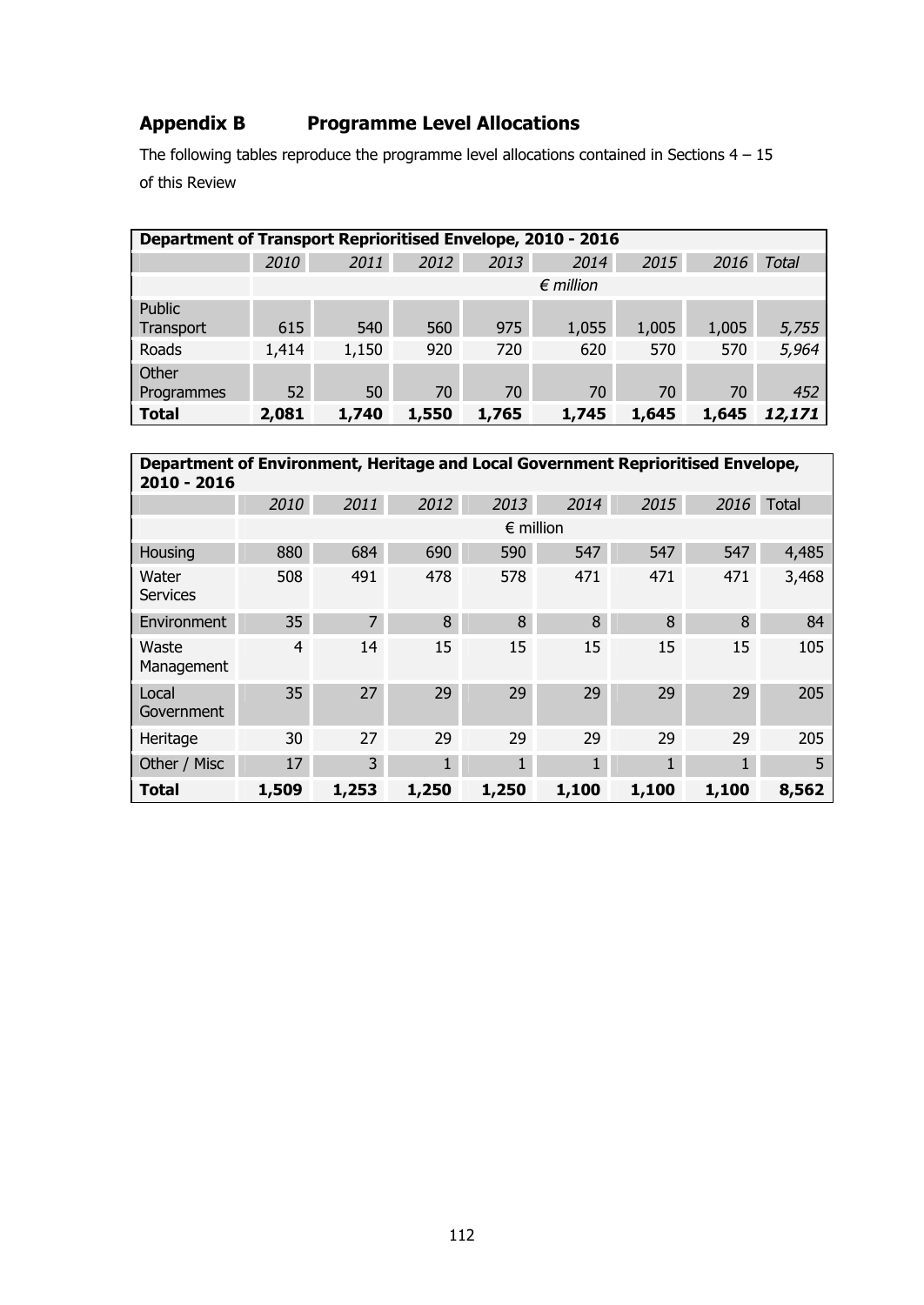|                         | Department of Education and Skills Reprioritised Envelope, 2010 - 2016 |      |      |                    |      |      |      |              |  |  |  |
|-------------------------|------------------------------------------------------------------------|------|------|--------------------|------|------|------|--------------|--|--|--|
|                         | 2010                                                                   | 2011 | 2012 | 2013               | 2014 | 2015 | 2016 | <b>Total</b> |  |  |  |
|                         |                                                                        |      |      | $\epsilon$ million |      |      |      |              |  |  |  |
| Primary                 | 307                                                                    | 272  | 267  | 267                | 267  | 267  | 267  | 1,914        |  |  |  |
| Second-<br>level        | 200                                                                    | 179  | 174  | 174                | 174  | 174  | 174  | 1,249        |  |  |  |
| Higher<br>education     | 132                                                                    | 86   | 87   | 77                 | 72   | 82   | 117  | 653          |  |  |  |
| <b>ICT</b><br>(Schools) | 43                                                                     | 37   | 37   | 37                 | 37   | 37   | 37   | 265          |  |  |  |
| Other<br>programmes     | 24                                                                     | 20   | 20   | 20                 | 20   | 20   | 20   | 144          |  |  |  |
| <b>Total</b>            | 706                                                                    | 594  | 585  | 575                | 570  | 580  | 615  | 4,225        |  |  |  |

|                       | Department of Enterprise, Trade and Innovation Reprioritised Envelope, 2010 - 2016 |      |      |      |                    |      |      |       |  |  |  |
|-----------------------|------------------------------------------------------------------------------------|------|------|------|--------------------|------|------|-------|--|--|--|
|                       | 2010                                                                               | 2011 | 2012 | 2013 | 2014               | 2015 | 2016 | Total |  |  |  |
|                       |                                                                                    |      |      |      | $\epsilon$ million |      |      |       |  |  |  |
| <b>STI Programmes</b> | 288                                                                                | 333  | 354  | 361  | 367                | 365  | 333  | 2,401 |  |  |  |
| <b>IDA Grants</b>     | 86                                                                                 | 86   | 86   | 86   | 86                 | 86   | 86   | 602   |  |  |  |
| Enterprise Ireland    | 78                                                                                 | 76   | 89   | 92   | 91                 | 83   | 80   | 589   |  |  |  |
| Other Programmes      | 29                                                                                 | 28   | 28   | 28   | 28                 | 28   | 28   | 197   |  |  |  |
| <b>Total</b>          | 481                                                                                | 523  | 557  | 567  | 572                | 562  | 527  | 3,789 |  |  |  |

| <b>Department of Health and Children Reprioritised Envelope, 2010 - 2016</b> |      |      |      |                    |      |      |      |              |
|------------------------------------------------------------------------------|------|------|------|--------------------|------|------|------|--------------|
|                                                                              | 2010 | 2011 | 2012 | 2013               | 2014 | 2015 | 2016 | <b>Total</b> |
|                                                                              |      |      |      | $\epsilon$ million |      |      |      |              |
| Acute<br>Hospitals                                                           | 240  | 231  | 275  | 291                | 262  | 167  | 167  | 1633         |
| <b>PCCC</b>                                                                  | 164  | 104  | 60   | 44                 | 73   | 168  | 168  | 781          |
| ICT                                                                          | 40   | 40   | 40   | 40                 | 40   | 40   | 40   | 280          |
| Childcare                                                                    | 32   | 10   | 10   | 10                 | 10   | 10   | 10   | 92           |
| Other<br><b>Programmes</b>                                                   | 15   | 15   | 15   | 15                 | 15   | 15   | 15   | 105          |
| <b>Total</b>                                                                 | 491  | 400  | 400  | 400                | 400  | 400  | 400  | 2,891        |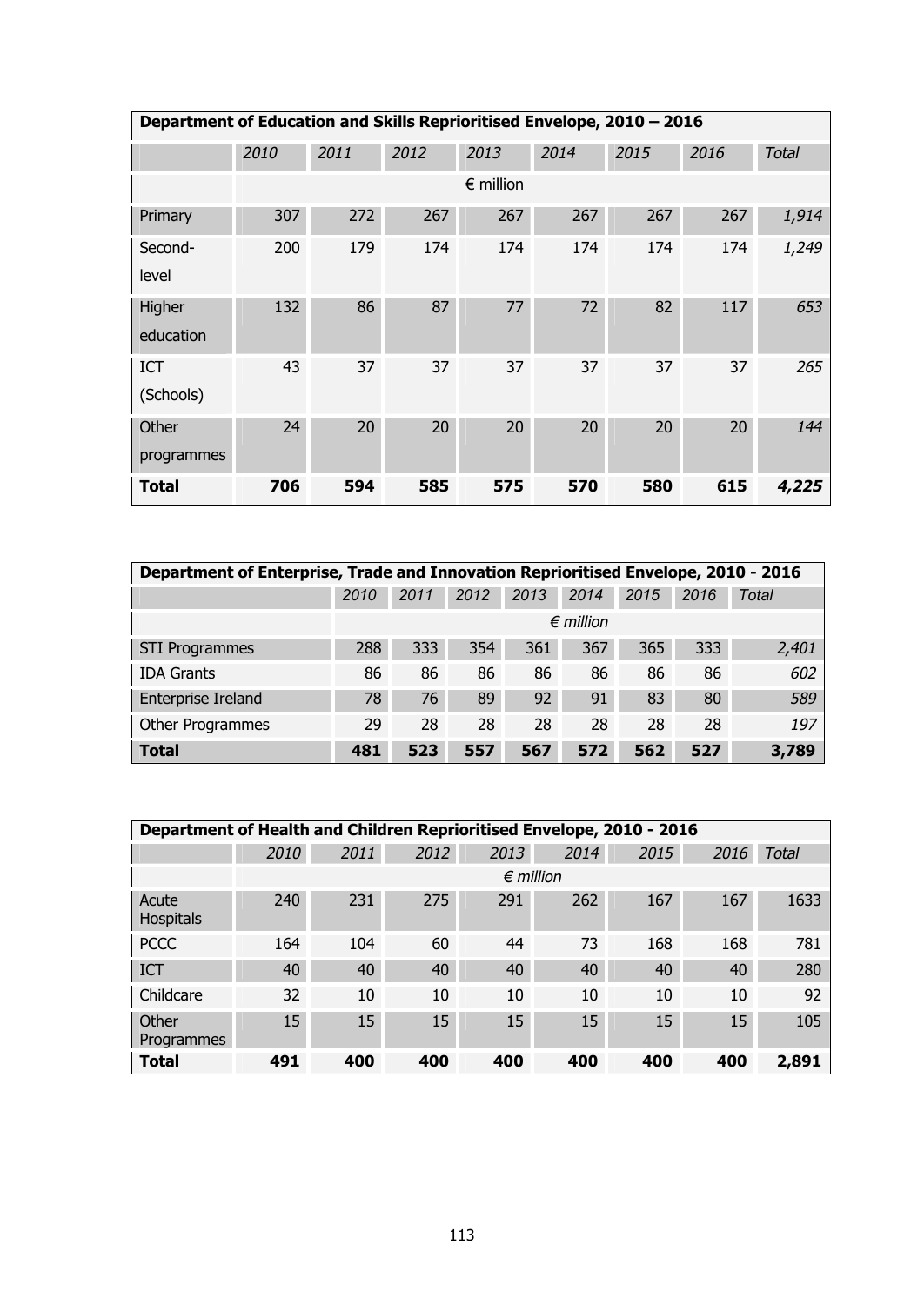|                  | Department of Agriculture, Fisheries and Food Reprioritised Envelope, 2010 - 2016 |      |      |                    |      |      |      |              |  |  |  |  |
|------------------|-----------------------------------------------------------------------------------|------|------|--------------------|------|------|------|--------------|--|--|--|--|
|                  | 2010                                                                              | 2011 | 2012 | 2013               | 2014 | 2015 | 2016 | <b>Total</b> |  |  |  |  |
|                  |                                                                                   |      |      | $\epsilon$ million |      |      |      |              |  |  |  |  |
| Ag and Food dev  | 274                                                                               | 198  | 40   | 40                 | 40   | 40   | 40   | 672          |  |  |  |  |
| Forestry         | 104                                                                               | 89   | 84   | 84                 | 84   | 84   | 84   | 613          |  |  |  |  |
| <b>Fisheries</b> | 18                                                                                | 17   | 17   | 17                 | 17   | 17   | 17   | 120          |  |  |  |  |
| Other            | 34                                                                                | 46   | 29   | 29                 | 29   | 29   | 29   | 225          |  |  |  |  |
| <b>Total</b>     | 430                                                                               | 350  | 170  | 170                | 170  | 170  | 170  | 1,630        |  |  |  |  |

| Department Communications, Energy and Natural Resources Reprioritised Envelope,<br>$2010 - 2016$ |      |      |      |      |                    |      |      |              |
|--------------------------------------------------------------------------------------------------|------|------|------|------|--------------------|------|------|--------------|
|                                                                                                  | 2010 | 2011 | 2012 | 2013 | 2014               | 2015 | 2016 | <b>Total</b> |
|                                                                                                  |      |      |      |      | $\epsilon$ million |      |      |              |
| Energy<br>programmes                                                                             | 100  | 100  | 136  | 136  | 136                | 136  | 136  | 880          |
| <b>ICT</b>                                                                                       | 60   | 60   | 40   | 40   | 40                 | 40   | 40   | 320          |
| Other<br>programmes                                                                              | 12   | 10   | 10   | 10   | 10                 | 10   | 10   | 72           |
| <b>Total</b>                                                                                     | 172  | 170  | 186  | 186  | 186                | 186  | 186  | 1,272        |

| Office of Public Works Reprioritised Envelope, 2010 - 2016 |                    |                |                |                |                |                |                |              |  |  |  |
|------------------------------------------------------------|--------------------|----------------|----------------|----------------|----------------|----------------|----------------|--------------|--|--|--|
|                                                            | 2010               | 2011           | 2012           | 2013           | 2014           | 2015           | 2016           | <b>Total</b> |  |  |  |
|                                                            | $\epsilon$ million |                |                |                |                |                |                |              |  |  |  |
| Capital<br>works                                           | 88                 | 60             | 56             | 57             | 57             | 57             | 57             | 432          |  |  |  |
| Flood<br>management                                        | 59                 | 72             | 71             | 70             | 70             | 70             | 70             | 482          |  |  |  |
| Purchase of<br>sites                                       | 5                  | $\overline{4}$ | $\overline{4}$ | $\overline{4}$ | $\overline{4}$ | $\overline{4}$ | $\overline{4}$ | 29           |  |  |  |
| Cultural                                                   | 5                  | $\overline{4}$ | 9              | 9              | 9              | 9              | 9              | 54           |  |  |  |
| <b>Total</b>                                               | 158                | 140            | 140            | 140            | 140            | 140            | 140            | 998          |  |  |  |